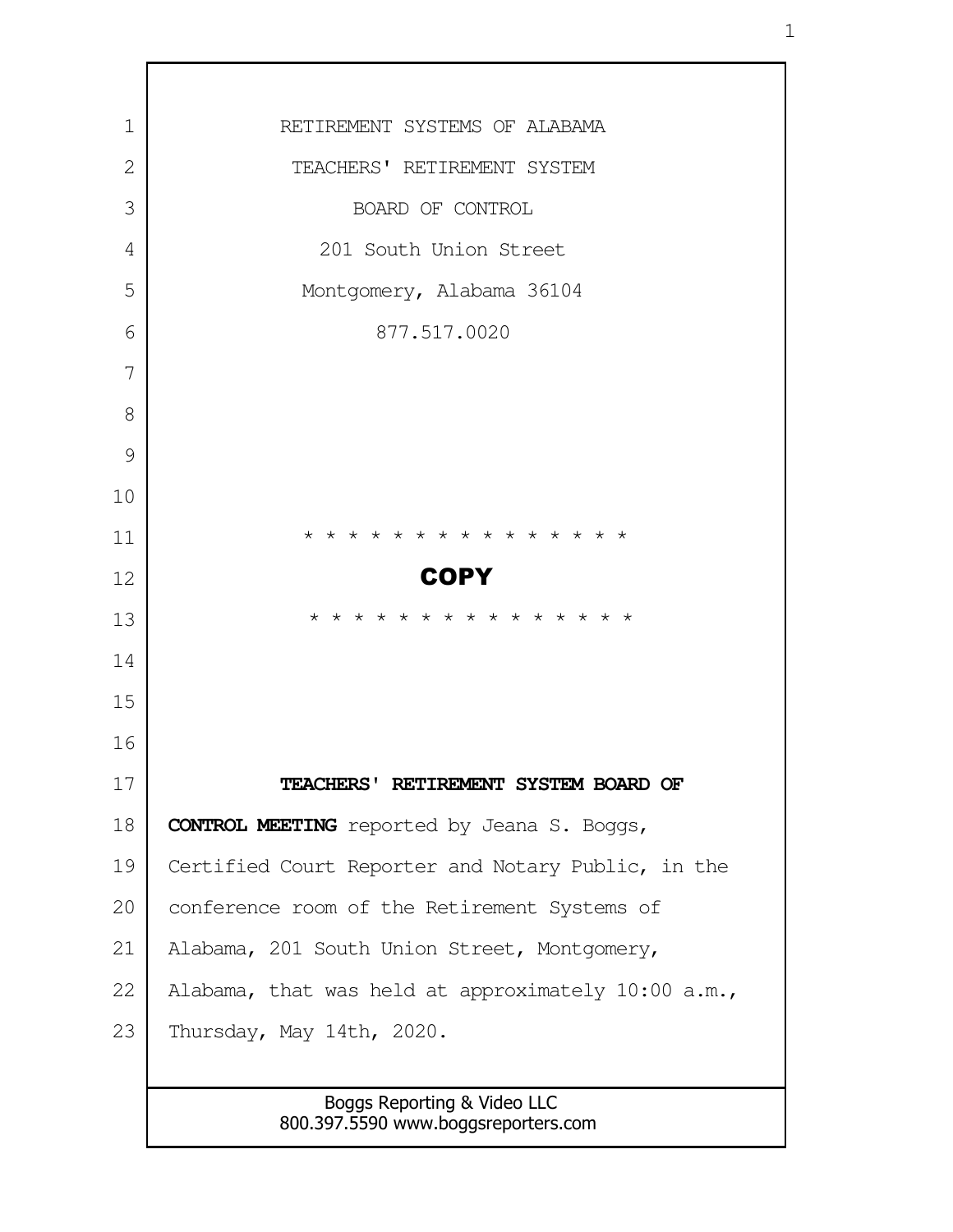| $\mathbf 1$    |                                                                    |
|----------------|--------------------------------------------------------------------|
| $\overline{2}$ | APPEARANCES                                                        |
| 3              | BOARD MEMBERS:                                                     |
| 4              | MR. LUKE HALLMARK, CHAIRMAN                                        |
| 5              | MR. RICKY WHALEY                                                   |
| 6              | MR. JOHN MCMILLAN                                                  |
| 7              | DR. JOSEPH G. VAN MATRE                                            |
| 8              | DR. KELLI SHOMAKER                                                 |
| $\mathcal{G}$  | DR. SUSAN BROWN                                                    |
| 10             | MS. AMY CREW                                                       |
| 11             | MS. CHARLENE MCCOY                                                 |
| 12             | MRS. SUSAN LOCKRIDGE                                               |
| 13             | MR. RUSSELL TWILLEY                                                |
| 14             | MS. PEGGY MOBLEY                                                   |
| 15             | MR. JEFF COLE                                                      |
| 16             |                                                                    |
| 17             |                                                                    |
| 18             |                                                                    |
| 19             |                                                                    |
| 20             |                                                                    |
| 21             |                                                                    |
| 22             |                                                                    |
| 23             |                                                                    |
|                |                                                                    |
|                | Boggs Reporting & Video LLC<br>800.397.5590 www.boggsreporters.com |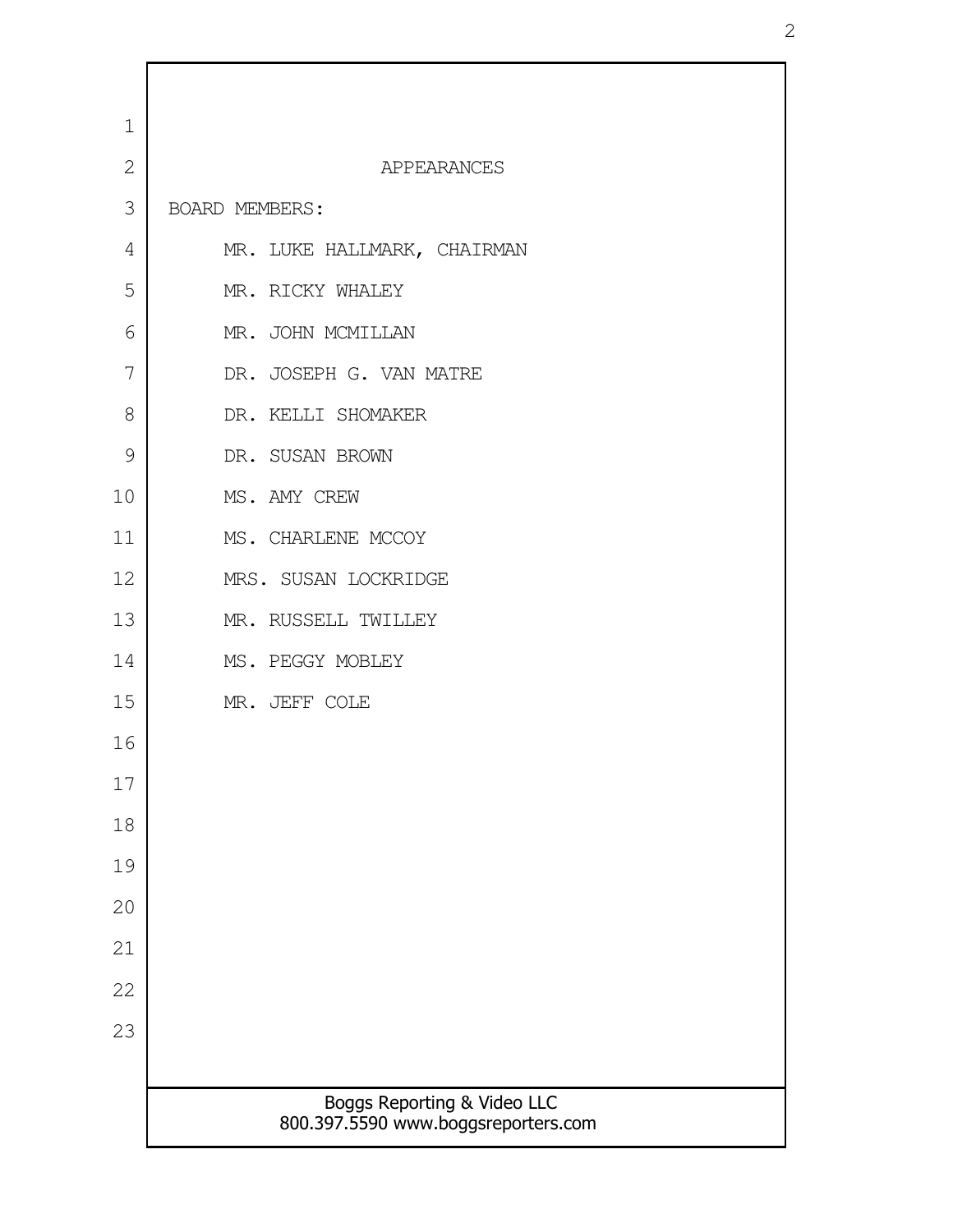| $1\,$         | ALSO PRESENT:                                                      |
|---------------|--------------------------------------------------------------------|
| $\mathbf{2}$  | DR. DAVID BRONNER, RSA SECRETARY/TREASURER                         |
| 3             | MR. DON YANCEY, DEPUTY DIRECTOR                                    |
| 4             | MS. EMILY EATON, RSA ASSISTANT                                     |
| 5             | MR. MARC GREEN, RSA CIO                                            |
| 6             | MS. NEAH SCOTT, LEGISLATIVE COUNSEL                                |
| 7             |                                                                    |
| 8             |                                                                    |
| $\mathcal{G}$ |                                                                    |
| 10            |                                                                    |
| 11            |                                                                    |
| 12            |                                                                    |
| 13            |                                                                    |
| 14            |                                                                    |
| 15            |                                                                    |
| 16            |                                                                    |
| 17            |                                                                    |
| 18            |                                                                    |
| 19            |                                                                    |
| 20            |                                                                    |
| 21            |                                                                    |
| 22            |                                                                    |
| 23            |                                                                    |
|               |                                                                    |
|               | Boggs Reporting & Video LLC<br>800.397.5590 www.boggsreporters.com |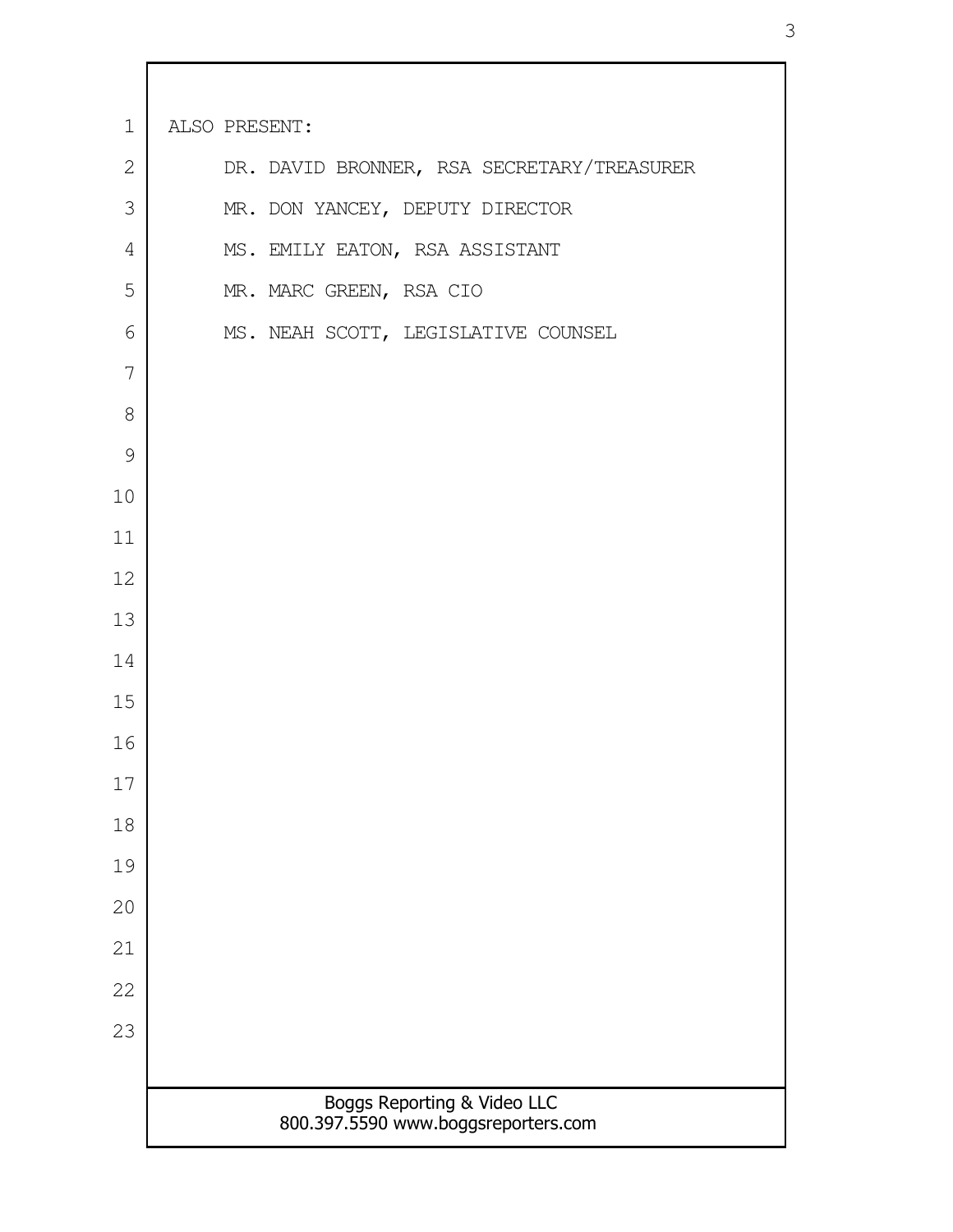| $\mathbf{1}$ | <b>AGENDA</b>                                                      |
|--------------|--------------------------------------------------------------------|
| 2            |                                                                    |
| 3            | CALL TO ORDER/ROLL CALL - EMILY EATON5                             |
| 4            | APPROVAL OF AMENDED AGENDA - LUKE HALLMARK 9                       |
| 5            |                                                                    |
| 6            | APPROVAL OF $3/10/2020$ MEETING MINUTES11                          |
| 7            | INVESTMENT COMMITTEE REPORT - DR. BRONNER12                        |
| 8            | REPORT OF THE SECRETARY/TREASURER - DR. BRONNER16                  |
| 9            | APPROVAL OF ANNUAL RETIREMENT ALLOWANCES20                         |
| 10           | ADMINISTRATIVE UPDATE - DR. BRONNER22                              |
| 11           | INVESTMENT PERFORMANCE REPORT - MARC GREEN41                       |
| 12           | LEGISLATIVE UPDATE - NEAH SCOTT57                                  |
| 13           | ADOPTION OF RESOLUTION TRANSFER                                    |
| 14           | OF TITLES AND SECURITIES - DR. BRONNER64                           |
| 15           |                                                                    |
| 16           | CLOSING COMMENTS - LUKE HALLMARK68                                 |
| 17           |                                                                    |
| 18           |                                                                    |
| 19           |                                                                    |
| 20           |                                                                    |
| 21           |                                                                    |
| 22           |                                                                    |
| 23           |                                                                    |
|              |                                                                    |
|              | Boggs Reporting & Video LLC<br>800.397.5590 www.boggsreporters.com |
|              |                                                                    |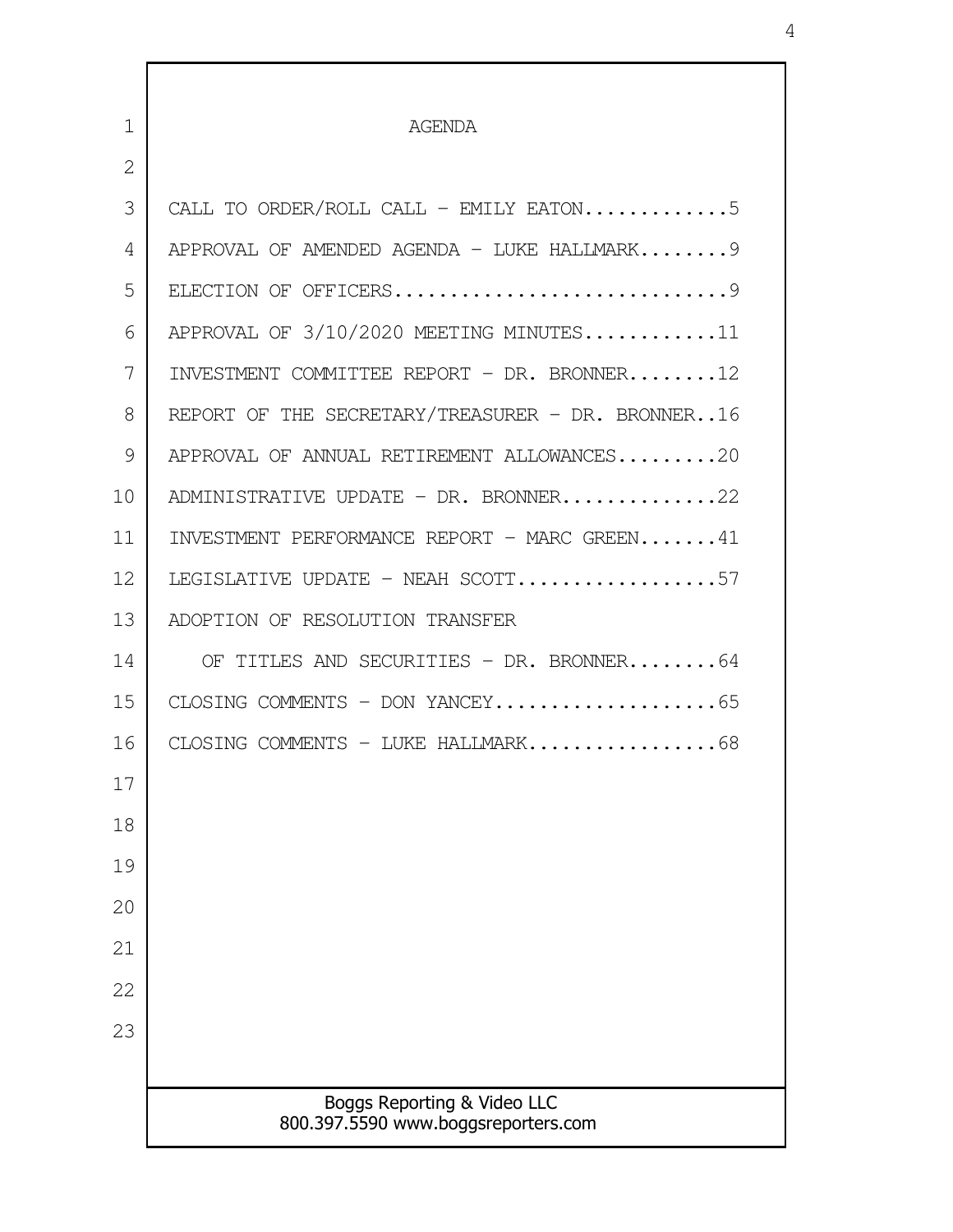| $\mathbf 1$ | CALL TO ORDER/ROLL CALL                                            |
|-------------|--------------------------------------------------------------------|
| 2           | CHAIRMAN HALLMARK: We will get                                     |
| 3           | started with our TRS Board meeting. Once                           |
| 4           | again, I thought the PEEHIP Board meeting                          |
| 5           | went well as far as the communication, and                         |
| 6           | we will continue to do it the same way. We                         |
| 7           | will need to have, Emily, a roll call                              |
| 8           | again.                                                             |
| 9           | MS. EATON: Luke Hallmark?                                          |
| 10          | CHAIRMAN HALLMARK: Here.                                           |
| 11          | MS. EATON: Ricky Whaley?                                           |
| 12          | MR. WHALEY: Here.                                                  |
| 13          | MS. EATON: Kelly Butler?                                           |
| 14          | (No response).                                                     |
| 15          | MS. EATON: John McMillan?                                          |
| 16          | MR. MCMILLAN: Here.                                                |
| 17          | MS. EATON: Eric Mackey?                                            |
| 18          | (No response).                                                     |
| 19          | MS. EATON: Joseph Van Matre?                                       |
| 20          | DR. VAN MATRE: Here.                                               |
| 21          | MS. EATON: Kelli Shomaker?                                         |
| 22          | MS. SHOMAKER: (Raising hand).                                      |
| 23          | MS. EATON: Susan Brown?                                            |
|             |                                                                    |
|             | Boggs Reporting & Video LLC<br>800.397.5590 www.boggsreporters.com |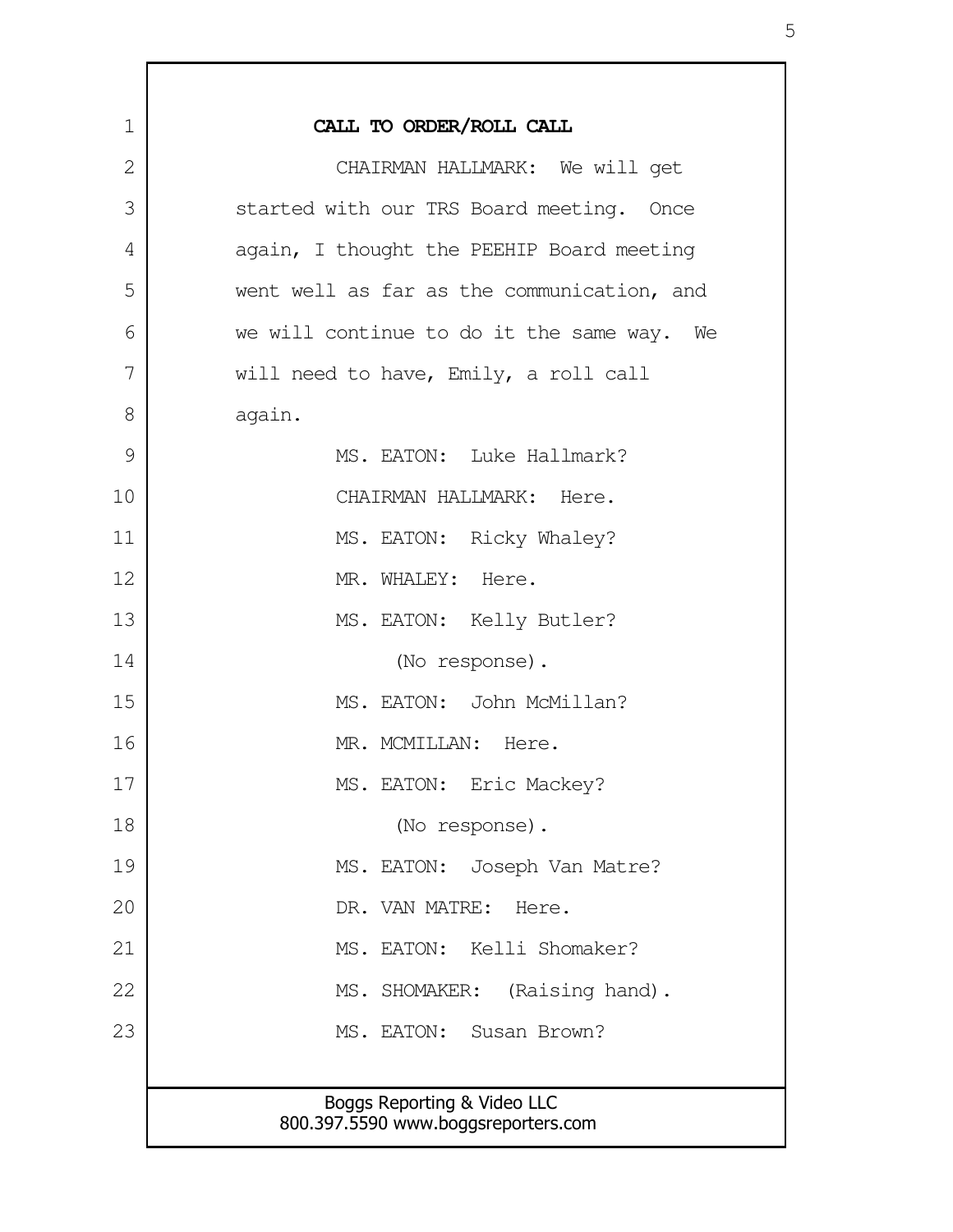| $\mathbf 1$  | DR. SUSAN BROWN: Present.                                          |
|--------------|--------------------------------------------------------------------|
| $\mathbf{2}$ | MS. EATON: Amy Crew?                                               |
| 3            | MS. CREW: Here.                                                    |
| 4            | MS. EATON: Charlene McCoy?                                         |
| 5            | MS. McCOY: Here.                                                   |
| 6            | MS. EATON: Susan Lockridge?                                        |
| 7            | (No response).                                                     |
| 8            | MS. EATON: Russell Twilley?                                        |
| 9            | MR. TWILLEY: Here.                                                 |
| 10           | MS. EATON: Peggy Mobley?                                           |
| 11           | MS. MOBLEY: Here.                                                  |
| 12           | MS. EATON: Joe Ward?                                               |
| 13           | (No response).                                                     |
| 14           | MS. EATON: Jeff Cole?                                              |
| 15           | MR. COLE: Here.                                                    |
| 16           | CHAIRMAN HALLMARK: All right.                                      |
| 17           | Susan Lockridge did type in on her chat                            |
| 18           | that she was present. So, just make note                           |
| 19           | of that.                                                           |
| 20           | Before we go into approval of                                      |
| 21           | the agenda, I do want to just say                                  |
| 22           | something. It was brought to my                                    |
| 23           | attention that we usually elect officers                           |
|              |                                                                    |
|              | Boggs Reporting & Video LLC<br>800.397.5590 www.boggsreporters.com |
|              |                                                                    |

Г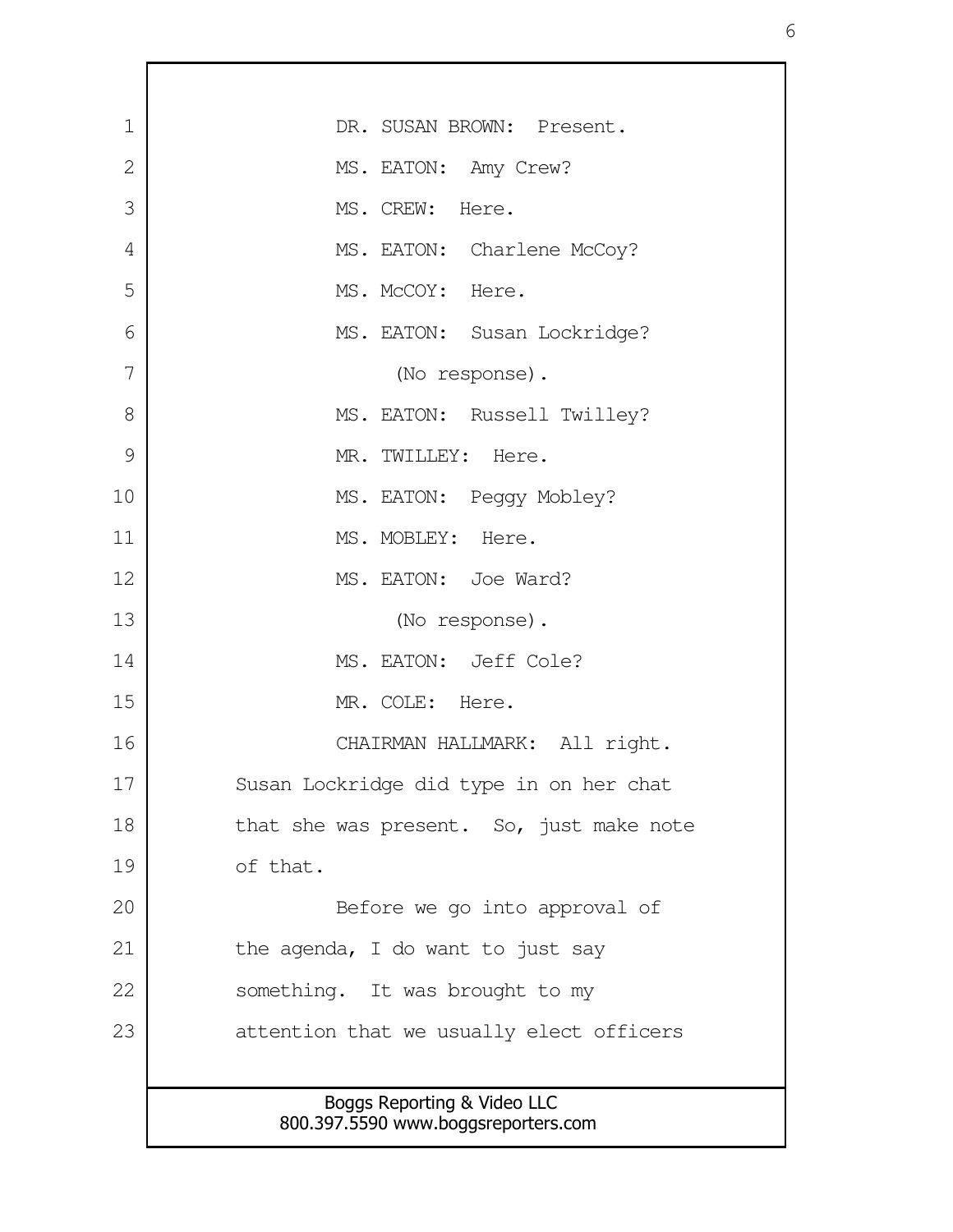Boggs Reporting & Video LLC 800.397.5590 www.boggsreporters.com about every two years. And we can do it today if you like, or we can wait and do it at the next Board meeting. It's just up to the Board. Whatever you prefer doing it. It makes no difference to me. But if you decide to do it today, we would need to change the agenda. And if we -- if you want to wait and do it at the next Board meeting, which is, I think, September 15th, we can wait and do it on September 15th. MS. MOBLEY: Over here. CHAIRMAN HALLMARK: Ms. Mobley has a comment. Ms. Mobley? MS. MOBLEY: Since the officers take an office on July the -- or the 1st of July, I believe we need to go ahead and add to the agenda the election of our chair and co-chair today, because we will not meet again until September the 15th. And that puts it -- CHAIRMAN HALLMARK: Okay. MS. MOBLEY: -- way pass the 1  $\mathcal{L}$  3 4 5 6 7 8 9 10 11 12 13 14 15 16 17 18 19 20 21 22 23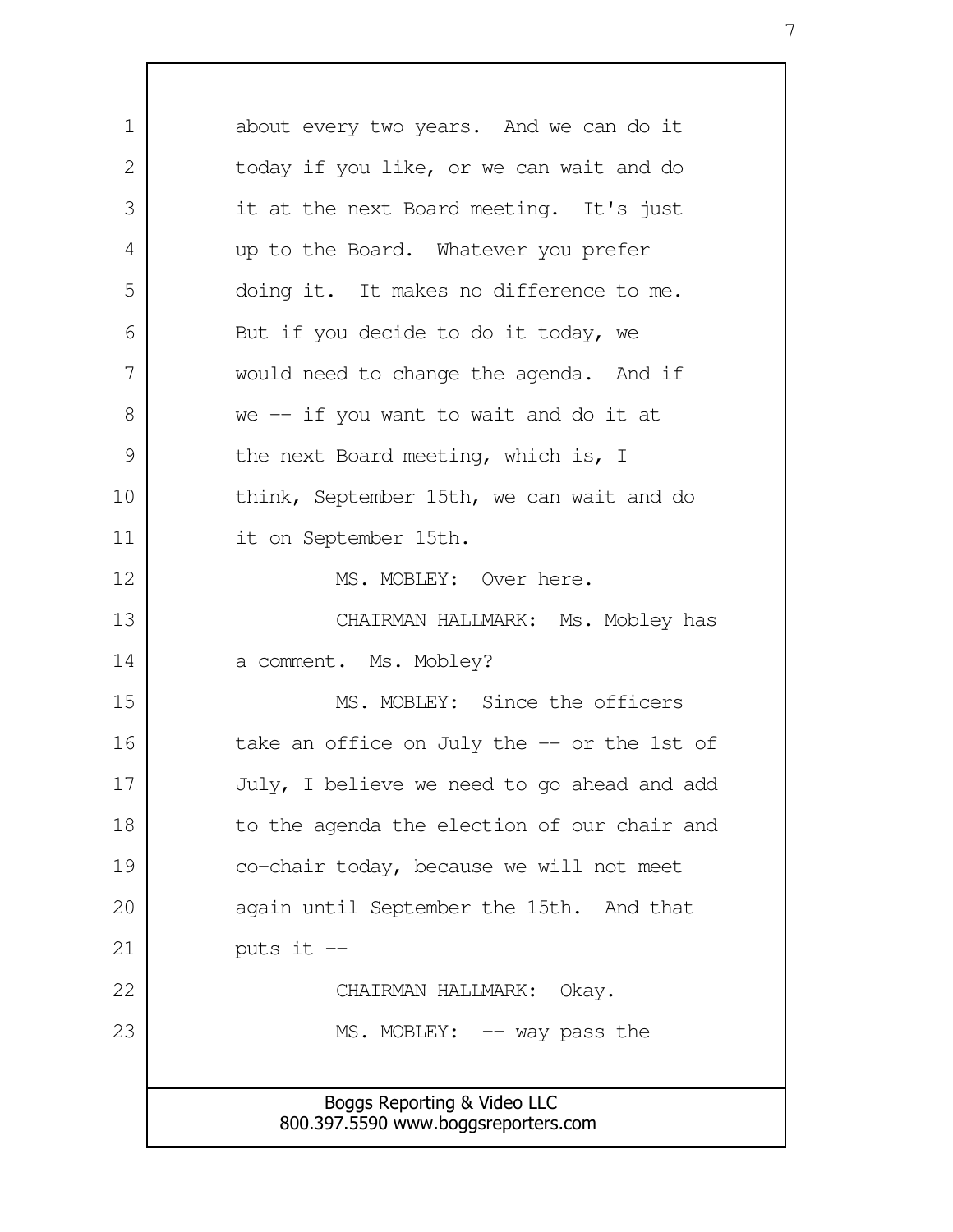| 1             | deadline.                                                          |
|---------------|--------------------------------------------------------------------|
| 2             | Now, I'll make that in a motion                                    |
| 3             | if I can to add to it to the agenda.                               |
| 4             | CHAIRMAN HALLMARK: I think that                                    |
| 5             | is $-$ I think that is proper and legal to                         |
| 6             | do.                                                                |
| 7             | MS. MOBLEY: But I need a second.                                   |
| 8             | CHAIRMAN HALLMARK: So, we have                                     |
| $\mathcal{G}$ | had a motion by Ms. Mobley to amend the                            |
| 10            | agenda and add the election of officers                            |
| 11            | today.                                                             |
| 12            | Do we have a second? We have a                                     |
| 13            | second by Ms. Crew. What we will do is                             |
| 14            | we will just go ahead and do it right                              |
| 15            | after the approval of the agenda. We                               |
| 16            | will just put it, like, at part three,                             |
| 17            | Election of Officers.                                              |
| 18            | So, any discussion?                                                |
| 19            | (No response).                                                     |
| 20            | CHAIRMAN HALLMARK: All in favor                                    |
| 21            | say "aye."                                                         |
| 22            | (Committee members saying                                          |
| 23            | $"$ aye").                                                         |
|               |                                                                    |
|               | Boggs Reporting & Video LLC<br>800.397.5590 www.boggsreporters.com |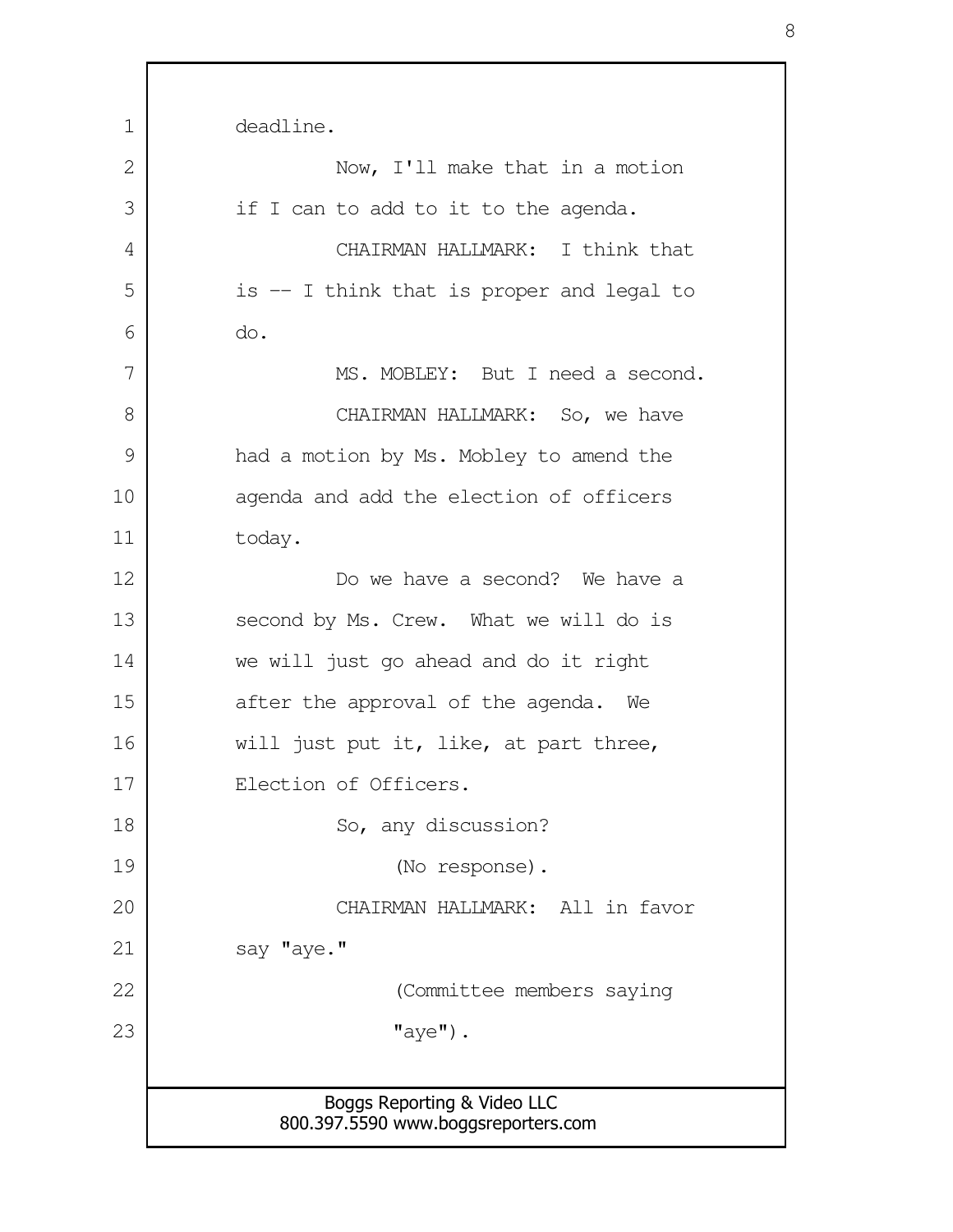Boggs Reporting & Video LLC 800.397.5590 www.boggsreporters.com CHAIRMAN HALLMARK: All opposed, like sign? (No response). CHAIRMAN HALLMARK: Ayes carry. **APPROVAL OF AMENDED AGENDA** CHAIRMAN HALLMARK: Okay. So, now, we have an agenda. So, I will need a motion to approve the amended agenda. I have one by Ms. Mobley. I need a second, by Ms. McCoy. Any discussion? (No response). CHAIRMAN HALLMARK: All in favor say "aye." (Committee members saying  $"ave"$ ). CHAIRMAN HALLMARK: All opposed, like sign? (No response). CHAIRMAN HALLMARK: Ayes carry. **ELECTION OF OFFICERS** CHAIRMAN HALLMARK: All right. At this time, we will go into the election of officers. And we will start with, chair. 1 2 3 4 5 6 7 8 9 10 11 12 13 14 15 16 17 18 19 20 21 22 23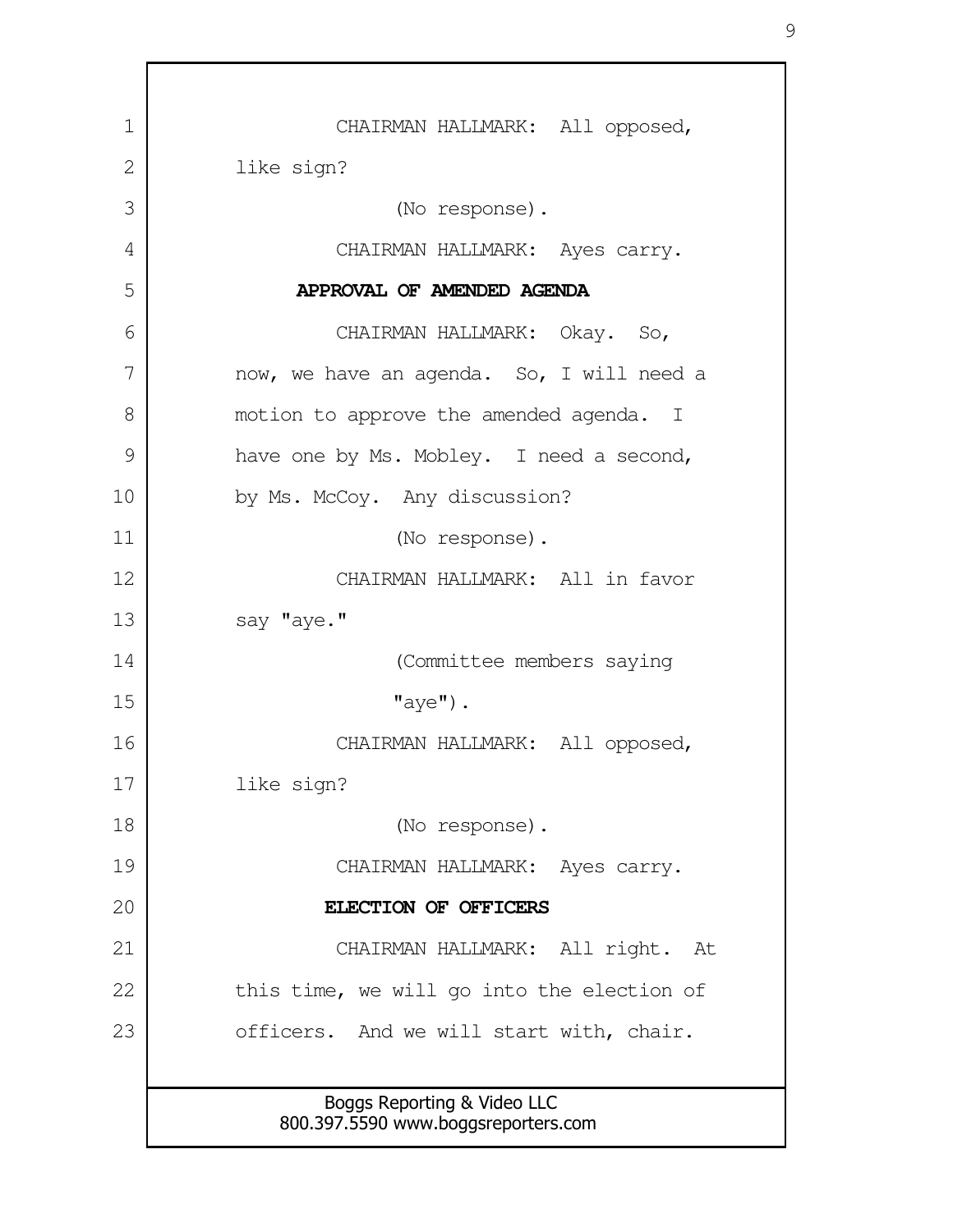| 1  | MR. WHALEY: I elect Luke                                           |
|----|--------------------------------------------------------------------|
| 2  | Hallmark.                                                          |
| 3  | MS. MOBLEY: Second.                                                |
| 4  | CHAIRMAN HALLMARK: Mr. Whaley has                                  |
| 5  | nominated myself. And I have a second from                         |
| 6  | Ms. Mobley. Any other nominations? Any                             |
| 7  | other nominations?                                                 |
| 8  | (No response).                                                     |
| 9  | CHAIRMAN HALLMARK: All in favor                                    |
| 10 | say "aye."                                                         |
| 11 | (Committee members saying                                          |
| 12 | $"$ aye").                                                         |
| 13 | CHAIRMAN HALLMARK: All opposed,                                    |
| 14 | like sign?                                                         |
| 15 | (No response).                                                     |
| 16 | CHAIRMAN HALLMARK: Ayes carry.                                     |
| 17 | At this time, we would need a                                      |
| 18 | nomination for vice-chair.                                         |
| 19 | MR. TWILLEY: I would like to                                       |
| 20 | nominate Mr. Whaley.                                               |
| 21 | CHAIRMAN HALLMARK: We have a                                       |
| 22 | nomination for Mr. Whaley from Russell                             |
| 23 | Twilley.                                                           |
|    |                                                                    |
|    | Boggs Reporting & Video LLC<br>800.397.5590 www.boggsreporters.com |
|    |                                                                    |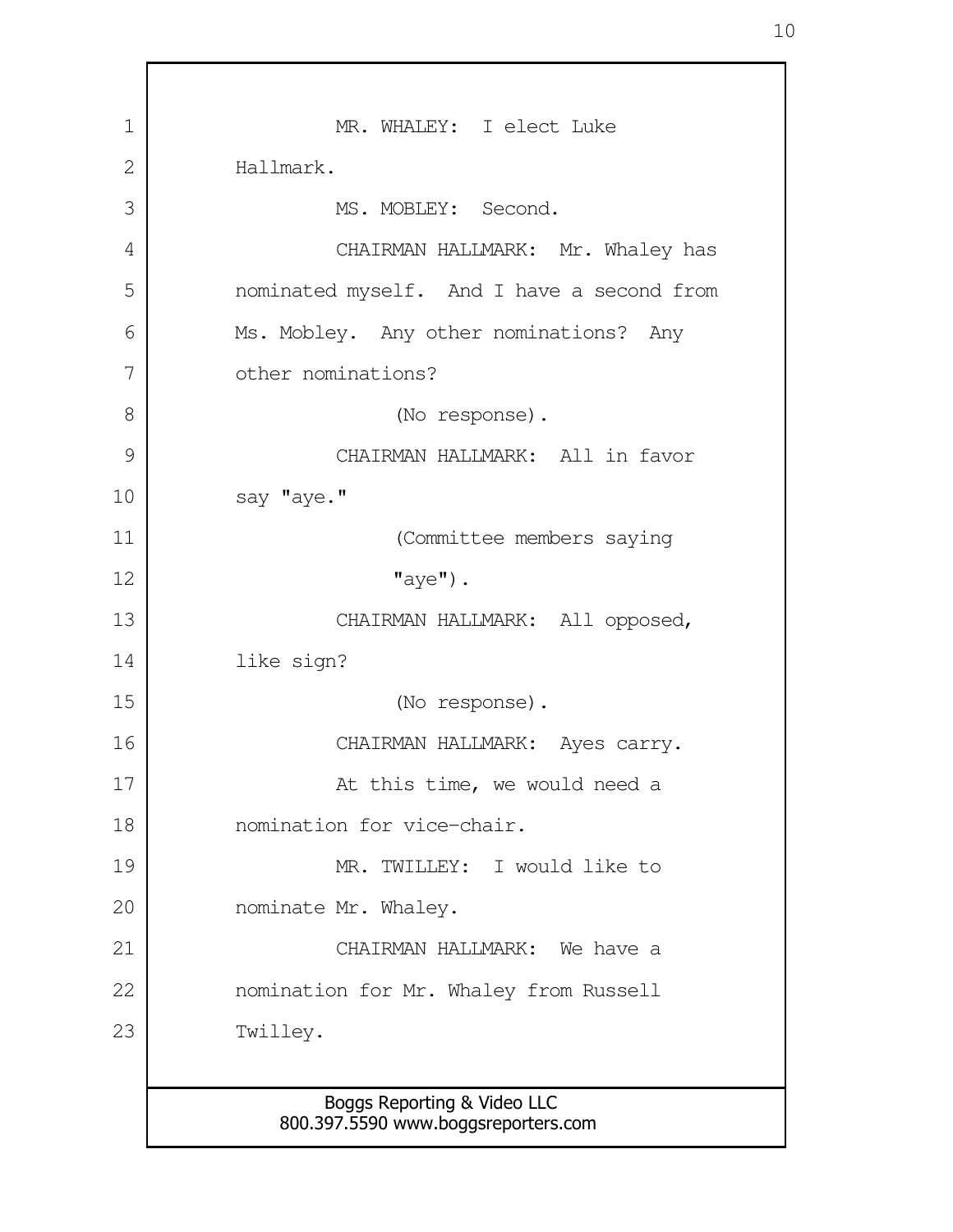Boggs Reporting & Video LLC 800.397.5590 www.boggsreporters.com MR. TWILLEY: Yes. CHAIRMAN HALLMARK: Anyone else? MR. MCMILLAN: Second. CHAIRMAN HALLMARK: All right. Okay. We have a nomination and second on Mr. Whaley. Any more nominations? (No response). CHAIRMAN HALLMARK: All in favor say "aye." (Committee members saying  $"$ aye $")$ . CHAIRMAN HALLMARK: All opposed, like sign? (No response). CHAIRMAN HALLMARK: Thank you-all. I really appreciate your vote of confidence. It means a lot, too. I speak for Ricky, as well. **APPROVAL OF 3/10/2020 MINUTES** CHAIRMAN HALLMARK: So, we will move into Item III, the approval of the March 10th, 2020, meeting minutes. And I hope all of you have gotten them and have 1 2 3 4 5 6 7 8 9 10 11 12 13 14 15 16 17 18 19 20 21 22 23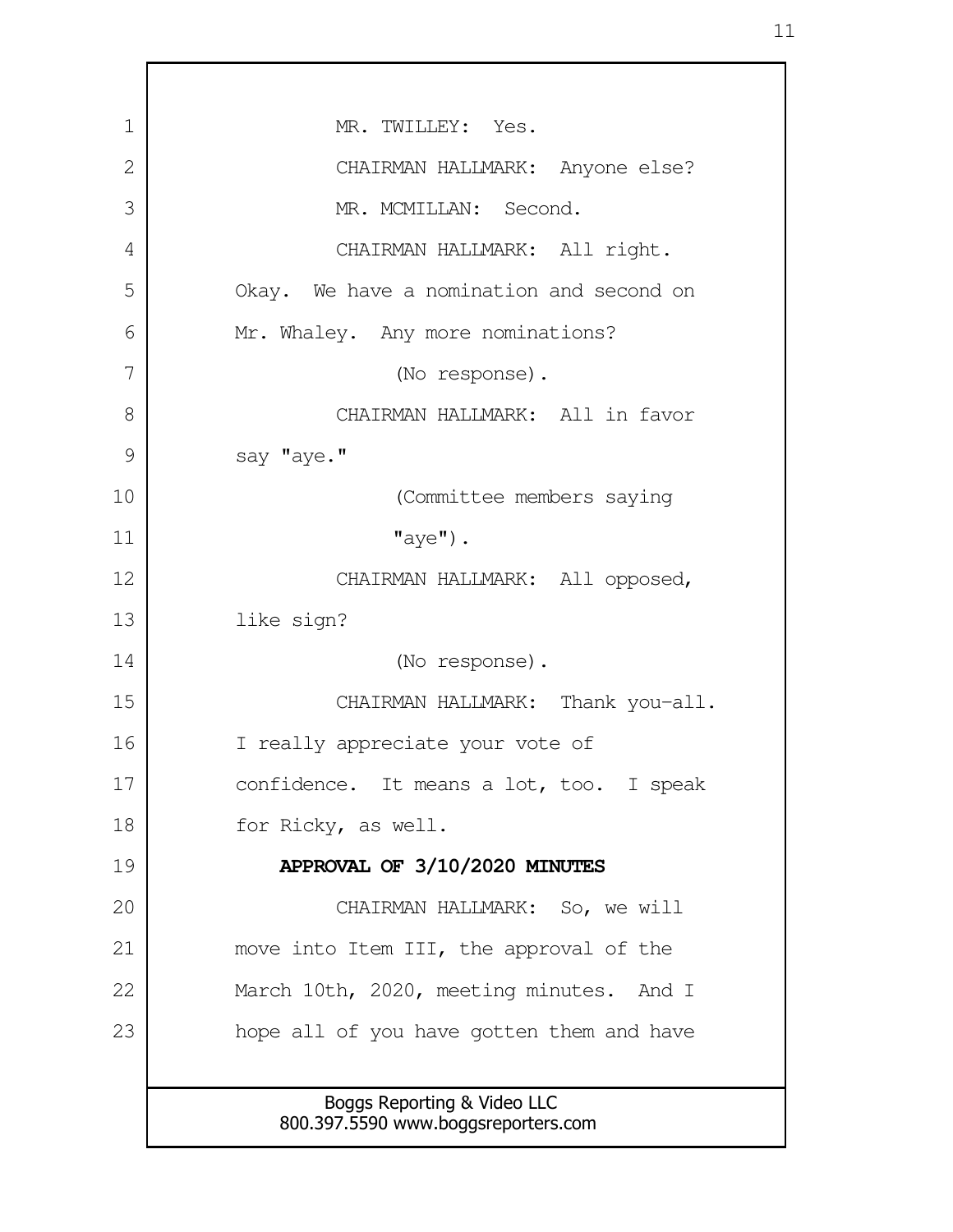Boggs Reporting & Video LLC 800.397.5590 www.boggsreporters.com had a chance to look at them. I will need a motion to approve the minutes. MS. McCOY: So moved. CHAIRMAN HALLMARK: I have a motion by Ms. McCoy. DR. VAN MATRE: Second. CHAIRMAN HALLMARK: I have a second by Dr. Van Matre. Any discussion? (No response). CHAIRMAN HALLMARK: All in favor say "aye." (Committee members saying "aye"). CHAIRMAN HALLMARK: All opposed, like sign? (No response). CHAIRMAN HALLMARK: Ayes carry. The next item is the Report of Investment Committee by the Secretary/ Treasurer. **REPORT OF INVESTMENT COMMITTEE**  DR. BRONNER: That will take place in your book on page 28. And I have been 1 2 3 4 5 6 7 8 9 10 11 12 13 14 15 16 17 18 19 20 21 22 23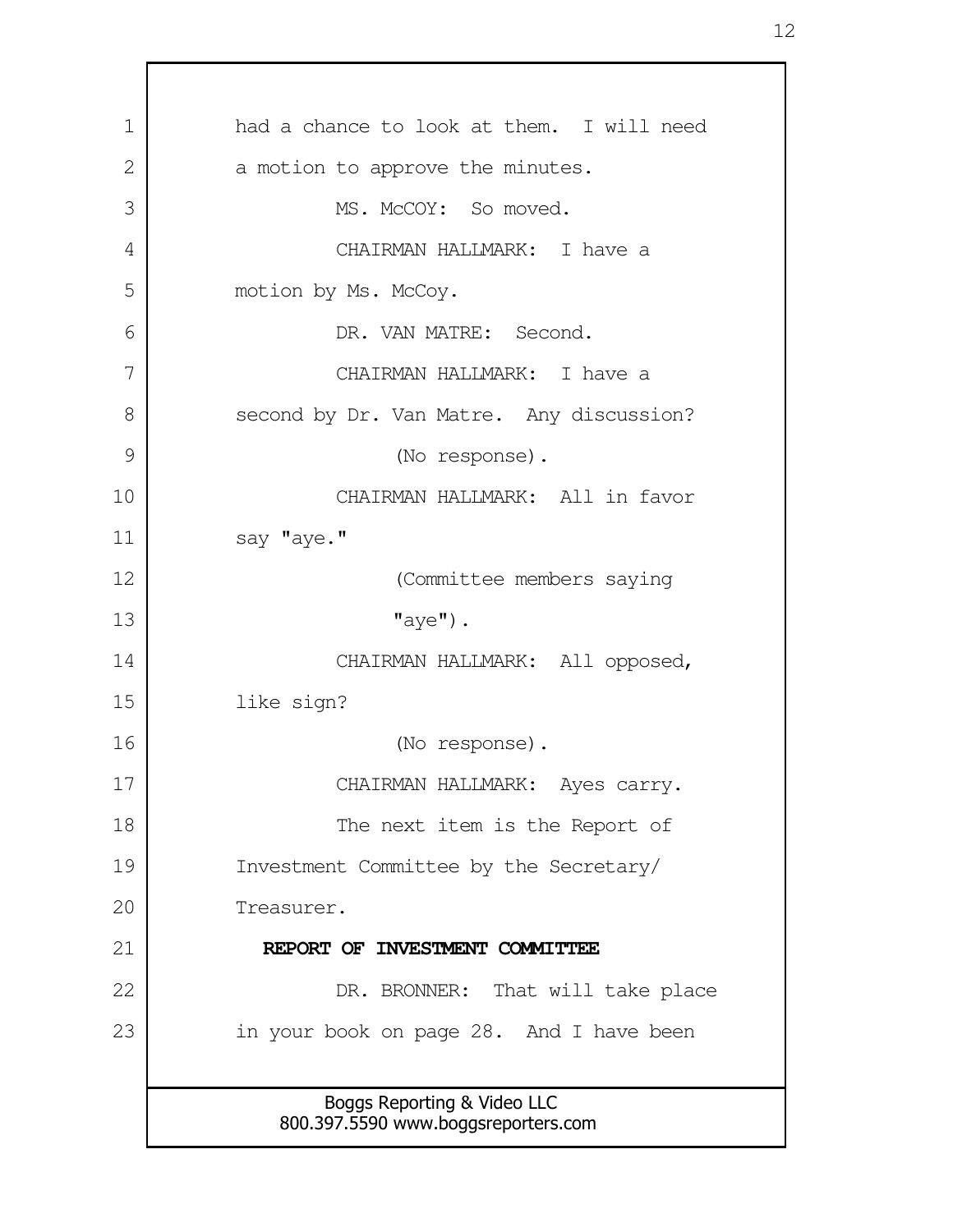| $\mathbf 1$   | through this a few times with most all of                          |
|---------------|--------------------------------------------------------------------|
| $\mathbf{2}$  | you. So, if you want to stop me at any                             |
| 3             | point, feel free to do so; otherwise, I                            |
| 4             | will go right through it.                                          |
| 5             | On page 128 is the portfolio --                                    |
| 6             | On page 28 is the portfolio as of                                  |
| 7             | March 31st. If you go to your supplement                           |
| 8             | page, we will run through those three or                           |
| $\mathcal{G}$ | four pages very quickly to show you                                |
| 10            | what's happening.                                                  |
| 11            | On the supplement, it's on page                                    |
| 12            | 131, is the money market instruments.                              |
| 13            | That particular program you see I started                          |
| 14            | in '74 way back when. And the numbers                              |
| 15            | have been all over the place. But you                              |
| 16            | are ahead roughly \$1.3 billion over that                          |
| 17            | period of time relative to putting money                           |
| 18            | to work as opposed to leaving it in the                            |
| 19            | Treasurer's office at that time.                                   |
| 20            | On page 132 is the calls and                                       |
| 21            | puts and options. And what you see there                           |
| 22            | is that you did have a more active period                          |
| 23            | of time. Mr. Green and the staff back                              |
|               |                                                                    |
|               | Boggs Reporting & Video LLC<br>800.397.5590 www.boggsreporters.com |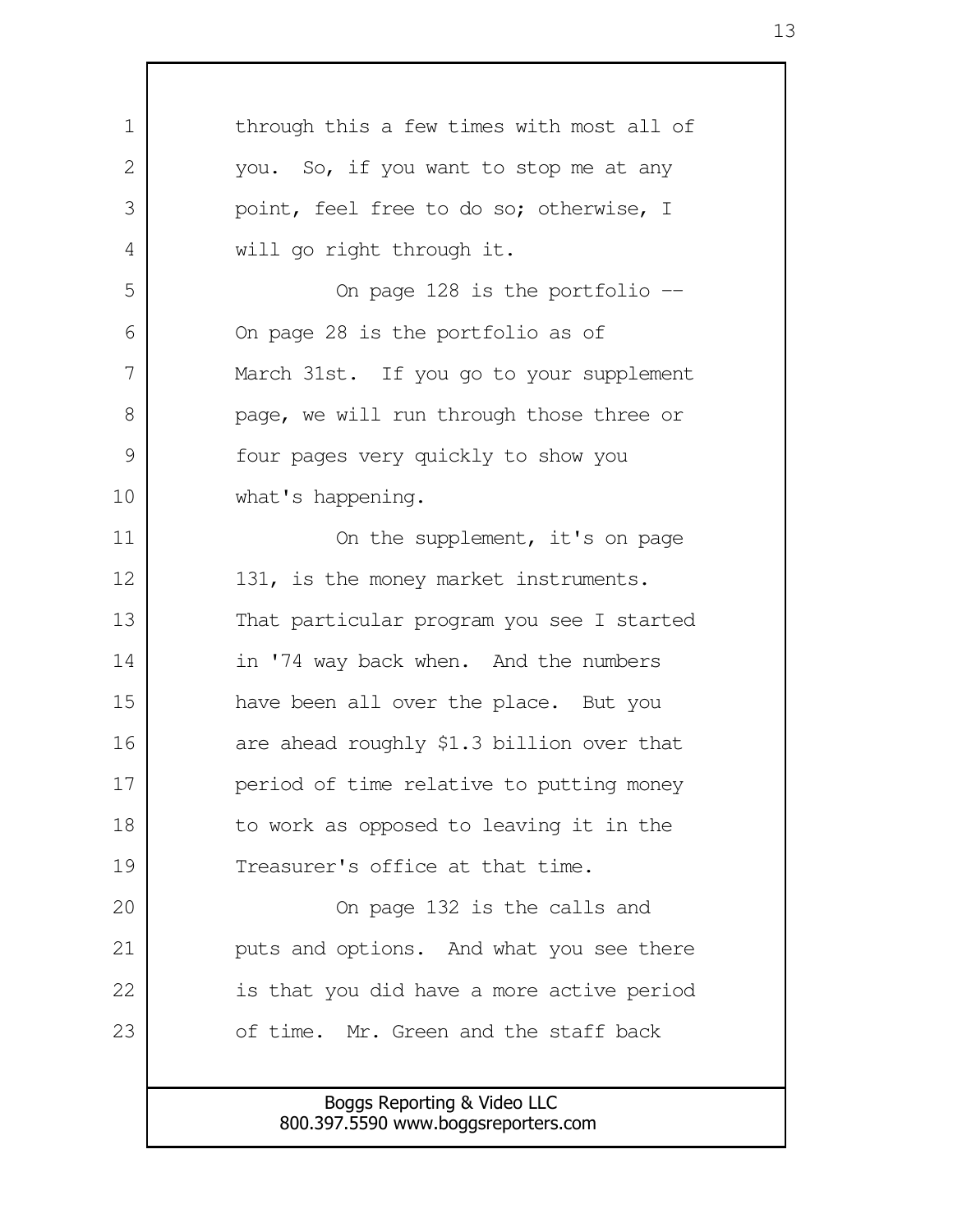there, we've been very busy during the last three months. I mean, probably as busy as -- one of them said he worked harder the last three months than he had in the previous 10 years. So, but that's true. The markets have been all over the place. The third thing to bring you up to date on is the Securities Lending Program that I started in '93. It's on page 133. You see you earned an additional \$168 million in that program. That program is sort of interesting because sometimes it's active and sometimes it's very quiet. It really depends on the volatility on the street. And finally, on page 134, is the item that I have talked about many, many times. When I was a young man, basically that was the big page because we had 85%, almost 90% of our money in bonds. And it is not that big a page any more because you are down into the high teens and low 1  $\mathcal{L}$  3 4 5 6 7 8 9 10 11 12 13 14 15 16 17 18 19 20 21 22 23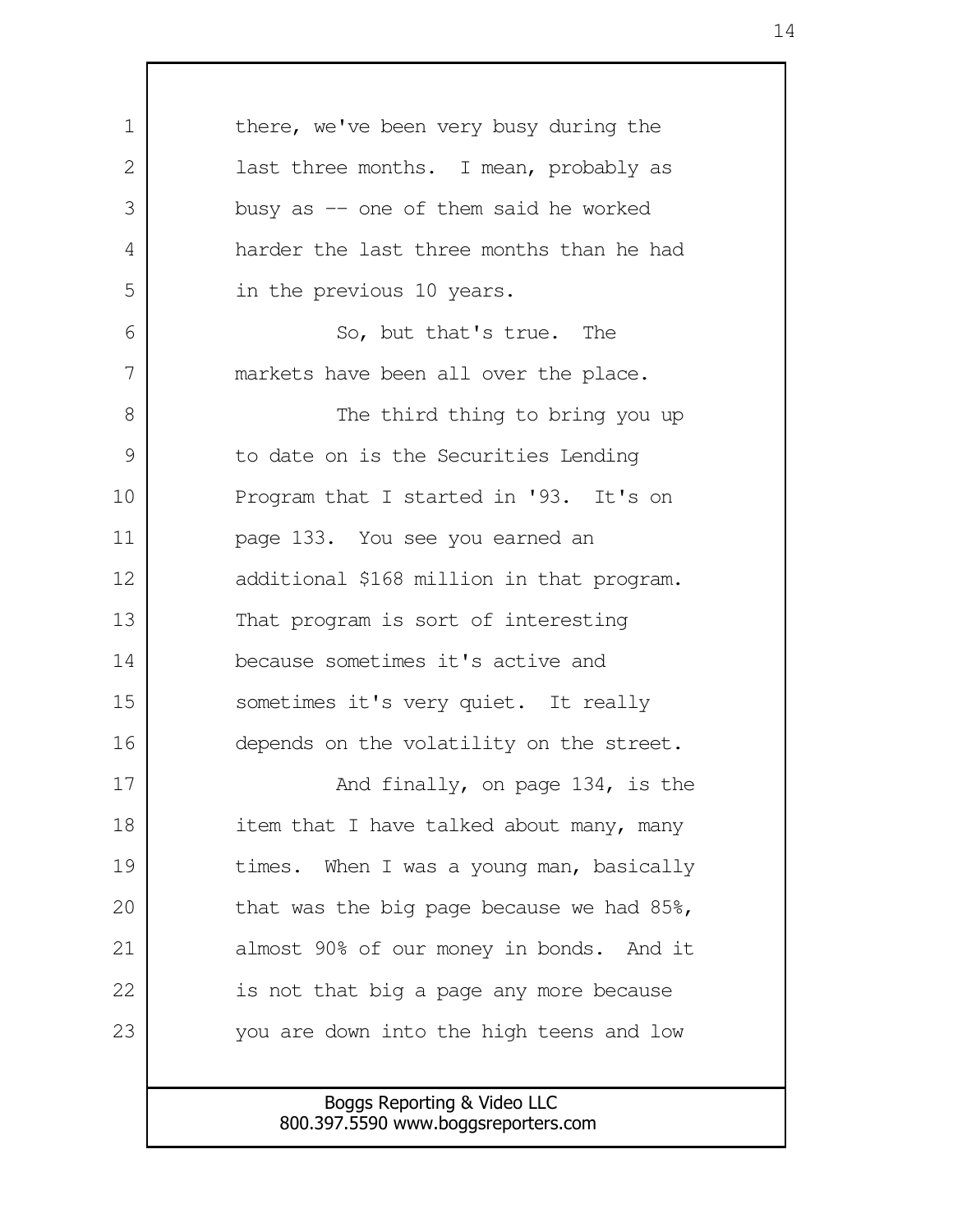twenties.

| $\mathbf{2}$ | But that $-$ just all that showed                                  |
|--------------|--------------------------------------------------------------------|
| 3            | you was the coupon yield, maturity and                             |
| 4            | distribution. And then at the bottom                               |
| 5            | there, it's sort of interesting because                            |
| 6            | you see, if you look at the rating                                 |
| 7            | services of Standard and Poor's, as well                           |
| 8            | as Moody's, we generally use Moody's.                              |
| 9            | Although Standard and Poor's is your                               |
| 10           | tenant in New York, so we also use them.                           |
| 11           | All right. If you pick your                                        |
| 12           | time and you have leisure, you look at                             |
| 13           | pages 29 through 147. That is every                                |
| 14           | investment that we own on that specific                            |
| 15           | date, meaning that the day before or the                           |
| 16           | day after probably changed because that's                          |
| 17           | how we have to function.                                           |
| 18           | That would be the report of the                                    |
| 19           | Investment Committee, that I will get to                           |
| 20           | some other things in a few minutes,                                |
| 21           | Mr. Chairman.                                                      |
| 22           | CHAIRMAN HALLMARK: Thank you, Dr.                                  |
| 23           | Bronner. You-all have heard Dr. Bronner's                          |
|              |                                                                    |
|              | Boggs Reporting & Video LLC<br>800.397.5590 www.boggsreporters.com |
|              |                                                                    |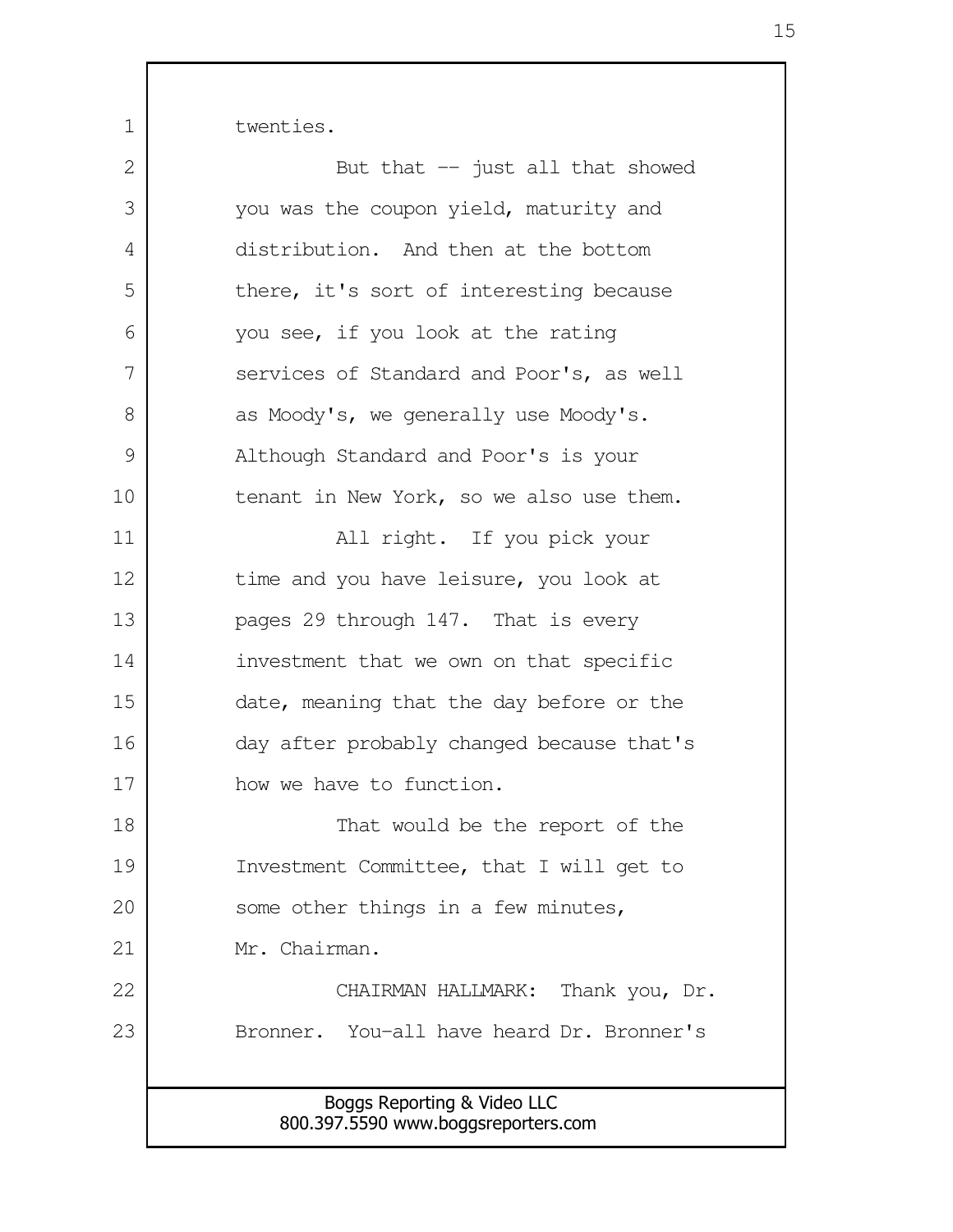| 1  | report on our investments, the summary, and |
|----|---------------------------------------------|
| 2  | I think those investments were made on      |
| 3  | March 31st. And as he noted, that they      |
| 4  | very likely have changed since then.        |
| 5  | So, any questions or comments at            |
| 6  | this time?                                  |
| 7  | (No response).                              |
| 8  | CHAIRMAN HALLMARK: Okay. Dr.                |
| 9  | Bronner, move on to Item V.                 |
| 10 | REPORT OF SECRETARY/TREASURER               |
| 11 | DR. BRONNER: Item V is the Report           |
| 12 | of Secretary/Treasurer. That's on page      |
| 13 | 101. This is just your -- basically your    |
| 14 | balance sheet or where you stand. If you    |
| 15 | flip all the way to the back or go to your  |
| 16 | supplement on page 135 and 136, those are   |
| 17 | the two items that I usually talk about     |
| 18 | here. $136 - 135$ is the page in which we   |
| 19 | give you trends that go back. We have got   |
| 20 | them all the way back to the '70s. So,      |
| 21 | obviously you wouldn't want a piece of      |
| 22 | paper that would roll over to the Capitol   |
| 23 | from here.                                  |
|    |                                             |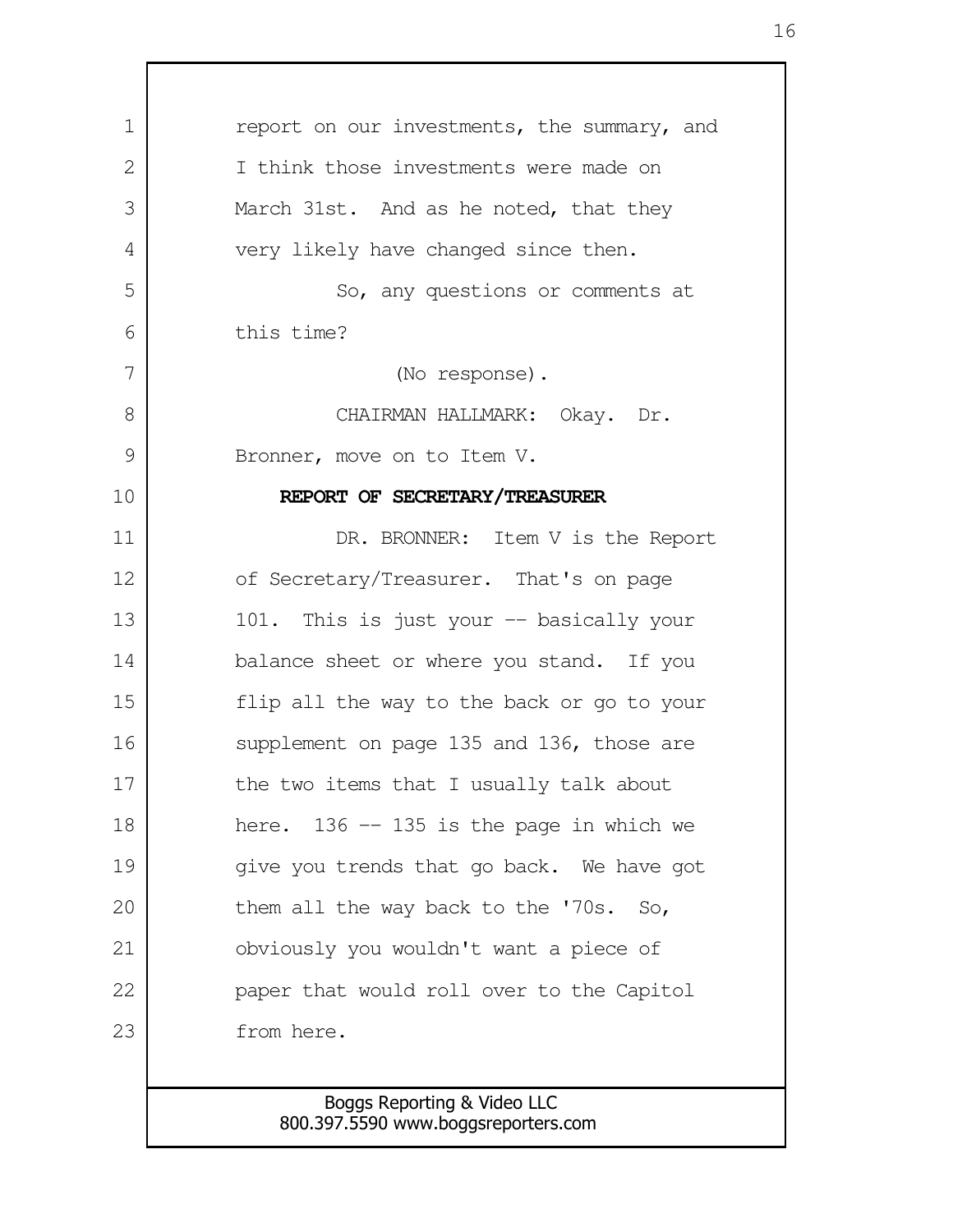Boggs Reporting & Video LLC 800.397.5590 www.boggsreporters.com But we have every number on these things. And it's sort of like what Don showed you in the PEEHIP. It's just a good trend page, so it let's you know what's going on. You know the creation of the Tier 2 and how that is influencing things. It's just really a point of reference, especially people that haven't been on the Board for a long time. Page 136 is your appropriation numbers for Teachers as well as Employees and Judicial, although you are only responsible for the Teachers' side of how much State money is going into the program. If we go back to page 101 of the Secretary/Treasurer's report, that's just showing you your receivables, your investment earning, your liabilities, your losses and things. So, it shows at the net bottom is at \$22.7 billion. If you flip over to page 102, that's always the important page. I 1 2 3 4 5 6 7 8 9 10 11 12 13 14 15 16 17 18 19 20 21 22 23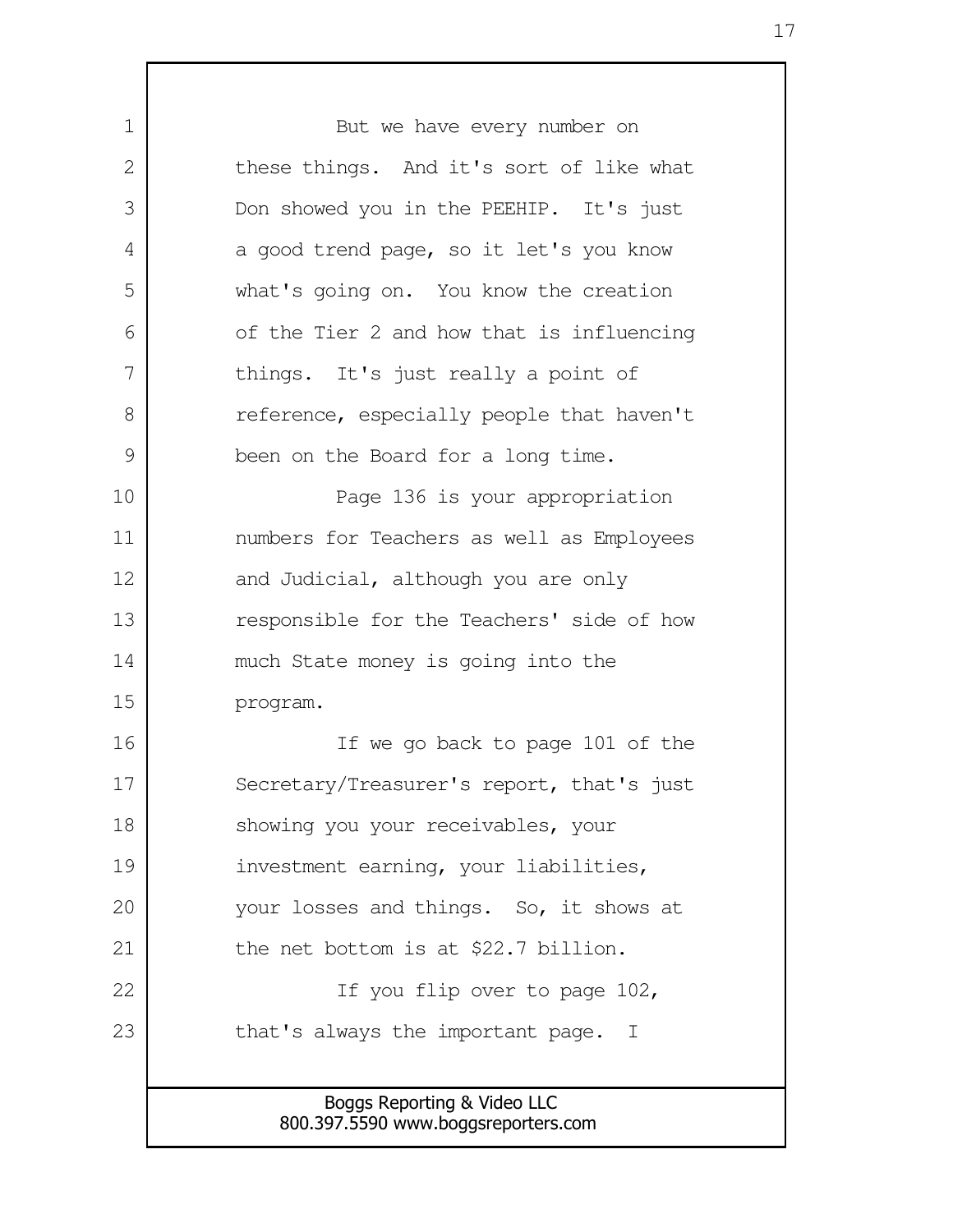Boggs Reporting & Video LLC 800.397.5590 www.boggsreporters.com hesitate to show you this page because it's a disaster page because it's on March 31st. I will tell you that it really doesn't make a lot of difference to me. I've had numbers here that showed that I was up \$5 billion or \$6 billion. And by the end of the fiscal year through September 30th, it was gone. So, the only date that's really important to me and the RSA is September 30th: Where are we? So, you have a consistent number going all the way back. You see that during that period is it got ugly, and you had a net decrease of \$2.8 billion. We have made a lot of that up. I sent you a report some weeks ago that Marc was -- did an excellent job on, and keep in mind that that's why we are diversified. If we had everything in the stock side, it would have been down about 25% or 30%, not what we ended up down about 14%, and actually 1  $\mathcal{L}$  3 4 5 6 7 8 9 10 11 12 13 14 15 16 17 18 19 20 21 22 23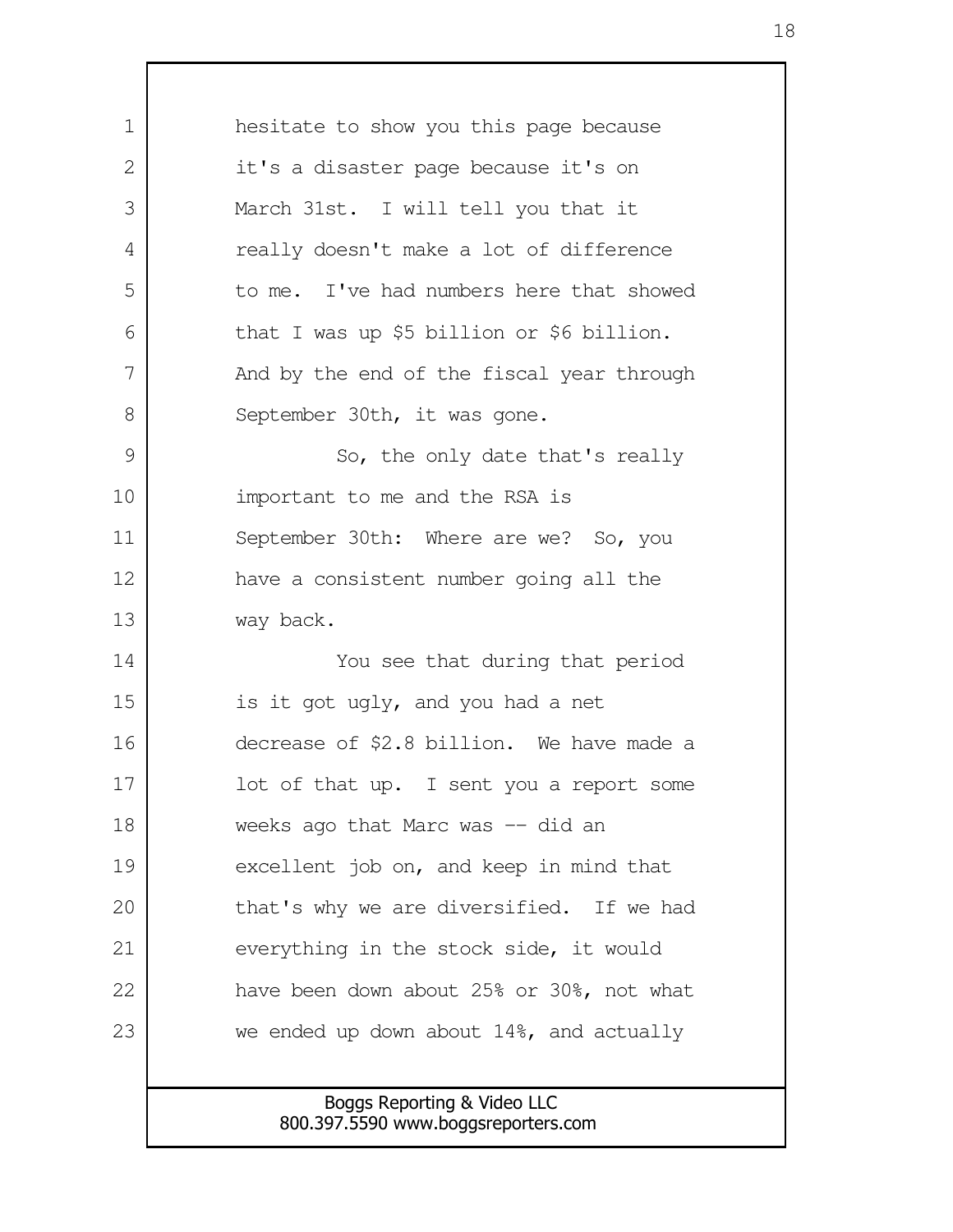| $\mathbf 1$ | are back in the 1% and 2% range right      |
|-------------|--------------------------------------------|
| 2           | now.                                       |
| 3           | The page 103 is just the fiscal            |
| 4           | budget. You are six months into it. You    |
| 5           | see that you spent roughly, you know,      |
| 6           | \$15 million out of the \$48 million. And, |
| 7           | again, as Don and as Diane points out to   |
| 8           | you, we don't spend it unless we need it.  |
| 9           | And that will conclude the                 |
| 10          | Secretary/Treasurer's report,              |
| 11          | Mr. Chairman.                              |
| 12          | CHAIRMAN HALLMARK: Okay. We have           |
| 13          | heard Dr. Bronner's report. At this time,  |
| 14          | we need a motion to approve it. Mr. Cole.  |
| 15          | Need a second. Mr. Twilley. Any            |
| 16          | discussion? Comments? Questions?           |
| 17          | (No response).                             |
| 18          | CHAIRMAN HALLMARK: All in favor            |
| 19          | say "aye."                                 |
| 20          | (Committee members saying                  |
| 21          | $"$ aye").                                 |
| 22          | CHAIRMAN HALLMARK: All opposed,            |
| 23          | like sign?                                 |
|             |                                            |
|             | Boggs Reporting & Video LLC                |
|             | 800.397.5590 www.boggsreporters.com        |

 $\Gamma$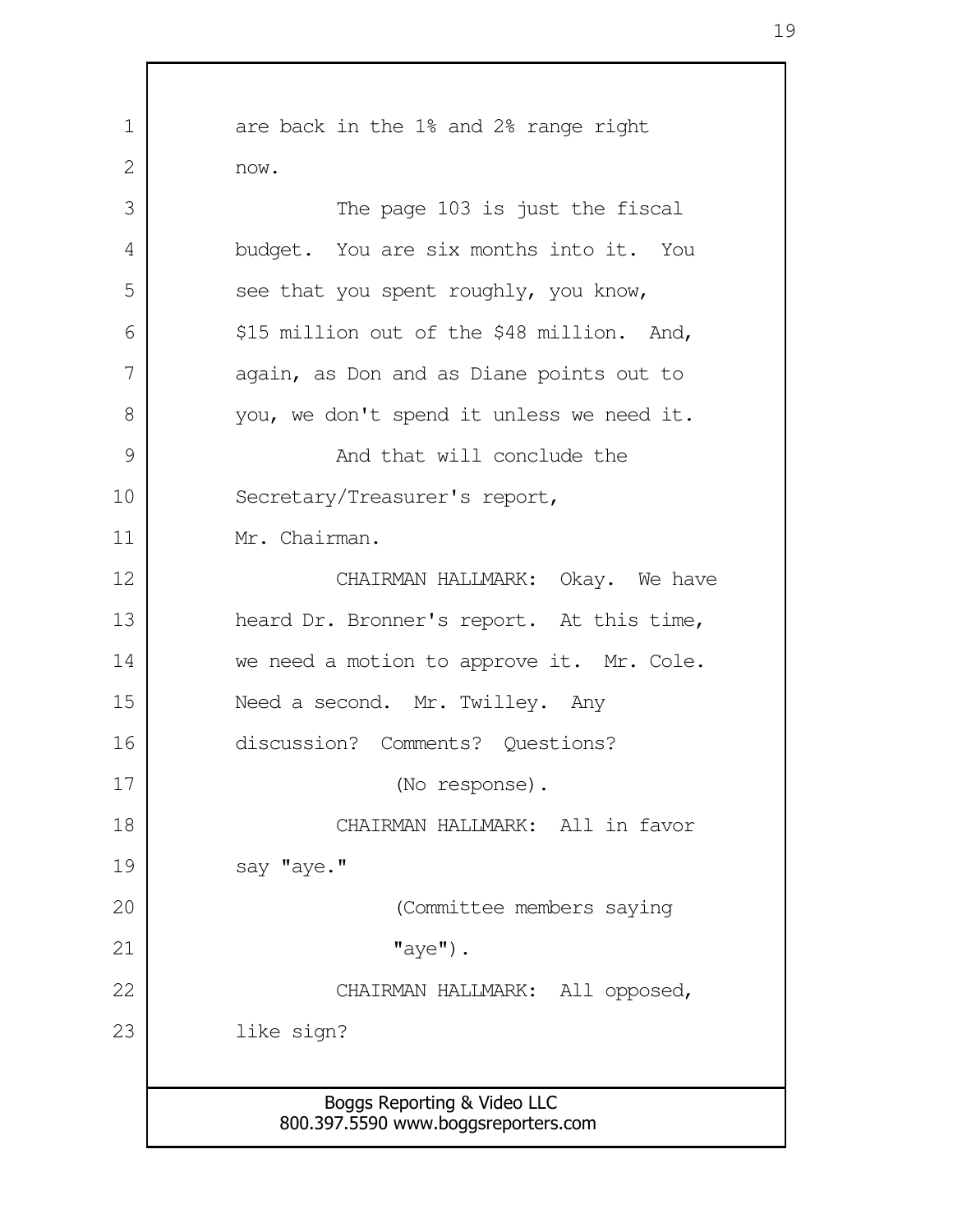| $\mathbf 1$ | (No response).                                                     |
|-------------|--------------------------------------------------------------------|
| 2           | CHAIRMAN HALLMARK: Ayes carry.                                     |
| 3           | Move down to Item VI, the                                          |
| 4           | Approval of Annual Retirement Allowances                           |
| 5           | Payable to Retired Members.                                        |
| 6           | APPROVAL OF ANNUAL RETIREMENT ALLOWANCES                           |
| 7           | DR. BRONNER: That starts on 104.                                   |
| 8           | And if you just $-$ you can flip through                           |
| 9           | that at your -- see who -- what relative or                        |
| 10          | friend you have got there.                                         |
| 11          | But if you get to page 130, it                                     |
| 12          | will show that the number of retirees now                          |
| 13          | it's very much like Don was telling you                            |
| 14          | about PEEHIP and the number of activities                          |
| 15          | and retired. You now have got 98,000                               |
| 16          | retirees. And just for these 1,400                                 |
| 17          | people, it's actually 1,411 to be                                  |
| 18          | specific. I will be paying out about                               |
| 19          | \$36 million a year.                                               |
| 20          | So, that gives you an idea of                                      |
| 21          | how big this thing has gotten and the                              |
| 22          | size of it.                                                        |
| 23          | We would ask you to approve all                                    |
|             |                                                                    |
|             | Boggs Reporting & Video LLC<br>800.397.5590 www.boggsreporters.com |
|             |                                                                    |

r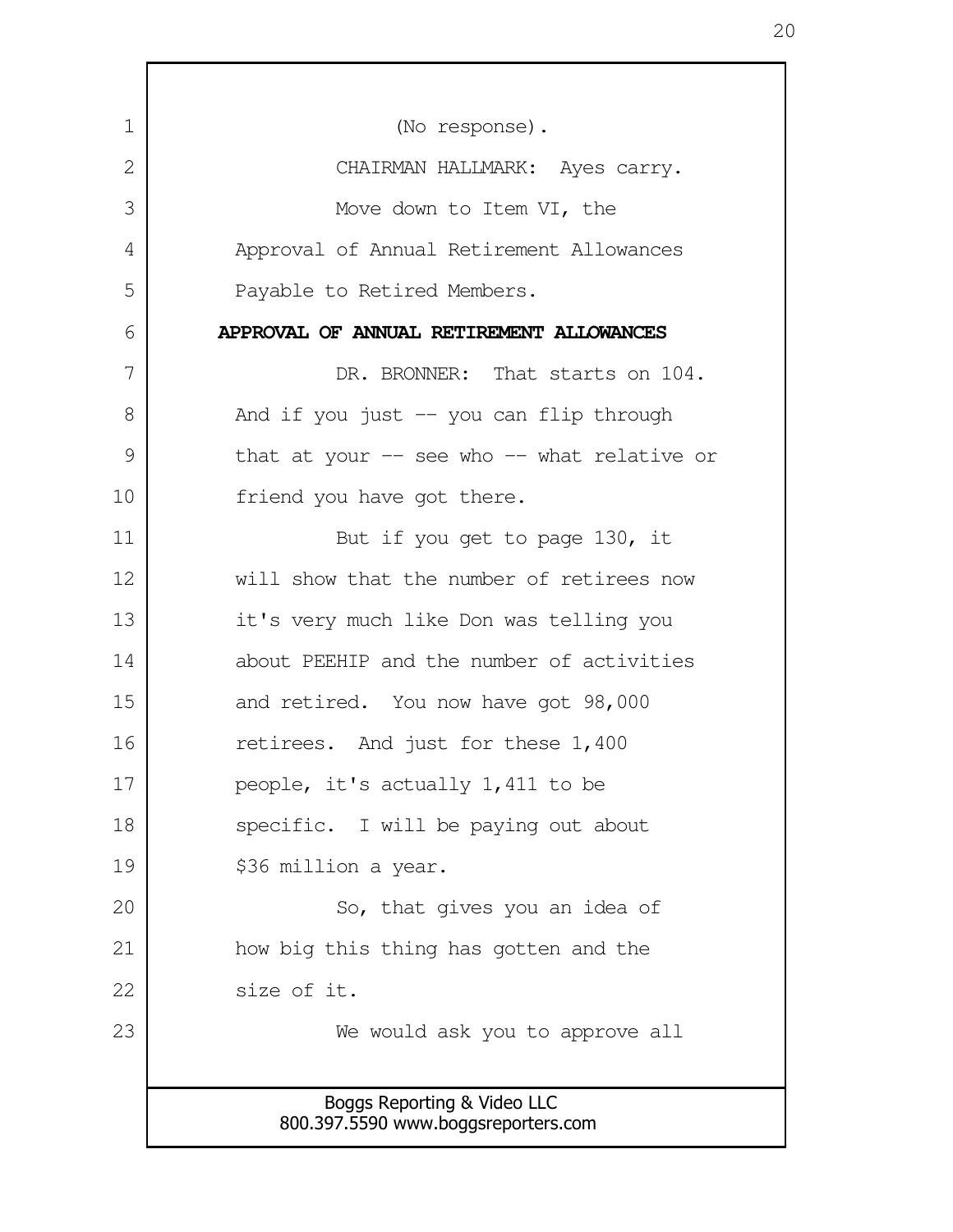Boggs Reporting & Video LLC 800.397.5590 www.boggsreporters.com these people because they have already retired and are already collecting their checks. CHAIRMAN HALLMARK: Okay. We have heard Dr. Bronner's report. And right now we will need an approval of the annual retirement allowances payable to retired members. I need a motion. Mr. Whaley. I need a second. Ms. McCoy. Any comments or questions? (No response). CHAIRMAN HALLMARK: All in favor say "aye." (Committee members saying  $"ave"$ ). CHAIRMAN HALLMARK: All opposed, like sign? (No response). CHAIRMAN HALLMARK: Ayes carry. Okay. We will look over to the supplemental data on our TRS reports. Oh, excuse me. Our discussion and other business, our administrative information 1 2 3 4 5 6 7 8 9 10 11 12 13 14 15 16 17 18 19 20 21 22 23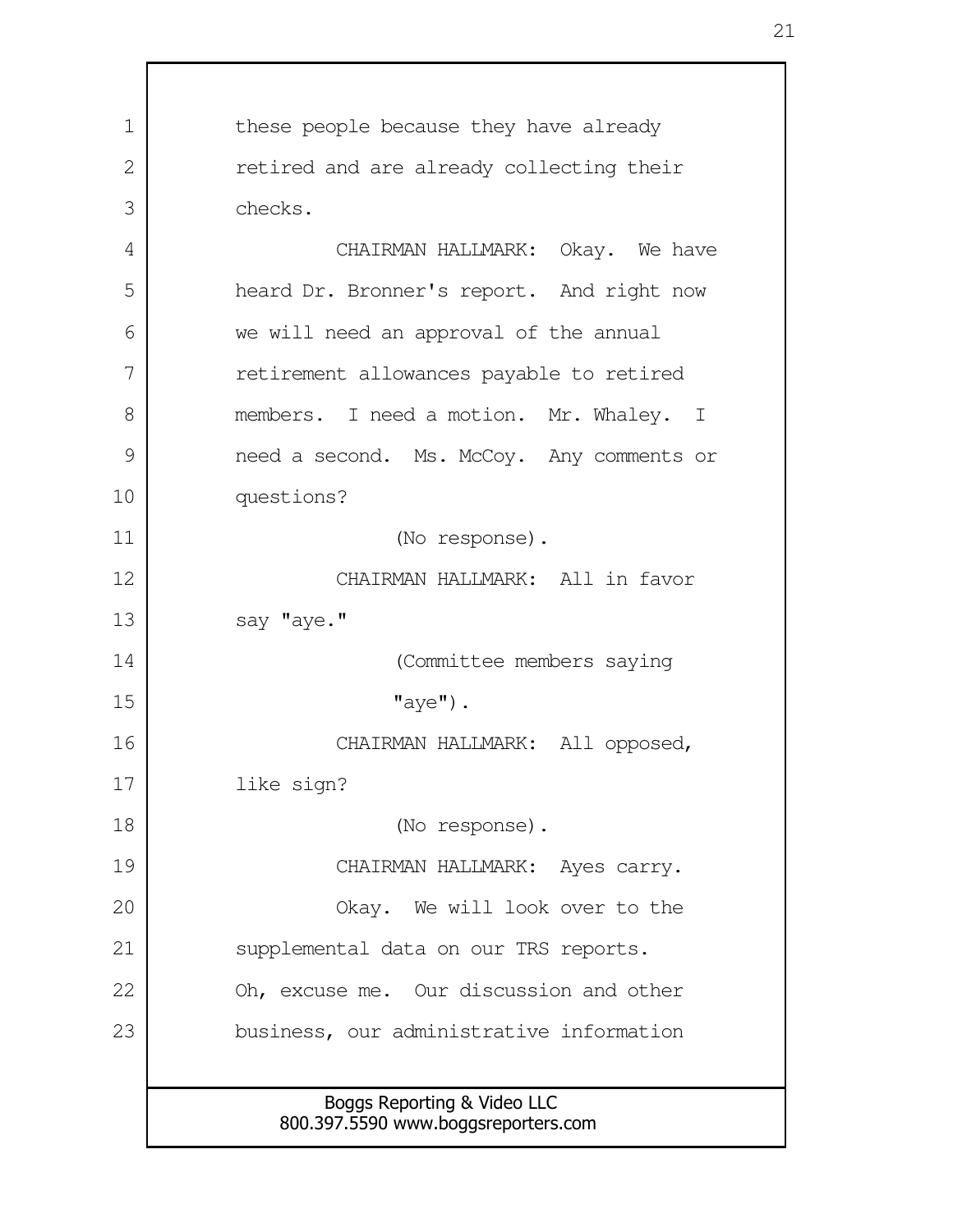Boggs Reporting & Video LLC update, Dr. Bronner. **ADMINISTRATIVE UPDATE** DR. BRONNER: I am going to give you an administrative update, and I am going to turn to the supplement, page 137. Page 137, just is the start of the different litigation that we've been involved in during the past six months. Most of it is -- all of it has been covered with you before. The one you might want to look at is Vaughn. Vaughn was a big victory for your legal staff with an employee in Mobile. She has decided to file an appeal of a notice -- a notice of appeal. So, that's all fine. The rest of the cases are slip and fall cases. I generally don't talk about the cases individually. I just ask you to read them. If you have any questions, you can ask legal or myself, and we can go off, as we used to say in the airline business, go offline. We don't want to talk about cases here so 1  $\mathcal{L}$  3 4 5 6 7 8 9 10 11 12 13 14 15 16 17 18 19 20 21 22 23

800.397.5590 www.boggsreporters.com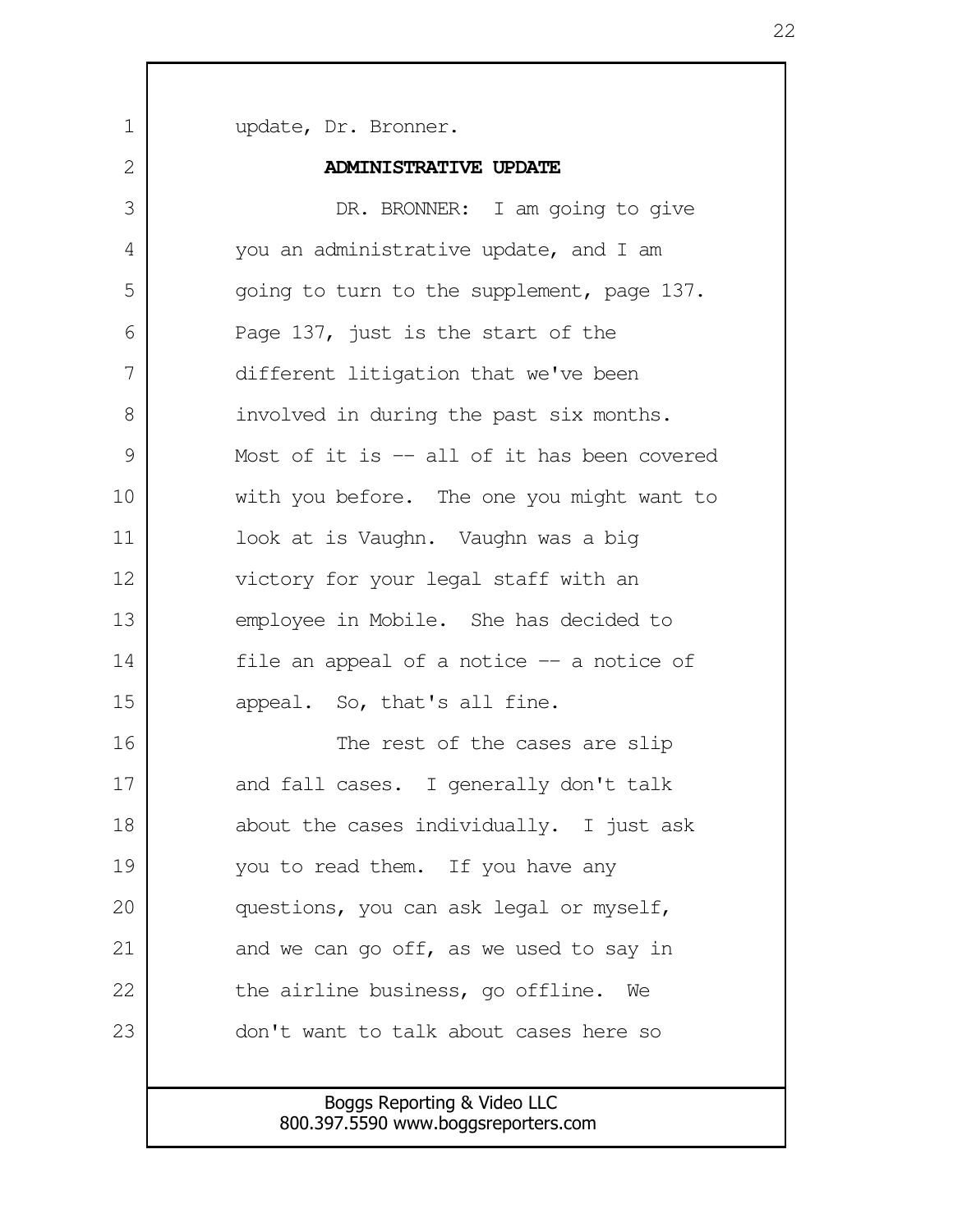| $\mathbf 1$  | that the -- either the plaintiff lawyers   |
|--------------|--------------------------------------------|
| $\mathbf{2}$ | or the defense lawyers, depending on what  |
| 3            | side they are on, can use that against     |
| 4            | us. So, that's why we don't do that.       |
| 5            | On page 140, is an interesting             |
| 6            | part about our legal part. Those are all   |
| 7            | extra payments to the various systems.     |
| 8            | They are not huge payments. You know, it   |
| 9            | would be huge to you and me personally,    |
| 10           | but \$363,000 is money that was paid in in |
| 11           | different securities litigation cases of   |
| 12           | which we were just a part of.              |
| 13           | So, we held something. And as I            |
| 14           | have told the Board numerous times over    |
| 15           | the years, I'm usually not happy with      |
| 16           | even getting that money because that       |
| 17           | meant you probably lost more than you got  |
| 18           | anywhere close to getting back.            |
| 19           | So, those are all litigation               |
| 20           | cases everything from Saint Jude's         |
| 21           | Hospital to J.C. Penney's to you name it.  |
| 22           | But, again, I didn't instigate that        |
| 23           | litigation. We are just a stockholder in   |
|              |                                            |
|              | Boggs Reporting & Video LLC                |

800.397.5590 www.boggsreporters.com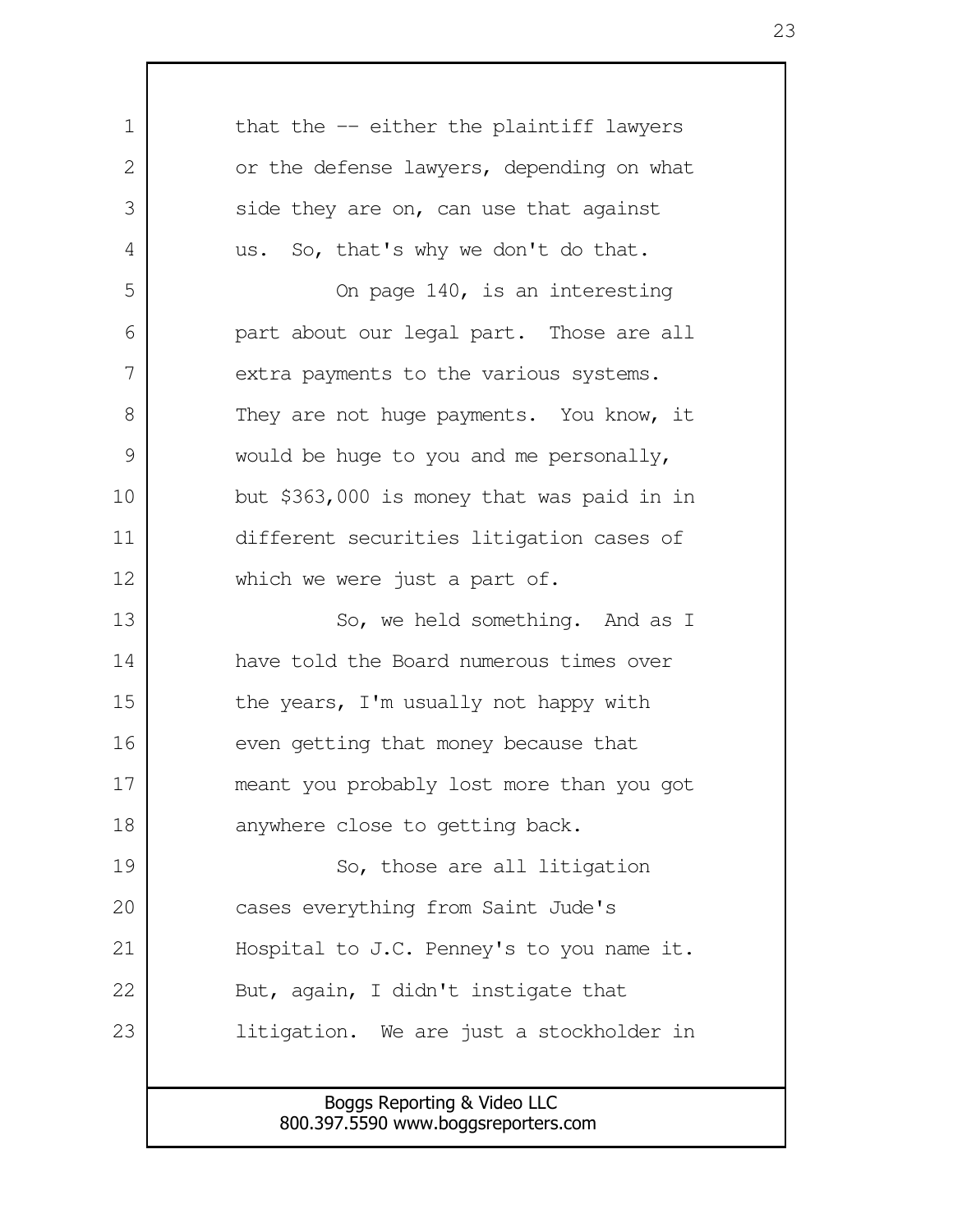| $\mathbf 1$ | that litigation; and, therefore, that's                            |
|-------------|--------------------------------------------------------------------|
| 2           | why you get a payment out.                                         |
| 3           | Years ago, I was the leader in                                     |
| 4           | litigation against Enron and Worldcom.                             |
| 5           | And that's a totally different ballgame,                           |
| 6           | and this is basically nickels and dimes.                           |
| 7           | The page 141 that just shows you                                   |
| 8           | the legal fees associated with different                           |
| 9           | items that we paid. You have -- The big                            |
| 10          | one is iPic because you remember that                              |
| 11          | went into bankruptcy. That's all water                             |
| 12          | now that's done. And so, again, I can                              |
| 13          | talk about that in a few minutes. But                              |
| 14          | those are just legal fees we give you                              |
| 15          | whatever we pay the different lawyers on                           |
| 16          | different problems.                                                |
| 17          | The out-of-state travel we have                                    |
| 18          | provided for the Teachers' Board for many                          |
| 19          | years. And that's the next page, which                             |
| 20          | would be 142. And that lists anybody                               |
| 21          | that we charged to your account $-$ your                           |
| 22          | pension fund for out-of-state travel.                              |
| 23          | Sometimes you will see some interesting                            |
|             |                                                                    |
|             | Boggs Reporting & Video LLC<br>800.397.5590 www.boggsreporters.com |

 $\mathbf{I}$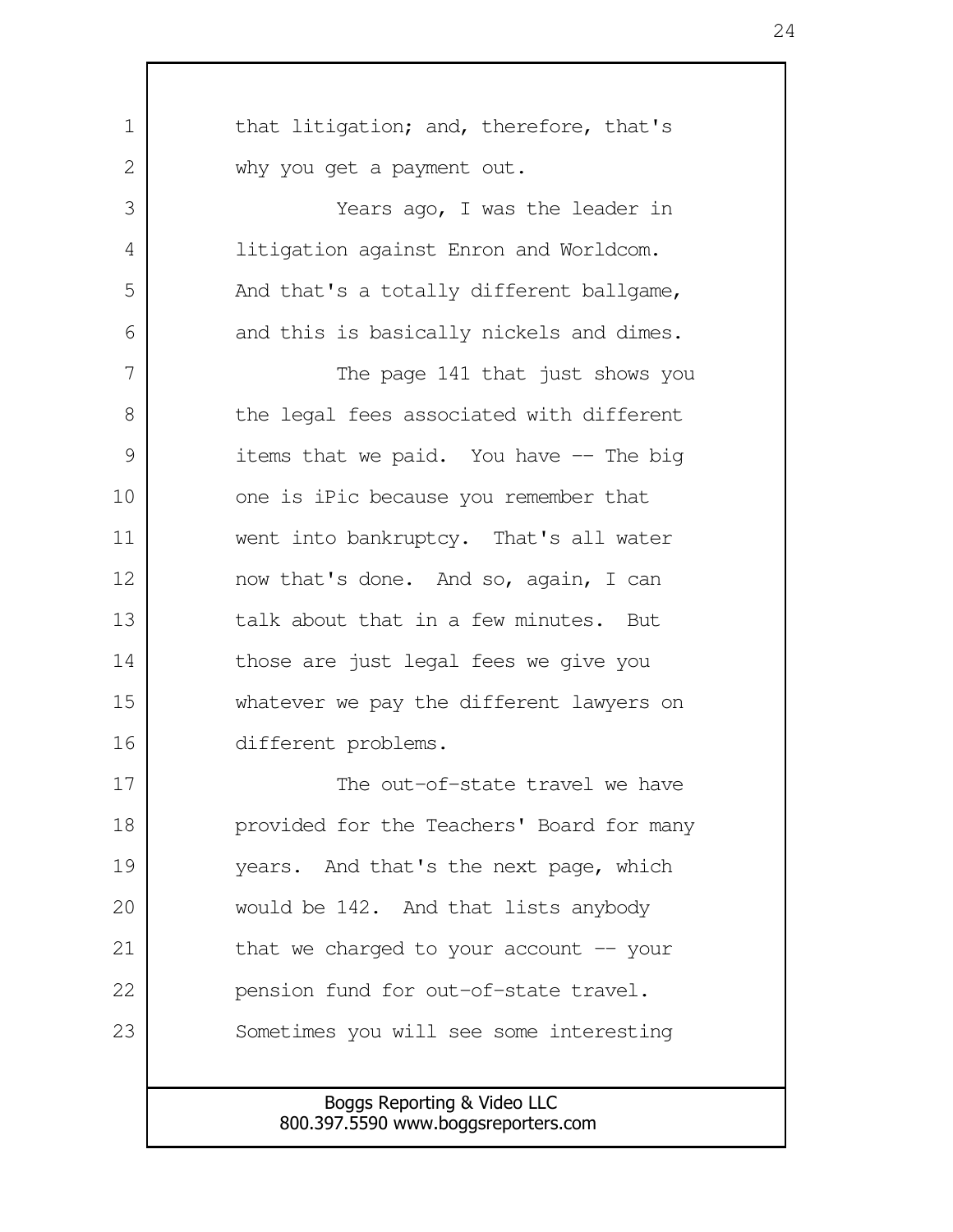Boggs Reporting & Video LLC 800.397.5590 www.boggsreporters.com ones over the years, but your reputation has now  $-$  I would say  $-$  so different than when I first came to the Retirement Systems that people are asking your staff members to go and give presentations at other pension funds at other board meetings and at other things across the country which is a real compliment to your staff. Let's see what didn't I cover. So, that takes me out to the real estate update. If you go back to your agenda, you will see what I am running through right now. We did the litigation. We did the attorney fees. We did the out-of-state travel. The real estate update, I will be very quick about it, so feel free to stop me whenever you want to. Before this lovely pandemic, your hotels were running right about 80% occupancy. As a matter of fact, two weeks ago we were down to 6% occupancy. 1  $\mathcal{L}$  3 4 5 6 7 8 9 10 11 12 13 14 15 16 17 18 19 20 21 22 23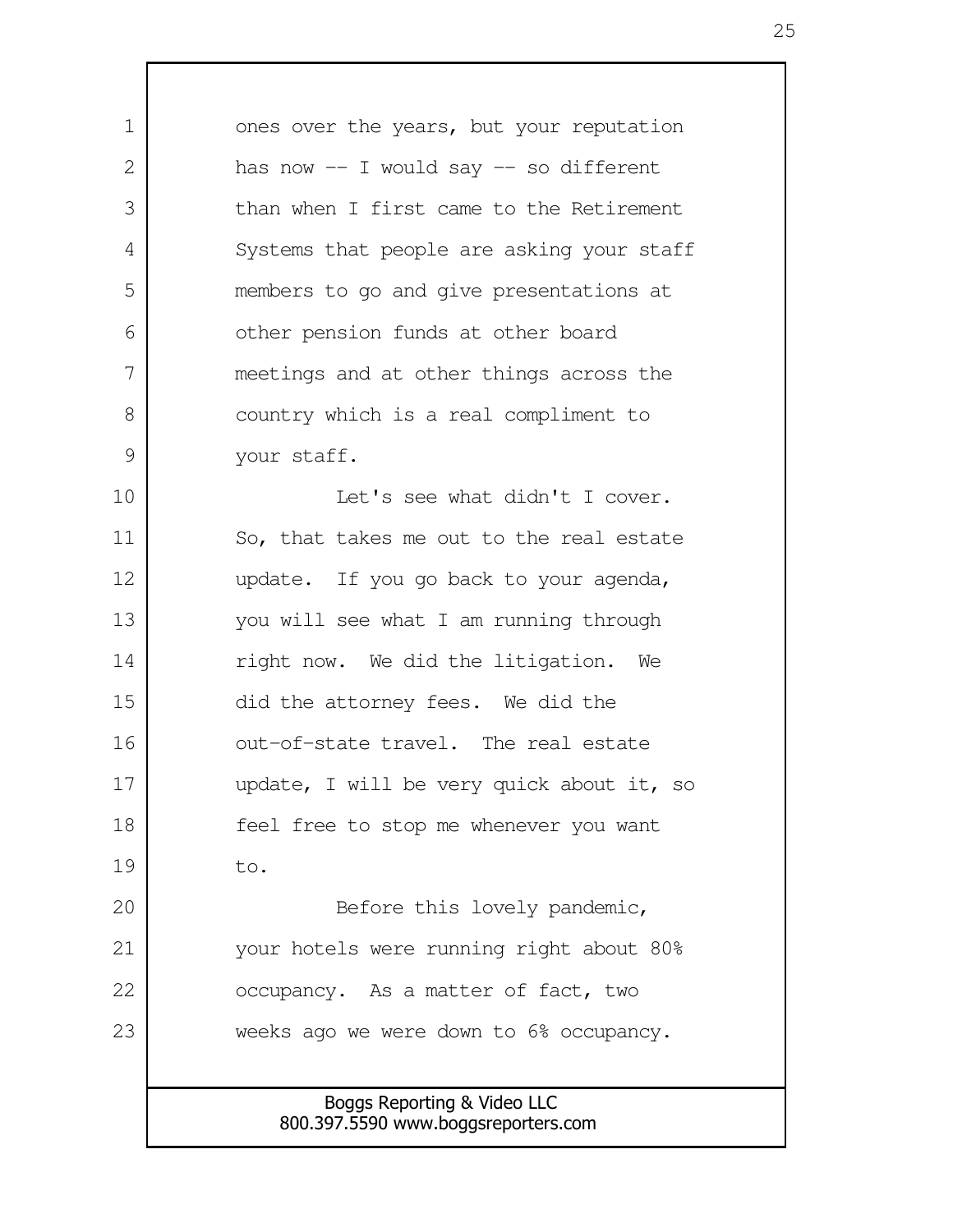Boggs Reporting & Video LLC 800.397.5590 www.boggsreporters.com So, nobody is traveling and nobody will travel for a lot of times in the future. We are moving, oh, pretty well believe it or not. Last weekend I was down at The Grand because of my wife's birthday, and they did have over 200 people at The Grand. And that's a totally different than previous two or three weeks when we had maybe 12 people at The Grand. So, the hotels are functioning. You cut the staff phenomenally. I mean, where you used to have 2000 people, you might now have 15 on staff. So, that's a fundamental problem. And so, but we are ratcheting back up. I think we are in a pretty good position compared to, for example, hotels in New York, over 50% of them are closed. I mean, just locked up, closed. The only costs you have got there is your utilities. You have let everybody go, and you have security guards to make sure 1  $\mathcal{L}$  3 4 5 6 7 8 9 10 11 12 13 14 15 16 17 18 19 20 21 22 23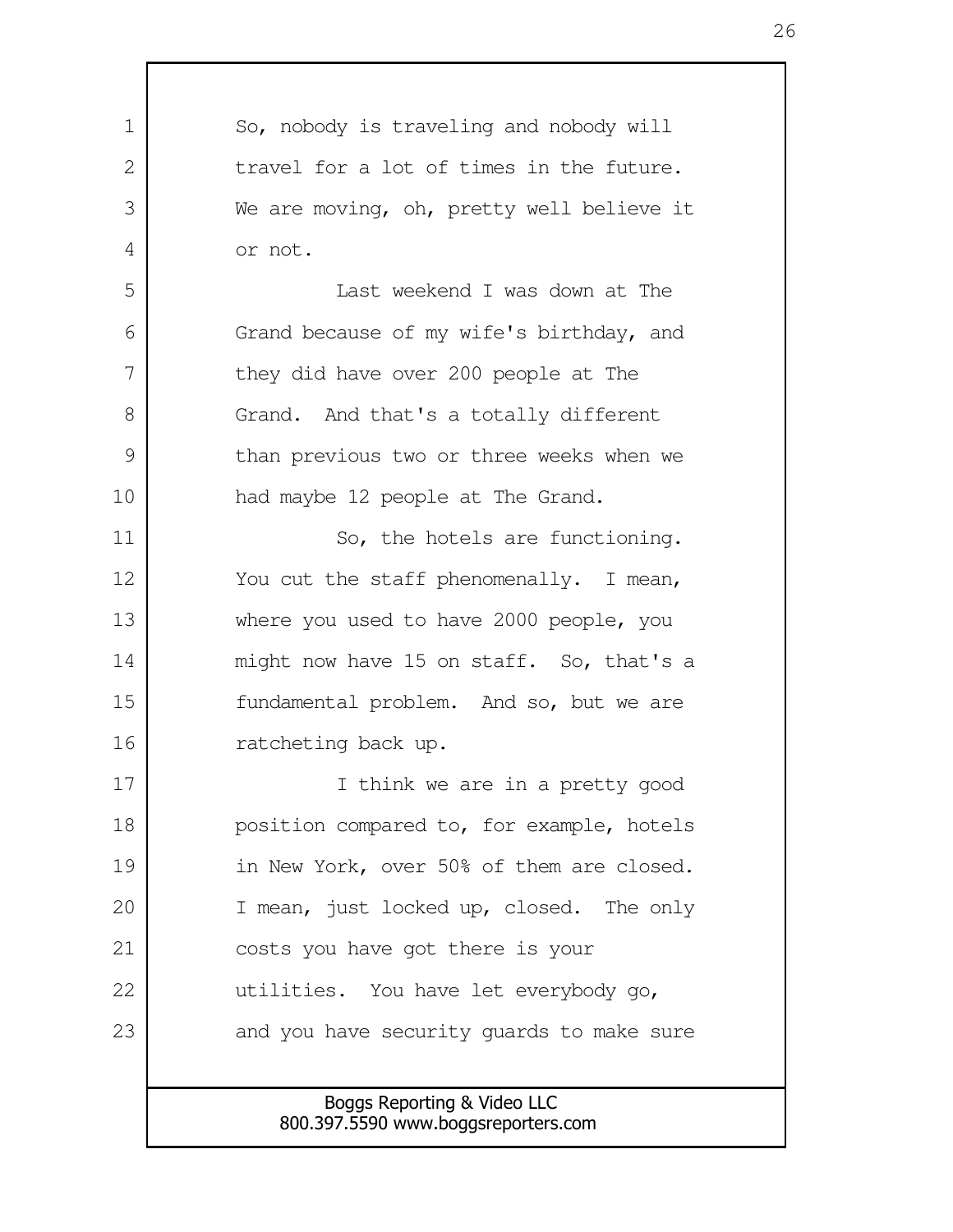everything doesn't walk out the door. We don't have any hotels. So, all we have got is the eight in the Alabama. I think we will be fine compared to other parts of the country because we are still pretty much of a magnet for tourism. And if the travel thing gets lowered in other states and we don't have movement back, if we have a movement back, we are just like we were two weeks ago, we are dead in the water, if you move back on the pandemic. And that's what Washington and everybody is worried about. But, anyway, so the hotels, we are surviving there. The -- not in a good way, but not in a horrible way. On the other hand, the last six weeks for iPic, which is our theater group, has been no revenue, zero. Everybody was laid off but probably 10 to 12 people. They will start up now. They are starting up literally this week and last 1  $\mathcal{L}$  3 4 5 6 7 8 9 10 11 12 13 14 15 16 17 18 19 20 21 22 23

> Boggs Reporting & Video LLC 800.397.5590 www.boggsreporters.com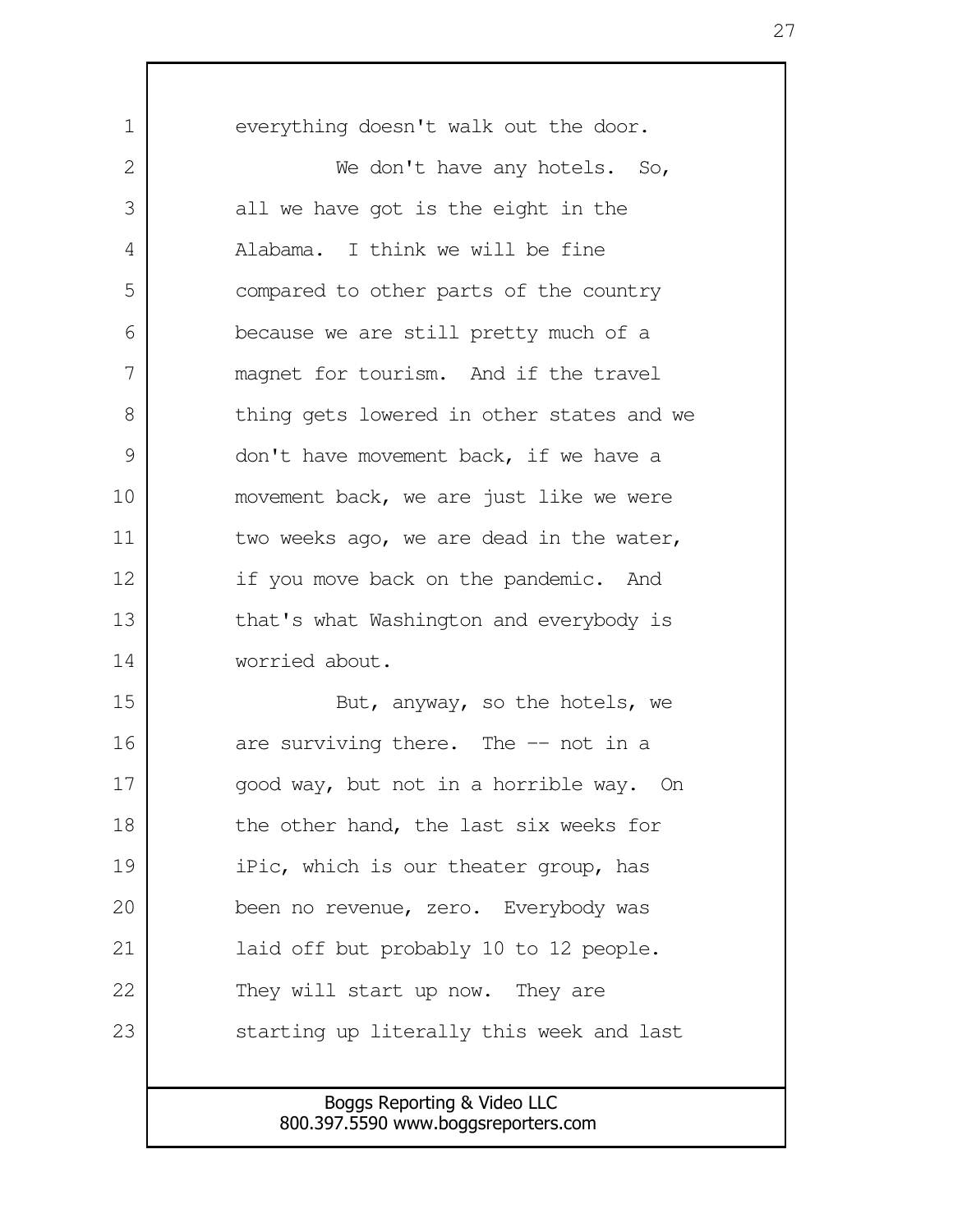| $\mathbf 1$   | week around the country. The interesting     |
|---------------|----------------------------------------------|
| 2             | part about that now is two things: One       |
| 3             | is, Amazon has put in a bid as of            |
| 4             | yesterday for the largest group in the       |
| 5             | country of theaters, movie theaters, AMC,    |
| 6             | which I find to be very interesting. But     |
| 7             | when you are the richest company in the      |
| 8             | world, it's sort of interesting you are      |
| $\mathcal{G}$ | out buying things like this.                 |
| 10            | The iPic, our little thing,                  |
| 11            | $12/15$ , as I told you, we were starting to |
| 12            | rock and roll pretty good there because      |
| 13            | we had gotten contracts with Netflix and     |
| 14            | things like because I explained to you in    |
| 15            | the last meeting that, if Amazon makes a     |
| 16            | movie or Netflix, the actors don't get       |
| 17            | their awards if it doesn't show in a         |
| 18            | regular theater. But they don't want to      |
| 19            | give them to AMC with, let's say, 14,000     |
| 20            | different theaters around the country        |
| 21            | because then why watch it on their           |
| 22            | network.                                     |
| 23            | So, but we are working a real                |
|               |                                              |
|               | Boggs Reporting & Video LLC                  |
|               | 800.397.5590 www.boggsreporters.com          |

 $\mathsf{I}$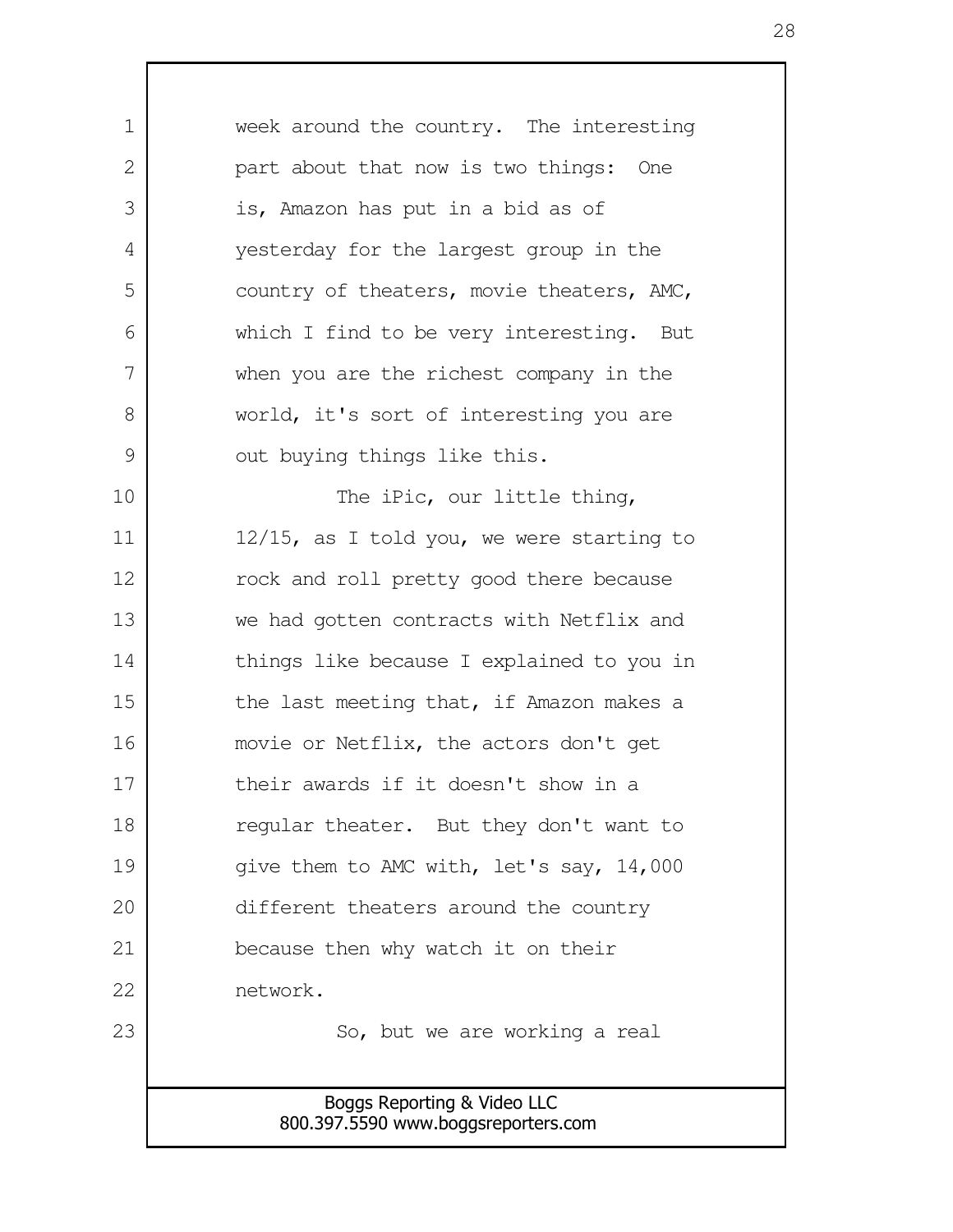neat niche in there, as I would call it, a niche industry, where we are showing their movies, and it goes back in. And they can get all the awards that they want to because, when we can do it in one or two theaters, and it still works. But, anyway, so, those two. On the housing sector, the housing sector was booming six, eight weeks ago. The housing sector is basically -- I am trying to watch my language and my tone -- but it's in ICU and you are on a breatho -- you are breathing but not much. I think we are still selling things. You will see that on a daily basis. I am still selling things at The Grand and Opelika because those things that we are building were already in the line, and you had already signed the papers to buy the house. So, those two, I think, we will come out of the thing fine because those are the only two that we have got is 1  $\mathcal{L}$  3 4 5 6 7 8 9 10 11 12 13 14 15 16 17 18 19 20 21 22 23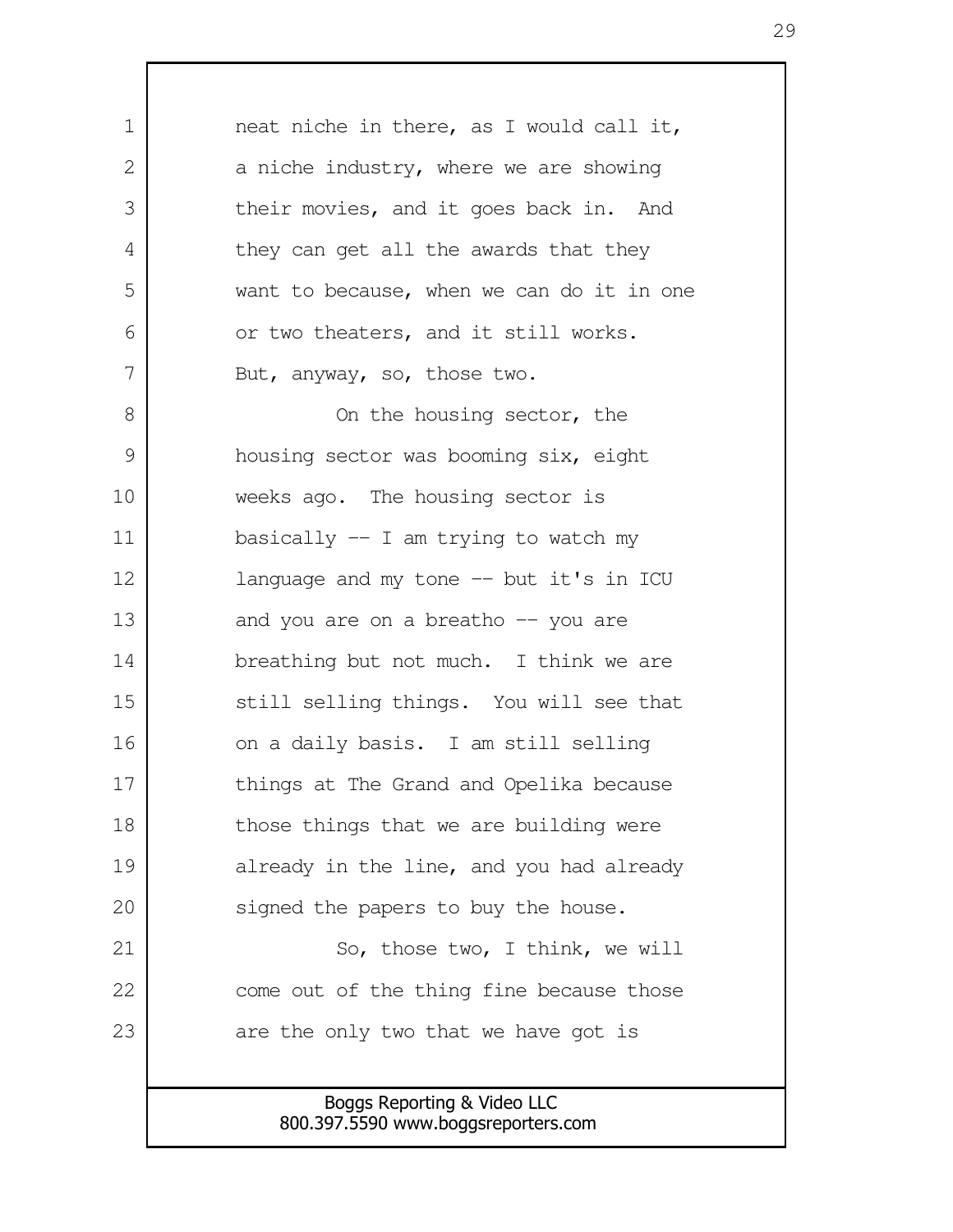Opelika and The Grand.

1

| $\mathbf{2}$ | The Grand is $-$ in way of                |
|--------------|-------------------------------------------|
| 3            | housing, it's almost as funny as the      |
| 4            | crazy thing that happened this last week  |
| 5            | was with our TJ Trail. You know, we have  |
| 6            | got a lot of land around these things.    |
| 7            | And, you know, if the State would ever,   |
| 8            | you know, improve pot sales, man, I have  |
| 9            | got all kinds of grass I can grow up      |
| 10           | there and those things.                   |
| 11           | But the key is that, in                   |
| 12           | Huntsville, one acre of land next to the  |
| 13           | golf course there because of housing, one |
| 14           | acre sold for \$200,000. And I go: You    |
| 15           | have got to be kidding. But they paid     |
| 16           | this amount because they want to put a    |
| 17           | medical office there. And they even put   |
| 18           | an option on one other acre for more      |
| 19           | parking if they need it.                  |
| 20           | So, at $$200,000$ an acre, I think        |
| 21           | we make a lot of money there if it would  |
| 22           | just -- transcends across the state, but  |
| 23           | I don't think that will happen. But I     |
|              |                                           |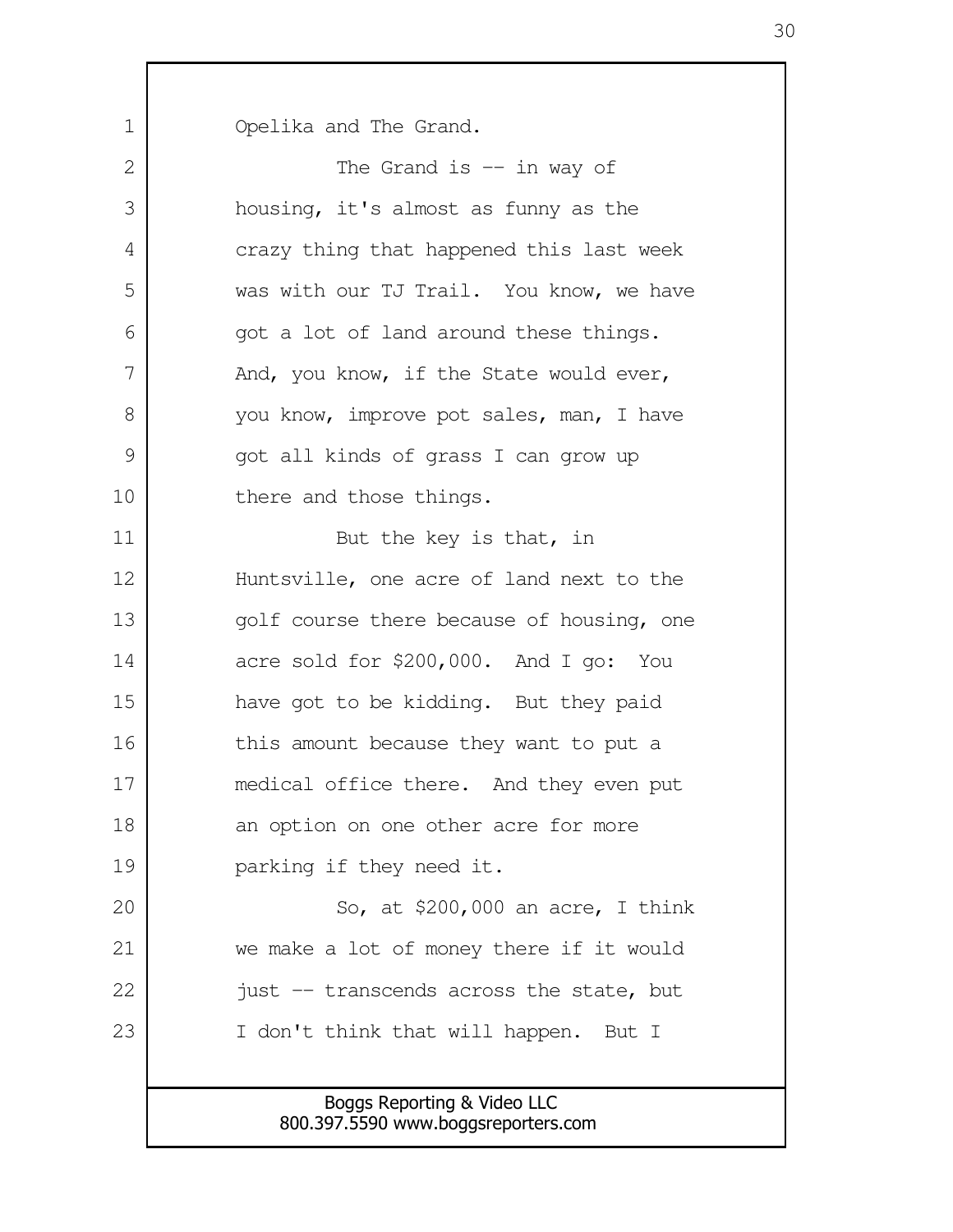| $\mathbf 1$ | just thought that was a funny antidote.   |
|-------------|-------------------------------------------|
| 2           | The big guy of your whole real            |
| 3           | estate portfolio, of course, is 55 Water. |
| 4           | We have not had any problem there         |
| 5           | whatsoever. I think we had all of one     |
| 6           | tenant that said, "I need you to reduce   |
| 7           | our rent." And we said, "Are you kidding  |
| 8           | me?" And he went away real fast.          |
| 9           | So, there has been no change              |
| 10          | there at all that I can perceive. Now,    |
| 11          | we do things like we do here in town      |
| 12          | where if we have 50 accountants, we don't |
| 13          | all want 50 of you in the building at the |
| 14          | same time, so we will stagger you and try |
| 15          | to get you to do some of your work at     |
| 16          | home and also bring you in every other    |
| 17          | day, or something like that.              |
| 18          | So -- but New York -- New York            |
| 19          | is going to be an interesting study in    |
| 20          | the next year or two. You know, when      |
| 21          | Delta's chairman tells me that he don't   |
| 22          | think he will be back for three years, I  |
| 23          | have got to get myself off the floor.     |
|             |                                           |
|             | Boggs Reporting & Video LLC               |

I

800.397.5590 www.boggsreporters.com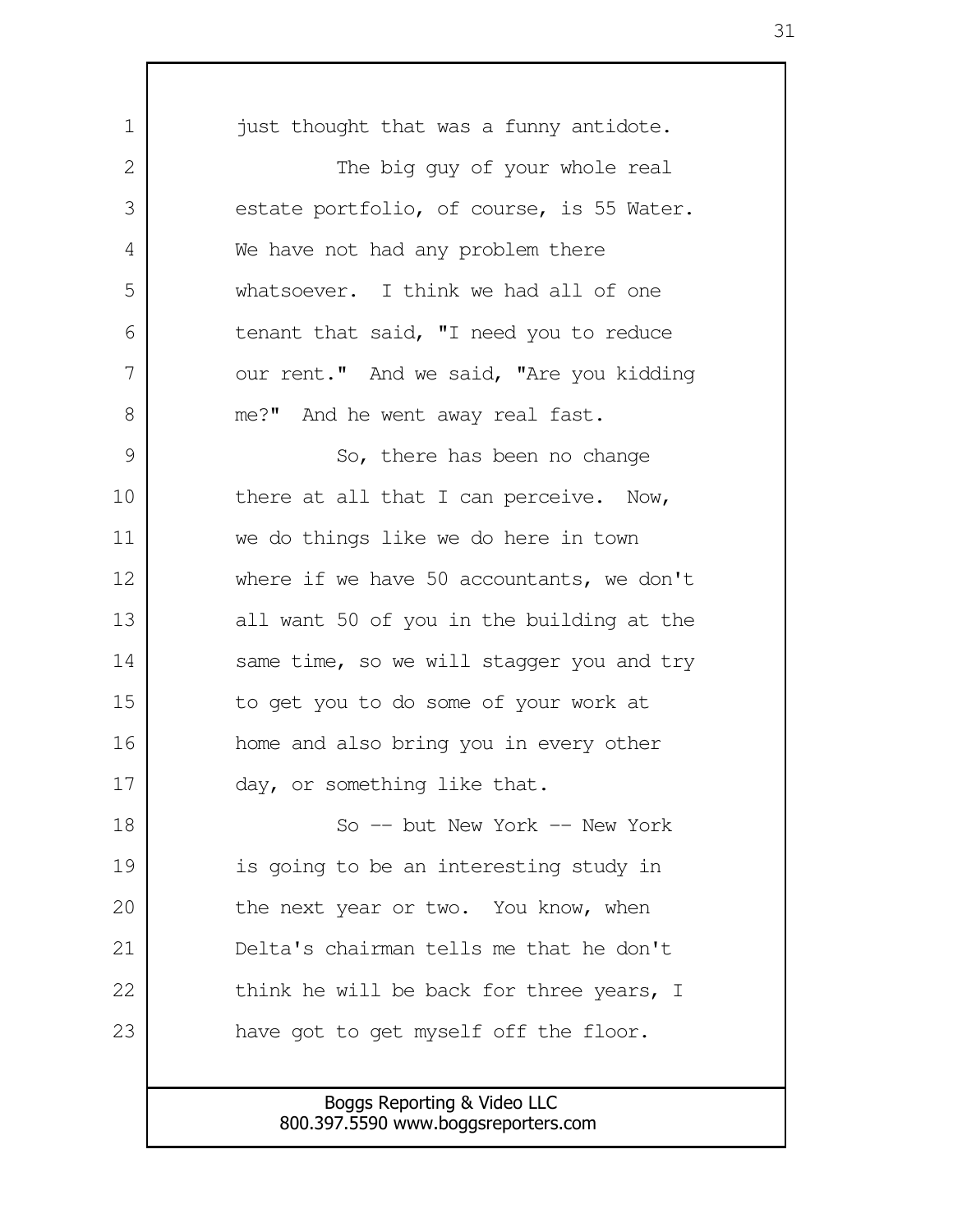| 1  | That's a long time. And that means no      |
|----|--------------------------------------------|
| 2  | tourism for two or three years because     |
| 3  | your real tourism angle is tourists,       |
| 4  | because they really put in the money.      |
| 5  | Now, we are doing fine as far as           |
| 6  | numbers are going, the golf courses in     |
| 7  | Alabama, but they are not tourists.        |
| 8  | Tourists will pay three to four times      |
| 9  | more for everything.                       |
| 10 | And so, we are making it, I                |
| 11 | mean, but you also have your revenue cut   |
| 12 | in half because just like the stores that  |
| 13 | you ladies and gentlemen, you go to the    |
| 14 | big boxes that's had 500 people, they      |
| 15 | only let 200 in the store $-$ I mean, 250. |
| 16 | But that's the way it is with the golf     |
| 17 | thing because the golf $-$ with the golf   |
| 18 | carts, we can't allow but one person in a  |
| 19 | golf cart. So, we are using that golf      |
| 20 | cart, but we are getting 50% of the        |
| 21 | revenue that we would have gotten before.  |
| 22 | We also don't sell food and                |
| 23 | liquor like we normally do with the        |
|    |                                            |
|    | Boggs Reporting & Video LLC                |
|    | 800.397.5590 www.boggsreporters.com        |

 $\mathbf l$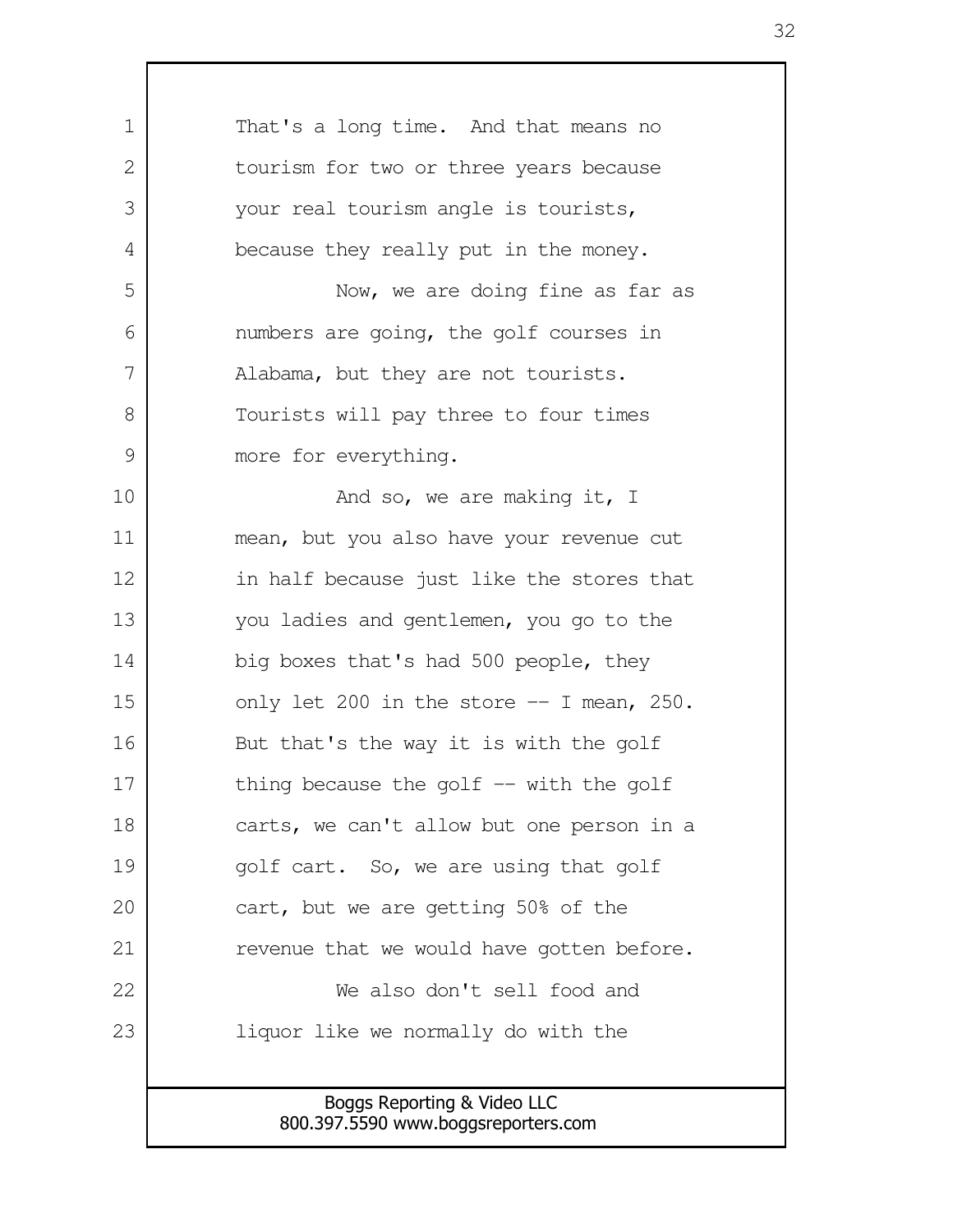tourist season.

1

| 2             | So, I have got a problem with               |
|---------------|---------------------------------------------|
| 3             | the Trail because this was their biggest    |
| 4             | moment of the year really is March, April   |
| 5             | and May. That's where they make their       |
| 6             | money. You know, for the lousy months of    |
| 7             | January and February, nobody wants to       |
| 8             | play outside. But, anyway, so, I will       |
| $\mathcal{G}$ | handle that.                                |
| 10            | The last thing to point out to              |
| 11            | you is the real estate in Montgomery and    |
| 12            | in Mobile. We are doing fine. There         |
| 13            | doesn't seem to be any problem right now    |
| 14            | at all. I don't know of a problem. As a     |
| 15            | matter of fact, we will be starting a       |
| 16            | little bit of construction here in the      |
| 17            | Capitol over in the old Pardons and         |
| 18            | Parole Building, which I didn't know is     |
| 19            | it's right next to the parking deck like    |
| 20            | you're going to the motor pool on the       |
| 21            | And that building there has a hole<br>left. |
| 22            | in it because it was the dormitory for      |
| 23            | the hospital.                               |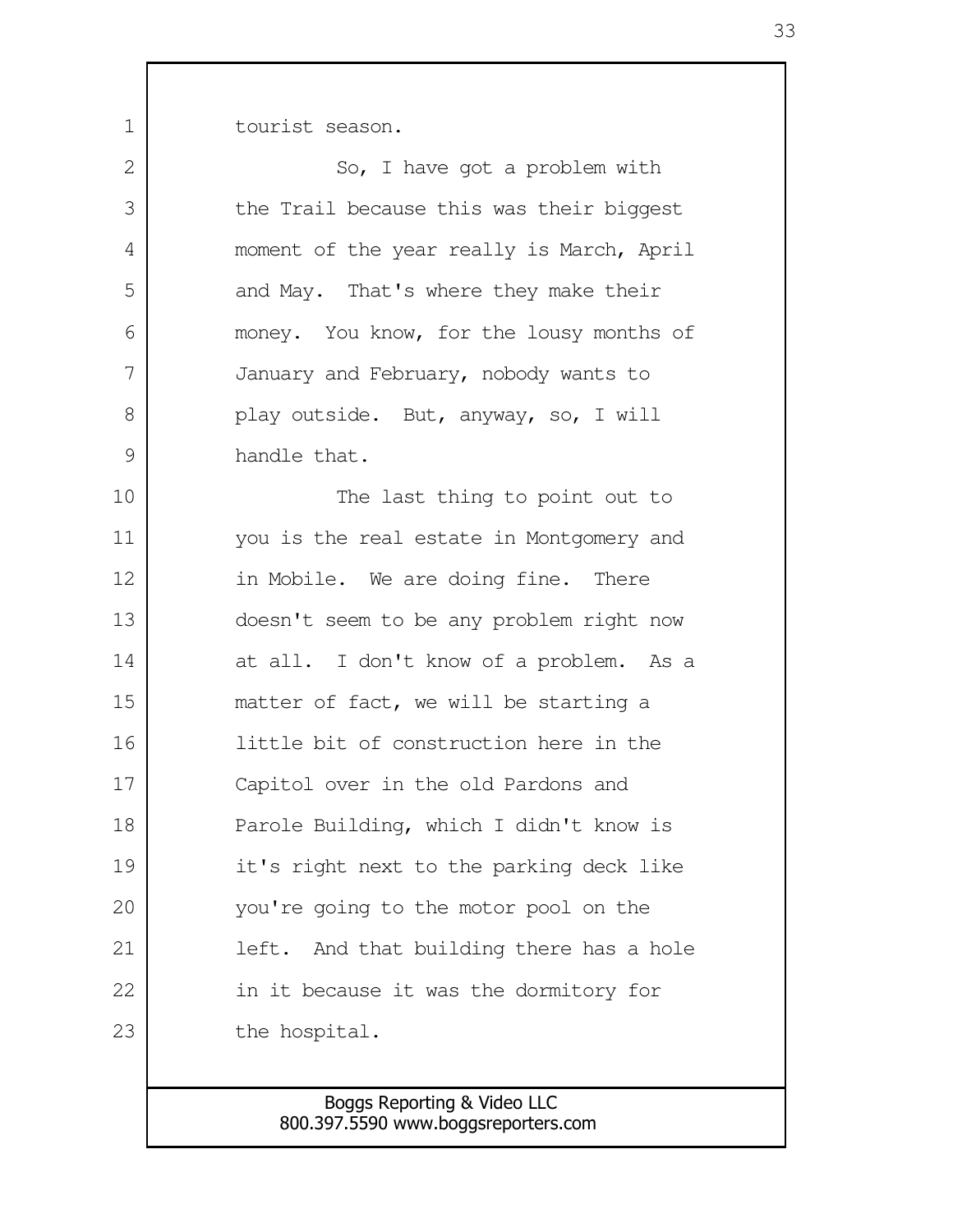Boggs Reporting & Video LLC 800.397.5590 www.boggsreporters.com So, I am going to fill in the hole and convert it all to office space because it doesn't work well if you can imagine around the outside the little boxes of offices. So -- but that's really the only big one under scope right now. We will probably take the opportunity to expand The Grand Hotel relative to where there used to be - always had their boats, and we will have the boats there still, but the land over there, we will just convert that into about 14 extra rooms for the hotel, and we will get them up through the 400 number, which you need for convention. The big thing why I am doing that is I used the presidential and the governor's suite at each of the hotels to attract conventions. It's critically important. In other words, if the treasurer -- the state treasurers were coming like the southeastern state 1  $\mathcal{L}$  3 4 5 6 7 8 9 10 11 12 13 14 15 16 17 18 19 20 21 22 23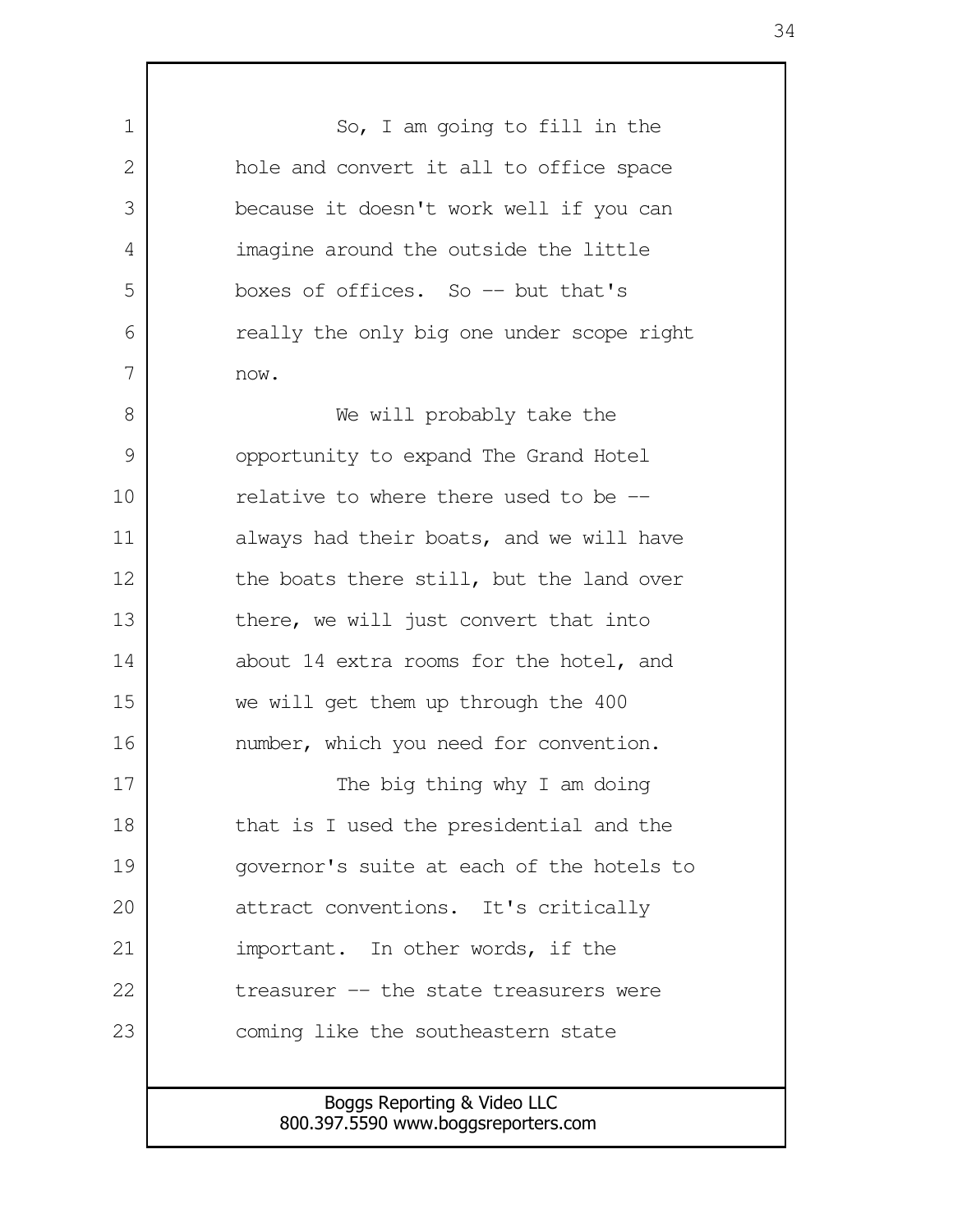Boggs Reporting & Video LLC treasurers or the national organization, were coming there, we would say to that organization, you get the governor's suite at no cost or the presidential suite at no cost, because that's how you attract conventions. I will just be blunt with you and say this is how it's done. Well, the presidential is better at the Montgomery Hotel. It's better at Ross Bridge's. It's better at, believe it or not, Opelika than it is at The Grand. I mean, they are just  $-$  This is the first one we ever did 20 something years ago. So, what we want to do is take this little corner of the property down there and make that presidential and governor's suites so that we can attract even more conventions. That's the purpose of it. On the special projects on the thing here, there is really nothing to 1 2 3 4 5 6 7 8 9 10 11 12 13 14 15 16 17 18 19 20 21 22 23

800.397.5590 www.boggsreporters.com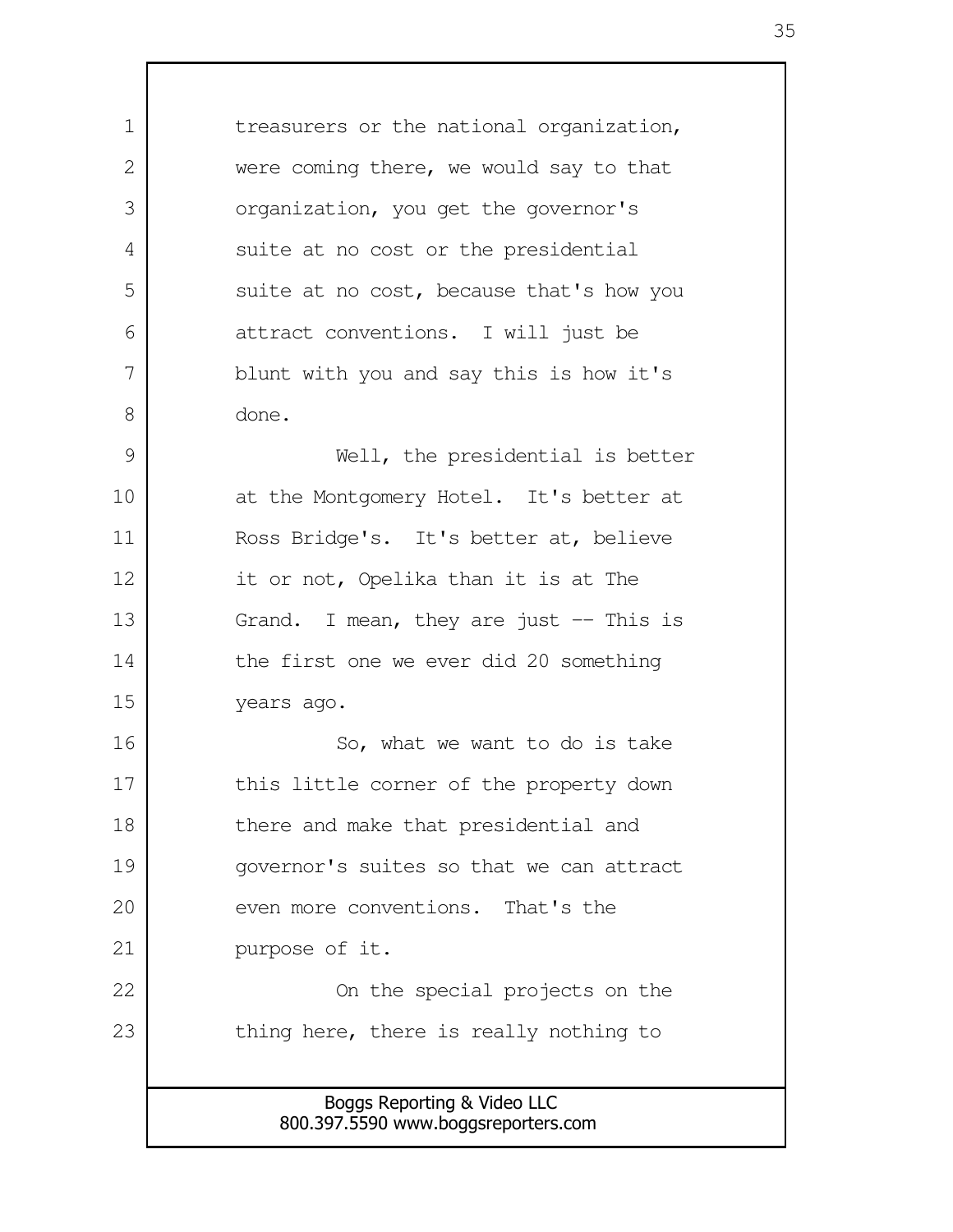say. I've already talked about the Trail, and tourism in general will be adversely affected. Believe it or not - and I know this sounds crazy. But during the month of April, our fifth state that comes most to the Trail is California, and they don't even want to go anywhere now until all this gets done. But I want you to understand that it's cheaper for guys and girls from California to come to the Trail and play for a whole week than it is to play for one weekend, two days, at many of the facilities in California. So, they would come, and they have been coming, which is sort of  $-$  but I think we have a good advantage from the point of view that we are true, instead of an airplane destination, we can be a car destination. And we don't get much traffic out of Arkansas or Missouri. We get a lot of traffic out of Louisiana into Alabama. We get a lot of traffic in Alabama principally straight up I-65: 1  $\mathcal{D}$  3 4 5 6 7 8 9 10 11 12 13 14 15 16 17 18 19 20 21 22 23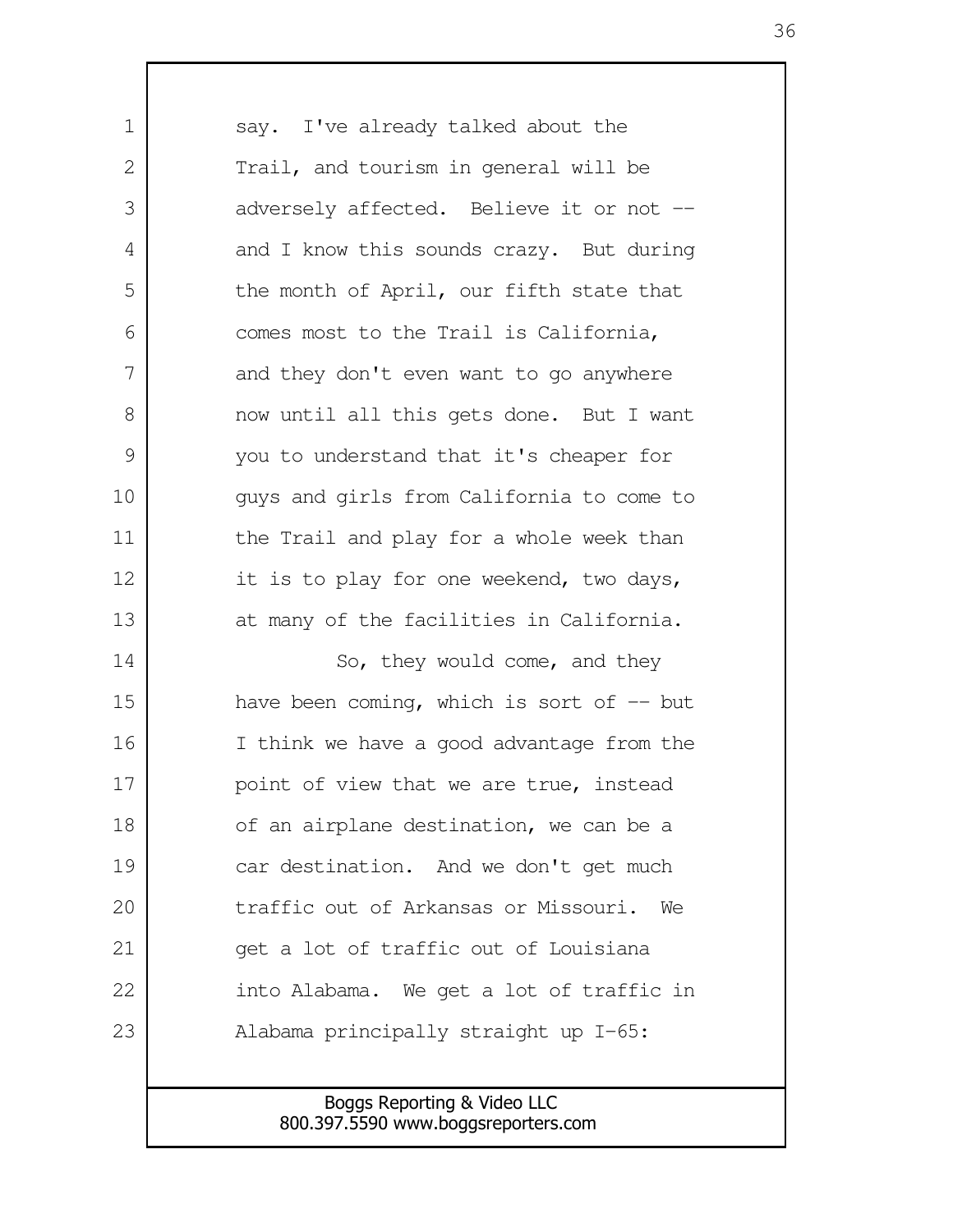Boggs Reporting & Video LLC 800.397.5590 www.boggsreporters.com Tennessee, Kentucky, Michigan, a little bit Wisconsin, a little bit Minnesota. But mainly Michigan, Ohio, Kentucky and Tennessee. And they will continue to come over. We get a little bit from the East but nothing like we get out of the solid midwest. So, we will continue -- we will bring back our advertising program, because, during this thing, it doesn't make any sense to advertise anything because nobody is hiding. So, we are gradually bringing that back. If you are in the Montgomery area, and you see now we have got ads on our one retail thing, and that's Leeds outside of Birmingham. We have that shopping center we took back a few years ago. But by that advertising, we are changing the dynamics of that shopping center. I mean, nobody else is advertising. They are going to it simply 1  $\mathcal{L}$  3 4 5 6 7 8 9 10 11 12 13 14 15 16 17 18 19 20 21 22 23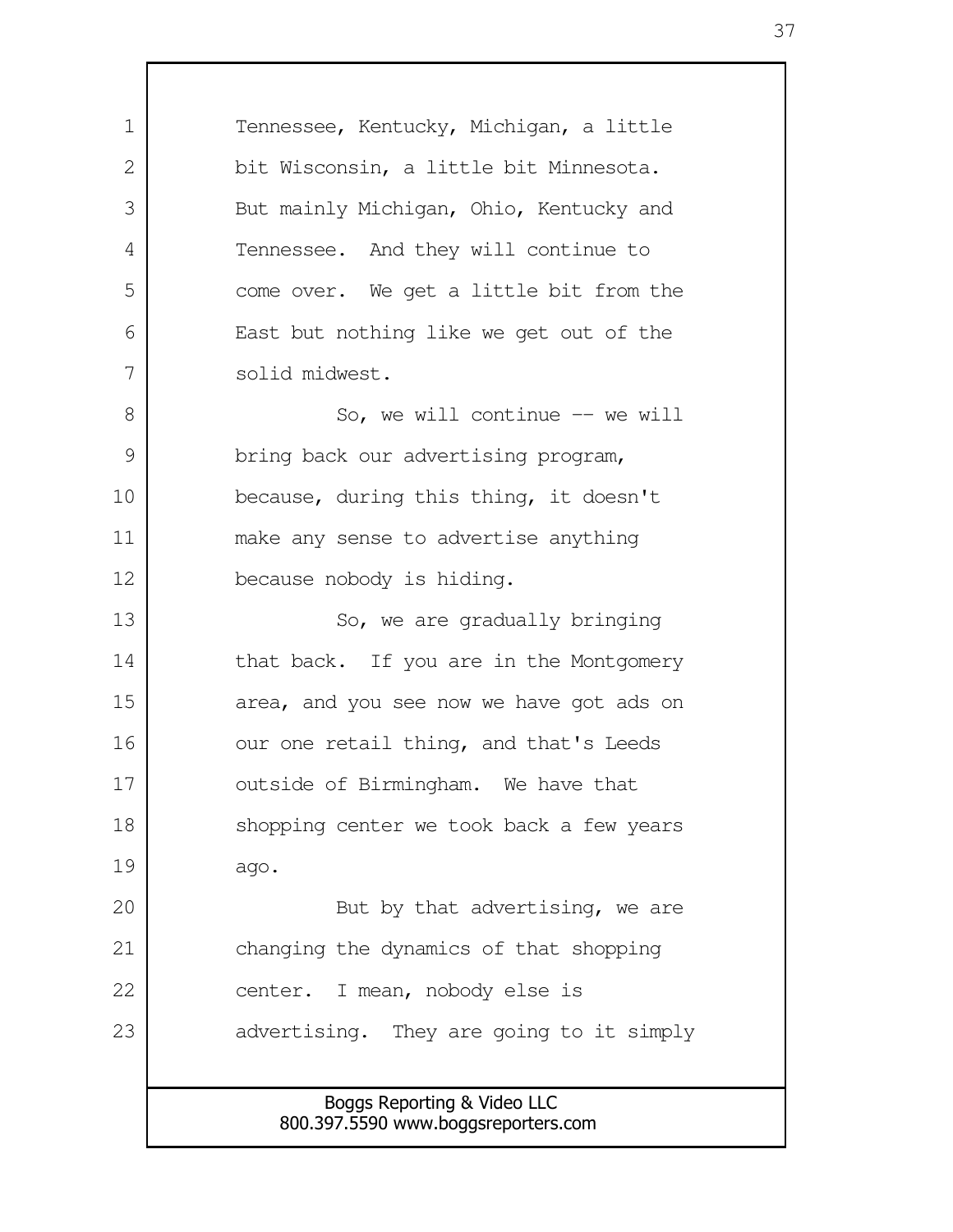because it's discount and it's working well.

1

2

The last thing I want to bring to your attention, and I like -- I look at this as growing in my job, growing in it, since I sort of grew into this job; but that is, I have on here the Medical Board. If you have been around doctors the last 60 days, you have got to  $-$  you have got to  $-$  you're going to not only love them, you've got to say, my God. I was just with one the other day that's very sick, but I would like to change their compensation. The reason for that, they are very busy. And I pay them \$200 for coming, and they will have a set of files this high. In other words, every disability person has to go through this medical board. There is no politics involved. There's three medical doctors. They come from office over here the first Tuesday of every month and go through the -- all the numbers. And as you can 3 4 5 6 7 8 9 10 11 12 13 14 15 16 17 18 19 20 21 22 23

> Boggs Reporting & Video LLC 800.397.5590 www.boggsreporters.com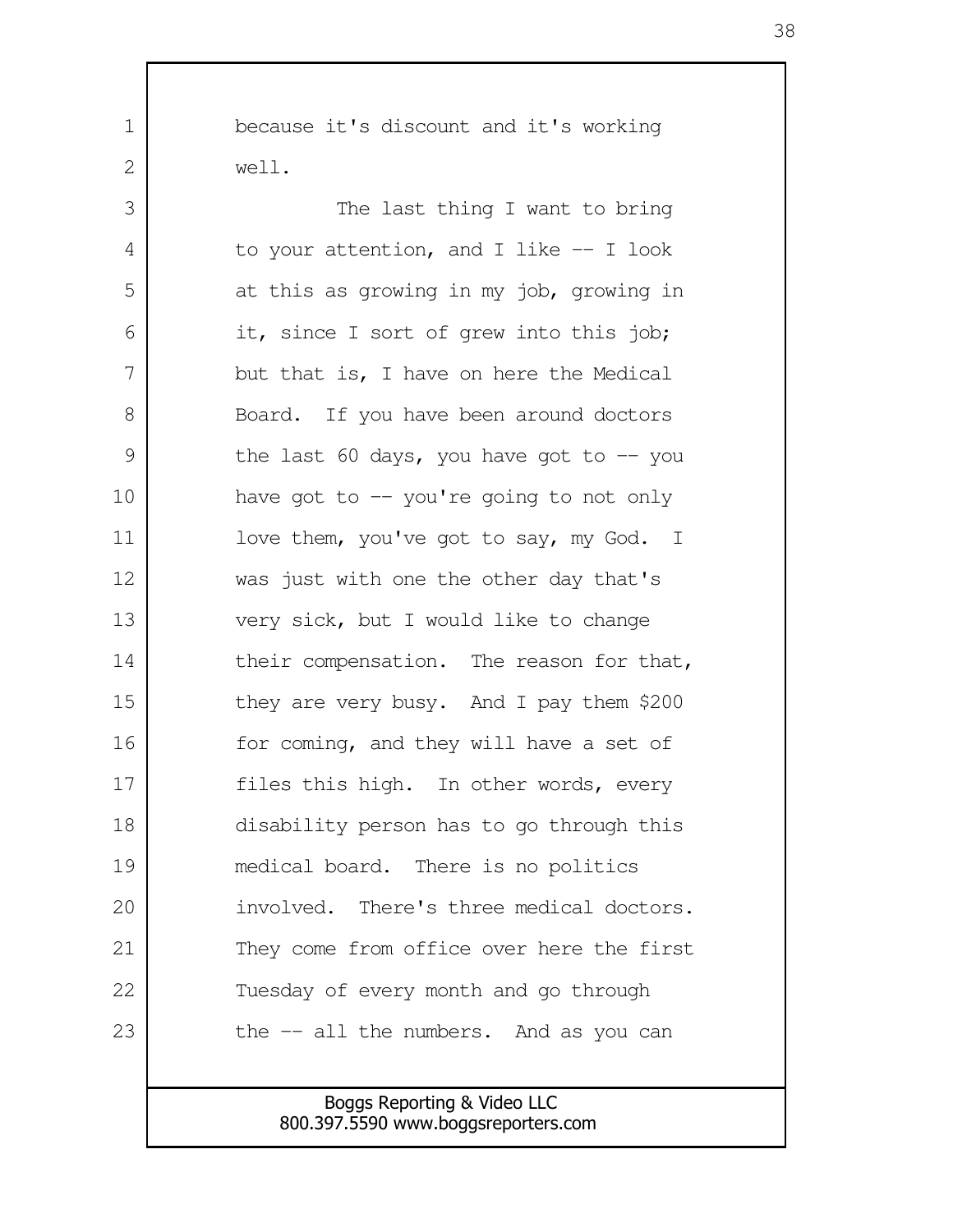| $\mathbf 1$  | tell, the numbers are rolling so big now,                          |
|--------------|--------------------------------------------------------------------|
| $\mathbf{2}$ | it's huge.                                                         |
| 3            | But all I would like to do is                                      |
| 4            | move their stipend, as I call it, from                             |
| 5            | \$200 to \$300 for each time they come. If                         |
| 6            | they don't come, they don't get it. But                            |
| 7            | they have been very religious about                                |
| 8            | showing up even in these times.                                    |
| 9            | You know, when last Tuesday or,                                    |
| 10           | I quess, it will be two weeks ago,                                 |
| 11           | Tuesday, you know, when they are coming                            |
| 12           | through and they are all masked up and                             |
| 13           | one of them is in quarantine, you know, I                          |
| 14           | think it's a very reasonable request to                            |
| 15           | pay them each \$100 more than I was                                |
| 16           | before, and that's my request to you.                              |
| 17           | CHAIRMAN HALLMARK: Okay. We have                                   |
| 18           | heard Dr. Bronner's report. He has asked                           |
| 19           | that we consider the Medical Review Board                          |
| 20           | compensation on the stipend to be increased                        |
| 21           | from \$200 to \$300. At this time, I will                          |
| 22           | entertain a motion.                                                |
| 23           | MR. WHALEY: So moved.                                              |
|              |                                                                    |
|              | Boggs Reporting & Video LLC<br>800.397.5590 www.boggsreporters.com |
|              |                                                                    |

 $\Gamma$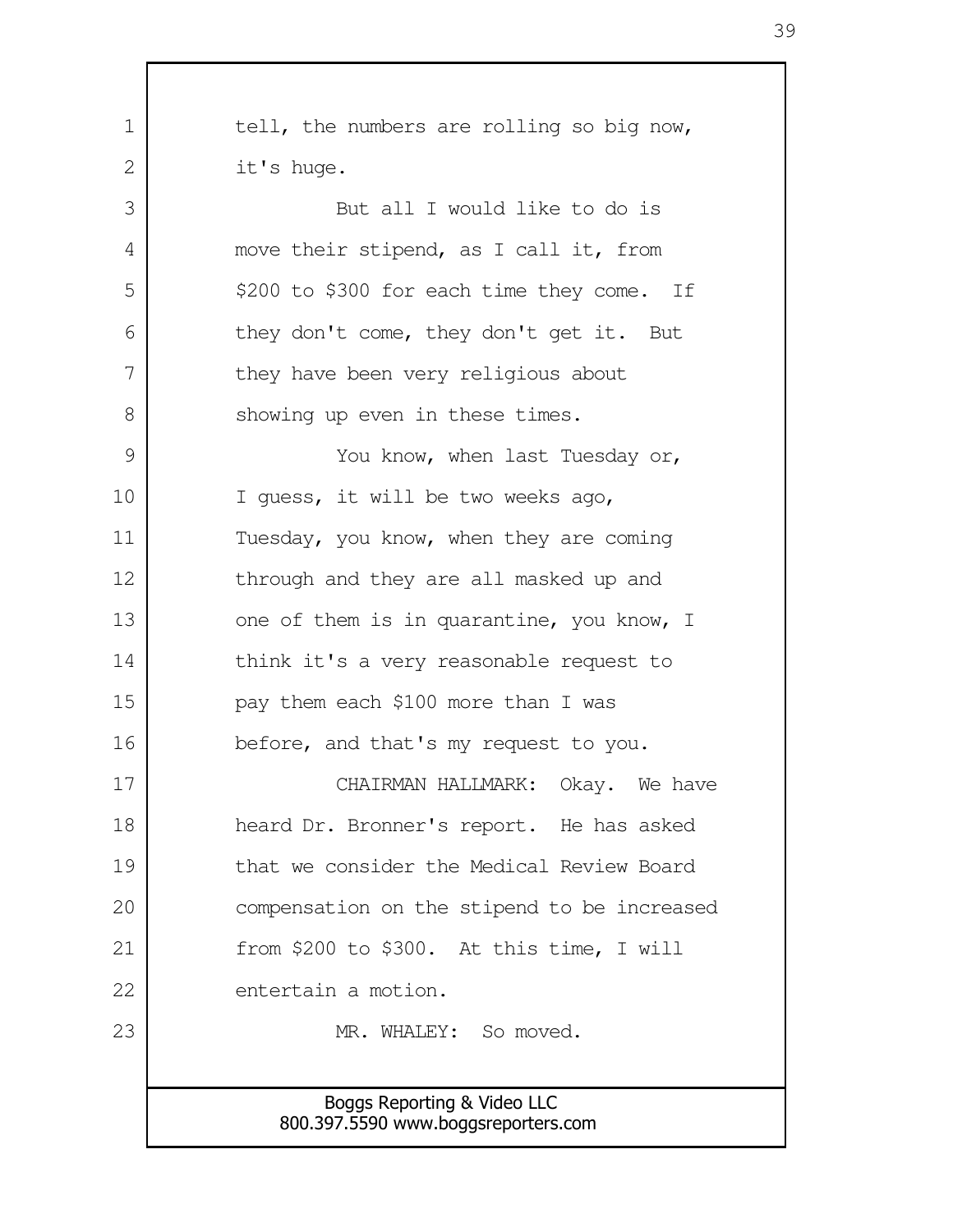Boggs Reporting & Video LLC 800.397.5590 www.boggsreporters.com CHAIRMAN HALLMARK: Mr. Whaley. MS. MOBLEY: Second. CHAIRMAN HALLMARK: Second, Ms. Mobley. Any questions, discussion, comments at this time? (No response). CHAIRMAN HALLMARK: Or on any of the other reports? (No response). CHAIRMAN HALLMARK: All in favor say "aye." (Committee members saying  $"$ aye"). CHAIRMAN HALLMARK: All opposed, like sign? (No response). CHAIRMAN HALLMARK: Ayes carry. Thank you, Dr. Bronner. The next item is Mr. Green, Investment Performance Report. DR. BRONNER: I gave you-all the bad news. He can give you a little better perspective. 1 2 3 4 5 6 7 8 9 10 11 12 13 14 15 16 17 18 19 20 21 22 23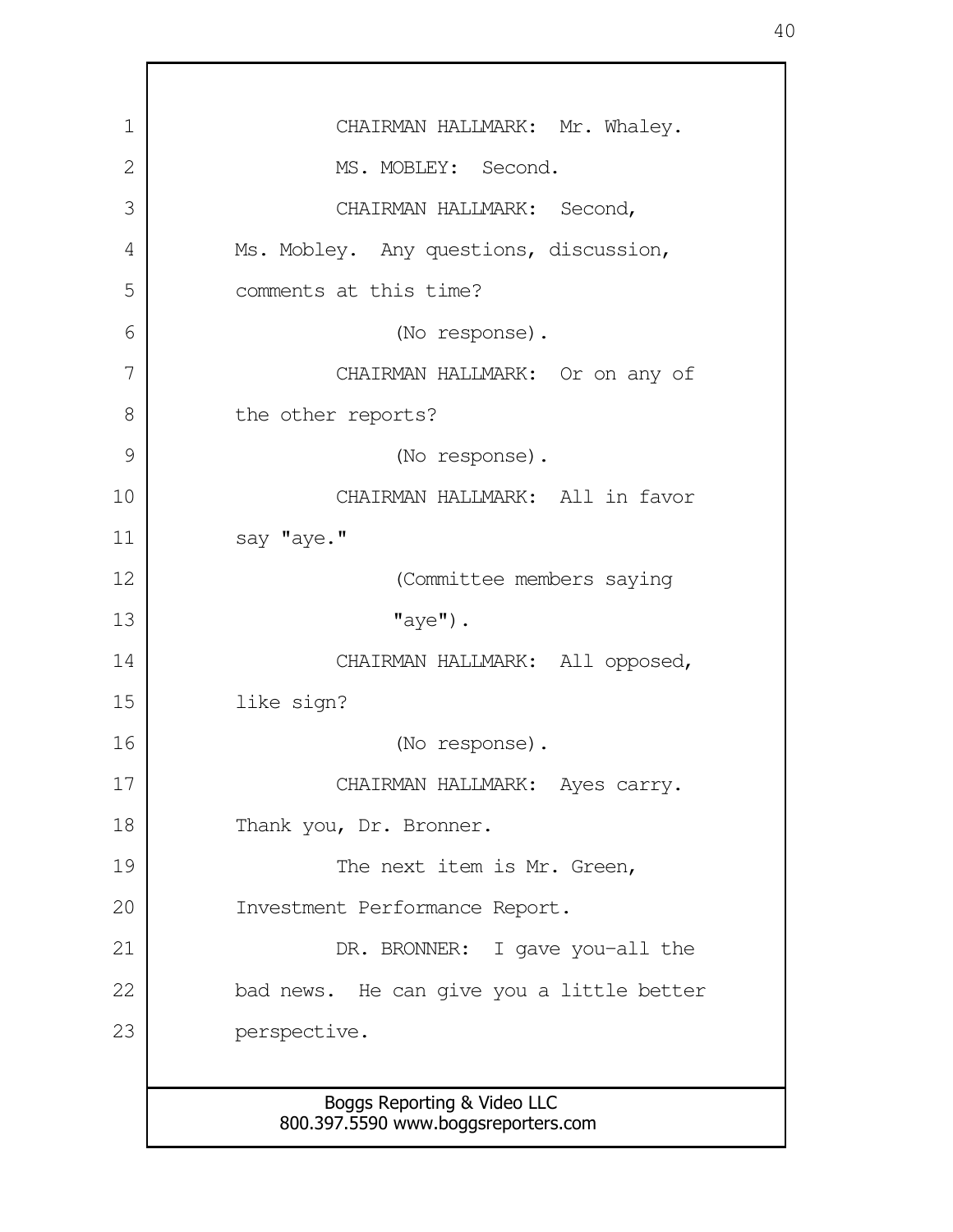| $\mathbf 1$ | MR. MARC GREEN: Not much better.           |
|-------------|--------------------------------------------|
| 2           | DR. BRONNER: Not much better.              |
| 3           | Okay. Well, we have both been beating      |
| 4           | ourselves up a few weeks.                  |
| 5           | INVESTMENT PERFORMANCE REPORT              |
| 6           | MR. MARC GREEN: So, the                    |
| 7           | Investment Report starts on page 143 in    |
| 8           | your book. This is the report that we      |
| 9           | always provide the Board, so you should be |
| 10          | pretty familiar with it.                   |
| 11          | The first block is Domestic                |
| 12          | Equities, and I will concentrate on the    |
| 13          | fiscal year-to-date column, FYTD, in the   |
| 14          | middle of the page. So, we are picking     |
| 15          | the worst month, I quess $-$ or the worst  |
| 16          | quarter since I have been at the           |
| 17          | Retirement Systems even worse than         |
| 18          | December of '08.                           |
| 19          | So, your Domestic Equity                   |
| 20          | portfolio was down 15.73% versus a         |
| 21          | benchmark of 15.78%. Dropping down do      |
| 22          | International Equities, -16.59% versus     |
| 23          | $-16.12$ .                                 |
|             |                                            |
|             | Boggs Reporting & Video LLC                |

Г

800.397.5590 www.boggsreporters.com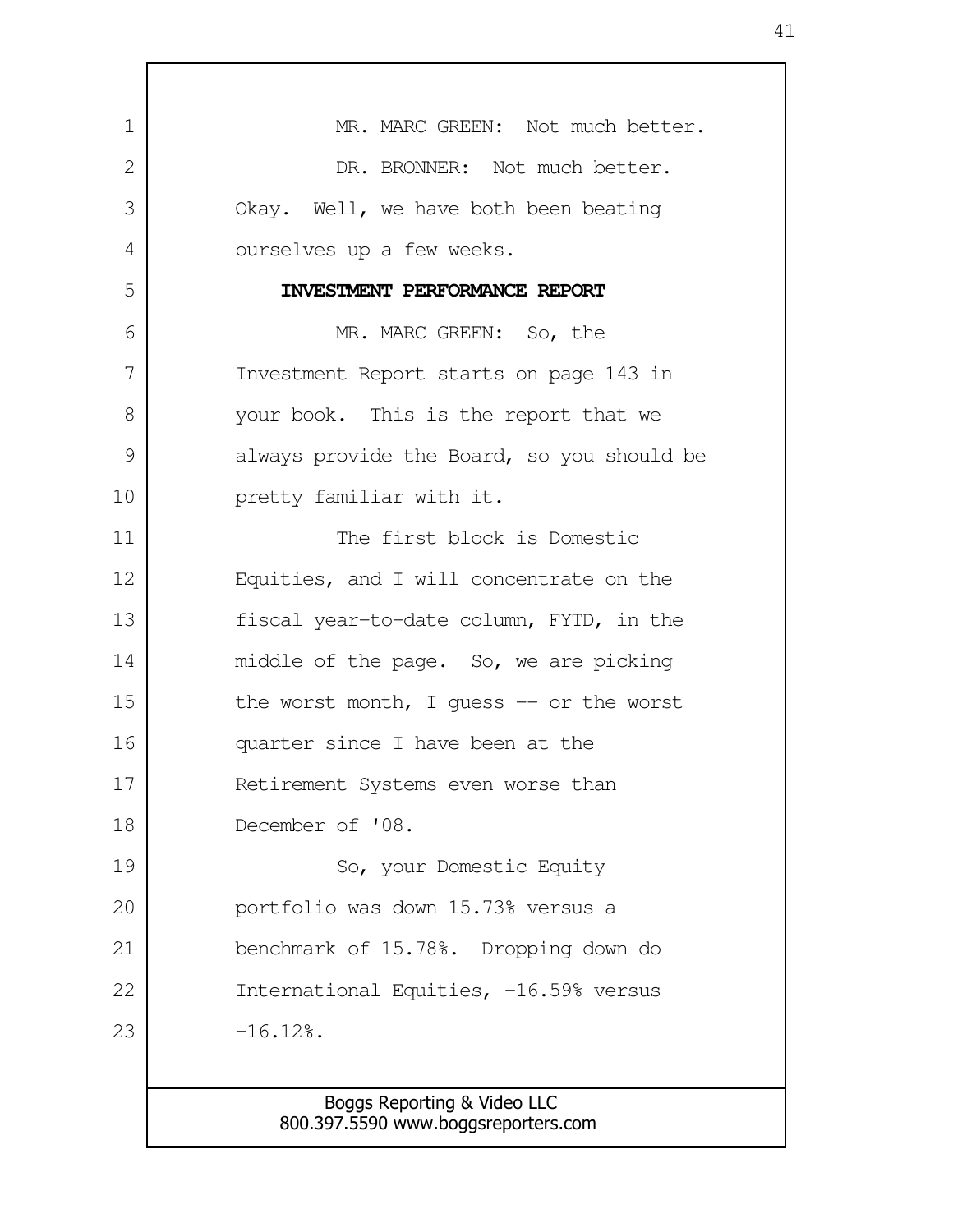| 1  | If you will recall, we have                                        |
|----|--------------------------------------------------------------------|
| 2  | historically rolled out options around                             |
| 3  | our emerging markets portfolio where they                          |
| 4  | are selling calls or selling puts with a                           |
| 5  | precipitous drop in March. We got                                  |
| 6  | assigned on a slug of an emerging market                           |
| 7  | ETF. So, that's the impact to the                                  |
| 8  | international performance there.                                   |
| 9  | The last two lines, the total                                      |
| 10 | Global Equity portfolio was down 15.91%                            |
| 11 | versus a benchmark of 15.85%.                                      |
| 12 | If you will flip to the next                                       |
| 13 | page, the first line is Fixed Income.                              |
| 14 | The return was 2.14%. The Barclay's Ag                             |
| 15 | was up 3.33%. We are heavier weighting                             |
| 16 | in corporate credit, lighter in the                                |
| 17 | treasury markets, so treasuries with a                             |
| 18 | precipitous drop we have seen in treasury                          |
| 19 | yields. That part of the curb performed                            |
| 20 | really well. We were underexposed there,                           |
| 21 | so that explains the difference.                                   |
| 22 | Under Alternatives, private                                        |
| 23 | placements up 5.6%. Preferred and                                  |
|    |                                                                    |
|    | Boggs Reporting & Video LLC<br>800.397.5590 www.boggsreporters.com |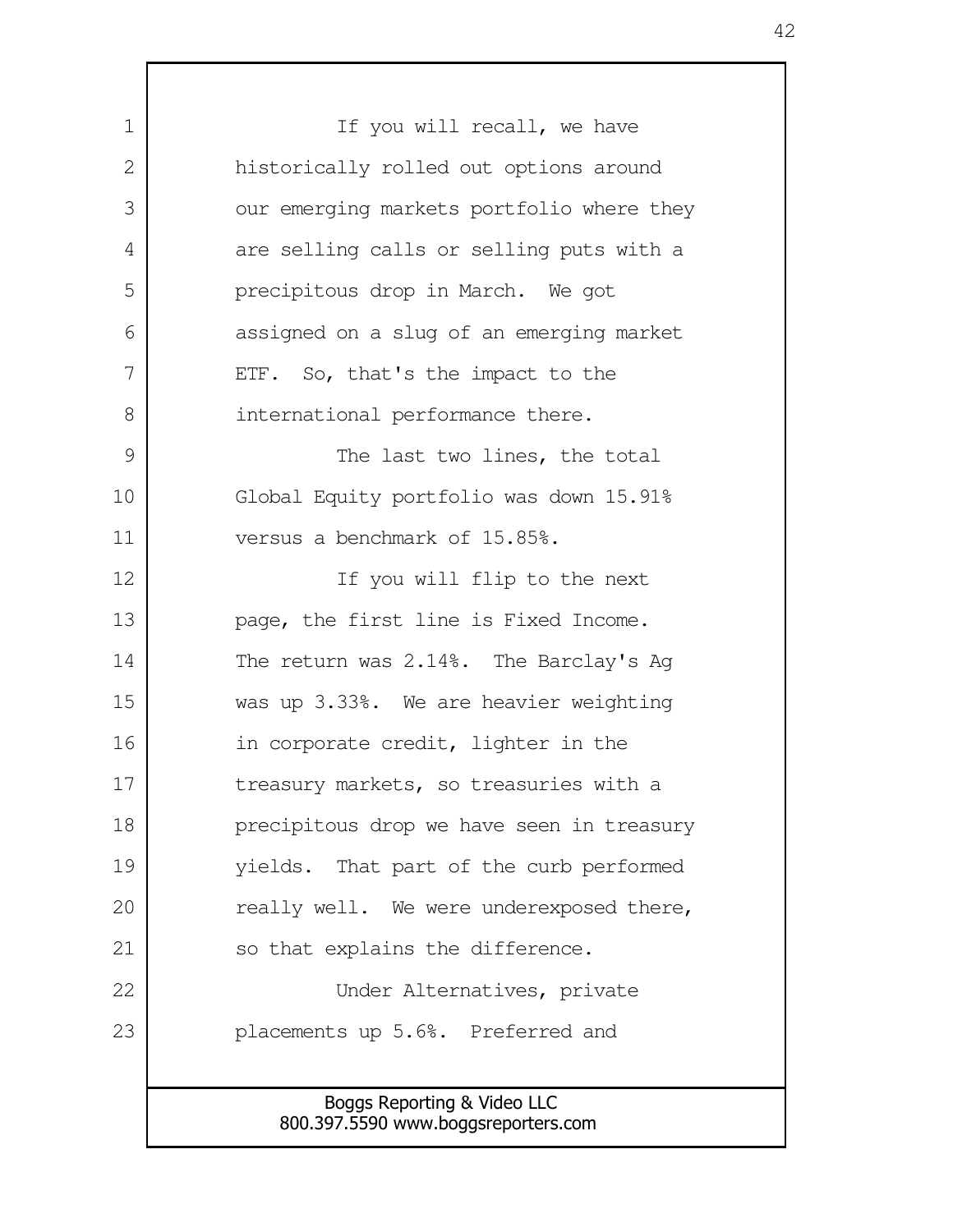Boggs Reporting & Video LLC 800.397.5590 www.boggsreporters.com private equity up 3.25%, blending those two together up 3.70%. The next line, Real Estate, we get valued at the end of our fiscal year, so there is no return associated yet. Your total alternatives return is 1.37%, and blending that with the fixed income portfolio is 1.73%. The next section, Cash, the return on the cash portfolio was 94 basis points. And the total plan return was  $-9.53$ % versus planned policy of  $-10.62$ %. And I can give you as of the close yesterday that  $9.53\%$  is a  $-4.8\%$ . So, we have made up some headway the last month-and-a-half. So, any questions on the investment portfolio? CHAIRMAN HALLMARK: Any questions for Marc at this time on investment portfolio? (No response). CHAIRMAN HALLMARK: Okay. 1 2 3 4 5 6 7 8 9 10 11 12 13 14 15 16 17 18 19 20 21 22 23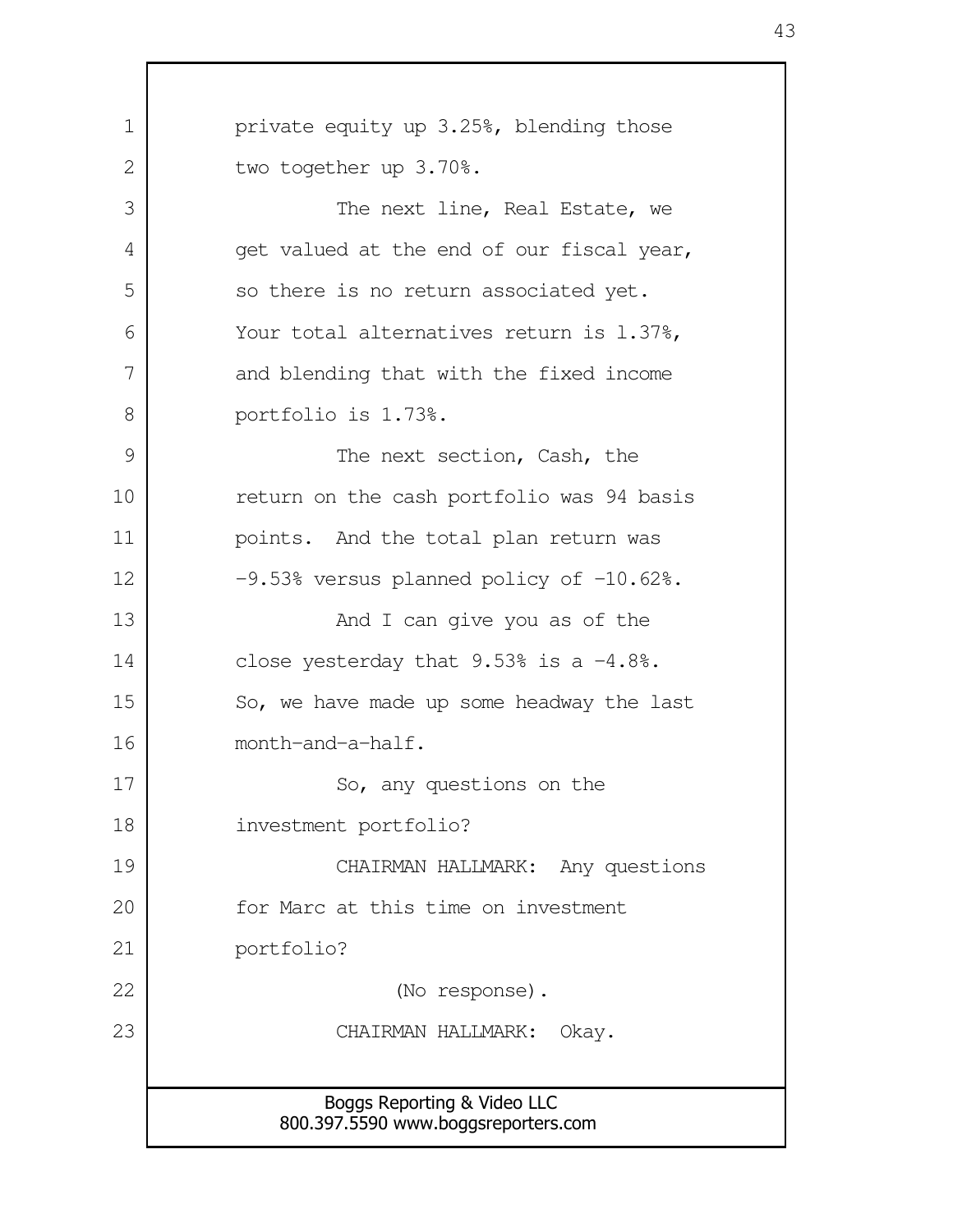| 1  | MR. MARC GREEN: Okay. So, page                                     |
|----|--------------------------------------------------------------------|
| 2  | 145 just gives you a pie chart breakdown of                        |
| 3  | how the assets are allocated. You can see                          |
| 4  | Domestic Equity is the biggest chunk at                            |
| 5  | nearly 48%.                                                        |
| 6  | International, a little over                                       |
| 7  | 13%. Fixed income, 13.7%. Private                                  |
| 8  | placements -- private equity, 6.5%. Real                           |
| 9  | estate at 11%, and cash right at 8%.                               |
| 10 | On page 146, this is dated as of                                   |
| 11 | May 4th, 2020. This was the investment                             |
| 12 | policy compliance run for that date. And                           |
| 13 | you can see that, if you look out to the                           |
| 14 | far right, we are within the asset                                 |
| 15 | allocation bands as set forth by the                               |
| 16 | Board and the investment policy                                    |
| 17 | statement.                                                         |
| 18 | And that concludes my report. I                                    |
| 19 | will be glad to, you know, answer any                              |
| 20 | questions or talk further if there is any                          |
| 21 | need.                                                              |
| 22 | CHAIRMAN HALLMARK: Okay. We have                                   |
| 23 | heard Mr. Green's report. Questions at                             |
|    |                                                                    |
|    | Boggs Reporting & Video LLC<br>800.397.5590 www.boggsreporters.com |

 $\Gamma$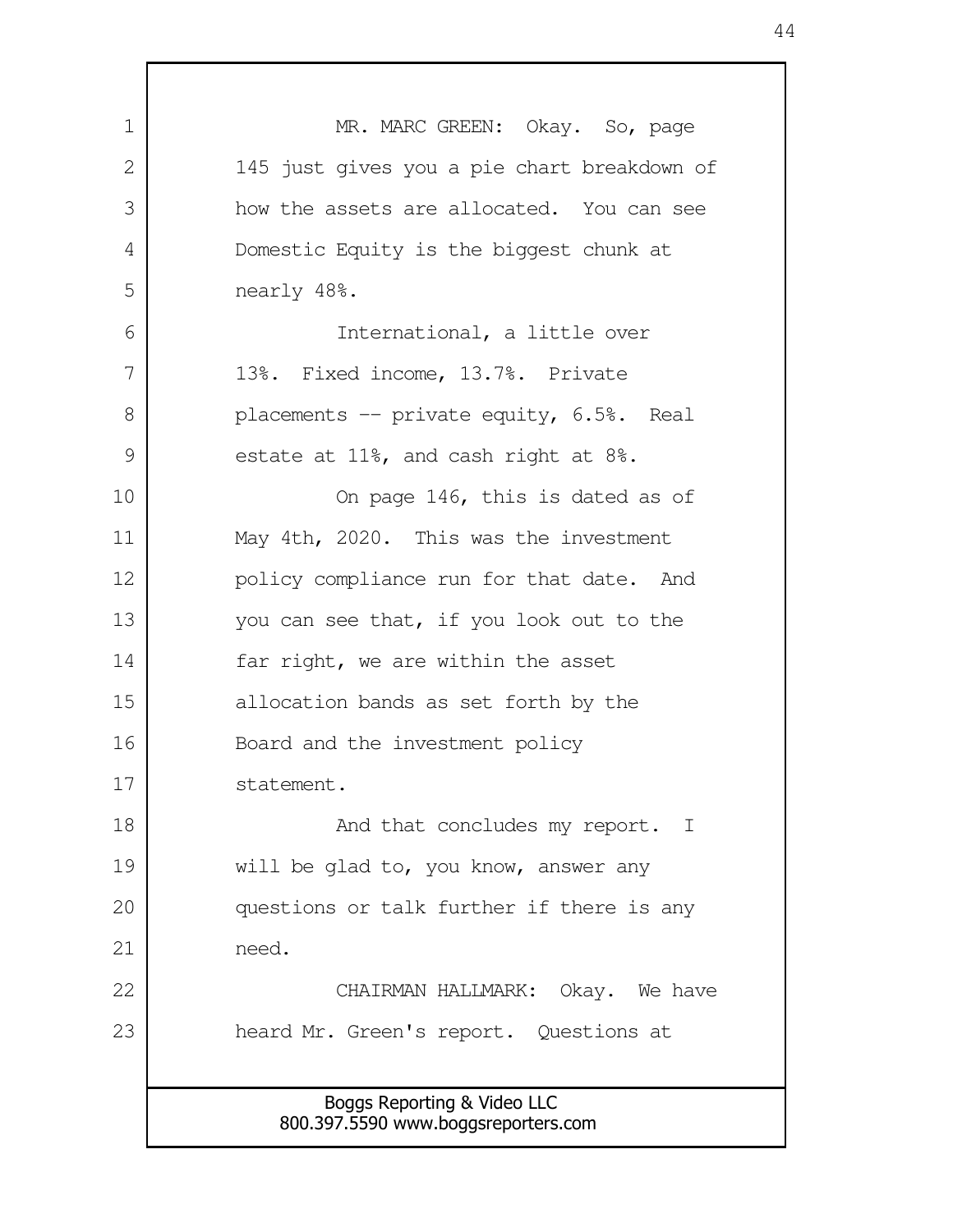Boggs Reporting & Video LLC 800.397.5590 www.boggsreporters.com this time? MS. SHOMAKER: This is Kelli. I have a question. CHAIRMAN HALLMARK: We have a question right here. Who is this? Kelli? MS. SHOMAKER: This is Kelli. CHAIRMAN HALLMARK: Thank you, Kelli. MS. SHOMAKER: I just have a question, Marc. Given the volatility in the market at this time, do you see any need to rebalance or go with a different allocation model than we currently have? MR. MARC GREEN: Yeah. That's a good question. We have almost 15% of the equity portfolio, including emerging markets and developed international markets, with some put spread collars, which equates to about \$2.1 billion of TRS's equity portfolio. So, we've been proactive since the first week of October actually rolling out. But there are 98 and 93 put 1  $\mathcal{L}$  3 4 5 6 7 8 9 10 11 12 13 14 15 16 17 18 19 20 21 22 23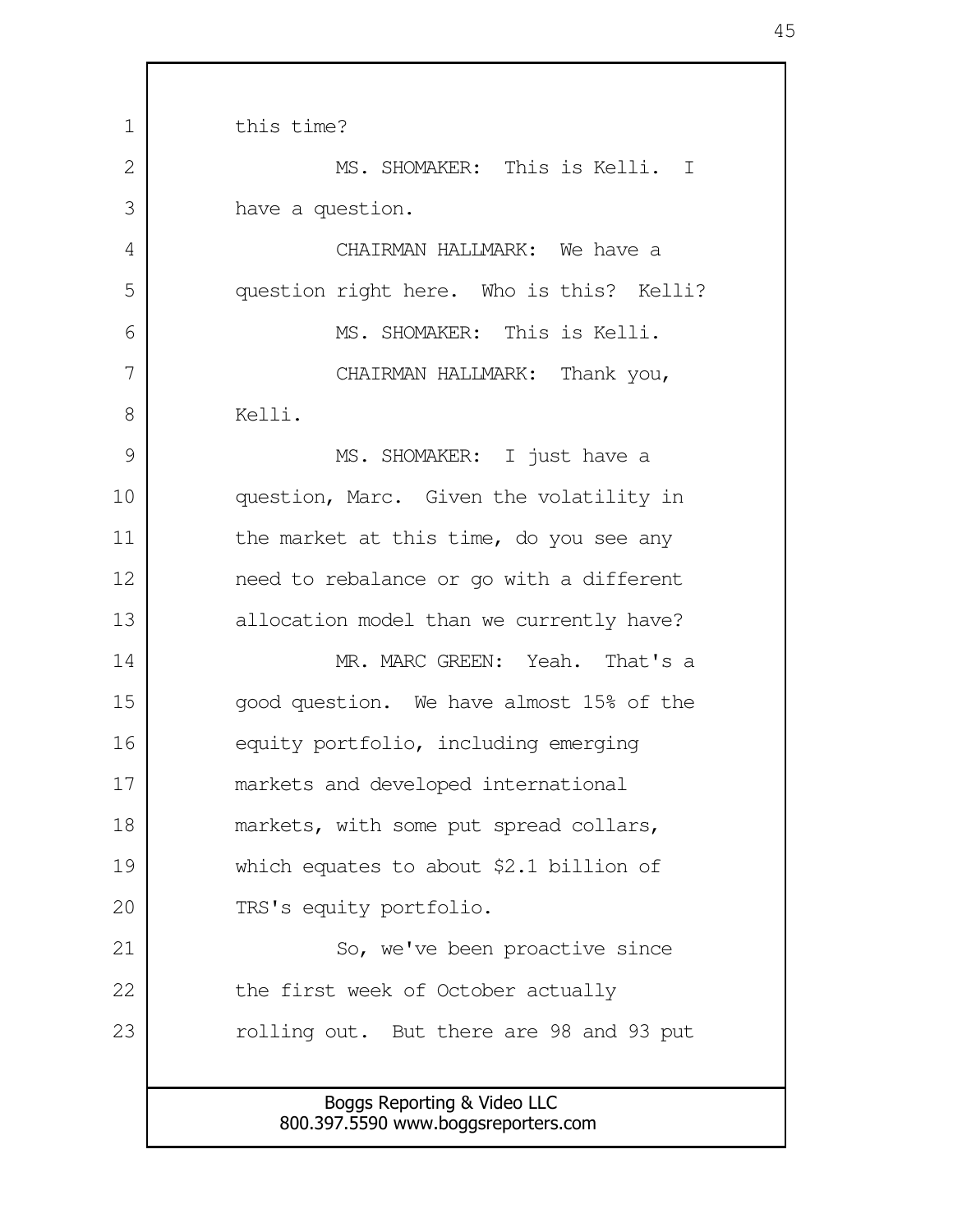| $\mathbf 1$    | spread collars meaning we have 5% of                               |
|----------------|--------------------------------------------------------------------|
| $\overline{2}$ | downside protection. And we didn't                                 |
| 3              | forecast the market, you know, at one                              |
| 4              | point being down 35%.                                              |
| 5              | So, we have also sold almost 2%                                    |
| 6              | at the beginning of the fiscal year. And                           |
| 7              | in April 29th, we sold 1% out of S&P 500                           |
| 8              | about 5% higher than we are today.                                 |
| $\mathcal{G}$  | So, we are still sitting on                                        |
| 10             | about 8%, 8.5% cash currently. We do                               |
| 11             | have a 1x2 put spread collar out if the                            |
| 12             | market were to fall a lot further from                             |
| 13             | here. We think that's an idea that makes                           |
| 14             | a lot of sense. So, we are basically --                            |
| 15             | well, the 1x2 means we are long the one                            |
| 16             | and short two way out of the money puts.                           |
| 17             | And it's basically a lever play. And up                            |
| 18             | until the S&P getting to about 1600,                               |
| 19             | which we don't foresee happening, it                               |
| 20             | gives us some basically extra alpha on                             |
| 21             | the downside in the event the market                               |
| 22             | sells off.                                                         |
| 23             | We've also been plowing $-$ I                                      |
|                |                                                                    |
|                | Boggs Reporting & Video LLC<br>800.397.5590 www.boggsreporters.com |
|                |                                                                    |

 $\Gamma$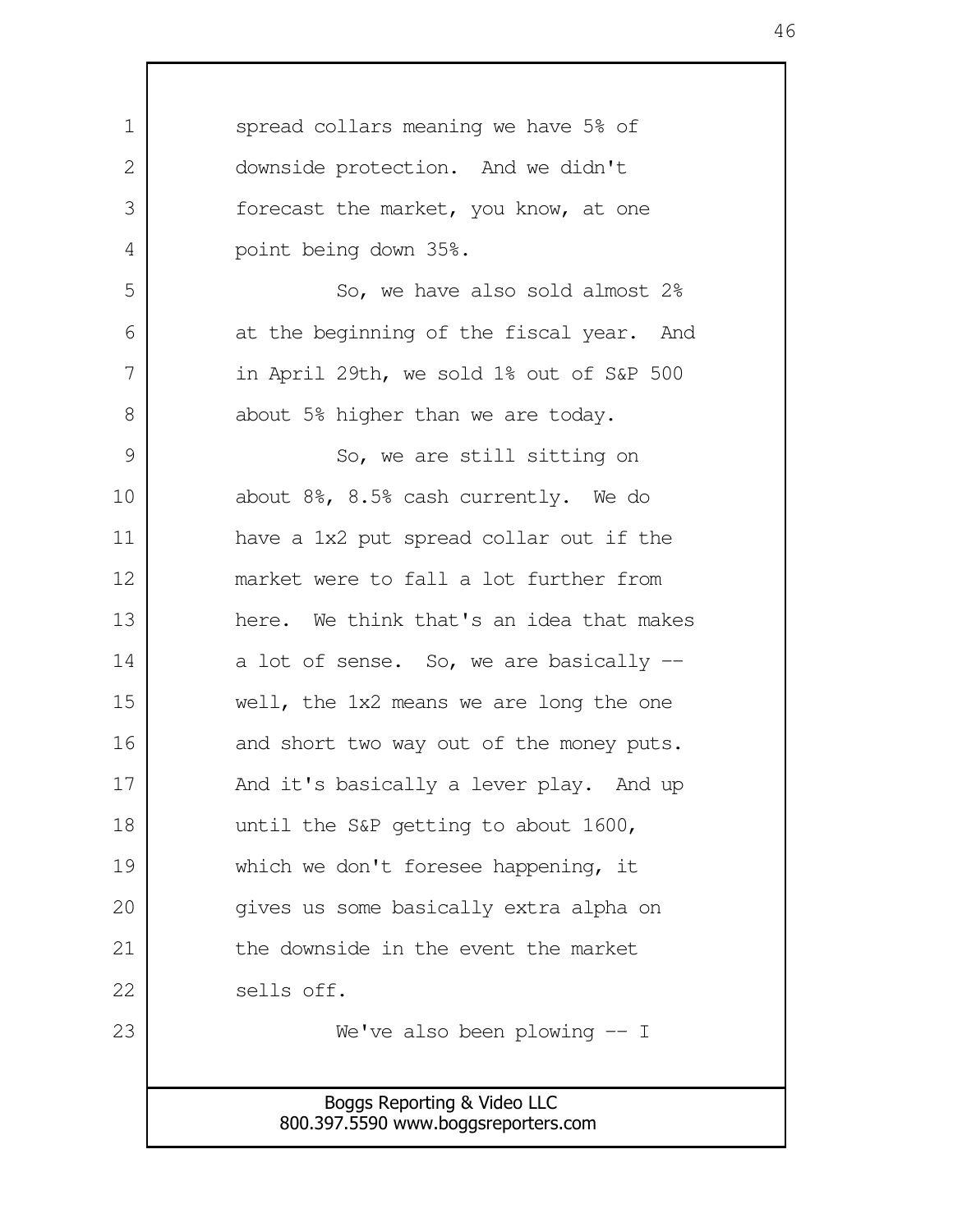Boggs Reporting & Video LLC 800.397.5590 www.boggsreporters.com think, over March, we've added 50 positions in the fixed income portfolio. We were at about 11% going into March, and we added almost 2% to fixed income. Credit spreads blew out, and we thought it was an opportunity. And then you had the Fed come in and sort of backstop corporate to a degree. They are even buying high yield credit. So, right now, it's sort of limbo land. Like, I wouldn't really be plowing new money into stocks. But we have also seen credit spreads tighten up, and you are not getting paid in cash; whereas, if you look back, you know, six months ago, you were getting 2%, and now our STIF account is at 50 basis points. So, it's quite a dilemma. CHAIRMAN HALLMARK: Does that answer your question? MS. SHOMAKER: I just wanted to make sure our allocations weren't hand-streaming in any fashion. 1 2 3 4 5 6 7 8 9 10 11 12 13 14 15 16 17 18 19 20 21 22 23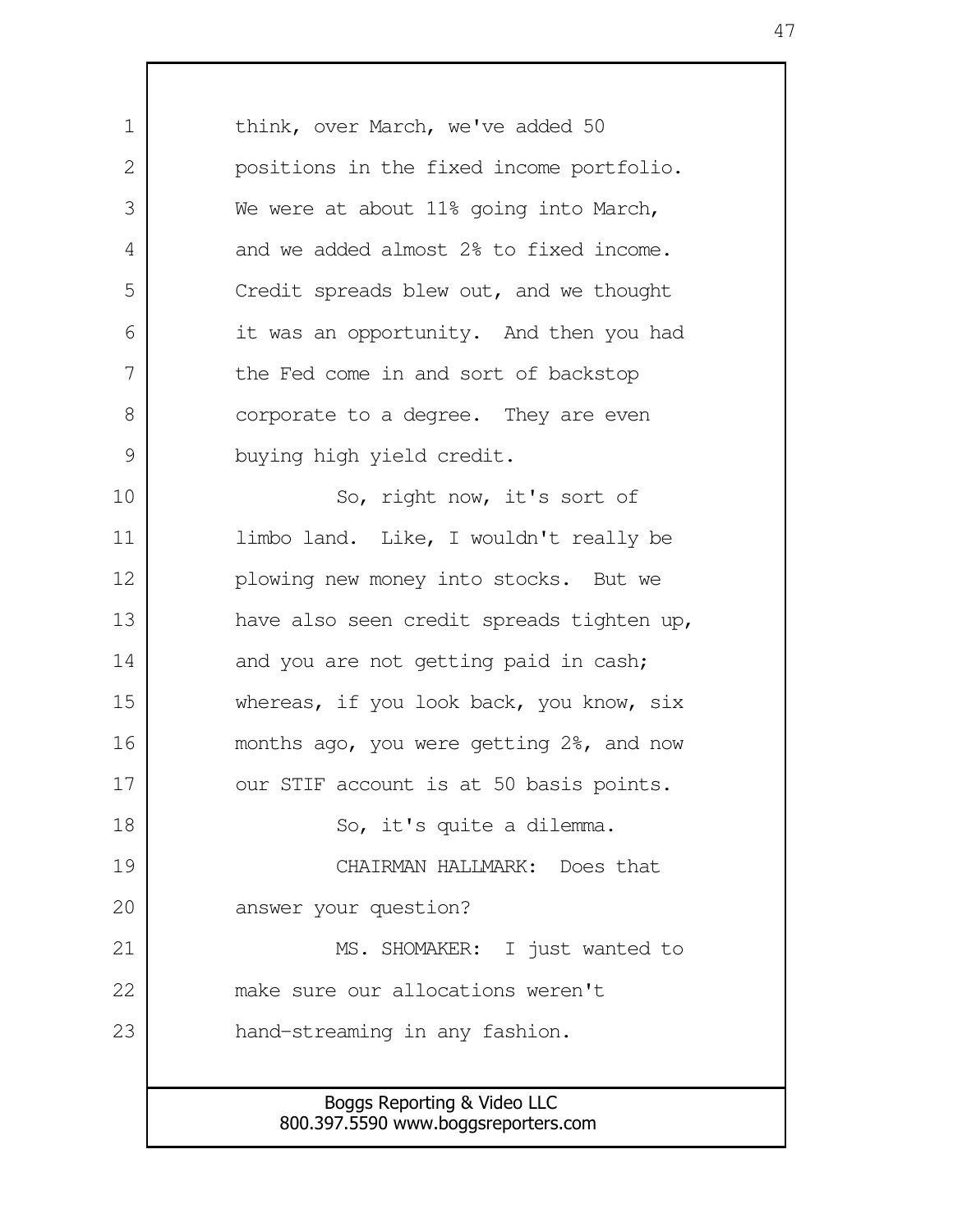| 1  | MR. MARC GREEN: No. No. We're                                      |
|----|--------------------------------------------------------------------|
| 2  | good. Thank you.                                                   |
| 3  | CHAIRMAN HALLMARK: Dr. Brown?                                      |
| 4  | DR. VAN MATRE: Can I ask a                                         |
| 5  | question?                                                          |
| 6  | CHAIRMAN HALLMARK: I have got Dr.                                  |
| 7  | Brown first, and I'll get you next.                                |
| 8  | DR. VAN MATRE:<br>Okay.                                            |
| 9  | DR. SUSAN BROWN: Thank you,                                        |
| 10 | Mr. Chairman.                                                      |
| 11 | So, I would like to ask if Marc                                    |
| 12 | would repeat what he said about this is                            |
| 13 | the worse that he has seen since he has                            |
| 14 | been employed with TRS and if there is a                           |
| 15 | reason it's worse now than it was in 2008                          |
| 16 | because of the pandemic.                                           |
| 17 | MR. MARC GREEN: Yeah. I just                                       |
| 18 | went -- yeah. I went back to the December                          |
| 19 | '08 quarter just out of interest, and we                           |
| 20 | were down about 13%. And for the first                             |
| 21 | quarter, you know, through March -- if you                         |
| 22 | look at the first column -- or the second                          |
| 23 | column, you can see the three-month return                         |
|    |                                                                    |
|    | Boggs Reporting & Video LLC<br>800.397.5590 www.boggsreporters.com |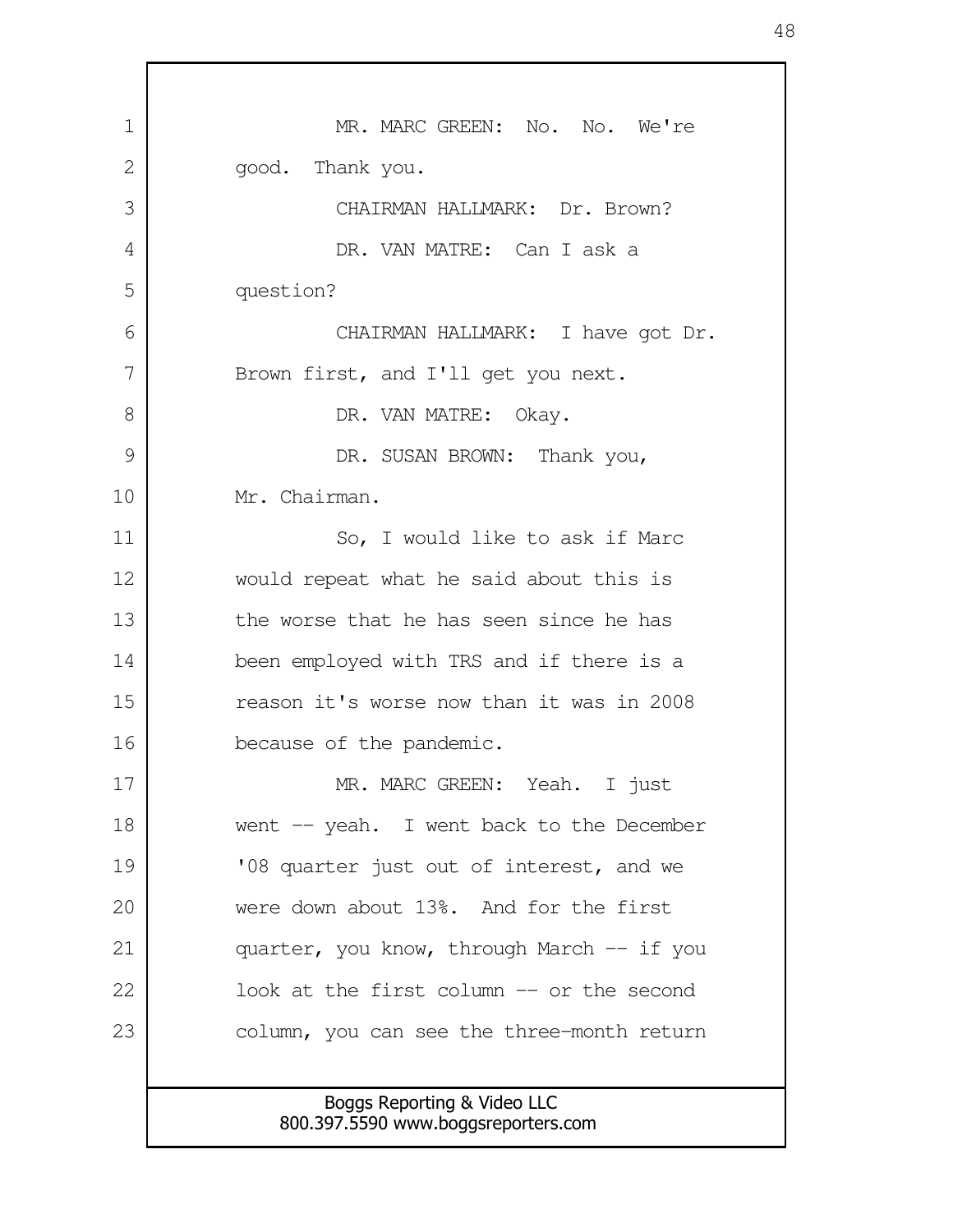was -14.43%.

1

| $\mathbf{2}$ | So, this quarter was about 1%                |
|--------------|----------------------------------------------|
| 3            | worse than the worst quarter in the          |
| 4            | global financial crisis. And I think it      |
| 5            | is the nature of how this thing unfolded.    |
| 6            | I mean, it was an exogenous shot in the      |
| 7            | markets. Nobody saw it coming or very        |
| 8            | few people did, and you couldn't really      |
| 9            | extrapolate the impact that it was going     |
| 10           | to have.                                     |
| 11           | So, I was just trying to give it             |
| 12           | as a reference point that this was a way     |
| 13           | out of the norm type event. It doesn't       |
| 14           | happen very much, and hopefully we come      |
| 15           | up with either therapeutics or a vaccine     |
| 16           | sometime in the relatively near future.      |
| 17           | Did you have another question or             |
| 18           | a followup?                                  |
| 19           | DR. SUSAN BROWN: Well, I mean,               |
| 20           | was there anything in the future, like,      |
| 21           | that we have learned from this that we       |
| 22           | can -- kind of like Kelli's question.<br>But |
| 23           | anything that we have learned that maybe we  |
|              |                                              |
|              | Boggs Reporting & Video LLC                  |

800.397.5590 www.boggsreporters.com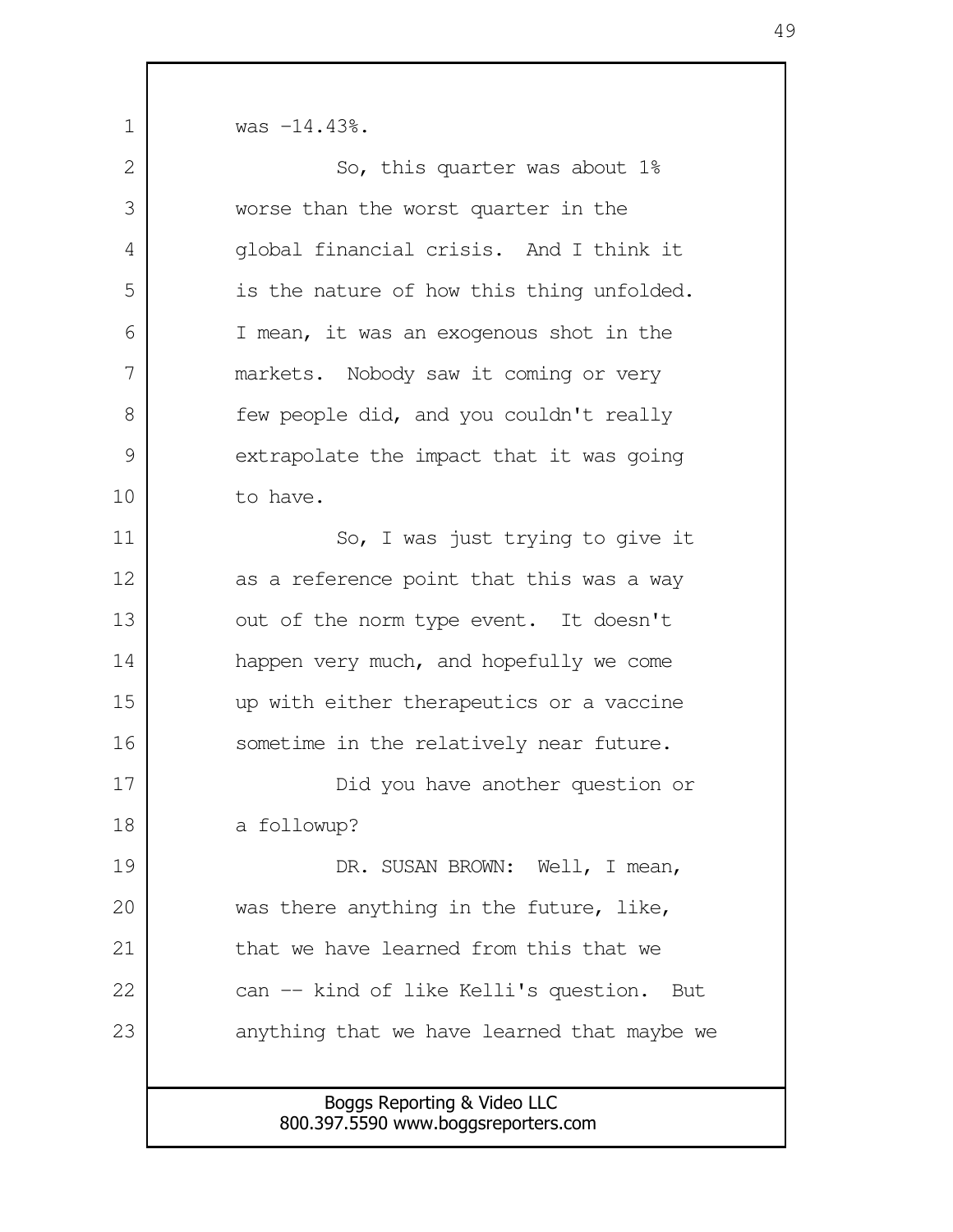could do better in the future with the situation.

1

 $\mathcal{L}$ 

DR. BRONNER: No, not really. I mean, Doc, you have got to understand, if you have a disaster, let's just take simple disasters. 9/11 in New York, Katrina. Okay? A tornado where you are at. Okay? You get passed it, and you deal with it. This has never happened in our lifetime. It probably happened in 1918 with the Spanish flu because it went worldwide. This thing is very unique, because, why, we can't tell  $-$  we can't say, you know, after a disaster and 9/11 was a Hell of a disaster that I was involved in in New York. But it's over. You know, we can go to war and we can do all this other stuff, but it's over. We know there is an ending point. This thing we don't have an 3 4 5 6 7 8 9 10 11 12 13 14 15 16 17 18 19 20

ending point. And what Marc pointed out to you is the key ingredient. When do we have a vaccine that works? You know, 21 22 23

> Boggs Reporting & Video LLC 800.397.5590 www.boggsreporters.com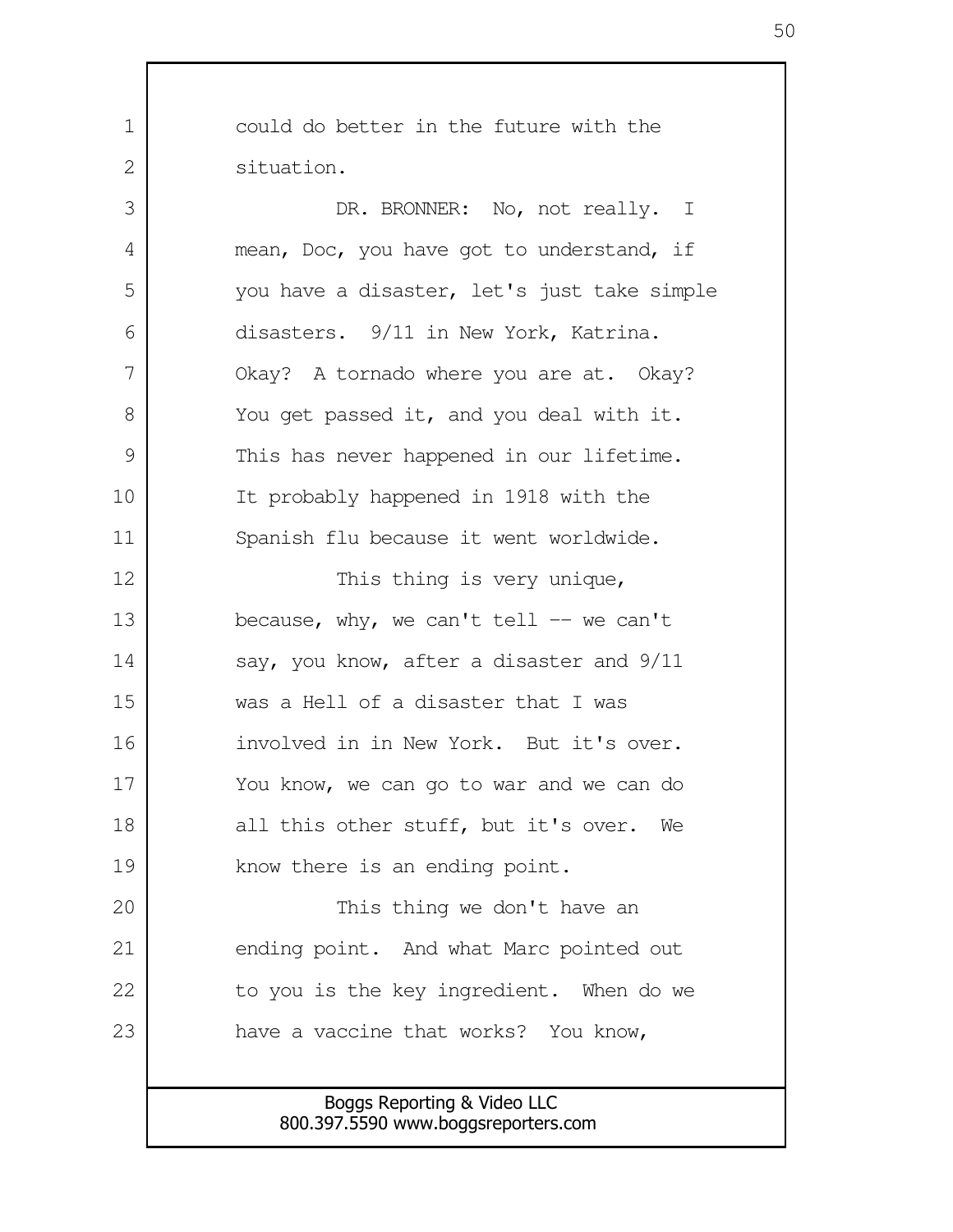because now they are talking again. Again, it changes on an hourly basis. Forget a daily basis of what's happening. And they are worried about these cities that have opened up yesterday, a week ago. And now they are getting a bunch of cases again. Okay? So, we don't know what's going on. What we do know is Alabama, in particular, was considered the 22nd more conservative state, and then when we said we are opening, we are now are in the top four as far as risk goes. And the other three states don't have any people in them, like North Dakota. But we are going to find out what happens now in Florida, Georgia and Alabama in particular and the ramifications that are huge. But you don't learn anything from this because we are not to the end. We can't learn from this pandemic until we see how it's resolved, because there is bad vibes from 1  $\mathcal{L}$  3 4 5 6 7 8 9 10 11 12 13 14 15 16 17 18 19 20 21 22 23

> Boggs Reporting & Video LLC 800.397.5590 www.boggsreporters.com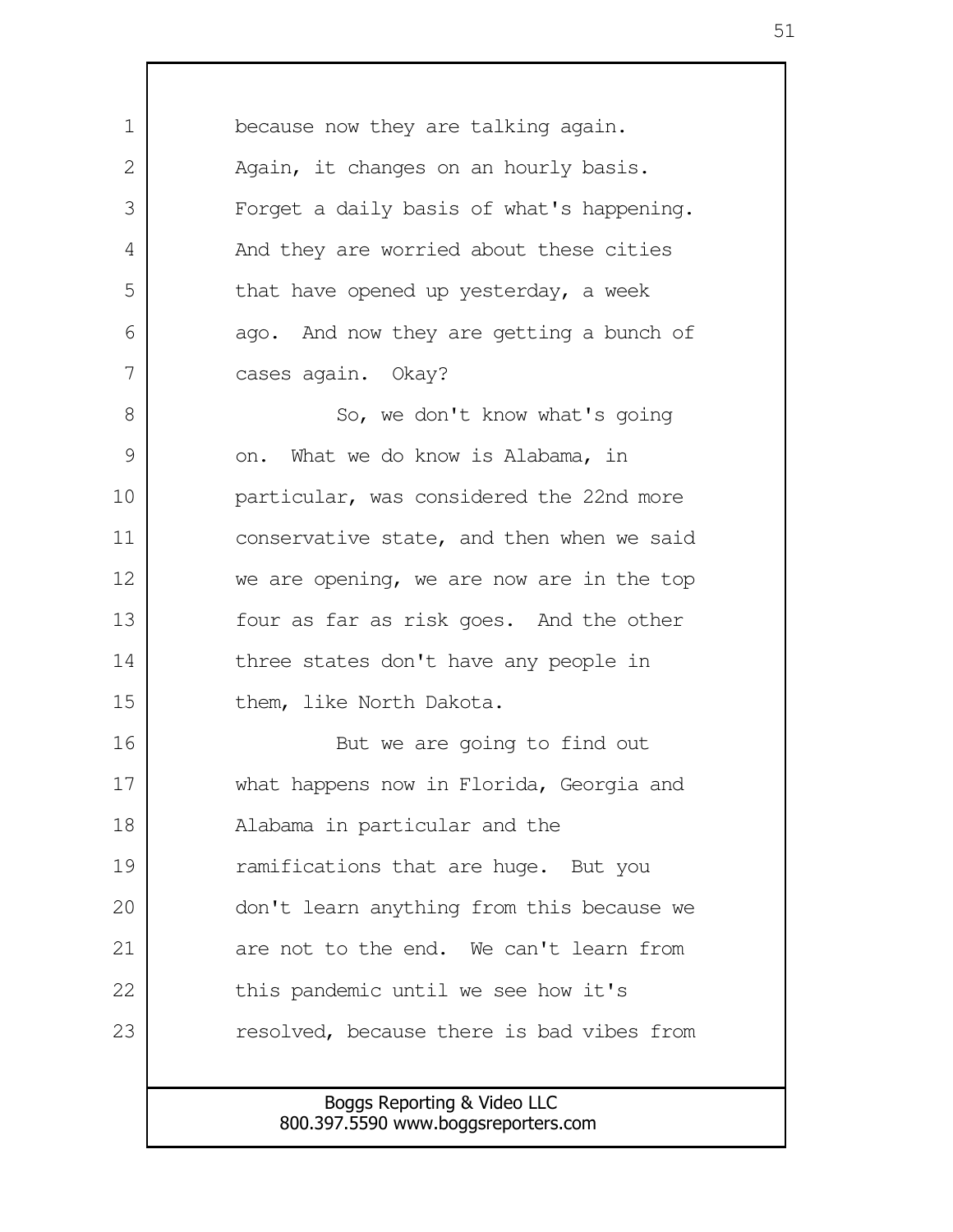Boggs Reporting & Video LLC 800.397.5590 www.boggsreporters.com certain people around the world that you are not going to resolve it. Well, that's not acceptable, you know, because you've still got Ebola in Africa, but it's controlled at least. Okay? It's not spreading like it did a few years ago. So  $-$  but when you take things like this and you say, okay, without it being a specific problem that has ended, now you solve it, you say, okay, now, look, I am in  $-$  they are closing an industry in Alabama that makes seats for airplanes. Why? Because there is no demand for airplanes. Okay? So, until that changes, you are going to have this, and you have the hardest, highest, biggest unemployment rate in our history. This is worse than the great depression, the unemployment rate. So, now, the question is  $-$  and when you have got the Fed coming out 1 2 3 4 5 6 7 8 9 10 11 12 13 14 15 16 17 18 19 20 21 22 23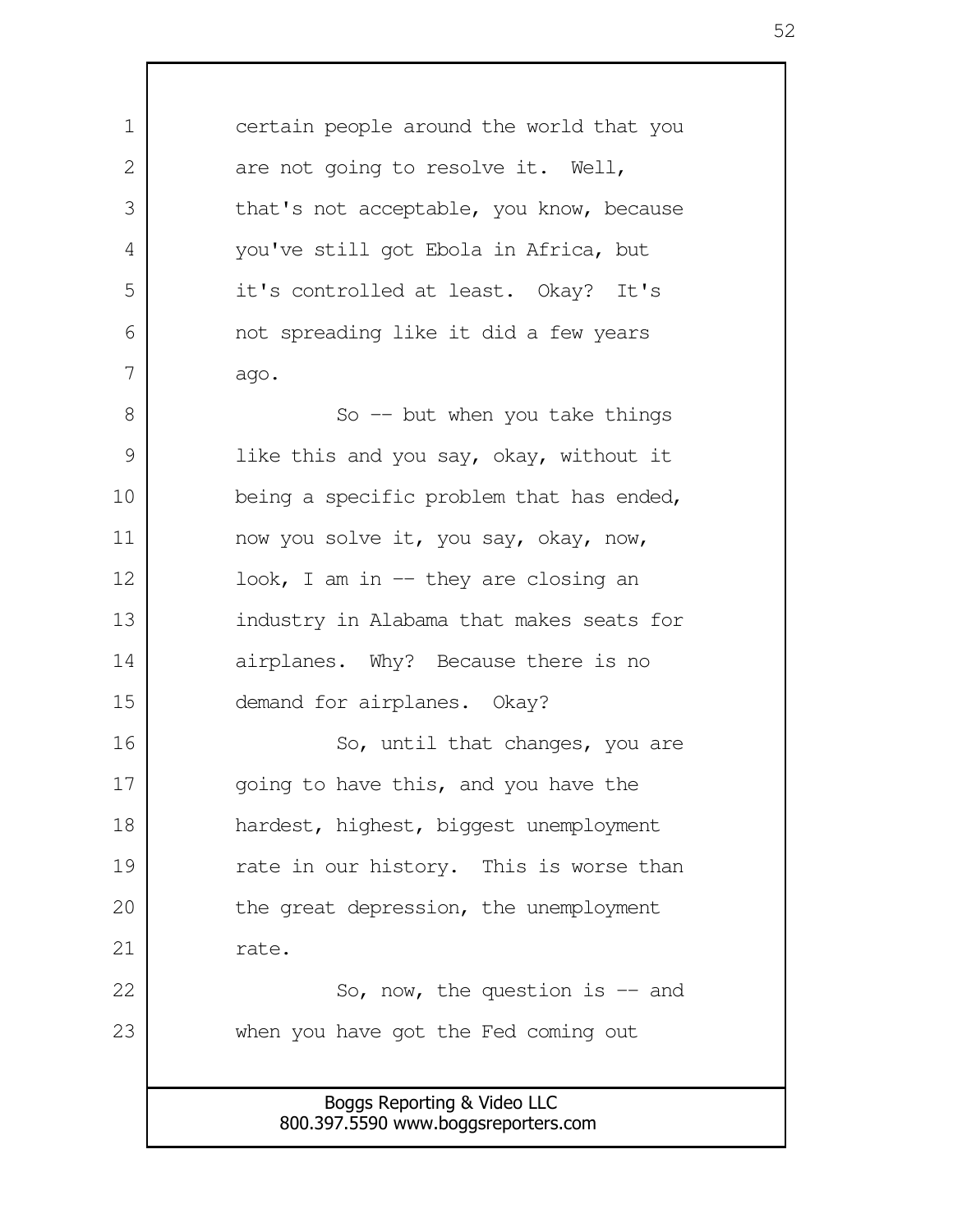Boggs Reporting & Video LLC 800.397.5590 www.boggsreporters.com saying, okay, you haven't given out enough money, you start to worry a little bit here because, why? Well, how much money are you going to give out to change the economy. And what's that going to do to us in two, three or four years? Does that mean we are going to have inflation like we did in the -- like a couple of decades ago where we have 15%, 18% inflation? And then you've got all  $-$  you throw levels of politics on it, you throw the level of politics on that says, okay, we just really hate those poor Chinese. Let me tell you, folks, they are our banker right now. They have more of our debt than anybody else. Okay? So, the world is not real easy. It is not real easy to learn from things. You can try to convince yourself. You learn something. But when you have a brand new thing and you don't know an exit point or even where we are going -- 1  $\mathcal{L}$  3 4 5 6 7 8 9 10 11 12 13 14 15 16 17 18 19 20 21 22 23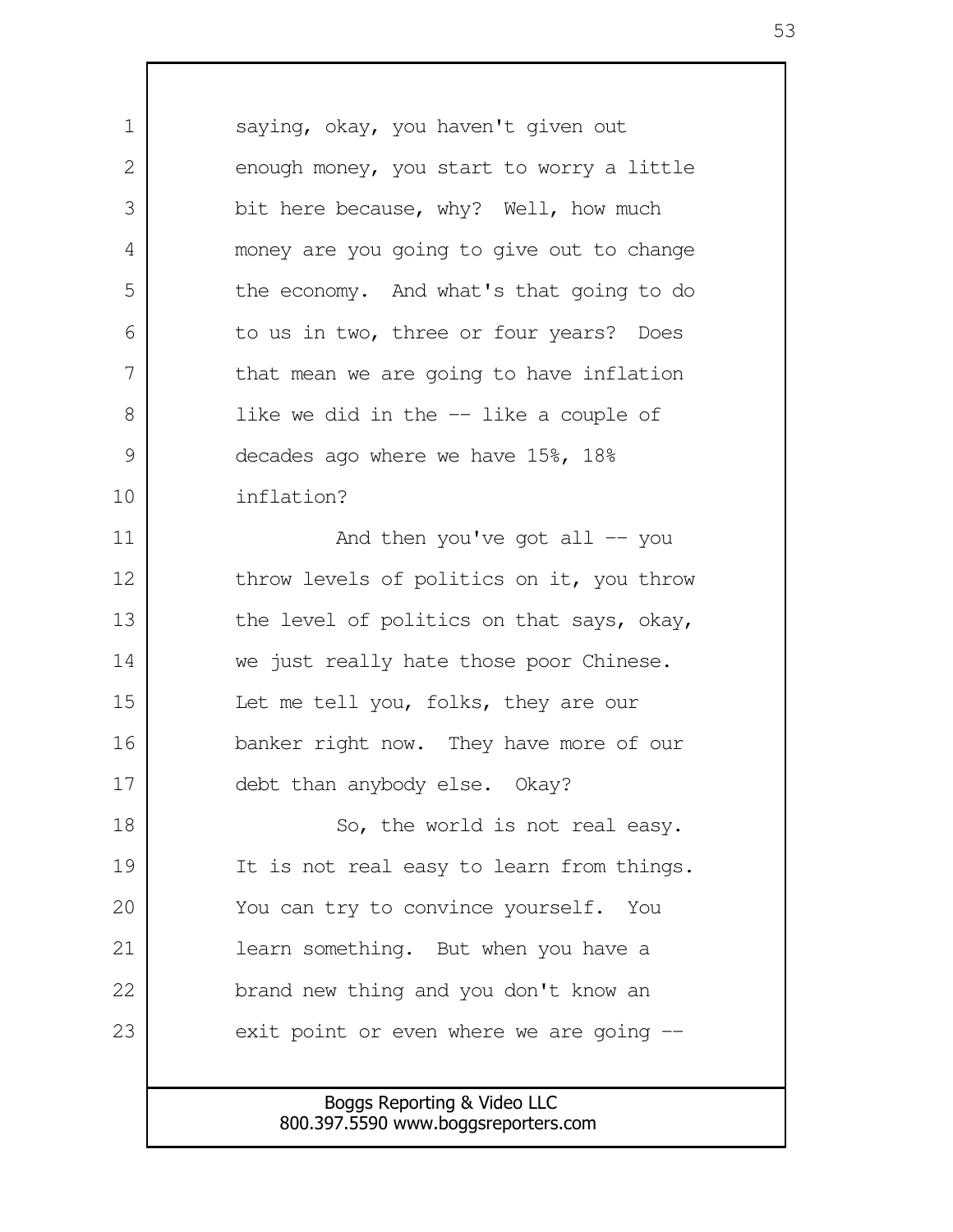Boggs Reporting & Video LLC 800.397.5590 www.boggsreporters.com you know, the big thing now, you know, Twitter came out in the last 48 hours and says, we are not even going to bring anybody back, we are just going to let them all work from home. Well, I'm not sure that's going to work too well because you have already lost a couple of hundred thousand small businesses and you are going to lose more. Because when you take these big companies and send them home, everything that's growing up around them, dies. So, to answer your question, Doc, is to say: We are flying blind right now, and we are going to do the best we can, but we are still flying blind. MR. MCMILLAN: And a big election year. DR. BRONNER: Yeah. DR. SUSAN BROWN: Thank you. CHAIRMAN HALLMARK: Dr. Brown, anything else? 1  $\mathcal{L}$  3 4 5 6 7 8 9 10 11 12 13 14 15 16 17 18 19 20 21 22 23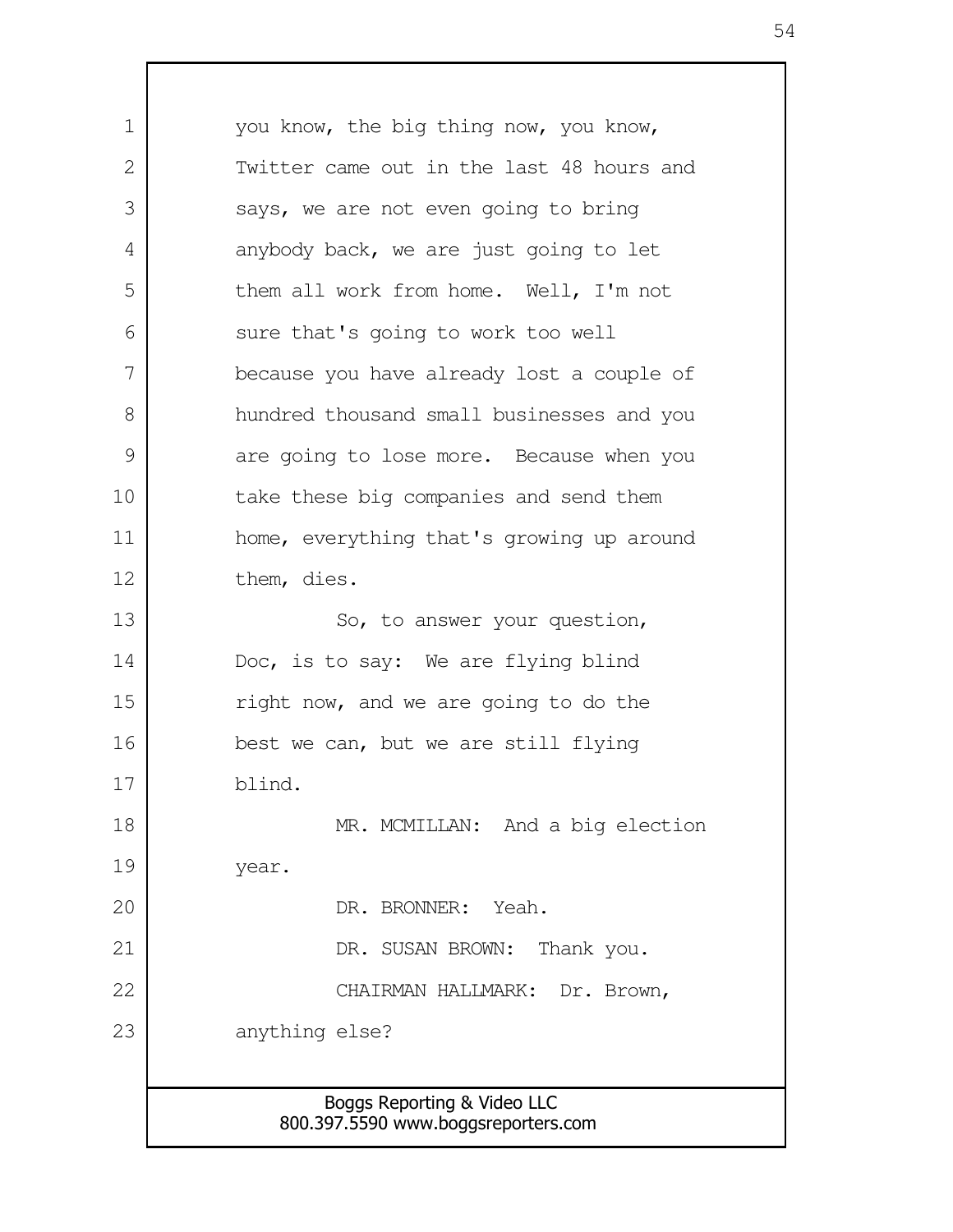Boggs Reporting & Video LLC 800.397.5590 www.boggsreporters.com (No response). CHAIRMAN HALLMARK: Dr. Van Matre? MR. VAN MATRE: Marc, when I was reading the minutes from March and with the state of knowledge you had at that time, you were looking for a relatively shallow recession, probably a two-quarter event. And I know a lot more information is available and it's a very volatile market. But what sort of prediction would you make today? MR. MARC GREEN: I mean, it's --John Kenneth Galbraith that says, There's two types of forecasters: ones that know they don't know, and the ones that don't know that they don't know. I really don't know the answer to that other than human nature of pinup demand and the animal spirits, my guess is that people are clamoring to get back out, get back to their job. And there is maybe 10% or 15% of the population that is real scared that are probably going to 1  $\mathcal{L}$  3 4 5 6 7 8 9 10 11 12 13 14 15 16 17 18 19 20 21 22 23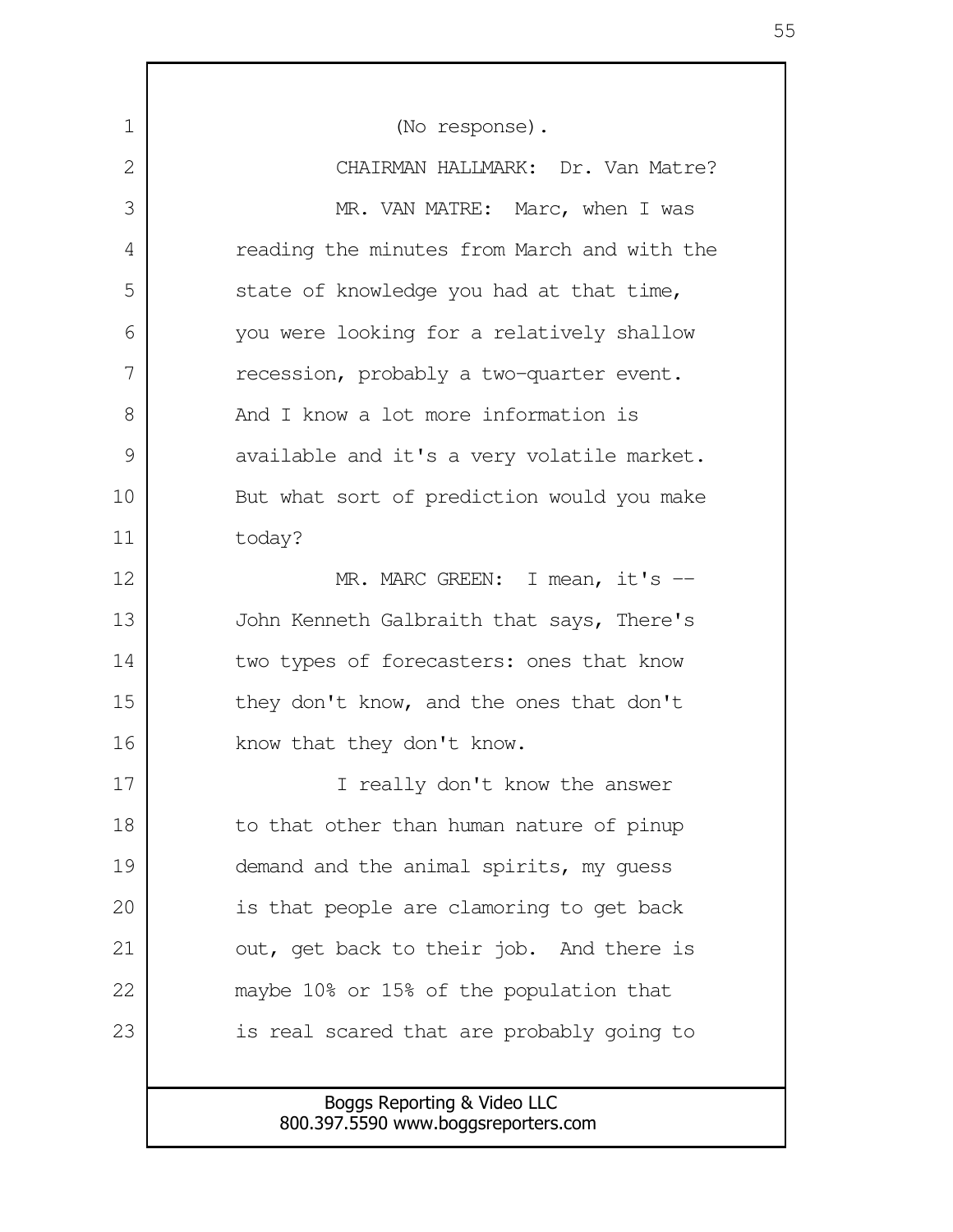| 1  | harbor in their house as long as they      |
|----|--------------------------------------------|
| 2  | can. But I get the sense that animal       |
| 3  | spirits -- if this doesn't have a huge     |
| 4  | second wave, maybe this is a               |
| 5  | three-quarter recession maybe by the end   |
| 6  | of 2020. We have righted the ship, and     |
| 7  | we start.                                  |
| 8  | And you have got to think of it            |
| 9  | from an inflection standpoint. It really   |
| 10 | couldn't get a whole lot worse than what   |
| 11 | we saw in March. I mean, you had the       |
| 12 | worst ever weekly, monthly unemployment    |
| 13 | claims that you have ever seen in any of   |
| 14 | our lifetime.                              |
| 15 | So, incrementally it's going to            |
| 16 | get better, because it couldn't get any    |
| 17 | worse than what we have already seen.      |
| 18 | But                                        |
| 19 | MR. VAN MATRE: Are you buying              |
| 20 | into the "swoosh" recovery?                |
| 21 | MR. MARC GREEN: I just hope it's           |
| 22 | not a W recovery. A "swoosh" would be      |
| 23 | fine. Just hope there's not a, you know, a |
|    |                                            |
|    | Boggs Reporting & Video LLC                |
|    | 800.397.5590 www.boggsreporters.com        |

 $\mathsf{I}$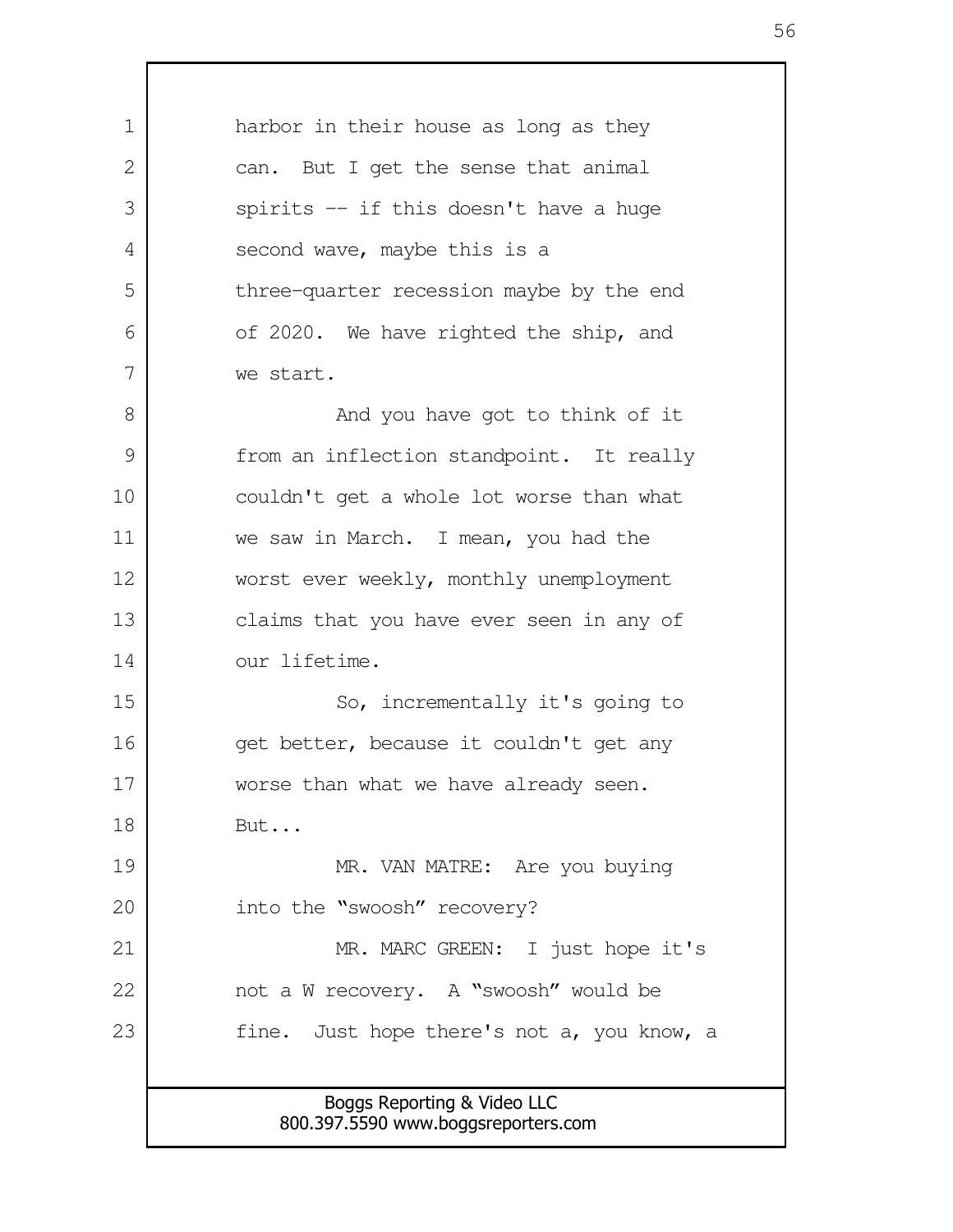| 1            | blip back up and then it flares up and then |
|--------------|---------------------------------------------|
| $\mathbf{2}$ | we roll back over again. So, I think        |
| 3            | that's the worse case scenario. But, yeah,  |
| 4            | I think "swoosh" has merit.                 |
| 5            | MR. VAN MATRE: Okay. Thank you.             |
| 6            | MR. MARC GREEN: Yes, sir.                   |
| 7            | CHAIRMAN HALLMARK: Any other                |
| 8            | questions or comments?                      |
| 9            | (No response).                              |
| 10           | MR. MARC GREEN: Okay. Thank you.            |
| 11           | CHAIRMAN HALLMARK: Next, we have            |
| 12           | our legislative update with Ms. Neah Scott. |
| 13           | LEGISLATIVE UPDATE                          |
| 14           | MS. NEAH SCOTT: Good afternoon.             |
| 15           | A lot has changed since the last            |
| 16           | update I gave, obviously. The               |
| 17           | Legislature, I think, shortly after         |
| 18           | you-all met, they adjourned for spring      |
| 19           | break and then did not come back until      |
| 20           | last week. And as you-all are all           |
| 21           | probably aware, when they came back,        |
| 22           | everything had been tabled except for       |
| 23           | budgets and local uncontested bills.        |
|              |                                             |
|              | Boggs Reporting & Video LLC                 |

 $\Gamma$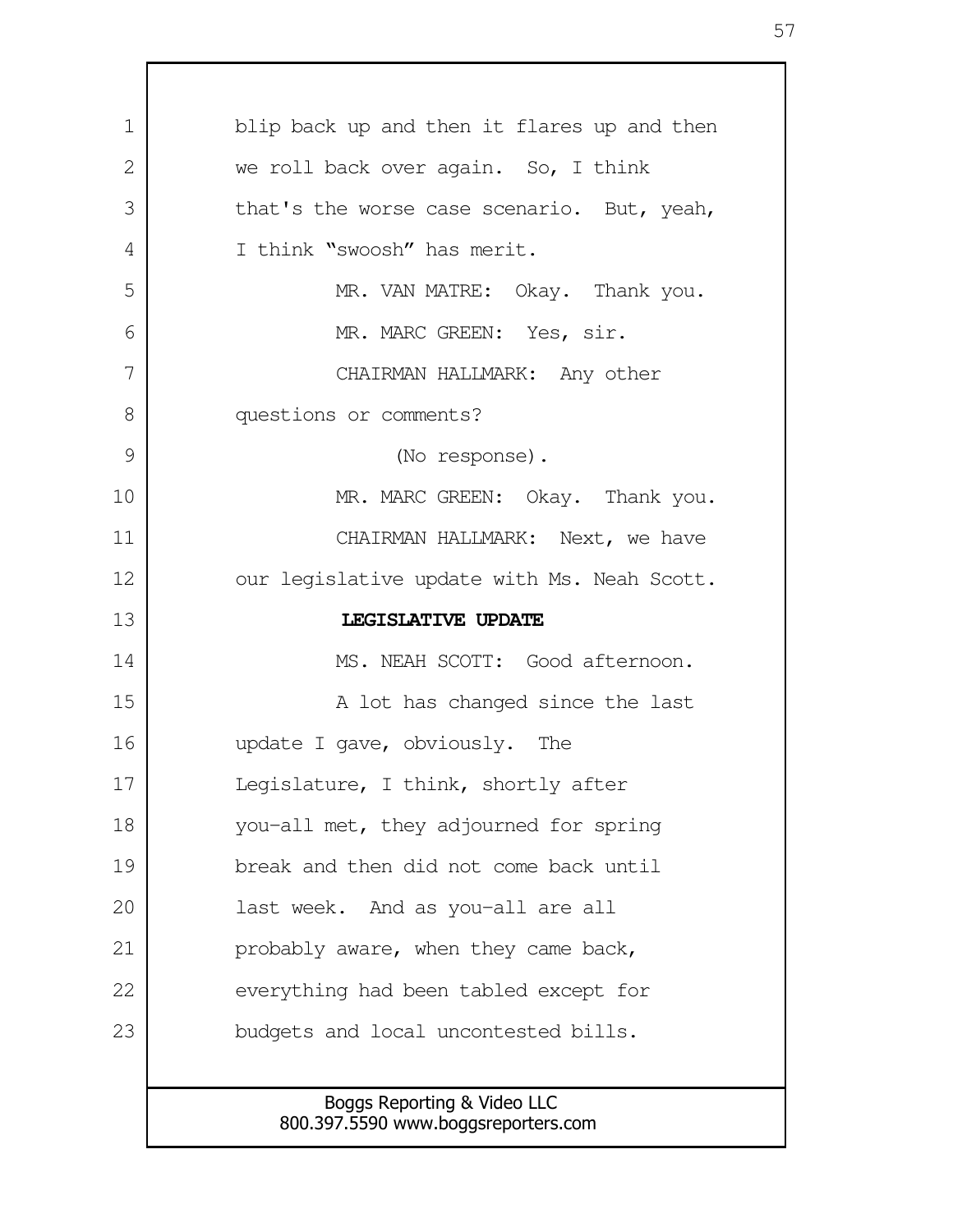Boggs Reporting & Video LLC 800.397.5590 www.boggsreporters.com So, the Legislature came in last Monday. And at that time, the budgets hadn't moved at all. So, you had two budgets that had to move. The plan was to come in Monday and leave on Friday. They came in on Monday, and they ended up staying through Saturday. But they got out two budgets. PEEHIP and TRS were funded at the requested rates. The budgets were actually not in as terrible shape as you might expect due to the rolling reserve and some other kind of things that had been implemented over time. And so, I think there was a \$90 million total increase in the Fiscal Year '21 budget over Fiscal Year '20. Fiscal Year '20, they don't expect proration. So, the Legislature passed the budgets out, and they have been sent to the Governor. The Governor has not signed them yet. There is some question about whether she will sign the general 1  $\mathcal{L}$  3 4 5 6 7 8 9 10 11 12 13 14 15 16 17 18 19 20 21 22 23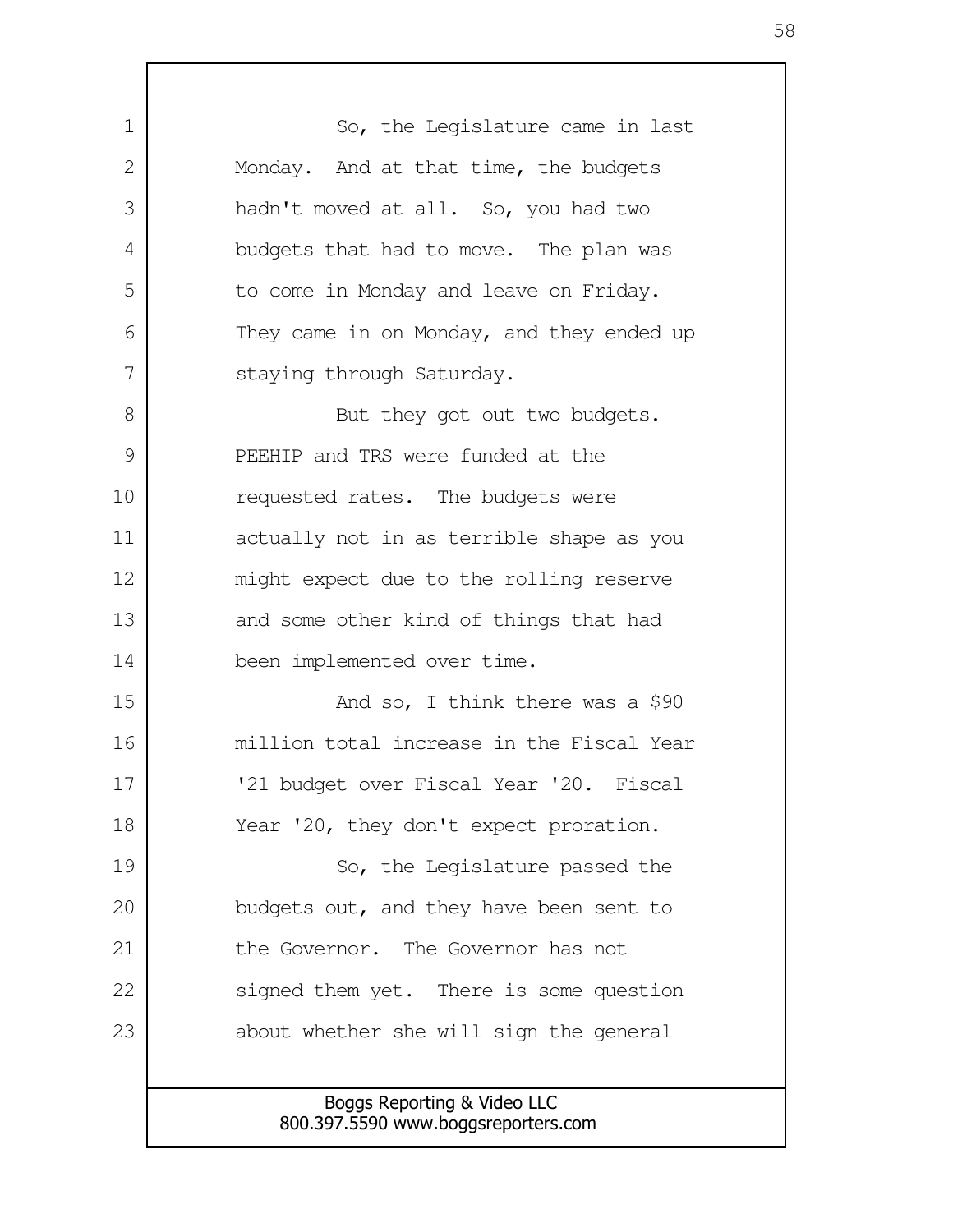Boggs Reporting & Video LLC 800.397.5590 www.boggsreporters.com fund. I think she is going to sign the ETF. The Legislature is actually going to come back on Monday just in case the Governor does veto the general fund budget so that they can potentially override her veto. So, they will be coming in on Monday, which is the last possible day of the 2020 session, but there will be no other business aside from overriding a potential veto. So, as of today, they have not adjourned sine die, but we pretty much know the outcome of everything. There was only one bill that was passed that dealt with RSA, and it was a local Constitutional amendment to allow Walker County elected officials to participate in ERS. It's a pretty routine thing. Everything that had been filed in the Tier 2 modifications, Tier 3, that has all fallen by the wayside. We do anticipate some special 1  $\mathcal{L}$  3 4 5 6 7 8 9 10 11 12 13 14 15 16 17 18 19 20 21 22 23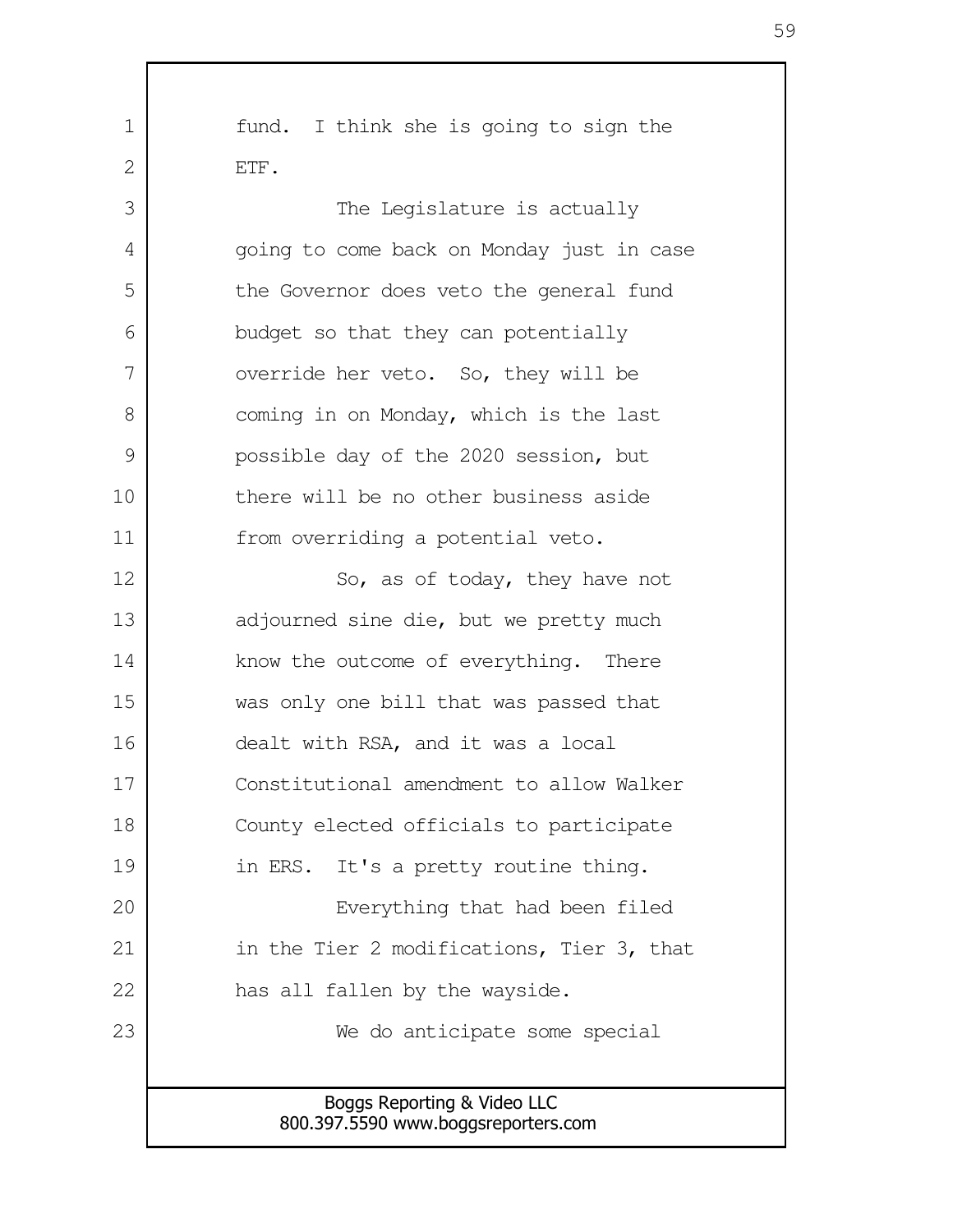sessions. I don't know if anyone knows when or how many or what the scope will be at this point, but we were keeping in touch, and we will keep you up-to-date on that. I don't expect them to do a lot dealing with RSA right now, and our message has been, we don't know what's going to happen. We don't want to get into a position where you have some members that want to get eager with reforms or doing anything. We don't know what the end of the fiscal year is going to look like. The end of the year fiscal year for this year impacts the rate in fiscal year '23 that comes in the 2022 session. And so, I don't anticipate them taking any action with us. The same with PEEHIP, we are in good shape with PEEHIP right now, too. So, I think RSA is generally off the table in most discussions right now. 1  $\mathcal{L}$  3 4 5 6 7 8 9 10 11 12 13 14 15 16 17 18 19 20 21 22 23

> Boggs Reporting & Video LLC 800.397.5590 www.boggsreporters.com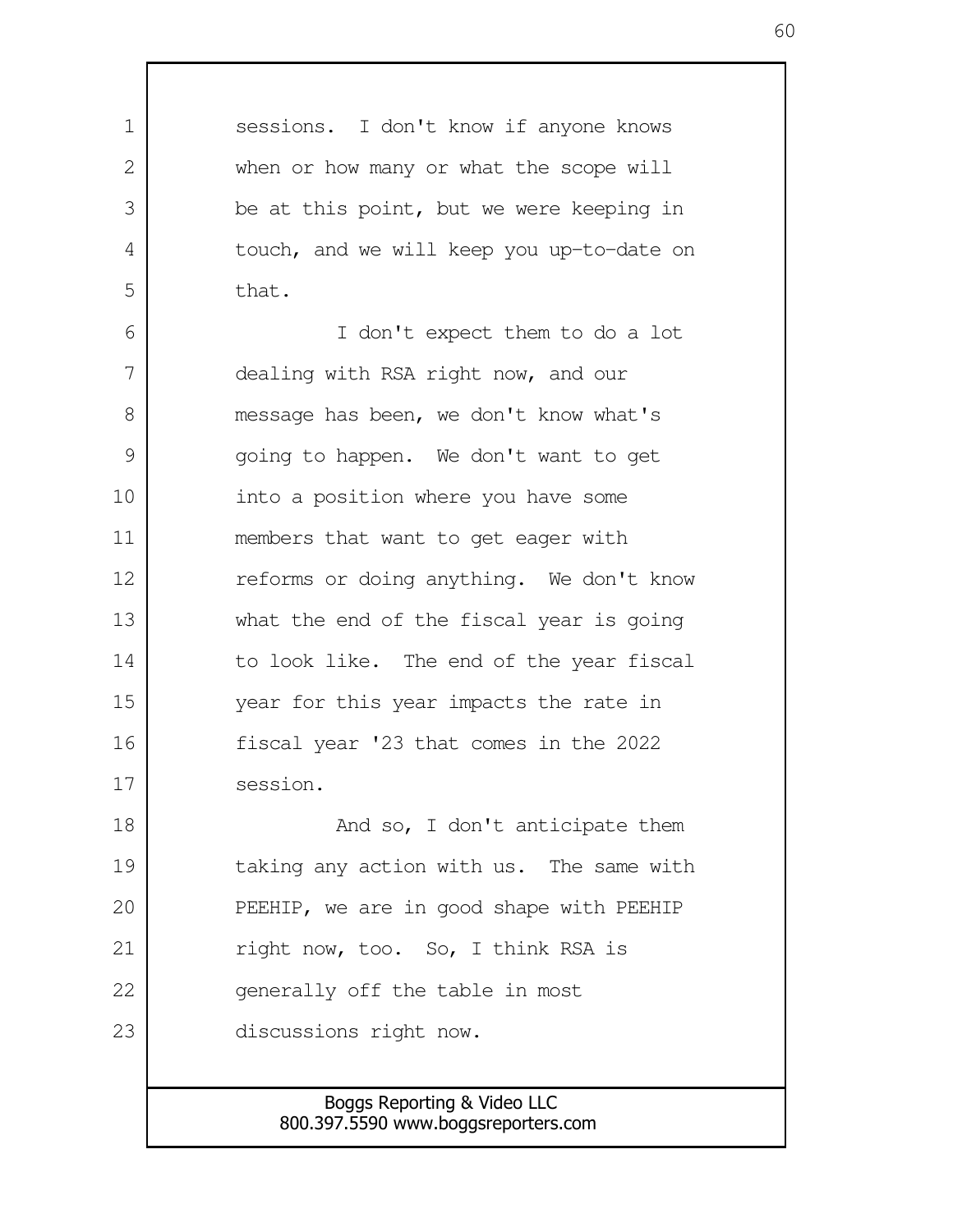Boggs Reporting & Video LLC 800.397.5590 www.boggsreporters.com So, that is what I know right now. It changes daily. Does anybody have any questions? CHAIRMAN HALLMARK: Questions at this time? I mean, is there a particular reason why the Governor is not ready to sign the general fund? MS. NEAH SCOTT: It's over the appropriation of the Cares Act money -- CHAIRMAN HALLMARK: Right. MS. NEAH SCOTT:  $--$  as I understand it. That \$1.8 billion that comes to the State -- CHAIRMAN HALLMARK: Right. MS. NEAH SCOTT:  $-$  for use for coronavirus-related expenses. And as you kind of, at least, saw play out last week, there was some tension between whether the Governor and the Executive Branch has the discretion to use that money without authorization from the Legislature. The Senate  $-$  and they generated the -- started the general fund budget, 1  $\mathcal{L}$  3 4 5 6 7 8 9 10 11 12 13 14 15 16 17 18 19 20 21 22 23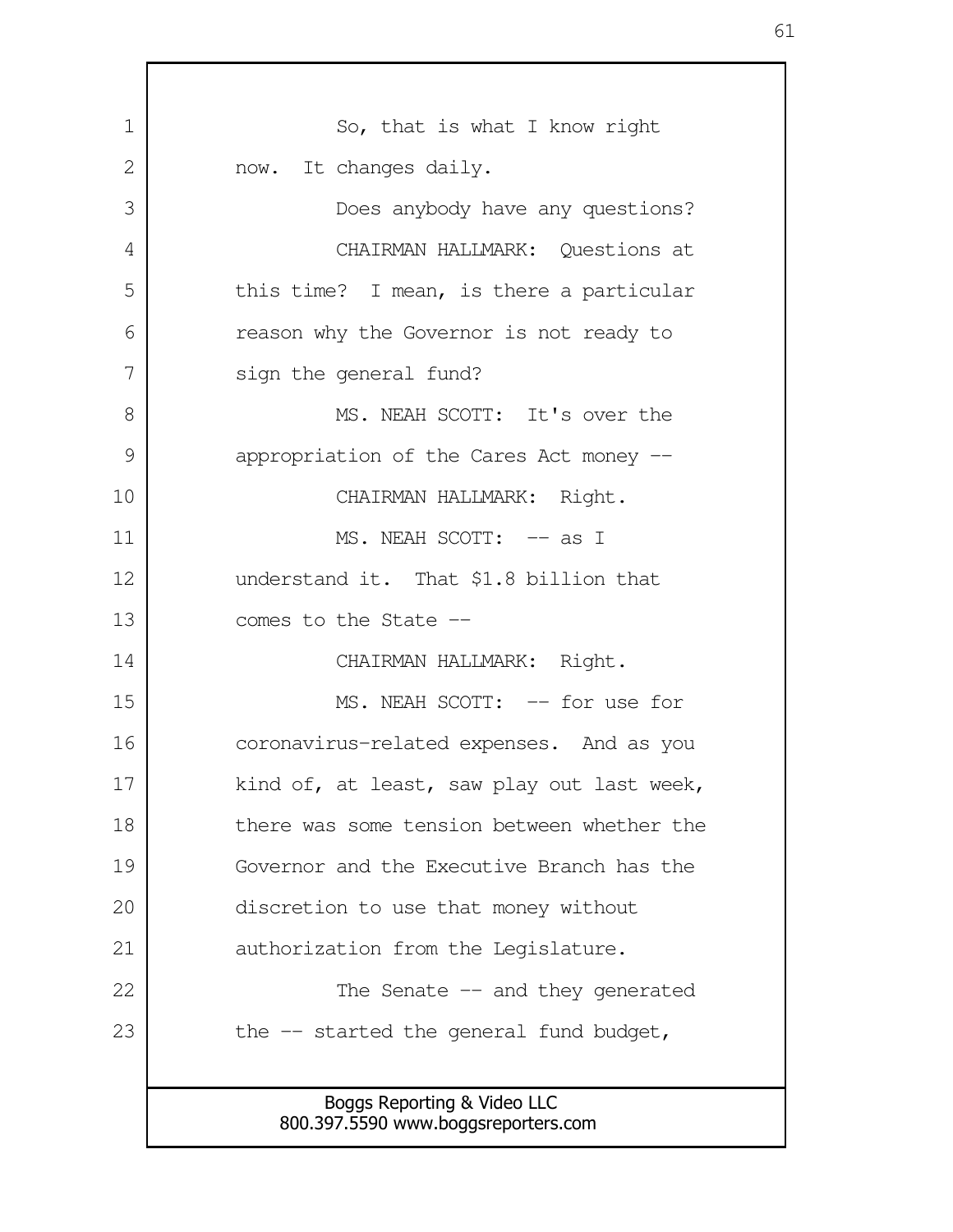Boggs Reporting & Video LLC 800.397.5590 www.boggsreporters.com and they initially put in there that she only had the discretion of over a \$100 million and that the other \$l.7 billion would have to be appropriated by the Legislature. The House  $-$  in the House Committee version, they gave her \$600 million in authority. And then there was some behind-the-scenes negotiation and scuffles, and we saw with the Governor's press release that said that the Legislature could have it, but they had to take responsibility for it. Because if you don't right now under the current Federal guidelines, if you don't use it for coronavirus-related expenses and you use it for somebody else, that the Federal government deems not related, you have to pay it back. And so, even though she said, Legislature, you can have it, and they  $-$ I think they ultimately, on what was passed, they gave her discretion over 1  $\mathcal{L}$  3 4 5 6 7 8 9 10 11 12 13 14 15 16 17 18 19 20 21 22 23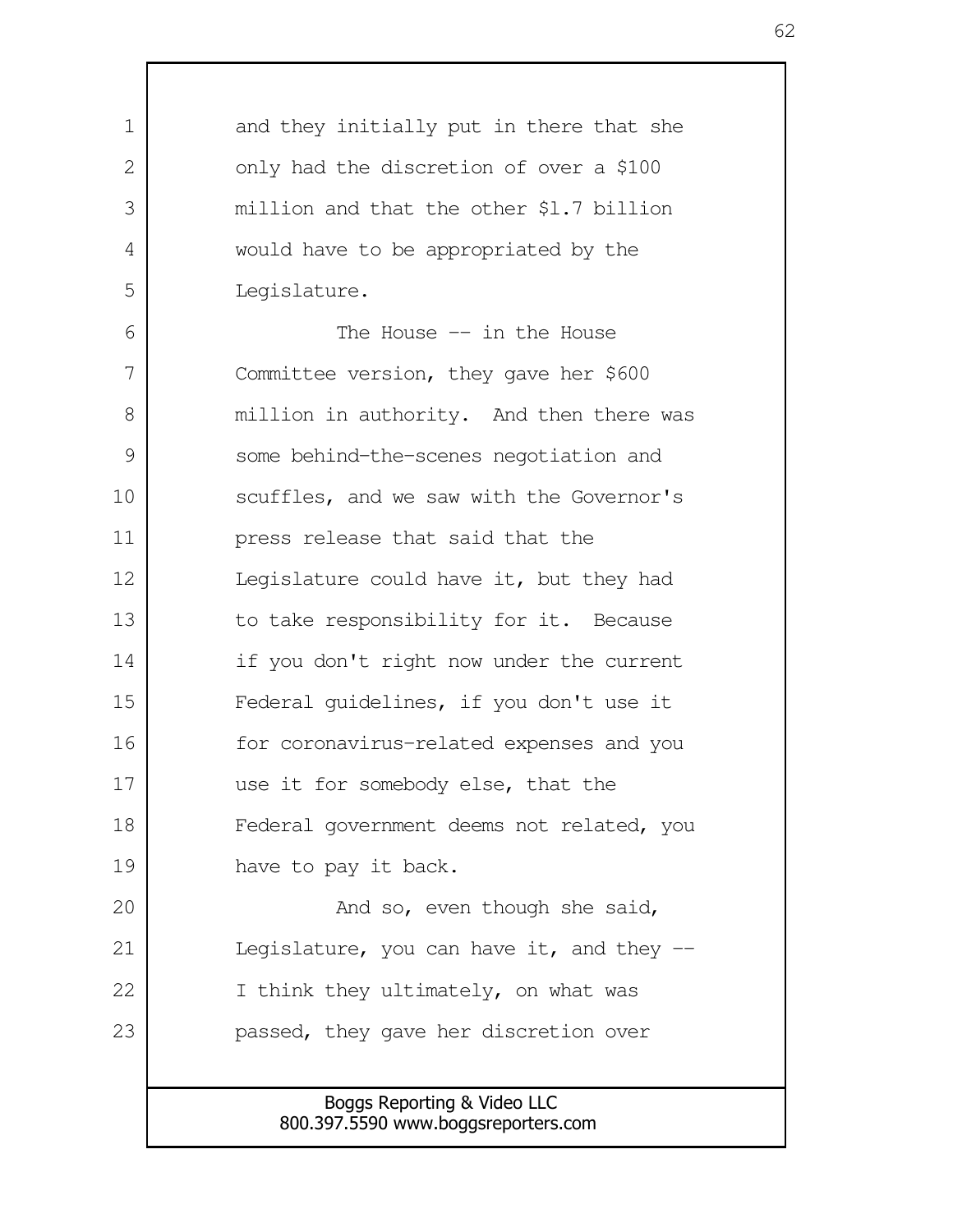Boggs Reporting & Video LLC \$200 million, there is still some thought that she might go ahead and veto it over that. The problem is they can easily override her veto. So... CHAIRMAN HALLMARK: Was any part of Cares Act, would it being affect us in any way? MS. NEAH SCOTT: Not -- not the retirement side. We don't really have any coronavirus-related expenses right now. CHAIRMAN HALLMARK: What about in real estate? Would it have anything to do with that? Not really? And --MR. MCMILLAN: The quidelines are real strict and it's got to be tied to the virus pretty directly. CHAIRMAN HALLMARK: Okay. MS. NEAH SCOTT: But there is, of course, going on right now a talk of a Cares Act 2, with possible funds for state governments similar to what you-all saw after the 2008 recession that is to shore up budgets. 1  $\mathcal{L}$  3 4 5 6 7 8 9 10 11 12 13 14 15 16 17 18 19 20 21 22 23

800.397.5590 www.boggsreporters.com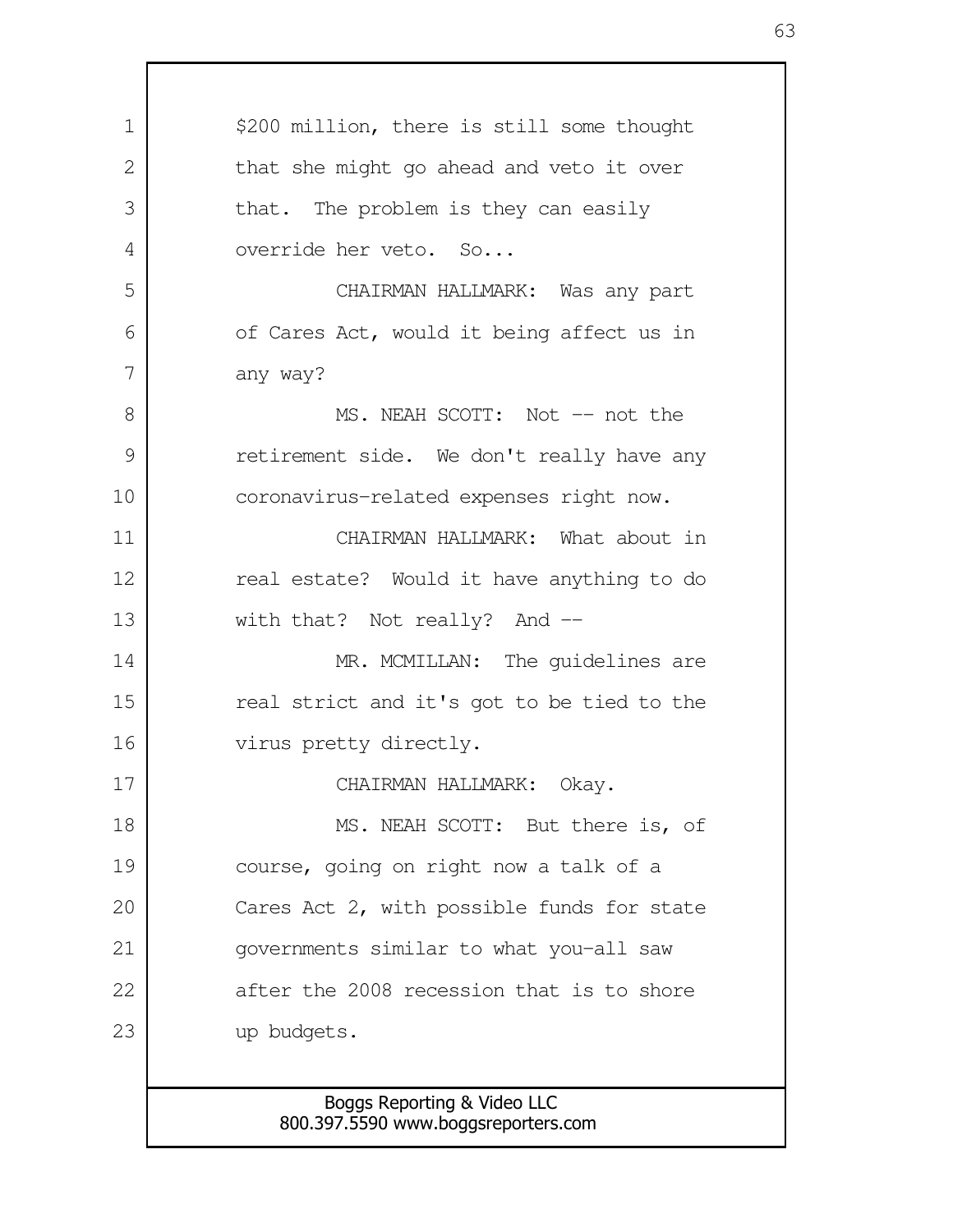| $\mathbf 1$ | CHAIRMAN HALLMARK: All right.                                      |
|-------------|--------------------------------------------------------------------|
| 2           | Okay. Thank you, Neah.                                             |
| 3           | Any questions or comments at                                       |
| 4           | this time?                                                         |
| 5           | (No response).                                                     |
| 6           | CHAIRMAN HALLMARK: Thanks again.                                   |
| 7           | The next item, the Adoption of                                     |
| 8           | the Resolution to Transfer Title of                                |
| 9           | Securities.                                                        |
| 10          | ADOPTION OF RESOLUTION TRANSFER                                    |
| 11          | OF TITLES AND SECURITIES                                           |
| 12          | DR. BRONNER: That's your very                                      |
| 13          | last page, Mr. Chairman, in your                                   |
| 14          | supplement, and that's the same thing we've                        |
| 15          | used. We just have to update it all the                            |
| 16          | time for Wall Street. It's the same three                          |
| 17          | people. So, there's no change at all. I                            |
| 18          | just needed an updated date.                                       |
| 19          | CHAIRMAN HALLMARK: Okay.<br>You                                    |
| 20          | have heard Dr. Bronner's comments on the                           |
| 21          | approval of the annual retirement                                  |
| 22          | allowances payable to $-$ excuse me, the                           |
| 23          | Adoption of Resolution to Transfer Titles                          |
|             |                                                                    |
|             | Boggs Reporting & Video LLC<br>800.397.5590 www.boggsreporters.com |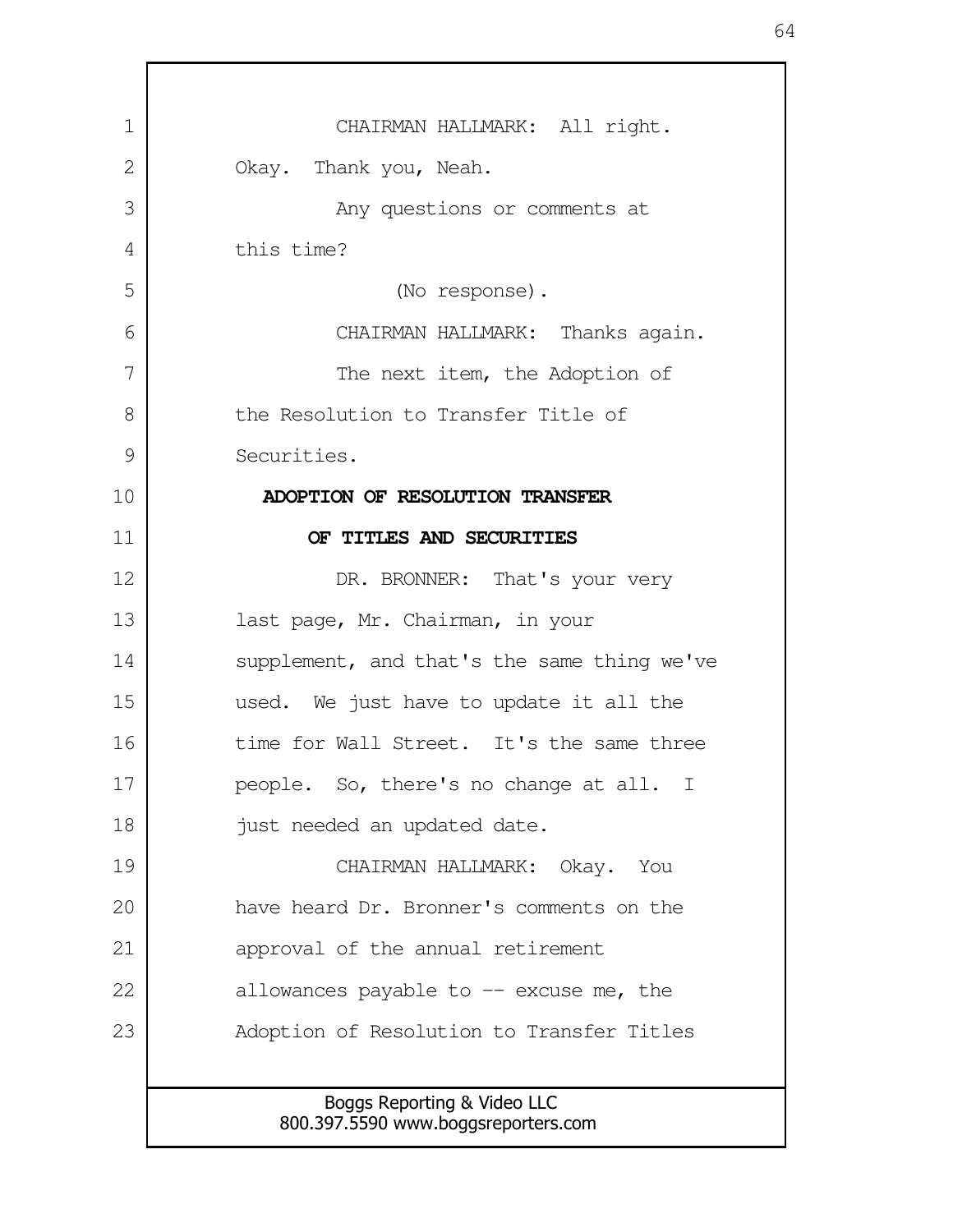Boggs Reporting & Video LLC 800.397.5590 www.boggsreporters.com and Securities. Are there any questions or comments at this time? (No response). CHAIRMAN HALLMARK: I need a motion to approve. MS. MOBLEY: So moved. CHAIRMAN HALLMARK: Ms. Mobley. A second, Ms. Crew. Any discussion? (No response). CHAIRMAN HALLMARK: All in favor say "aye." (Committee members saying  $"$ aye"). CHAIRMAN HALLMARK: All opposed, like sign? (No response). CHAIRMAN HALLMARK: Ayes carry. Any closing comments from Mr. Yancey or Dr. Bronner or anybody? Yes, sir. **CLOSING COMMENTS** MR. YANCEY: I just -- on the 1 2 3 4 5 6 7 8 9 10 11 12 13 14 15 16 17 18 19 20 21 22 23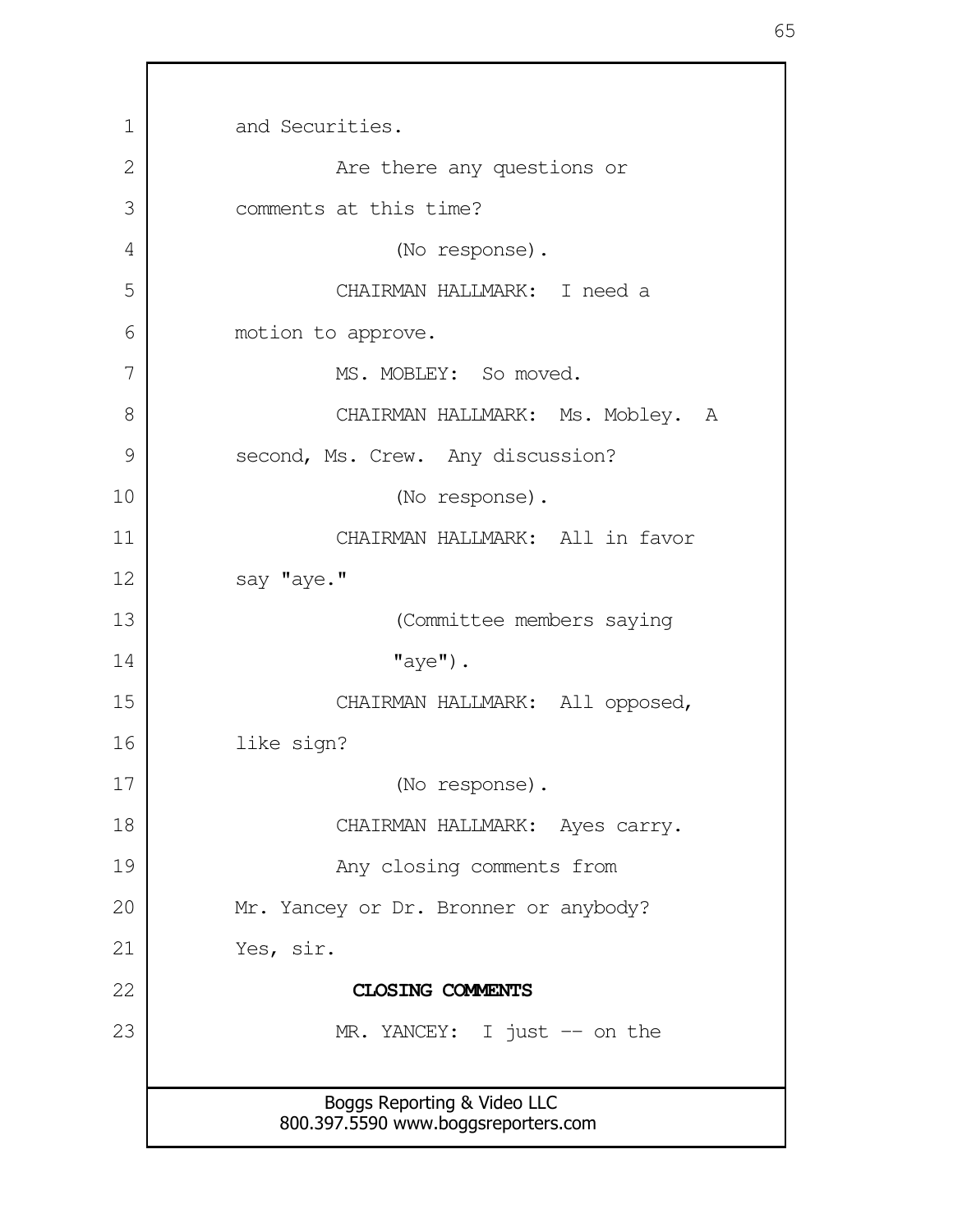Boggs Reporting & Video LLC retirement side, we talked a little bit earlier about PEEHIP. And just for the Board's information on the retirement side, you know, due to the coronavirus, we have gotten a lot of people working remotely. We are rotating employees in and out. We have got employees spaced out. We are limiting visitors from the outside. You know, we have got masks. We have got face shields. You know, we have got, you know, the sanitizer materials around so that -and so far, we have no one who has tested positive for the coronavirus, you know, within the staff. And in the meantime, we've been able to do everything that we are supposed to do. So, all the payroll has been met monthly, retirement payrolls weekly, withdrawals or supplemental payments that have been made. So, everything that is supposed to be done on the benefits side has been done, and we are working very well with 1  $\mathcal{L}$  3 4 5 6 7 8 9 10 11 12 13 14 15 16 17 18 19 20 21 22 23

800.397.5590 www.boggsreporters.com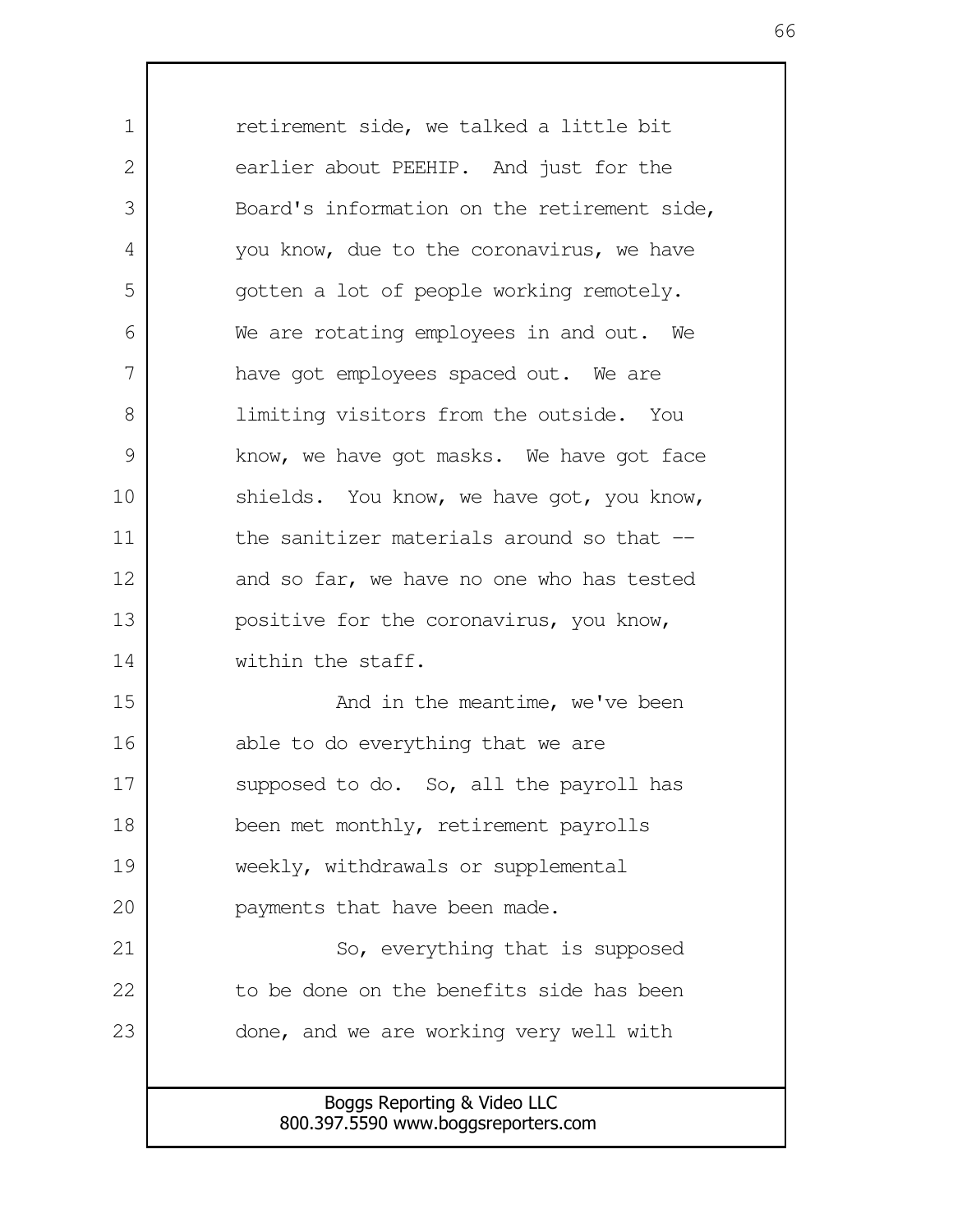| $\mathbf 1$ | the way things are going.                                          |
|-------------|--------------------------------------------------------------------|
| 2           | So, if anyone hears otherwise, I                                   |
| 3           | would appreciate it if they would let me                           |
| 4           | know.                                                              |
| 5           | CHAIRMAN HALLMARK: Dr. Bronner,                                    |
| 6           | this be may be a question for you. I saw                           |
| 7           | where, like, UAB and some of these                                 |
| 8           | universities are cutting salaries. Does                            |
| 9           | that have an effect on our retirement                              |
| 10          | system as far as the income that would be                          |
| 11          | coming in from them? Would it be small                             |
| 12          | or just --                                                         |
| 13          | DR. BRONNER: It won't materially                                   |
| 14          | change anything because basically,                                 |
| 15          | remember, if you are cutting their                                 |
| 16          | salaries, you are cutting their pension                            |
| 17          | benefits.                                                          |
| 18          | So, I think it would probably be                                   |
| 19          | more, shall you say say, hostile at the                            |
| 20          | university than it would be any other                              |
| 21          | place.                                                             |
| 22          | CHAIRMAN HALLMARK:<br>Okay. Any                                    |
| 23          | other comments or questions?                                       |
|             |                                                                    |
|             | Boggs Reporting & Video LLC<br>800.397.5590 www.boggsreporters.com |

Г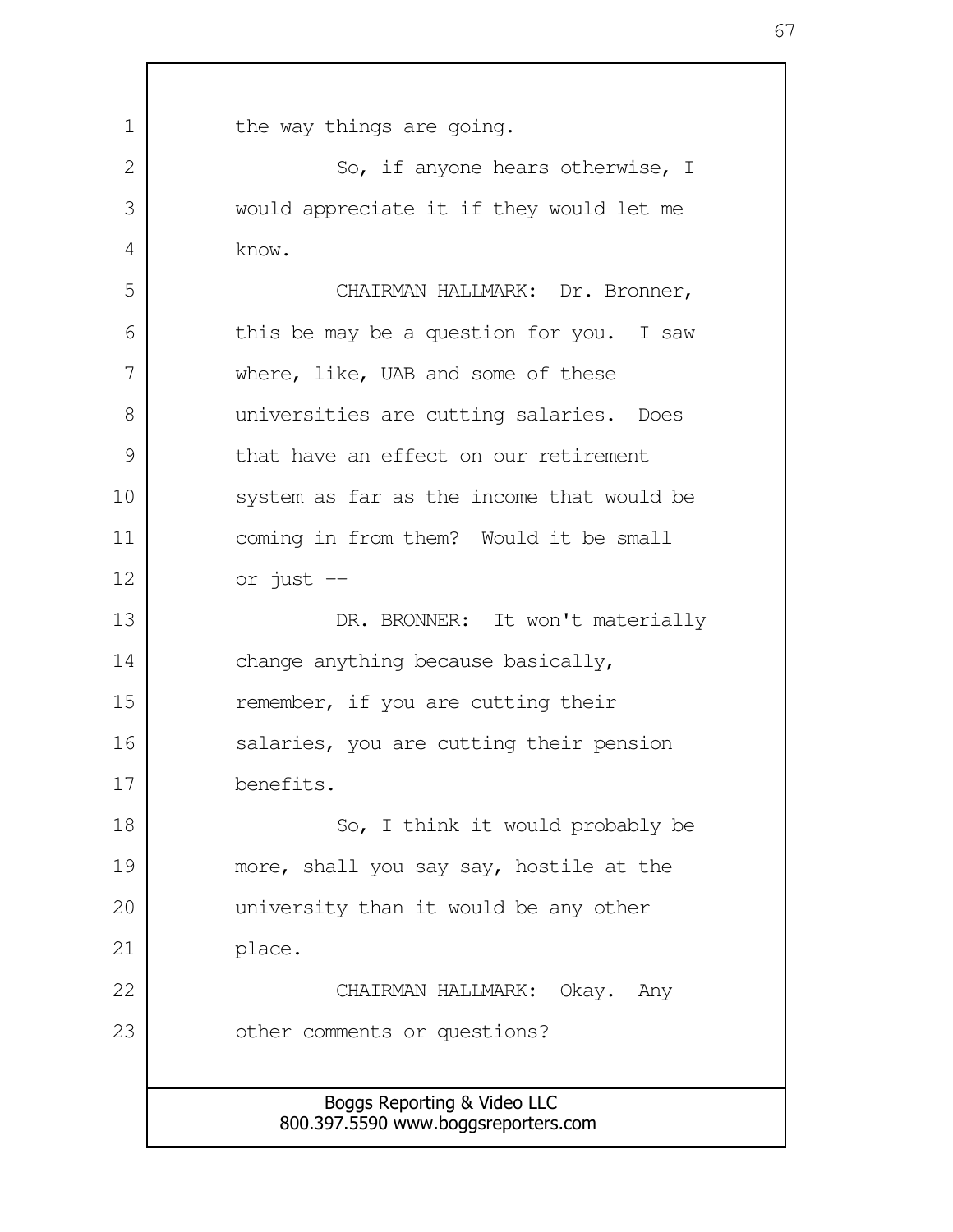| 1             | (No response).                                                     |
|---------------|--------------------------------------------------------------------|
| 2             | <b>CLOSING COMMENTS</b>                                            |
| 3             | CHAIRMAN HALLMARK: Just a couple                                   |
| 4             | of things I have got here. I think the                             |
| 5             | trustee workshop that you usually have in                          |
| 6             | July, I think it's going to be virtual this                        |
| 7             | year. I think they have moved it too.                              |
| 8             | It's called the "2020 Virtual Trustee                              |
| $\mathcal{G}$ | Workshop." We have had several members                             |
| 10            | attend in the past. I know -- I think I                            |
| 11            | went one time. It's a good workshop to                             |
| 12            | attend. But I think it has gone virtual.                           |
| 13            | Maybe Charlene and Susan, am I not correct                         |
| 14            | on that?                                                           |
| 15            | DR. SUSAN BROWN: (Nodding in the                                   |
| 16            | affirmative).                                                      |
| 17            | CHAIRMAN HALLMARK: Yes. And as                                     |
| 18            | far as the one in October, the conference,                         |
| 19            | I quess it is still on go for right now; is                        |
| 20            | that correct? Has it been canceled?                                |
| 21            | DR. SUSAN BROWN: It's going to                                     |
| 22            | be -                                                               |
| 23            | CHAIRMAN HALLMARK: Do what,                                        |
|               |                                                                    |
|               | Boggs Reporting & Video LLC<br>800.397.5590 www.boggsreporters.com |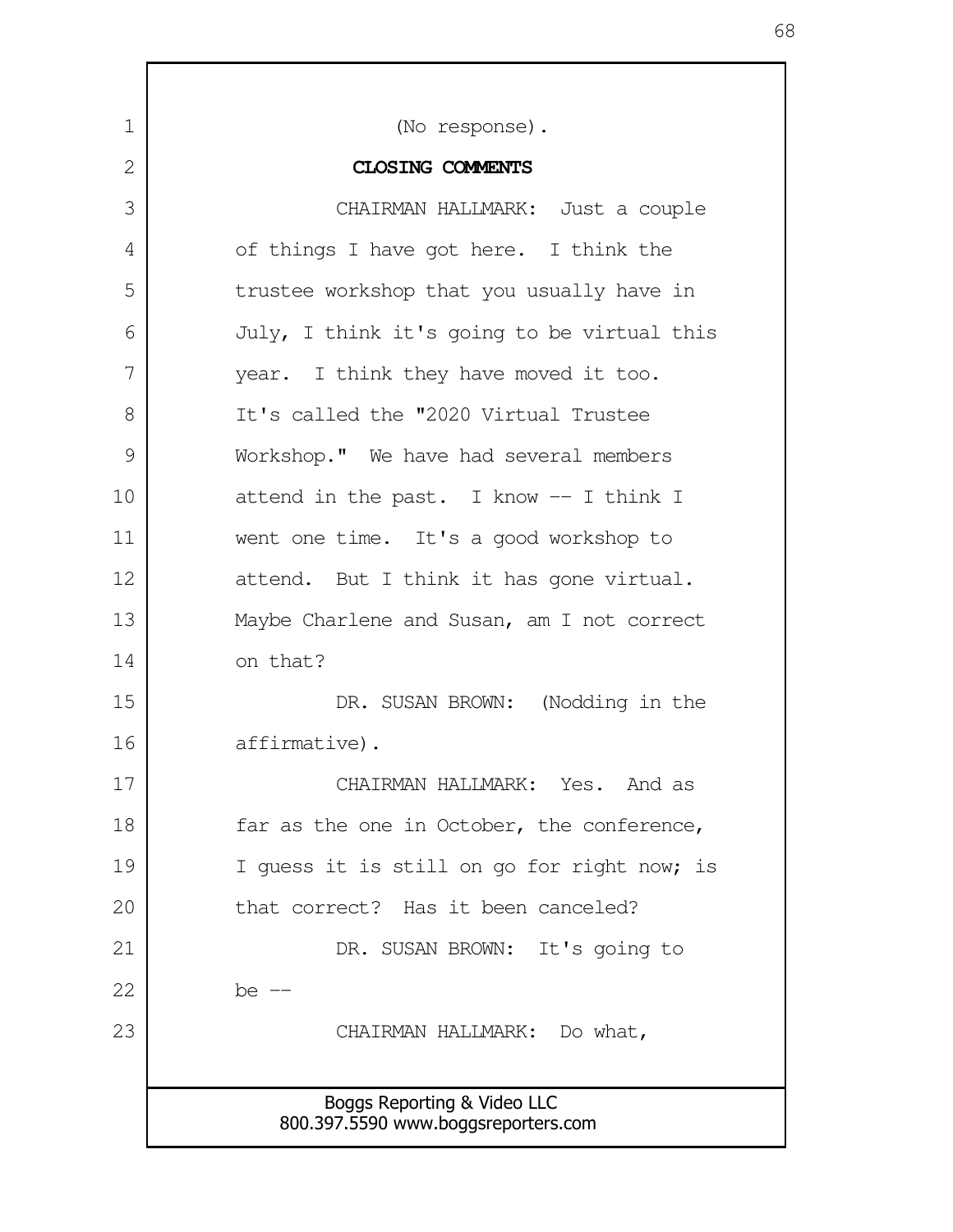| 1<br>Susan?                                                        |  |
|--------------------------------------------------------------------|--|
|                                                                    |  |
|                                                                    |  |
| 2<br>DR. SUSAN BROWN: It's going to be                             |  |
| 3<br>virtual as well.                                              |  |
| CHAIRMAN HALLMARK: It is going to<br>4                             |  |
| 5<br>be virtual as well. Okay. So, the one in                      |  |
| 6<br>October is also going to be virtual.                          |  |
| 7<br>This would really have been the                               |  |
| 8<br>last board meeting for one of our board                       |  |
| 9<br>meetings, Joe Ward. I'll say this about                       |  |
| 10<br>Joe. He has not been able to attend the                      |  |
| 11<br>last two meetings, but Joe was a good                        |  |
| 12<br>board member. And I think he has had                         |  |
| 13<br>some issues, you know, with his family as                    |  |
| far as health issues. And I think he had<br>14                     |  |
| 15<br>a problem with his home. And so, he has                      |  |
| 16<br>just had a tough time.                                       |  |
| So, if you feel close enough to<br>17                              |  |
| 18<br>him, you want to reach out and give him a                    |  |
| 19<br>call, and thank him for his service, I                       |  |
| 20<br>think that would be $-$ I think he would                     |  |
| 21<br>really, really appreciate it.                                |  |
| 22<br>And all I can tell you is, what                              |  |
| 23<br>everybody else says, I still think you                       |  |
|                                                                    |  |
| Boggs Reporting & Video LLC<br>800.397.5590 www.boggsreporters.com |  |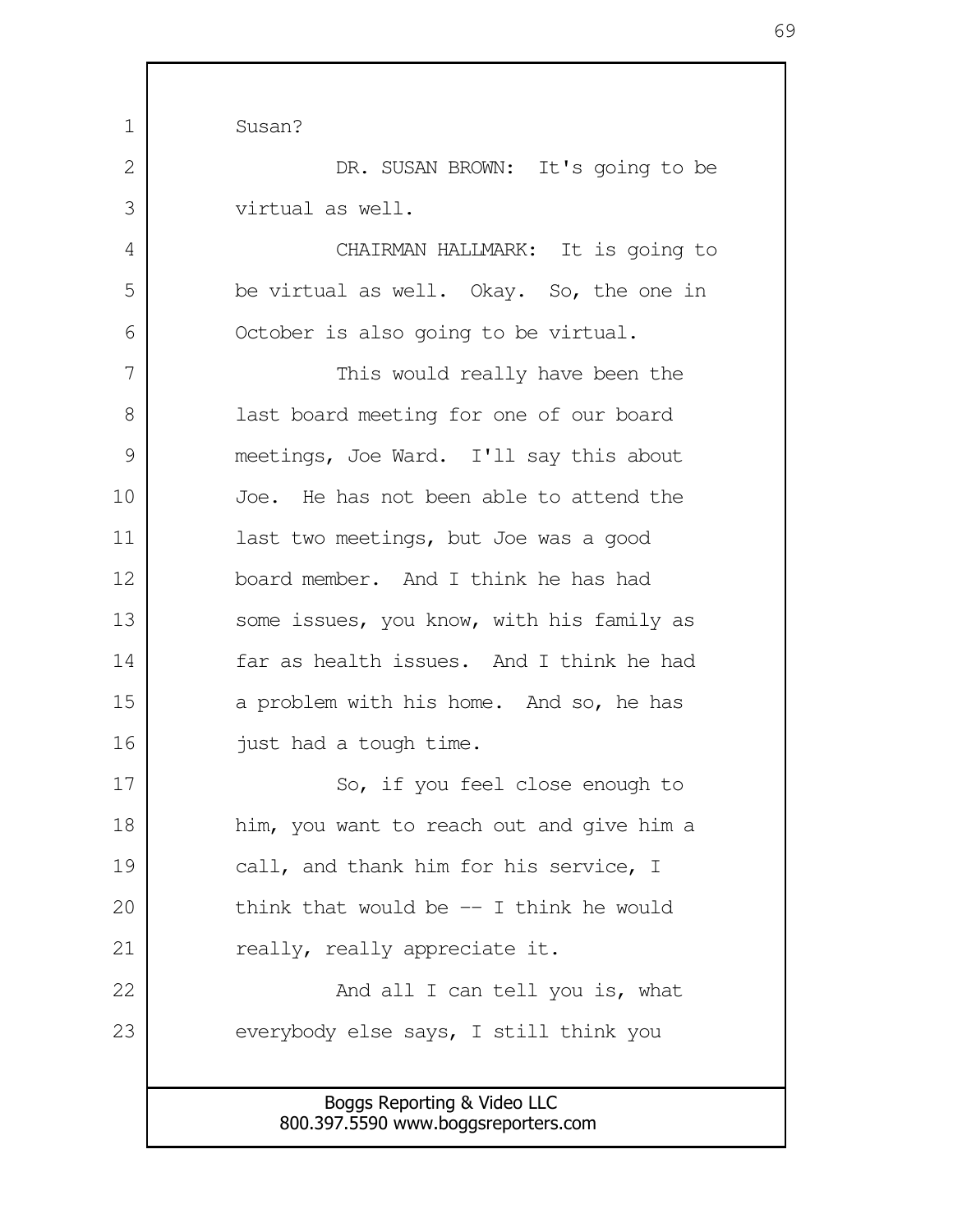Boggs Reporting & Video LLC 800.397.5590 www.boggsreporters.com need to be real conscientious of this virus. I just got a call -- a text just a few minutes ago, one of my lunchroom people has contacted it; it's confirmed. So, now we have got to come up with some plans also. So, don't take it lightly, even though they are opening up things gradually. I think it's still out there, and we have to be so careful of what we do during this time. All right. At this time, I would like to get a motion to adjourn. Mr. Cole. Second? Who is in the top right? Kelli -- Ms. Shomaker. Any questions or comments? (No response). CHAIRMAN HALLMARK: All in favor say "aye." (Committee members saying "aye"). CHAIRMAN HALLMARK: All opposed, like sign? 1 2 3 4 5 6 7 8 9 10 11 12 13 14 15 16 17 18 19 20 21 22 23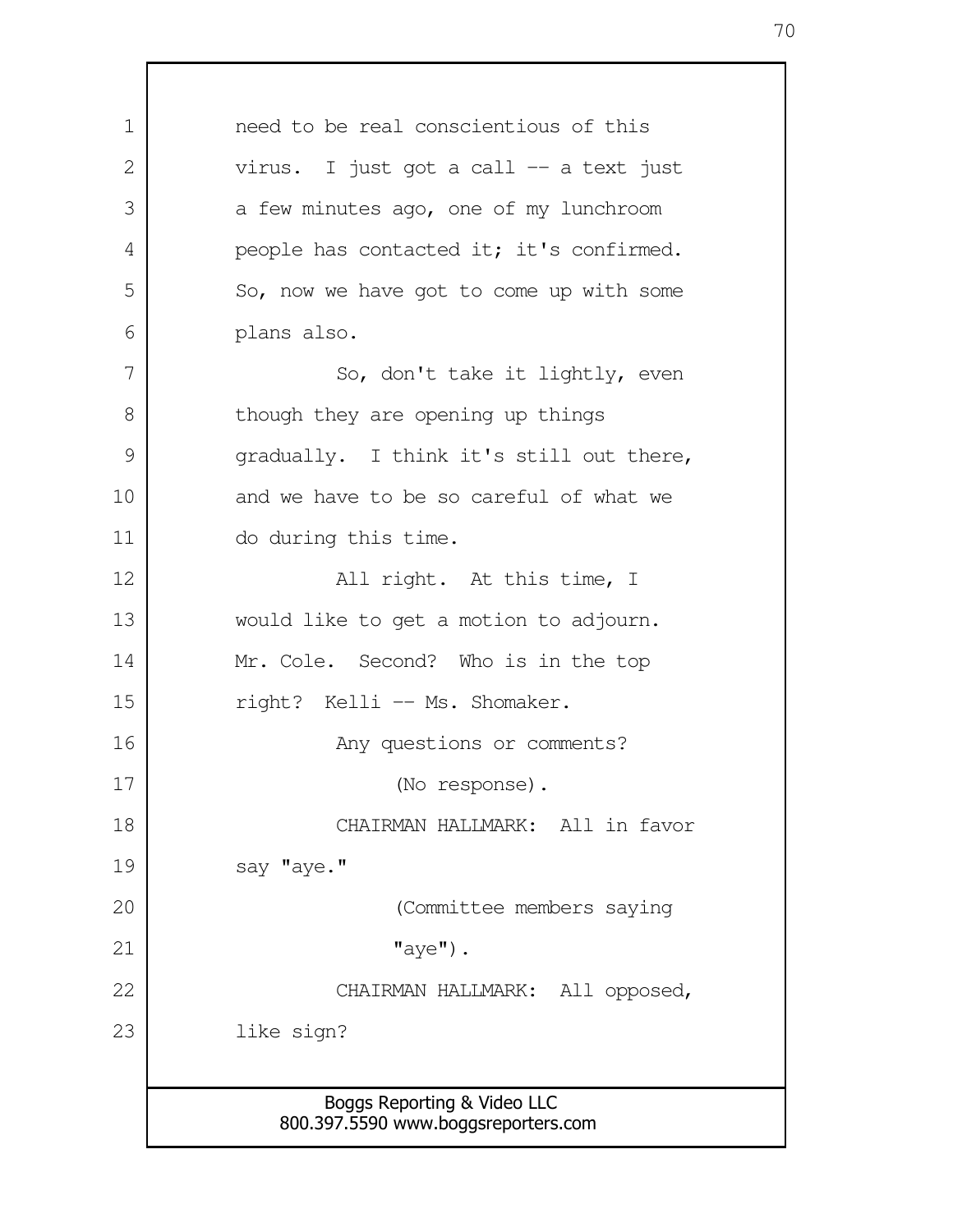| $1\,$          | (No response).                                                     |
|----------------|--------------------------------------------------------------------|
| $\mathbf{2}$   | CHAIRMAN HALLMARK: Ayes carry.                                     |
| 3              | Thank you-all.                                                     |
| $\overline{4}$ |                                                                    |
| 5              | (Conclusion of TRS Committee                                       |
| 6              | meeting at approximately                                           |
| 7              | 11:50 a.m.                                                         |
| 8              |                                                                    |
| 9              |                                                                    |
| $10$           |                                                                    |
| 11             |                                                                    |
| 12             |                                                                    |
| 13             |                                                                    |
| 14             |                                                                    |
| 15             |                                                                    |
| 16             |                                                                    |
| 17             |                                                                    |
| 18             |                                                                    |
| 19             |                                                                    |
| 20             |                                                                    |
| 21             |                                                                    |
| 22             |                                                                    |
| 23             |                                                                    |
|                |                                                                    |
|                | Boggs Reporting & Video LLC<br>800.397.5590 www.boggsreporters.com |

Г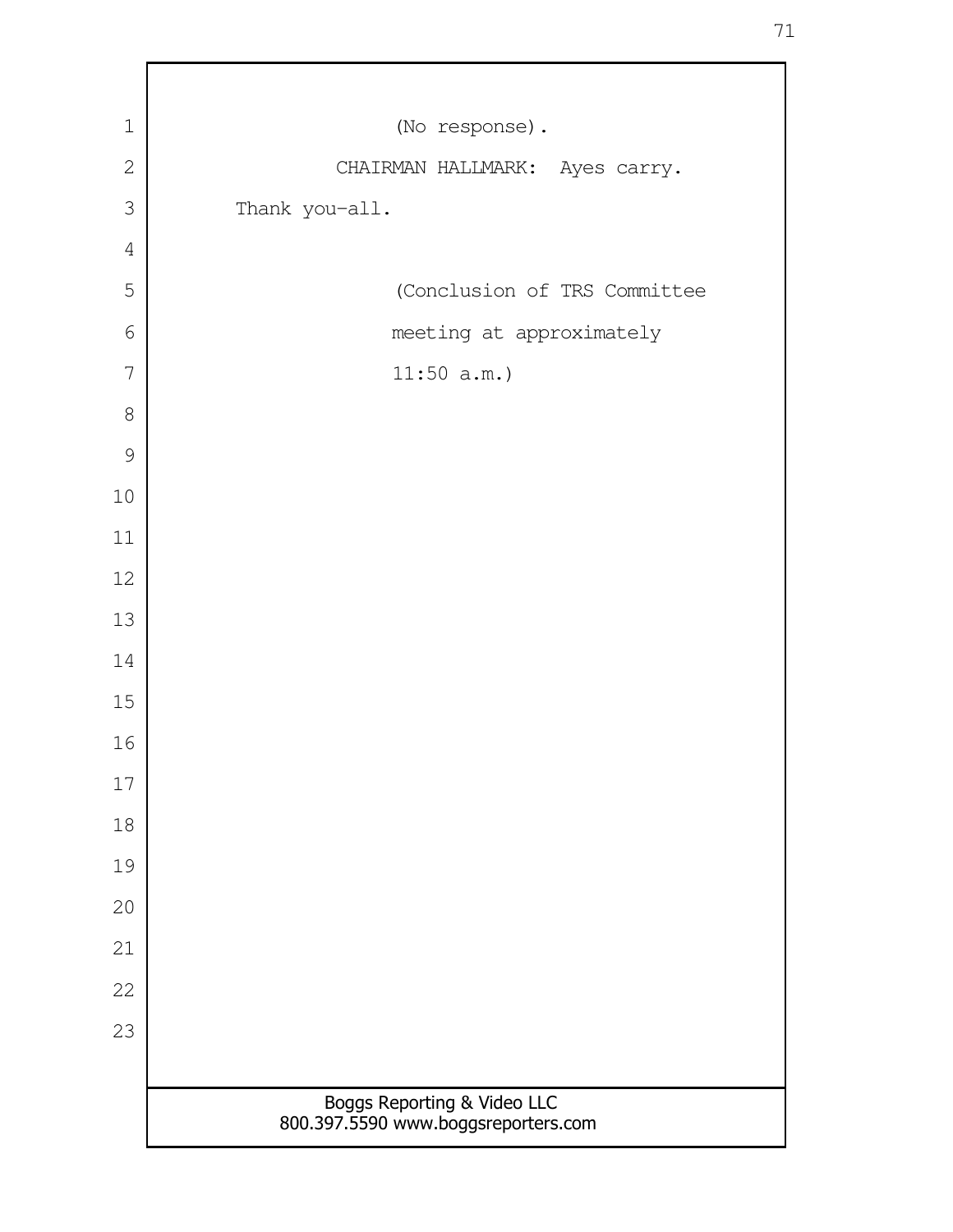| $\mathbf 1$ | REPORTER'S CERTIFICATE                               |
|-------------|------------------------------------------------------|
| 2           |                                                      |
| 3           | STATE OF ALABAMA                                     |
| 4           | ELMORE COUNTY                                        |
| 5           |                                                      |
| 6           | I, Jeana S. Boggs, Certified Professional            |
| 7           | Reporter and Notary Public in and for the State of   |
| 8           | Alabama at Large, do hereby certify on Thursday, May |
| 9           | 14th, 2020, that I reported the TEACHERS' RETIREMENT |
| 10          | SYSTEM BOARD OF CONTROL MEETING; that the foregoing  |
| 11          | colloquies, statements, questions and answers        |
| 12          | thereto were reduced to 71 typewritten pages under   |
| 13          | my direction and supervision; that the transcription |
| 14          | of said meeting is true and accurate transcript.     |
| 15          | I further certify that I am duly licensed            |
| 16          | by the Alabama Board of Court Reporting as a         |
| 17          | Certified Court Reporter as evidenced by the ABCR    |
| 18          | number following my name found below.                |
| 19          | I further certify that I am neither of               |
| 20          | relative, employee, attorney or counsel of any of    |
| 21          | the parties, nor am I a relative or employee of such |
| 22          | attorney or counsel, nor am I financially interested |
| 23          | in the results thereof. All rates charged are usual  |
|             |                                                      |
|             | Boggs Reporting & Video LLC                          |

800.397.5590 www.boggsreporters.com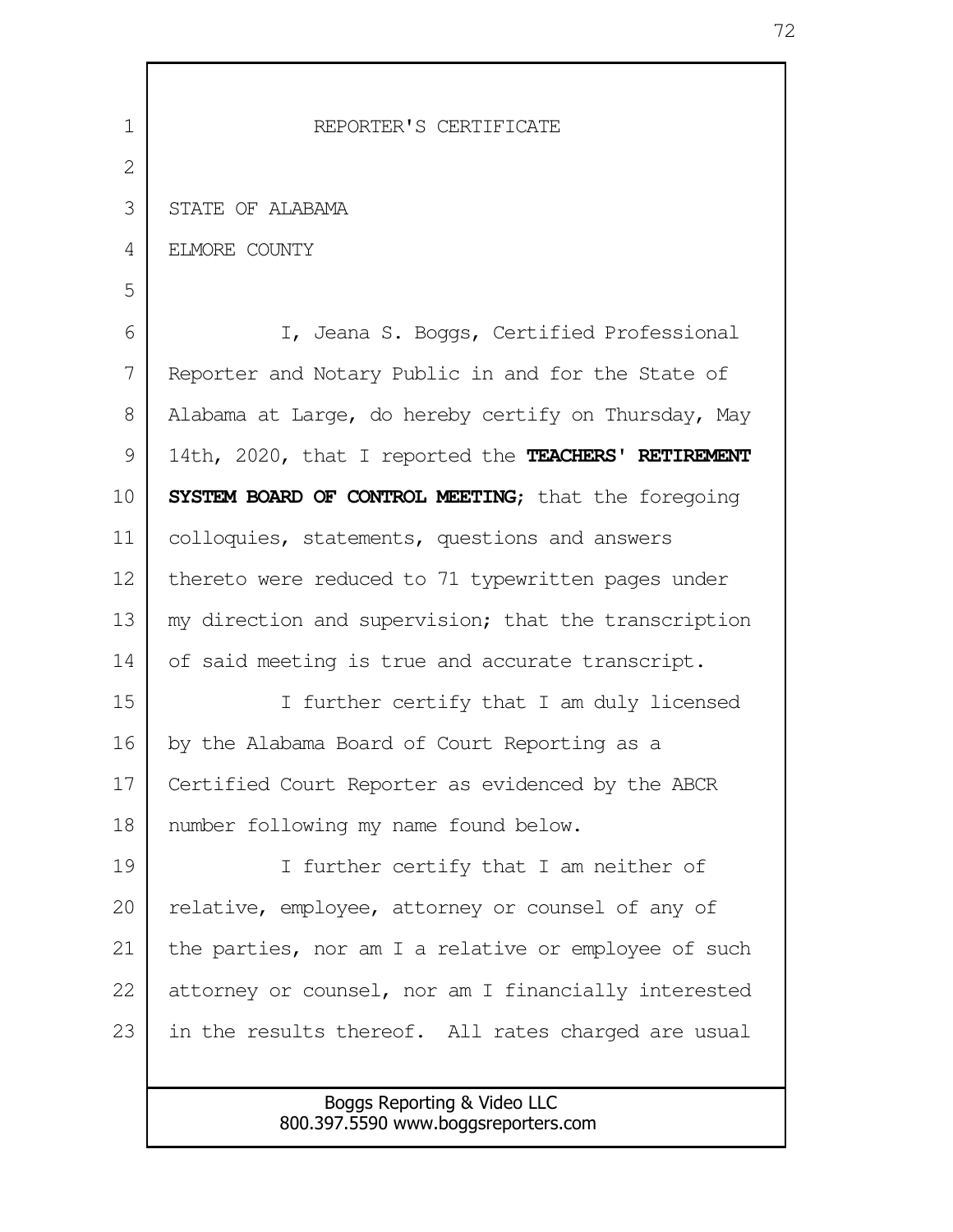| $\mathbf 1$  | and customary.                                                                                        |
|--------------|-------------------------------------------------------------------------------------------------------|
| $\mathbf{2}$ | This the 14th day of May, 2020, in the                                                                |
| 3            | year of our Lord.                                                                                     |
| 4            |                                                                                                       |
| 5            |                                                                                                       |
| 6            |                                                                                                       |
| 7            | 3/Qeana S. Boggs                                                                                      |
| 8            | Jeana S. Boggs                                                                                        |
| 9            | ABCR NO. 7, Exp 9/30/2020<br>Certified Court Reporter and                                             |
| 10           | Notary Public<br>Commission expires: 8/9/2021                                                         |
| 11           |                                                                                                       |
| 12           | (C) Copyright 2020, Boggs Reporting & Video, LLC.<br>All rights reserved. No portion of this document |
| 13           | may be reproduced without written consent of Boggs<br>Reporting & Video, LLC.                         |
| 14           |                                                                                                       |
| 15           |                                                                                                       |
| 16           |                                                                                                       |
| 17           |                                                                                                       |
| 18           |                                                                                                       |
| 19           |                                                                                                       |
| 20           |                                                                                                       |
| 21           |                                                                                                       |
| 22           |                                                                                                       |
| 23           |                                                                                                       |
|              |                                                                                                       |
|              | Boggs Reporting & Video LLC<br>800.397.5590 www.boggsreporters.com                                    |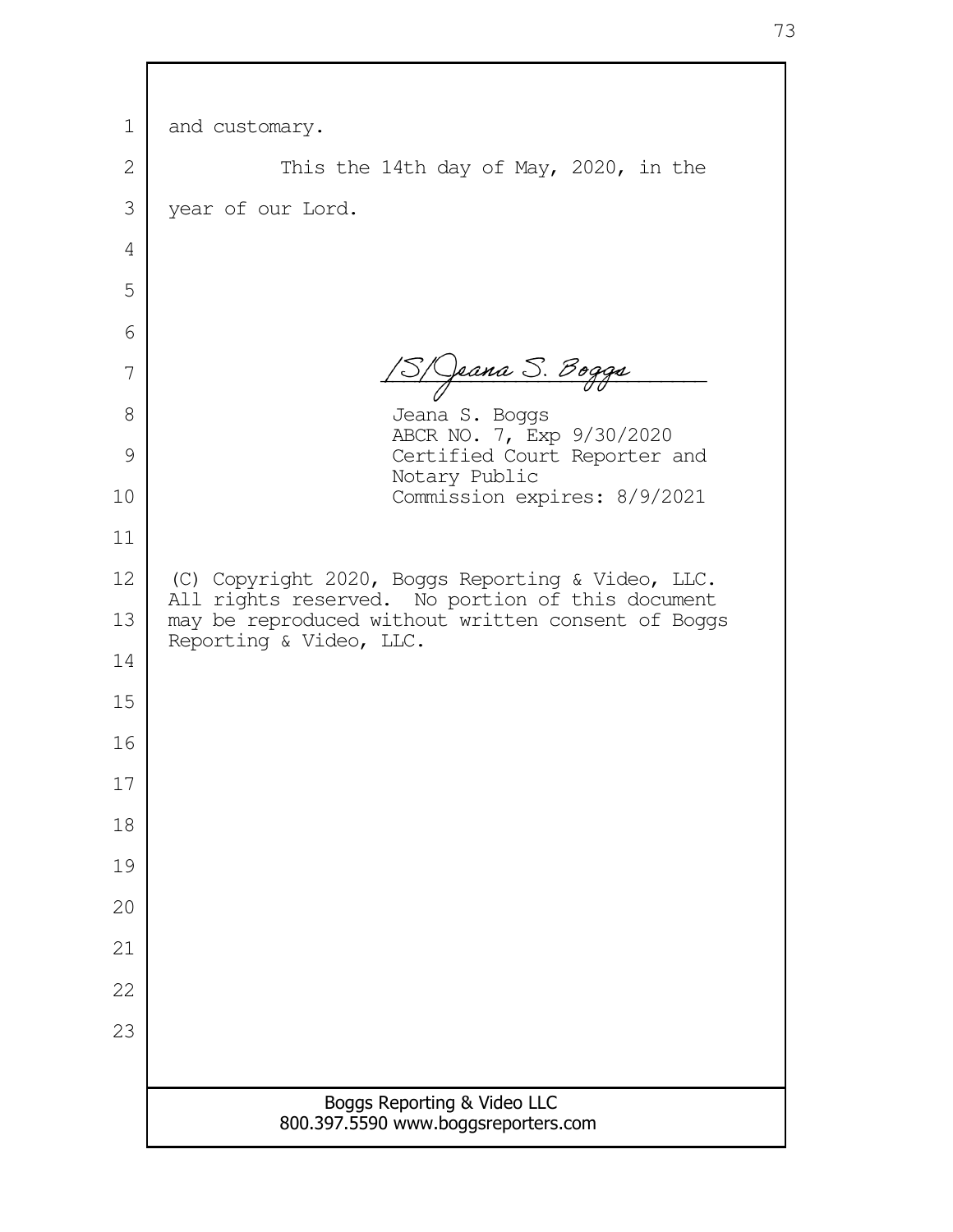|                                                                                    |                                                  | 2020 [12] 1/23 4/6 11/19 11/22 44/11     |
|------------------------------------------------------------------------------------|--------------------------------------------------|------------------------------------------|
| <b>CHAIRMAN HALLMARK: [83]</b>                                                     | $-10.62$ [1] $43/12$                             | 56/6 59/9 68/8 72/9 73/2 73/8 73/12      |
| DR. BRONNER: [10] 12/22 16/11                                                      | $-14.43$ [1] $49/1$                              | 2021 [1] 73/10                           |
| 20/7 22/3 40/21 41/2 50/3 54/20 64/12                                              | $-16.12$ [1] $41/23$                             | 2022 [1] 60/16                           |
| 67/13                                                                              | $-16.59$ [1] $41/22$                             | 22nd [1] 51/10                           |
| <b>DR. SUSAN BROWN: [7] 6/1 48/9</b>                                               | $-4.8$ [1] $43/14$                               | 25 [1] 18/22                             |
| 49/19 54/21 68/15 68/21 69/2                                                       | $-9.53$ [1] $43/12$                              | 250 [1] 32/15                            |
| <b>DR. VAN MATRE: [4] 5/20 12/6 48/4</b>                                           |                                                  | 28 [2] 12/23 13/6                        |
| 48/8                                                                               | 1                                                | 29 [1] 15/13<br><b>29th [1] 46/7</b>     |
| <b>MR. COLE: [1] 6/15</b>                                                          | 1,400 [1] 20/16                                  |                                          |
| MR. MARC GREEN: [10] 41/1 41/6                                                     | 1,411 [1] 20/17                                  | 3                                        |
| 44/1 45/14 48/1 48/17 55/12 56/21                                                  | 1.73 [1] 43/8                                    | $3.25$ [1] $43/1$                        |
| 57/6 57/10                                                                         | 10 [3] 14/5 27/21 55/22                          | 3.33 [1] 42/15                           |
| MR. MCMILLAN: [4] 5/16 11/3 54/18                                                  | 10.62 [1] 43/12                                  | 3.70 $[1]$ 43/2                          |
| 63/14                                                                              | 101 [2] 16/13 17/16                              | 3/10/2020 [2] 4/6 11/19                  |
| MR. TWILLEY: [3] 6/9 10/19 11/1                                                    | 102 [1] 17/22                                    | 30 [1] 18/22                             |
| MR. VAN MATRE: [3] 55/3 56/19 57/5 103 [1] 19/3<br>MR. WHALEY: [3] 5/12 10/1 39/23 | 104 [1] 20/7                                     | 30th [2] 18/8 18/11                      |
| <b>MR. YANCEY: [1] 65/23</b>                                                       | 10:00 [1] 1/22                                   | 31st [3] 13/7 16/3 18/3                  |
| <b>MS. CREW: [1] 6/3</b>                                                           | <b>10th [1]</b> 11/22                            | 35 [1] 46/4                              |
| MS. EATON: [15] 5/9 5/11 5/13 5/15                                                 | 11 [4] 44/9 47/3 50/6 50/14                      | 36104 [1] 1/5                            |
| 5/17 5/19 5/21 5/23 6/2 6/4 6/6 6/8                                                | 11:50 [1] 71/7                                   | 4                                        |
| 6/10 6/12 6/14                                                                     | 12 [2] 26/10 27/21                               |                                          |
| MS. McCOY: [2] 6/5 12/3                                                            | 12/15 [1] 28/11                                  | 4.8 [1] 43/14                            |
| MS. MOBLEY: [8] 6/11 7/12 7/15 7/23 128 [1] 13/5                                   |                                                  | 400 [1] 34/15<br>48 [2] 44/5 54/2        |
| 8/7 10/3 40/2 65/7                                                                 | 13 [2] 44/7 48/20                                | 4th [1] 44/11                            |
| MS. NEAH SCOTT: [6] 57/14 61/8                                                     | 13.7 [1] 44/7                                    |                                          |
| 61/11 61/15 63/8 63/18                                                             | 130 [1] 20/11                                    | 5                                        |
| MS. SHOMAKER: [5] 5/22 45/2 45/6                                                   | 131 [1] 13/12                                    | <b>5.6 [1]</b> 42/23                     |
| 45/9 47/21                                                                         | 132 [1] 13/20                                    | 50 [6] 26/19 31/12 31/13 32/20 47/1      |
| \$                                                                                 | 133 [1] 14/11                                    | 47/17                                    |
|                                                                                    | 134 [1] 14/17                                    | 500 [2] 32/14 46/7                       |
| $$1.3$ [1] $13/16$<br>$$1.8$ [1] 61/12                                             | 135 [2] 16/16 16/18<br>136 [3] 16/16 16/18 17/10 | 55 [1] 31/3                              |
| \$100 [2] 39/15 62/2                                                               | 137 [2] 22/5 22/6                                | 6                                        |
| $$15$ [1] $19/6$                                                                   | 14 [2] 18/23 34/14                               |                                          |
| \$15 million [1] 19/6                                                              | 14,000 [1] 28/19                                 | 6.5 $[1]$ 44/8                           |
| \$168 [1] 14/12                                                                    | 14.43 [1] 49/1                                   | 60 [1] 38/9<br>65 [1] 36/23              |
| $$2.1$ [1] 45/19                                                                   | 140 [1] 23/5                                     |                                          |
| \$2.1 billion [1] 45/19                                                            | 141 [1] 24/7                                     | 7                                        |
| \$2.8 [1] 18/16                                                                    | 142 [1] 24/20                                    | 71 [1] 72/12                             |
| \$200 [4] 38/15 39/5 39/21 63/1                                                    | 143 [1] 41/7                                     |                                          |
| \$200 million [1] 63/1                                                             | 145 [1] 44/2                                     | 8                                        |
| \$200,000 [2] 30/14 30/20                                                          | 146 [1] 44/10                                    | 8.5 [1] 46/10                            |
| \$22.7 [1] 17/21                                                                   | 147 [1] 15/13                                    | 8/9/2021 [1] 73/10                       |
| \$300 [2] 39/5 39/21                                                               | 14th [3] 1/23 72/9 73/2                          | 80 [1] 25/21                             |
| \$36 [1] 20/19                                                                     | 15 [5] 26/14 28/11 45/15 53/9 55/22              | 85 [1] 14/20                             |
| \$36 million [1] 20/19<br>\$363,000 [1] 23/10                                      | 15.73 [1] 41/20<br>15.78 [1] 41/21               | 877.517.0020 [1] 1/6                     |
| \$48 [1] 19/6                                                                      | 15.85 [1] 42/11                                  | 9                                        |
| \$48 million [1] 19/6                                                              | 15.91 [1] 42/10                                  | <b>9.53 [2]</b> $43/12$ $43/14$          |
| \$5 [1] 18/6                                                                       | <b>15th [3] 7/10 7/11 7/20</b>                   | 9/11 [2] 50/6 50/14                      |
| \$6 [1] 18/6                                                                       | 16.12 [1] 41/23                                  | 9/30/2020 [1] 73/8                       |
| \$600 [1] 62/7                                                                     | 16.59 [1] 41/22                                  | 90 [1] 14/21                             |
| \$90 [1] 58/15                                                                     | 1600 [1] 46/18                                   | 93 [1] 45/23                             |
| $$I.7$ [1] 62/3                                                                    | 18 [1] 53/9                                      | 94 [1] 43/10                             |
|                                                                                    | 1918 [1] 50/10                                   | 98 [1] 45/23                             |
|                                                                                    | 1st [1] 7/16                                     | 98,000 [1] 20/15                         |
| '08 [2] 41/18 48/19                                                                | <b>1x2</b> [2] 46/11 46/15                       | A                                        |
| "20 $[2]$ 58/17 58/18<br>$21$ [1] 58/17                                            | $\mathbf 2$                                      |                                          |
| '23 [1] 60/16                                                                      | $2.14$ [1] 42/14                                 | a.m [2] 1/22 71/7<br>ABCR [2] 72/17 73/8 |
| $70s$ [1] $16/20$                                                                  | 20 [1] 35/14                                     | able [2] 66/16 69/10                     |
| $74$ [1] $13/14$                                                                   | 200 [2] 26/7 32/15                               | about [31] 7/1 14/18 16/17 18/22         |
| $'93$ [1] $14/10$                                                                  | 2000 [1] 26/13                                   | 18/23 20/14 20/18 22/18 22/23 23/6       |
|                                                                                    | 2008 [2] 48/15 63/22                             | 24/13 25/17 25/21 27/14 28/2 34/14       |
|                                                                                    | 201 [2] 1/4 1/21                                 | 36/1 39/7 45/19 46/8 46/10 46/18 47/3    |
|                                                                                    |                                                  |                                          |
|                                                                                    |                                                  |                                          |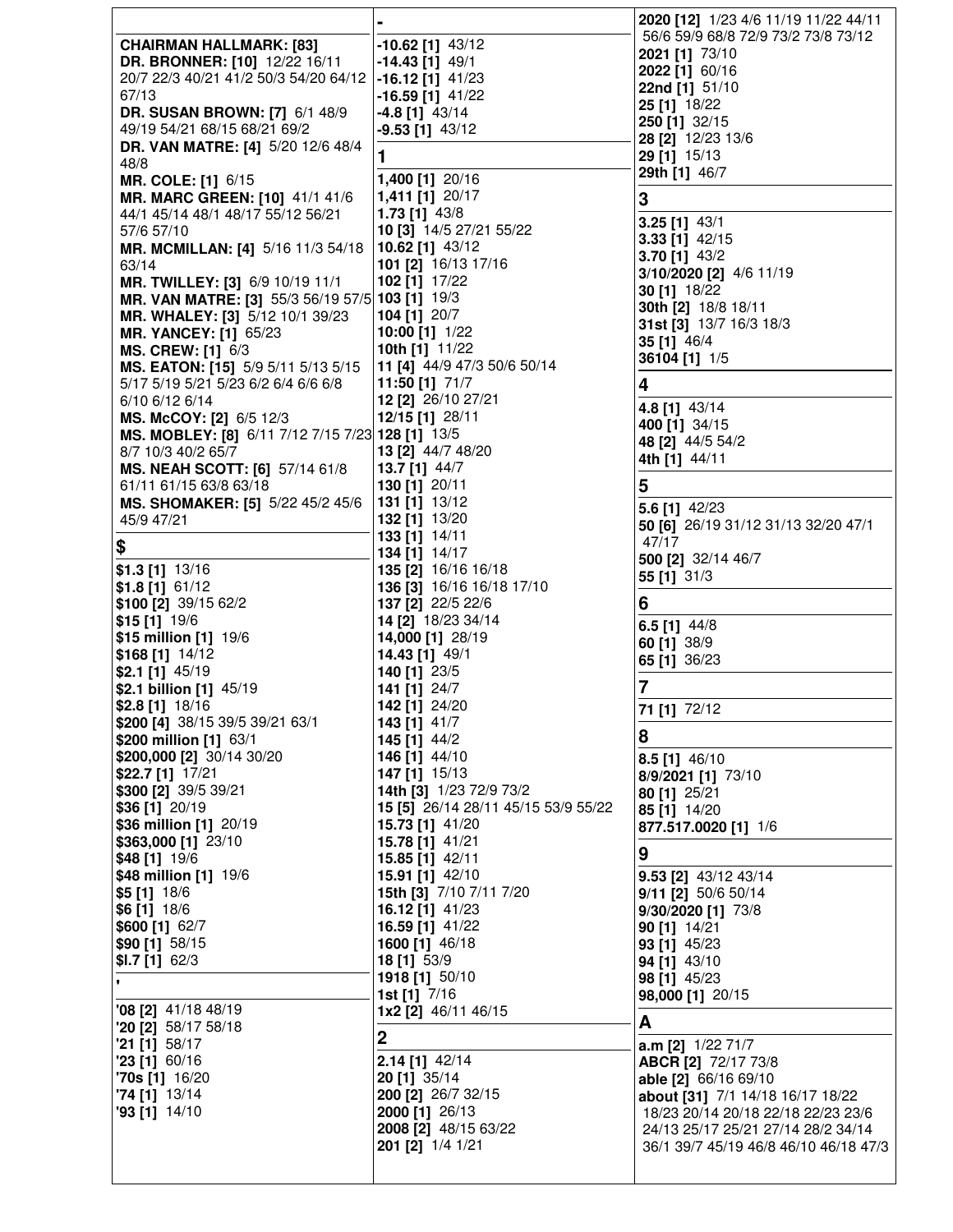| A                                                                      | allowances [4] 20/4 20/6 21/7 64/22                                        | 72/16 72/17                                                                   |
|------------------------------------------------------------------------|----------------------------------------------------------------------------|-------------------------------------------------------------------------------|
| about [8] 48/12 48/20 49/2 51/4                                        | <b>ALLOWANCES20 [1] 4/9</b>                                                | aside [1] 59/10                                                               |
| 58/23 63/11 66/2 69/9                                                  | almost [5] 14/21 30/3 45/15 46/5 47/4 ask [5] 20/23 22/18 22/20 48/4 48/11 |                                                                               |
| acceptable [1] 52/3                                                    | alpha [1] 46/20<br>already [7] 21/1 21/2 29/19 29/19 36/1 asking [1] 25/4  | asked [1] 39/18                                                               |
| account [2] 24/21 47/17                                                | 54/7 56/17                                                                 | asset [1] 44/14                                                               |
| accountants [1] 31/12                                                  | also [10] 2/16 15/10 31/16 32/11 32/22 assets [1] 44/3                     |                                                                               |
| accurate [1] 72/14                                                     | 46/5 46/23 47/13 69/6 70/6                                                 | assigned $[1]$ 42/6                                                           |
| acre [4] 30/12 30/14 30/18 30/20                                       | alternatives [2] 42/22 43/6                                                | ASSISTANT [1] 3/4                                                             |
| across [2] 25/7 30/22<br>Act [3] 61/9 63/6 63/20                       | although [2] 15/9 17/12                                                    | associated [2] 24/8 43/5                                                      |
| <b>action</b> [1] 60/19                                                | <b>always [3]</b> 17/23 34/11 41/9                                         | attend [3] 68/10 68/12 69/10                                                  |
| active [2] 13/22 14/14                                                 | am [13] 22/3 22/4 25/13 29/11 29/16                                        | attention [2] 6/23 38/4                                                       |
| activities [1] 20/14                                                   | 34/1 34/17 52/12 68/13 72/15 72/19                                         | attorney [3] 25/15 72/20 72/22                                                |
| actors [1] 28/16                                                       | 72/21 72/22                                                                | attract [3] 34/20 35/6 35/19                                                  |
| actually [5] 18/23 20/17 45/22 58/11                                   | Amazon [2] 28/3 28/15<br>AMC [2] 28/5 28/19                                | authority [1] 62/8<br>authorization [1] 61/21                                 |
| 59/3                                                                   | amend [1] 8/9                                                              | available $[1]$ 55/9                                                          |
| add [3] 7/17 8/3 8/10                                                  | amended [3] 4/4 9/5 9/8                                                    | awards [2] 28/17 29/4                                                         |
| added [2] 47/1 47/4                                                    | amendment $[1]$ 59/17                                                      | aware [1] 57/21                                                               |
| additional [1] 14/12                                                   | amount [1] 30/16                                                           | away [1] 31/8                                                                 |
| adjourn [1] 70/13<br>adjourned [2] 57/18 59/13                         | AMY [2] 2/10 6/2                                                           | aye [20] 8/21 8/23 9/13 9/15 10/10                                            |
| administrative [4] 4/10 21/23 22/2                                     | <b>angle</b> $[1]$ 32/3                                                    | 10/12 11/9 11/11 12/11 12/13 19/19                                            |
| 22/4                                                                   | animal [2] 55/19 56/2                                                      | 19/21 21/13 21/15 40/11 40/13 65/12                                           |
| <b>ADOPTION [4] 4/13 64/7 64/10 64/23</b>                              | annual [5] 4/9 20/4 20/6 21/6 64/21                                        | 65/14 70/19 70/21                                                             |
| ads [1] 37/15                                                          | <b>another</b> [1] 49/17<br>answer [4] 44/19 47/20 54/13 55/17             | Ayes [9] 9/4 9/19 10/16 12/17 20/2<br>21/19 40/17 65/18 71/2                  |
| <b>advantage</b> [1] 36/16                                             | answers [1] 72/11                                                          |                                                                               |
| adversely $[1]$ 36/3                                                   | anticipate [2] 59/23 60/18                                                 | В                                                                             |
| <b>advertise</b> [1] 37/11                                             | antidote [1] 31/1                                                          | back [30] 13/14 13/23 16/15 16/19                                             |
| advertising [3] 37/9 37/20 37/23                                       | any [41] 8/18 9/10 10/6 10/6 11/6 12/8                                     | 16/20 17/16 18/13 19/1 23/18 25/12                                            |
| <b>affect</b> [1] 63/6<br>affected $[1]$ 36/3                          | 13/2 14/22 16/5 19/15 21/9 22/19 27/2                                      | 26/16 27/9 27/10 27/12 29/3 31/22                                             |
| affirmative [1] 68/16                                                  | 31/4 33/13 37/11 40/4 40/7 43/17                                           | 37/9 37/14 37/18 47/15 48/18 54/4                                             |
| <b>Africa [1] 52/4</b>                                                 | 43/19 44/19 44/20 45/11 47/23 51/14                                        | 55/20 55/21 57/1 57/2 57/19 57/21                                             |
| after [5] 8/15 15/16 50/14 57/17 63/22                                 | 56/13 56/16 57/7 60/19 61/3 63/5 63/7                                      | 59/4 62/19                                                                    |
| afternoon [1] 57/14                                                    | 63/9 64/3 65/2 65/9 65/19 67/20 67/22<br>70/16 72/20                       | <b>backstop</b> [1] 47/7<br><b>bad</b> [2] 40/22 51/23                        |
| Ag [1] 42/14                                                           | anybody [5] 24/20 53/17 54/4 61/3                                          | <b>balance</b> [1] 16/14                                                      |
| again [11] 5/4 5/8 7/20 19/7 23/22                                     | 65/20                                                                      | ballgame $[1]$ 24/5                                                           |
| 24/12 51/1 51/2 51/7 57/2 64/6                                         | anyone [3] 11/2 60/1 67/2                                                  | <b>bands</b> [1] 44/15                                                        |
| against [2] 23/3 24/4                                                  | anything [8] 37/11 49/20 49/23 51/20                                       | <b>banker</b> [1] 53/16                                                       |
| agenda [12] 3/8 4/4 6/21 7/7 7/18 8/3<br>8/10 8/15 9/5 9/7 9/8 25/12   | 54/23 60/12 63/12 67/14                                                    | bankruptcy [1] 24/11                                                          |
| ago [13] 18/18 24/3 25/23 27/11 29/10                                  | anyway [3] 27/15 29/7 33/8                                                 | <b>Barclay's [1] 42/14</b>                                                    |
| 35/15 37/19 39/10 47/16 51/6 52/7                                      | anywhere [2] 23/18 36/7                                                    | basically [8] 14/19 16/13 24/6 29/11                                          |
| 53/9 70/3                                                              | appeal [2] 22/14 22/15                                                     | 46/14 46/17 46/20 67/14<br><b>basis [5]</b> 29/16 43/10 47/17 51/2 51/3       |
| ahead [4] 7/17 8/14 13/16 63/2                                         | <b>APPEARANCES [1] 2/2</b><br>appreciate [3] 11/16 67/3 69/21              | <b>be [44]</b> 15/18 20/17 20/18 23/9 24/20                                   |
| airline [1] 22/22                                                      | appropriated [1] 62/4                                                      | 25/17 27/4 28/6 30/15 31/19 31/22                                             |
| airplane [1] 36/18                                                     | appropriation [2] 17/10 61/9                                               | 33/13 33/15 34/10 35/6 36/2 36/18                                             |
| airplanes [2] 52/14 52/15<br>ALABAMA [14] 1/1 1/5 1/21 1/22 27/4       | approval [12] 4/4 4/6 4/9 6/20 8/15 9/5                                    | 39/10 39/20 41/9 44/19 47/11 56/22                                            |
| 32/7 36/22 36/23 51/9 51/18 52/13                                      | 11/19 11/21 20/4 20/6 21/6 64/21                                           | 59/7 59/10 60/3 62/4 63/15 66/22 67/6                                         |
| 72/3 72/8 72/16                                                        | approve [5] 9/8 12/2 19/14 20/23 65/6                                      | 67/6 67/10 67/11 67/18 67/20 68/6                                             |
| all [71] 6/16 8/20 9/1 9/12 9/16 9/21                                  | approximately [2] 1/22 71/6                                                | 68/22 69/2 69/5 69/6 69/20 70/1 70/10                                         |
| 10/9 10/13 11/4 11/8 11/12 11/15                                       | April [3] 33/4 36/5 46/7                                                   | 73/13<br>beating $[1]$ 41/3                                                   |
| 11/23 12/10 12/14 13/1 13/15 14/7                                      | April 29th [1] 46/7<br>are [106]                                           | because [46] 7/19 14/14 14/20 14/22                                           |
| 15/2 15/11 15/23 16/15 16/20 18/12                                     | area [1] 37/15                                                             | 15/5 15/16 18/1 18/2 21/1 23/16 24/10                                         |
| 19/18 19/22 20/23 21/12 21/16 22/9                                     | <b>Arkansas [1] 36/20</b>                                                  | 26/6 27/6 28/12 28/14 28/21 29/5                                              |
| 22/15 23/6 23/19 24/11 27/3 29/4 30/9                                  | around [9] 28/1 28/20 30/6 34/4 38/8                                       | 29/17 29/22 30/13 30/16 32/2 32/4                                             |
| 31/5 31/10 31/13 33/14 34/2 36/8<br>38/23 39/3 39/12 40/10 40/14 40/21 | 42/2 52/1 54/11 66/11                                                      | 32/12 32/17 33/3 33/22 34/3 35/5                                              |
| 50/18 53/11 54/5 57/18 57/20 57/20                                     | as [52] 5/5 5/5 11/18 13/6 13/18 14/2                                      | 37/10 37/12 38/1 48/16 50/11 50/13                                            |
| 58/3 59/22 63/21 64/1 64/15 64/17                                      | 14/3 15/7 15/8 16/3 17/11 17/11 19/7                                       | 51/1 51/20 51/23 52/3 52/14 53/3 54/7                                         |
| 65/11 65/15 66/17 69/22 70/12 70/18                                    | 19/7 22/21 23/13 25/22 28/3 28/11                                          | 54/9 56/16 62/13 67/14                                                        |
| 70/22 71/3 72/23 73/12                                                 | 29/1 30/3 30/3 32/5 32/5 33/14 38/5<br>38/23 39/4 43/13 44/10 44/15 49/12  | been [30] 12/23 13/15 14/1 14/7 17/9<br>18/22 22/7 22/9 27/20 31/9 36/15 38/8 |
| allocated [1] 44/3                                                     | 51/13 51/13 56/1 56/1 57/20 58/11                                          | 39/7 41/3 41/16 45/21 46/23 48/14                                             |
| allocation [2] 44/15 45/13                                             | 58/11 59/12 61/11 61/16 67/10 67/10                                        | 57/22 58/14 58/20 59/20 60/8 66/15                                            |
| allocations [1] 47/22                                                  | 68/17 68/18 69/3 69/5 69/13 69/14                                          | 66/18 66/20 66/22 68/20 69/7 69/10                                            |
| allow [2] 32/18 59/17                                                  |                                                                            |                                                                               |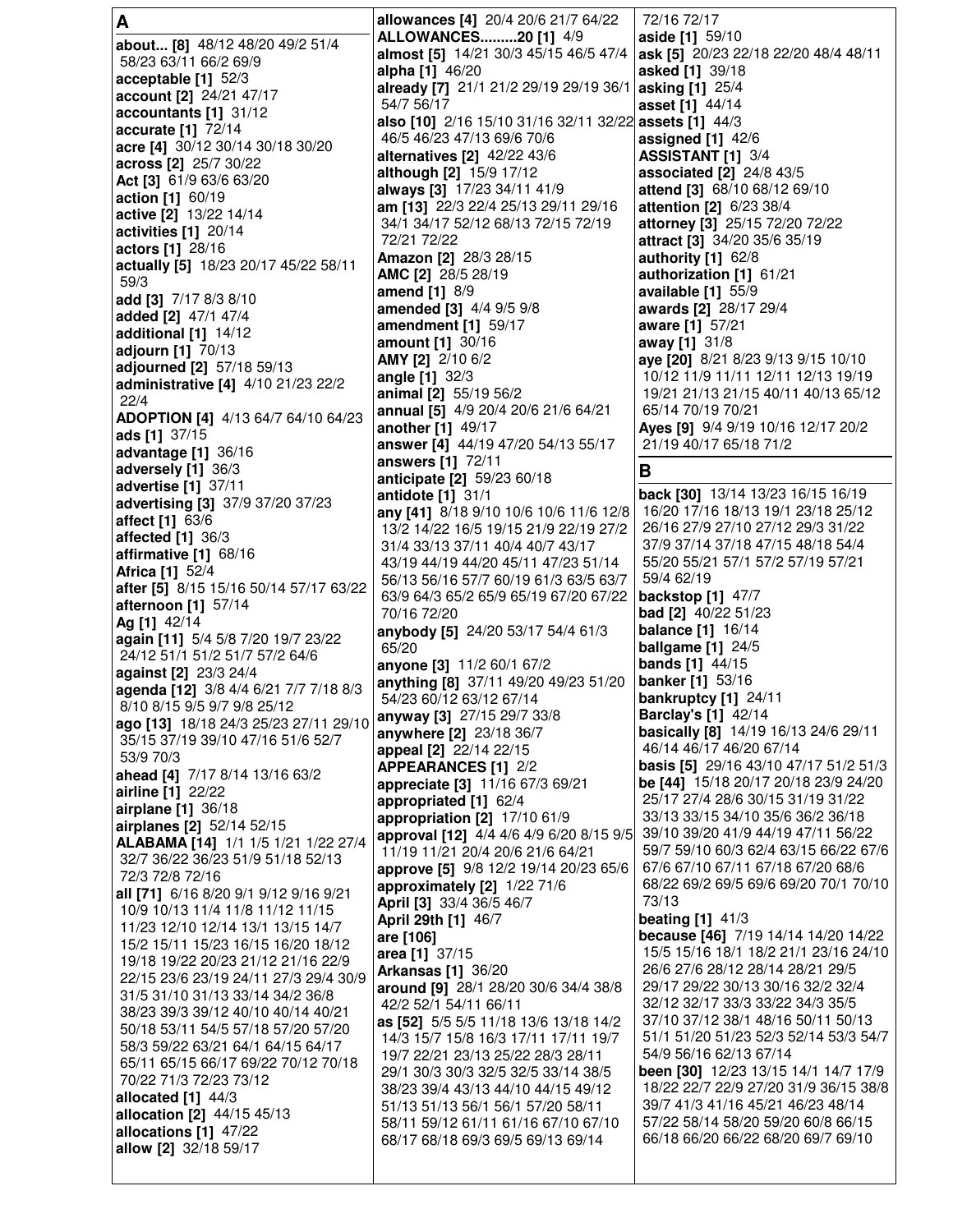**B before [6]** 6/20 15/15 22/10 25/20 32/21 39/16 **beginning [1]** 46/6 **behind [1]** 62/9 **being [3]** 46/4 52/10 63/6 **believe [4]** 7/17 26/3 35/11 36/3 **below [1]** 72/18 **benchmark [2]** 41/21 42/11 **benefits [2]** 66/22 67/17 **best [1]** 54/16 **better [8]** 35/9 35/10 35/11 40/22 41/1 41/2 50/1 56/16 **between [1]** 61/18 **bid [1]** 28/3 **big [13]** 14/20 14/22 20/21 22/11 24/9 31/2 32/14 34/6 34/17 39/1 54/1 54/10 54/18 **biggest [3]** 33/3 44/4 52/18 **bill [1]** 59/15 **billion [8]** 13/16 17/21 18/6 18/6 18/16 45/19 61/12 62/3 **bills [1]** 57/23 **Birmingham [1]** 37/17 **birthday [1]** 26/6 **bit [6]** 33/16 37/2 37/2 37/5 53/3 66/1 **blending [2]** 43/1 43/7 **blew [1]** 47/5 **blind [2]** 54/14 54/17 **blip [1]** 57/1 **block [1]** 41/11 **blunt [1]** 35/7 **board [22]** 1/3 1/17 2/3 5/3 5/4 7/3 7/4 7/9 17/9 23/14 24/18 25/6 38/8 38/19 39/19 41/9 44/16 69/8 69/8 69/12 72/10 72/16 **Board's [1]** 66/3 **boats [2]** 34/11 34/12 **Boggs [5]** 1/18 72/6 73/8 73/12 73/13 **bonds [1]** 14/21 **book [2]** 12/23 41/8 **booming [1]** 29/9 **both [1]** 41/3 **bottom [2]** 15/4 17/21 **boxes [2]** 32/14 34/5 **Branch [1]** 61/19 **brand [1]** 53/22 **break [1]** 57/19 **breakdown [1]** 44/2 **breathing [1]** 29/14 **breatho [1]** 29/13 **Bridge's [1]** 35/11 **bring [5]** 14/8 31/16 37/9 38/3 54/3 **bringing [1]** 37/13 **BRONNER [7]** 3/2 15/23 16/9 22/1 40/18 65/20 67/5 **Bronner's [5]** 15/23 19/13 21/5 39/18 64/20 **BRONNER..............22 [1]** 4/10 **BRONNER........12 [1]** 4/7 **BRONNER........64 [1]** 4/14 **BRONNER..16 [1]** 4/8 **brought [1]** 6/22 **BROWN [5]** 2/9 5/23 48/3 48/7 54/22 **budget [4]** 19/4 58/17 59/6 61/23 **budgets [7]** 57/23 58/2 58/4 58/8 58/10 58/20 63/23 **building [4]** 29/18 31/13 33/18 33/21 **bunch [1]** 51/6 **business [3]** 21/23 22/22 59/10 **businesses [1]** 54/8 **busy [3]** 14/1 14/3 38/15 **Butler [1]** 5/13 **buy [1]** 29/20 **buying [3]** 28/9 47/9 56/19 **C California [3]** 36/6 36/10 36/13 **call [9]** 4/3 4/3 4/19 5/1 5/7 29/1 39/4 69/19 70/2 **called [1]** 68/8 **calls [2]** 13/20 42/4 **came [5]** 25/3 54/2 57/21 58/1 58/6 **can [33]** 7/1 7/2 7/10 8/3 20/8 22/20 22/21 23/3 24/12 29/4 29/5 30/9 31/10 34/3 35/19 36/18 38/23 40/22 43/13 44/3 44/13 48/4 48/23 49/22 50/17 50/17 53/20 54/16 56/2 59/6 62/21 63/3 69/22 **can't [4]** 32/18 50/13 50/13 51/21 **canceled [1]** 68/20 **Capitol [2]** 16/22 33/17 **car [1]** 36/19 **careful [1]** 70/10 **Cares [3]** 61/9 63/6 63/20 **carry [9]** 9/4 9/19 10/16 12/17 20/2 21/19 40/17 65/18 71/2 **cart [2]** 32/19 32/20 **carts [1]** 32/18 **case [2]** 57/3 59/4 **cases [7]** 22/16 22/17 22/18 22/23 23/11 23/20 51/7 **cash [5]** 43/9 43/10 44/9 46/10 47/14 **center [2]** 37/18 37/22 **certain [1]** 52/1 **CERTIFICATE [1]** 72/1 **Certified [4]** 1/19 72/6 72/17 73/9 **certify [3]** 72/8 72/15 72/19 **chair [4]** 7/18 7/19 9/23 10/18 **chairman [6]** 2/4 15/21 19/11 31/21 48/10 64/13 **chance [1]** 12/1 **change [6]** 7/7 31/9 38/13 53/4 64/17 67/14 **changed [3]** 15/16 16/4 57/15 **changes [3]** 51/2 52/16 61/2 **changing [1]** 37/21 **charged [2]** 24/21 72/23 **CHARLENE [3]** 2/11 6/4 68/13 **chart [1]** 44/2 **chat [1]** 6/17 **cheaper [1]** 36/9 **checks [1]** 21/3 **Chinese [1]** 53/14 **chunk [1]** 44/4 **CIO [1]** 3/5 **cities [1]** 51/4 **claims [1]** 56/13 **clamoring [1]** 55/20 **close [3]** 23/18 43/14 69/17 **closed [2]** 26/19 26/20 **closing [6]** 4/15 4/16 52/12 65/19 65/22 68/2 **co [1]** 7/19 **co-chair [1]** 7/19 **COLE [4]** 2/15 6/14 19/14 70/14 **collar [1]** 46/11 **collars [2]** 45/18 46/1 **collecting [1]** 21/2 **colloquies [1]** 72/11 **column [3]** 41/13 48/22 48/23 **come [13]** 29/22 36/10 36/14 37/5 38/21 39/5 39/6 47/7 49/14 57/19 58/5 59/4 70/5 **comes [3]** 36/6 60/16 61/13 **coming [9]** 34/23 35/2 36/15 38/16 39/11 49/7 52/23 59/8 67/11 **comment [1]** 7/14 **comments [15]** 4/15 4/16 16/5 19/16 21/9 40/5 57/8 64/3 64/20 65/3 65/19 65/22 67/23 68/2 70/16 **Commission [1]** 73/10 **COMMITTEE [16]** 4/7 8/22 9/14 10/11 11/10 12/12 12/19 12/21 15/19 19/20 21/14 40/12 62/7 65/13 70/20 71/5 **communication [1]** 5/5 **companies [1]** 54/10 **company [1]** 28/7 **compared [2]** 26/18 27/5 **compensation [2]** 38/14 39/20 **compliance [1]** 44/12 **compliment [1]** 25/8 **concentrate [1]** 41/12 **conclude [1]** 19/9 **concludes [1]** 44/18 **Conclusion [1]** 71/5 **conference [2]** 1/20 68/18 **confidence [1]** 11/17 **confirmed [1]** 70/4 **conscientious [1]** 70/1 **consent [1]** 73/13 **conservative [1]** 51/11 **consider [1]** 39/19 **considered [1]** 51/10 **consistent [1]** 18/12 **Constitutional [1]** 59/17 **construction [1]** 33/16 **contacted [1]** 70/4 **continue [3]** 5/6 37/4 37/8 **contracts [1]** 28/13 **CONTROL [3]** 1/3 1/18 72/10 **controlled [1]** 52/5 **convention [1]** 34/16 **conventions [3]** 34/20 35/6 35/20 **convert [2]** 34/2 34/13 **convince [1]** 53/20 **COPY [1]** 1/12 **Copyright [1]** 73/12 **corner [1]** 35/17 **coronavirus [5]** 61/16 62/16 63/10 66/4 66/13 **coronavirus-related [3]** 61/16 62/16 63/10 **corporate [2]** 42/16 47/8 **correct [2]** 68/13 68/20 **cost [2]** 35/4 35/5 **costs [1]** 26/21 **could [2]** 50/1 62/12 **couldn't [3]** 49/8 56/10 56/16 **counsel [3]** 3/6 72/20 72/22 **country [5]** 25/8 27/5 28/1 28/5 28/20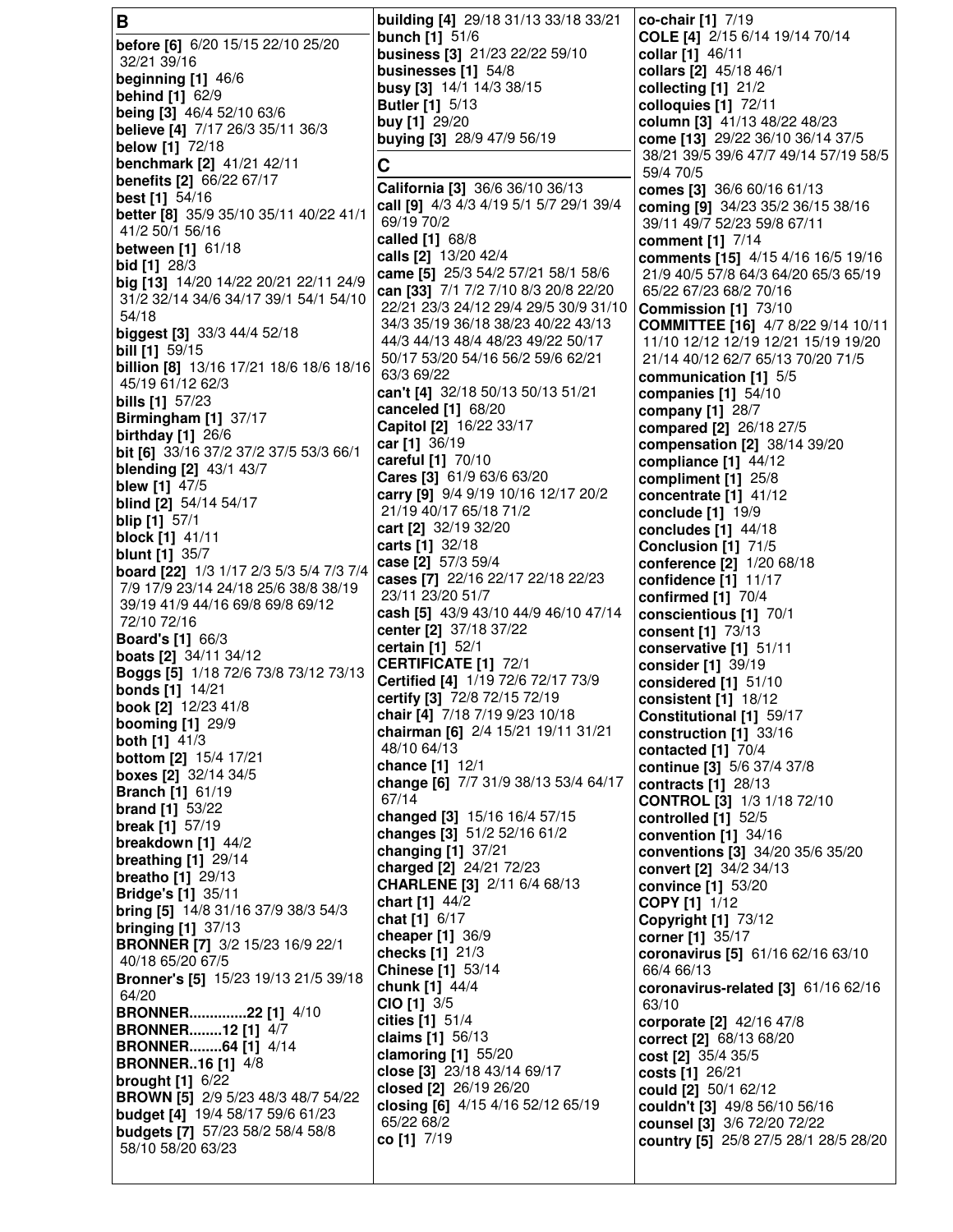**C County [2]** 59/18 72/4 **couple [3]** 53/8 54/7 68/3 **coupon [1]** 15/3 **course [3]** 30/13 31/3 63/19 **courses [1]** 32/6 **Court [4]** 1/19 72/16 72/17 73/9 **cover [1]** 25/10 **covered [1]** 22/9 **crazy [2]** 30/4 36/4 **creation [1]** 17/5 **credit [4]** 42/16 47/5 47/9 47/13 **CREW [4]** 2/10 6/2 8/13 65/9 **crisis [1]** 49/4 **critically [1]** 34/20 **curb [1]** 42/19 **current [1]** 62/14 **currently [2]** 45/13 46/10 **customary [1]** 73/1 **cut [2]** 26/12 32/11 **cutting [3]** 67/8 67/15 67/16 **D daily [3]** 29/16 51/3 61/2 **Dakota [1]** 51/15 **data [1]** 21/21 **date [7]** 14/9 15/15 18/9 41/13 44/12 60/4 64/18 **dated [1]** 44/10 **DAVID [1]** 3/2 **day [6]** 15/15 15/16 31/17 38/12 59/9 73/2 **days [2]** 36/12 38/9 **dead [1]** 27/11 **deadline [1]** 8/1 **deal [1]** 50/8 **dealing [1]** 60/7 **dealt [1]** 59/16 **debt [1]** 53/17 **decades [1]** 53/9 **December [2]** 41/18 48/18 **decide [1]** 7/6 **decided [1]** 22/13 **deck [1]** 33/19 **decrease [1]** 18/16 **deems [1]** 62/18 **defense [1]** 23/2 **degree [1]** 47/8 **Delta's [1]** 31/21 **demand [2]** 52/15 55/19 **depending [1]** 23/2 **depends [1]** 14/16 **depression [1]** 52/20 **DEPUTY [1]** 3/3 **destination [2]** 36/18 36/19 **developed [1]** 45/17 **Diane [1]** 19/7 **did [13]** 6/17 13/22 18/18 25/14 25/15 25/15 26/7 35/14 49/8 49/17 52/6 53/8 57/19 **didn't [4]** 23/22 25/10 33/18 46/2 **die [1]** 59/13 **dies [1]** 54/12 **difference [3]** 7/5 18/4 42/21 **different [10]** 22/7 23/11 24/5 24/8 24/15 24/16 25/2 26/8 28/20 45/12 **dilemma [1]** 47/18

**dimes [1]** 24/6 **direction [1]** 72/13 **directly [1]** 63/16 **DIRECTOR [1]** 3/3 **disability [1]** 38/18 **disaster [4]** 18/2 50/5 50/14 50/15 **disasters [1]** 50/6 **discount [1]** 38/1 **discretion [3]** 61/20 62/2 62/23 **discussion [7]** 8/18 9/10 12/8 19/16 21/22 40/4 65/9 **discussions [1]** 60/23 **distribution [1]** 15/4 **diversified [1]** 18/20 **do [37]** 5/6 6/21 7/1 7/2 7/6 7/8 7/10 8/6 8/12 8/13 8/14 13/3 23/4 29/5 31/11 31/11 31/15 32/23 35/16 39/3 41/21 45/11 46/10 50/1 50/17 50/22 51/9 53/5 54/15 59/23 60/6 63/12 66/16 66/17 68/23 70/11 72/8 **Doc [2]** 50/4 54/14 **doctors [2]** 38/8 38/20 **document [1]** 73/12 **does [5]** 47/19 53/6 59/5 61/3 67/8 **doesn't [8]** 18/4 27/1 28/17 33/13 34/3 37/10 49/13 56/3 **doing [5]** 7/5 32/5 33/12 34/17 60/12 **Domestic [3]** 41/11 41/19 44/4 **DON [5]** 3/3 4/15 17/3 19/7 20/13 **don't [38]** 19/8 22/17 22/23 23/4 27/2 27/9 28/16 28/18 30/23 31/12 31/21 32/22 33/14 36/7 36/19 39/6 39/6 46/19 50/20 51/8 51/14 51/20 53/22 55/15 55/15 55/16 55/17 58/18 60/1 60/6 60/8 60/9 60/12 60/18 62/14 62/15 63/9 70/7 **done [5]** 24/12 35/8 36/8 66/22 66/23 **door [1]** 27/1 **dormitory [1]** 33/22 **down [12]** 14/23 18/22 18/23 20/3 25/23 26/5 35/17 41/20 41/21 42/10 46/4 48/20 **downside [2]** 46/2 46/21 **DR [22]** 2/7 2/8 2/9 3/2 4/7 4/8 4/10 4/14 12/8 15/22 15/23 16/8 19/13 21/5 39/18 40/18 48/3 48/6 54/22 55/2 64/20 67/5 **Dr. [2]** 22/1 65/20 **Dr. Bronner [2]** 22/1 65/20 **drop [2]** 42/5 42/18 **Dropping [1]** 41/21 **due [2]** 58/12 66/4 **duly [1]** 72/15 **during [6]** 14/1 18/14 22/8 36/4 37/10 70/11 **dynamics [1]** 37/21 **E each [3]** 34/19 39/5 39/15 **eager [1]** 60/11 **earlier [1]** 66/2 **earned [1]** 14/11 **earning [1]** 17/19 **easily [1]** 63/3 **East [1]** 37/6 **easy [2]** 53/18 53/19 **EATON [1]** 3/4

**EATON.............5 [1]** 4/3 **Ebola [1]** 52/4 **economy [1]** 53/5 **effect [1]** 67/9 **eight [2]** 27/3 29/9 **either [2]** 23/1 49/15 **elect [2]** 6/23 10/1 **elected [1]** 59/18 **election [7]** 4/5 7/18 8/10 8/17 9/20 9/22 54/18 **ELMORE [1]** 72/4 **else [6]** 11/2 37/22 53/17 54/23 62/17 69/23 **emerging [3]** 42/3 42/6 45/16 **EMILY [3]** 3/4 4/3 5/7 **employed [1]** 48/14 **employee [3]** 22/13 72/20 72/21 **employees [3]** 17/11 66/6 66/7 **end [6]** 18/7 43/4 51/21 56/5 60/13 60/14 **ended [3]** 18/23 52/10 58/6 **ending [2]** 50/19 50/21 **enough [2]** 53/2 69/17 **Enron [1]** 24/4 **entertain [1]** 39/22 **equates [1]** 45/19 **Equities [2]** 41/12 41/22 **equity [7]** 41/19 42/10 43/1 44/4 44/8 45/16 45/20 **Eric [1]** 5/17 **ERS [1]** 59/19 **especially [1]** 17/8 **estate [7]** 25/11 25/16 31/3 33/11 43/3 44/9 63/12 **ETF [2]** 42/7 59/2 **even [11]** 23/16 30/17 35/20 36/7 39/8 41/17 47/8 53/23 54/3 62/20 70/7 **event [3]** 46/21 49/13 55/7 **ever [4]** 30/7 35/14 56/12 56/13 **every [6]** 7/1 15/13 17/1 31/16 38/17 38/22 **everybody [4]** 26/22 27/13 27/20 69/23 **everything [10]** 18/21 23/20 27/1 32/9 54/11 57/22 59/14 59/20 66/16 66/21 **evidenced [1]** 72/17 **example [1]** 26/18 **excellent [1]** 18/19 **except [1]** 57/22 **excuse [2]** 21/22 64/22 **Executive [1]** 61/19 **exit [1]** 53/23 **exogenous [1]** 49/6 **Exp [1]** 73/8 **expand [1]** 34/9 **expect [3]** 58/12 58/18 60/6 **expenses [3]** 61/16 62/16 63/10 **expires [1]** 73/10 **explained [1]** 28/14 **explains [1]** 42/21 **extra [3]** 23/7 34/14 46/20 **extrapolate [1]** 49/9 **F face [1]** 66/9 **facilities [1]** 36/13 **fact [2]** 25/22 33/15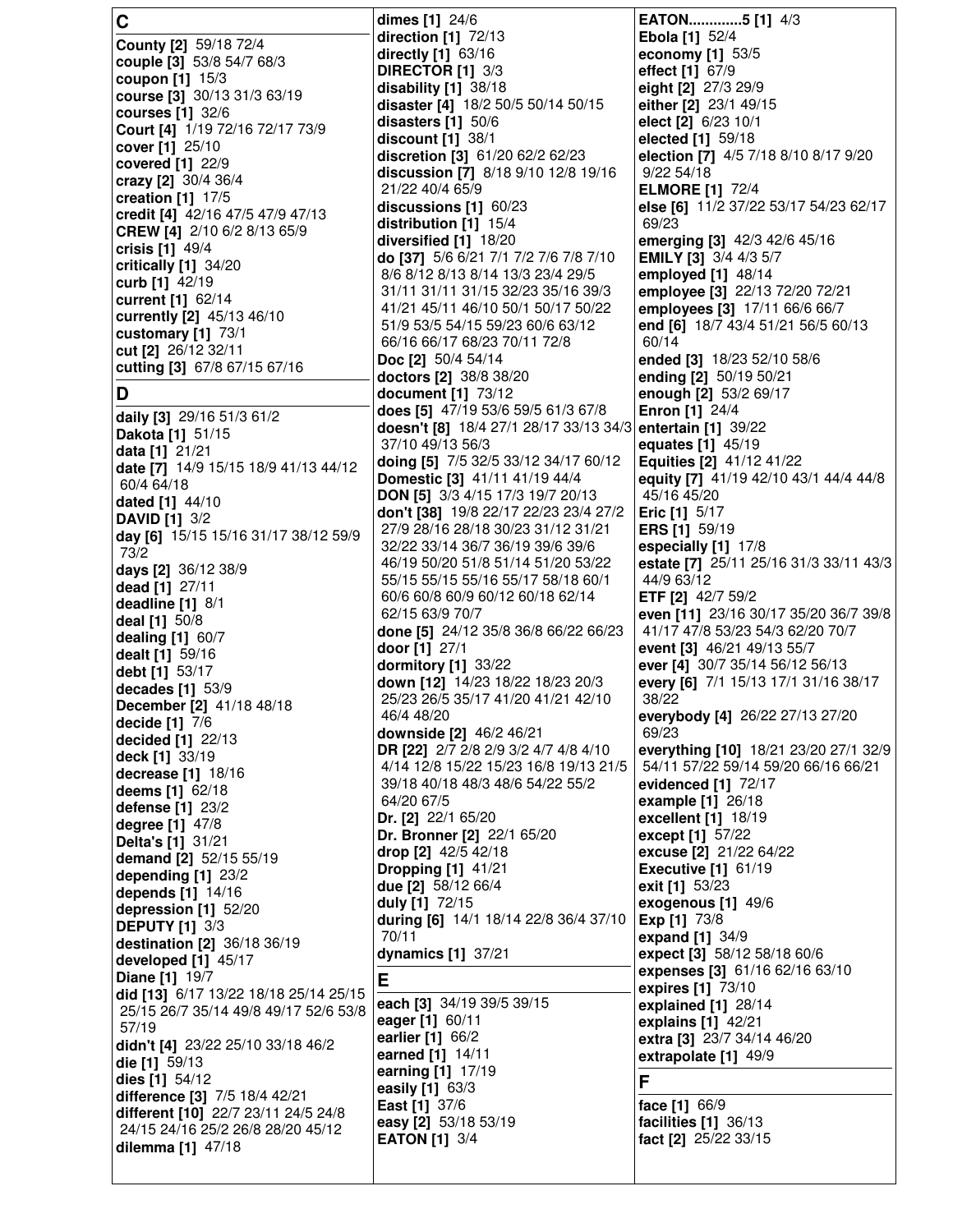| F                                                         | G                                                                    | guards [1] 26/23                                                          |
|-----------------------------------------------------------|----------------------------------------------------------------------|---------------------------------------------------------------------------|
| fall [2] 22/17 46/12                                      | Galbraith [1] 55/13                                                  | guess [4] 39/10 41/15 55/19 68/19                                         |
| fallen [1] 59/22                                          | gave [4] 40/21 57/16 62/7 62/23                                      | guidelines [2] 62/15 63/14                                                |
| familiar $[1]$ 41/10                                      | general [5] 36/2 58/23 59/5 61/7 61/23                               | guy [1] 31/2                                                              |
| family [1] 69/13                                          | generally [3] 15/8 22/17 60/22                                       | guys [1] 36/10                                                            |
| far [8] 5/5 32/5 44/14 51/13 66/12                        | generated [1] 61/22                                                  | н                                                                         |
| 67/10 68/18 69/14                                         | gentlemen [1] 32/13                                                  | had [28] 8/9 12/1 14/4 14/20 18/5                                         |
| fashion [1] 47/23                                         | Georgia [1] 51/17                                                    | 18/15 18/20 26/10 28/13 29/19 31/4                                        |
| fast $[1]$ 31/8                                           | get [28] 5/2 15/19 20/11 24/2 28/16                                  | 31/5 32/14 34/11 47/6 55/5 56/11                                          |
| favor [10] 8/20 9/12 10/9 11/8 12/10                      | 29/4 31/15 31/23 34/15 35/3 36/19                                    | 57/22 58/3 58/4 58/13 59/20 62/2                                          |
| 19/18 21/12 40/10 65/11 70/18                             | 36/21 36/22 37/5 37/6 39/6 43/4 48/7                                 | 62/12 68/9 69/12 69/14 69/16                                              |
| <b>February [1] 33/7</b>                                  | 50/8 55/20 55/21 56/2 56/10 56/16                                    | hadn't [1] 58/3                                                           |
| Fed [2] 47/7 52/23                                        | 56/16 60/9 60/11 70/13                                               | half [2] 32/12 43/16                                                      |
| <b>Federal [2] 62/15 62/18</b>                            | gets [2] 27/8 36/8                                                   | <b>HALLMARK [3] 2/4 5/9 10/2</b>                                          |
| feel [3] 13/3 25/18 69/17                                 | getting [7] 23/16 23/18 32/20 46/18                                  | HALLMARK68 [1] 4/16                                                       |
| fees [3] 24/8 24/14 25/15                                 | 47/14 47/16 51/6                                                     | HALLMARK9 [1] 4/4                                                         |
| few [8] 13/1 15/20 24/13 37/18 41/4                       | girls [1] 36/10                                                      | hand [3] 5/22 27/18 47/23                                                 |
| 49/8 52/6 70/3                                            | give [10] 16/19 22/3 24/14 25/5 28/19                                | hand-streaming [1] 47/23                                                  |
| <b>fifth [1]</b> $36/5$                                   | 40/22 43/13 49/11 53/4 69/18                                         | handle [1] 33/9                                                           |
| file $[1]$ 22/14                                          | given [2] 45/10 53/1                                                 | happen [3] 30/23 49/14 60/9                                               |
| filed [1] 59/20                                           | gives [3] 20/20 44/2 46/20                                           | happened [3] 30/4 50/9 50/10                                              |
| files $[1]$ 38/17<br>fill $[1]$ 34/1                      | glad [1] 44/19<br>global [2] 42/10 49/4                              | happening [3] 13/10 46/19 51/3                                            |
| finally $[1]$ 14/17                                       | go [23] 6/20 7/17 8/14 9/22 13/4 13/7                                | happens [1] 51/17                                                         |
| financial $[1]$ 49/4                                      | 16/15 16/19 17/16 22/21 22/22 25/5                                   | happy [1] 23/15                                                           |
| financially $[1]$ 72/22                                   | 25/12 26/22 30/14 32/13 36/7 38/18                                   | harbor [1] 56/1                                                           |
| find [2] 28/6 51/16                                       | 38/22 45/12 50/17 63/2 68/19                                         | <b>harder</b> [1] 14/4                                                    |
| fine [6] 22/15 27/4 29/22 32/5 33/12                      | God [1] 38/11                                                        | <b>hardest</b> [1] 52/18                                                  |
| 56/23                                                     | goes [2] 29/3 51/13                                                  | has [31] 7/13 10/4 20/21 22/9 22/13                                       |
| first [9] 25/3 35/14 38/21 41/11 42/13                    | going [39] 17/5 17/14 18/12 22/3 22/5                                | 25/2 27/19 28/3 31/9 33/21 38/18                                          |
| 45/22 48/7 48/20 48/22                                    | 31/19 32/6 33/20 34/1 37/23 38/10                                    | 39/18 48/13 48/13 50/9 52/10 57/4                                         |
| fiscal [11] 18/7 19/3 41/13 43/4 46/6                     | 47/3 49/9 51/8 51/16 52/2 52/17 53/4                                 | 57/15 58/21 59/22 60/8 61/19 66/12<br>66/17 66/22 68/12 68/20 69/10 69/12 |
| 58/16 58/17 58/17 60/13 60/14 60/16                       | 53/5 53/7 53/23 54/3 54/4 54/6 54/9                                  | 69/15 70/4                                                                |
| fixed [5] 42/13 43/7 44/7 47/2 47/4                       | 54/15 55/23 56/15 59/1 59/4 60/9                                     |                                                                           |
| flares [1] 57/1                                           | 60/13 63/19 67/1 68/6 68/21 69/2 69/4                                | <b>hate [1]</b> $53/14$<br>have [135]                                     |
| flip [4] 16/15 17/22 20/8 42/12                           | 69/6                                                                 | haven't [2] 17/8 53/1                                                     |
| floor $[1]$ 31/23                                         | golf [7] 30/13 32/6 32/16 32/17 32/17                                | he [16] 14/3 14/4 16/3 31/8 31/21                                         |
| <b>Florida</b> [1] 51/17                                  | 32/19 32/19                                                          | 31/22 39/18 40/22 48/12 48/13 48/13                                       |
| flu [1] $50/11$                                           | gone [2] 18/8 68/12                                                  | 69/10 69/12 69/14 69/15 69/20                                             |
| flying [2] 54/14 54/16                                    | good [11] 17/4 26/17 27/17 28/12                                     | headway [1] 43/15                                                         |
| folks [1] 53/15                                           | 36/16 45/15 48/2 57/14 60/20 68/11                                   | health [1] 69/14                                                          |
| following [1] 72/18                                       | 69/11                                                                | heard [6] 15/23 19/13 21/5 39/18                                          |
| followup [1] 49/18<br>food [1] 32/22                      | got [33] 16/19 18/15 20/10 20/15<br>23/17 26/21 27/3 29/23 30/6 30/9 | 44/23 64/20                                                               |
| forecast [1] 46/3                                         | 30/15 31/23 33/2 37/15 38/9 38/10                                    | hears [1] 67/2                                                            |
| forecasters [1] 55/14                                     | 38/11 42/5 48/6 50/4 52/4 52/23 53/11                                | heavier [1] 42/15                                                         |
| foregoing $[1]$ 72/10                                     | 56/8 58/8 63/15 66/7 66/9 66/9 66/10                                 | held [2] 1/22 23/13                                                       |
| <b>foresee</b> $[1]$ 46/19                                | 68/4 70/2 70/5                                                       | Hell [1] 50/15                                                            |
| <b>Forget [1] 51/3</b>                                    | gotten [5] 11/23 20/21 28/13 32/21                                   | her [5] 6/17 59/7 62/7 62/23 63/4                                         |
| forth [1] 44/15                                           | 66/5                                                                 | here [23] 5/10 5/12 5/16 5/20 6/3 6/5                                     |
| found [1] 72/18                                           | government $[1]$ 62/18                                               | 6/9 6/11 6/15 7/12 16/18 16/23 18/5                                       |
| four [4] 13/9 32/8 51/13 53/6                             | governments [1] 63/21                                                | 22/23 31/11 33/16 35/23 38/7 38/21                                        |
| free [2] 13/3 25/18                                       | Governor [5] 58/21 58/21 59/5 61/6                                   | 45/5 46/13 53/3 68/4                                                      |
| <b>Friday [1] 58/5</b>                                    | 61/19                                                                | hereby [1] 72/8<br>hesitate [1] 18/1                                      |
| friend [1] 20/10                                          | governor's [4] 34/19 35/3 35/19 62/10                                | hiding [1] 37/12                                                          |
| function [1] 15/17                                        | gradually [2] 37/13 70/9                                             | high [3] 14/23 38/17 47/9                                                 |
| functioning [1] 26/11                                     | Grand [8] 26/6 26/8 26/10 29/17 30/1                                 | <b>higher</b> [1] 46/8                                                    |
| fund [5] 24/22 59/1 59/5 61/7 61/23                       | 30/2 34/9 35/13                                                      | highest [1] 52/18                                                         |
| fundamental [1] 26/15                                     | grass [1] 30/9                                                       | him [3] 69/18 69/18 69/19                                                 |
| funded [1] 58/9                                           | great [1] 52/20                                                      | his [3] 69/13 69/15 69/19                                                 |
| funds [2] 25/6 63/20                                      | GREEN [3] 3/5 13/23 40/19                                            | historically [1] 42/2                                                     |
| funny [2] 30/3 31/1                                       | Green's [1] 44/23                                                    | history [1] 52/19                                                         |
| further [4] 44/20 46/12 72/15 72/19                       | GREEN41 [1] 4/11                                                     | hole [2] 33/21 34/2                                                       |
| future [4] 26/2 49/16 49/20 50/1<br><b>FYTD</b> [1] 41/13 | grew [1] 38/6<br>group [2] 27/19 28/4                                | home [4] 31/16 54/5 54/11 69/15                                           |
|                                                           | grow [1] 30/9                                                        | hope [3] 11/23 56/21 56/23                                                |
|                                                           | growing [3] 38/5 38/5 54/11                                          | hopefully [1] 49/14                                                       |
|                                                           |                                                                      |                                                                           |
|                                                           |                                                                      |                                                                           |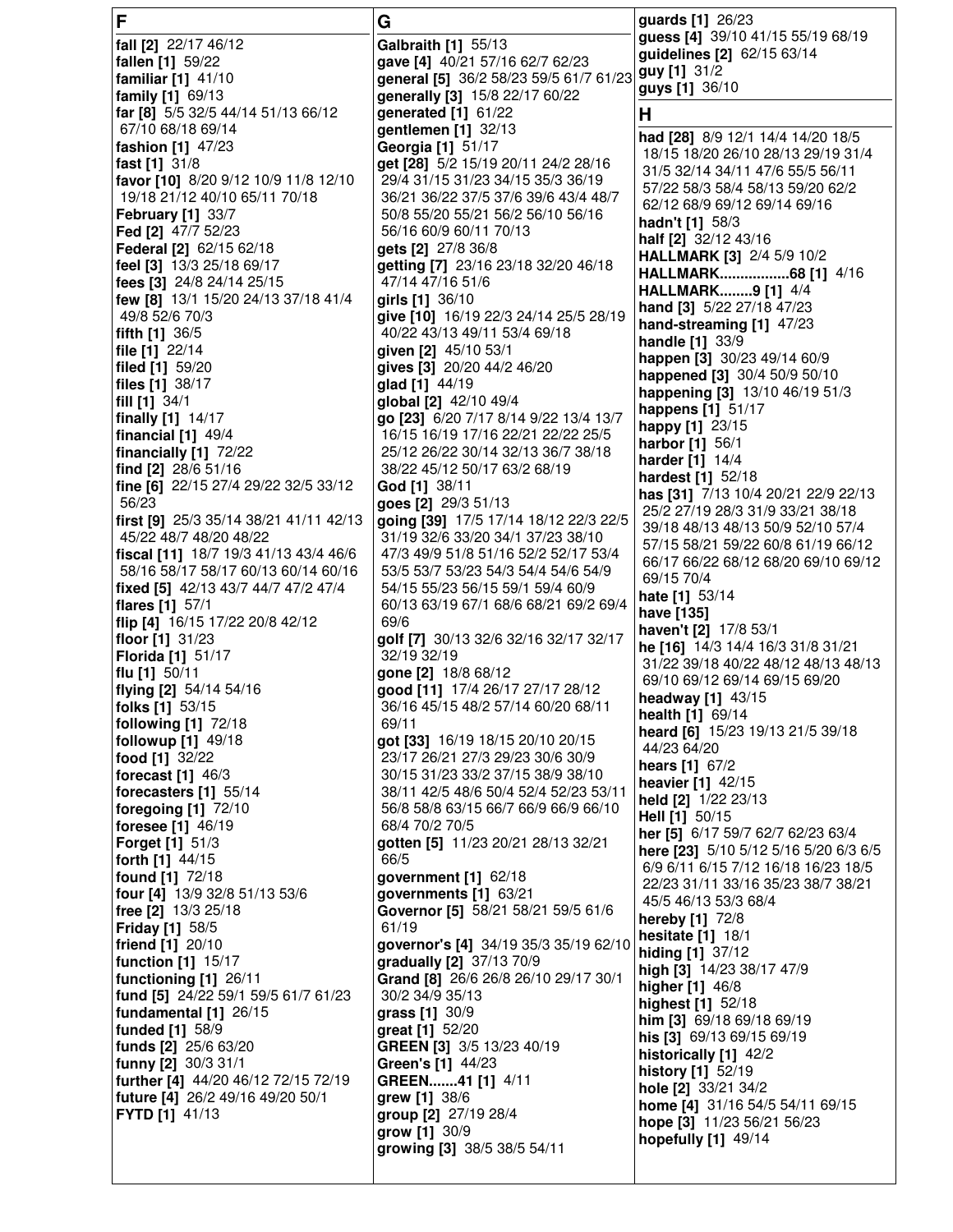| H                                                 | 20/17 28/8 29/12 30/3 33/19 34/20                                               | 61/17 64/13 69/8 69/11                                                      |
|---------------------------------------------------|---------------------------------------------------------------------------------|-----------------------------------------------------------------------------|
| horrible [1] 27/17                                | 35/7 35/10 35/11 36/9 38/1 38/1 39/2                                            | lawyers [3] 23/1 23/2 24/15                                                 |
| hospital [2] 23/21 33/23                          | 39/14 46/17 47/10 47/18 48/15 50/16                                             | leader [1] 24/3                                                             |
| hostile [1] 67/19                                 | 50/18 51/22 52/5 52/5 55/9 55/12<br>56/15 56/21 59/19 61/8 63/15 64/16          | learn [4] 51/20 51/21 53/19 53/21<br>learned [2] 49/21 49/23                |
| hotel [3] 34/9 34/14 35/10                        | 68/6 68/8 68/11 68/21 69/2 70/4 70/9                                            | least [2] 52/5 61/17                                                        |
| hotels [6] 25/21 26/11 26/18 27/2                 | item [8] 11/21 12/18 14/18 16/9 16/11                                           | leave [1] 58/5                                                              |
| 27/15 34/19                                       | 20/3 40/19 64/7                                                                 | <b>leaving [1] 13/18</b>                                                    |
| hourly [1] 51/2<br><b>hours</b> [1] $54/2$        | items [2] 16/17 24/9                                                            | Leeds [1] 37/16                                                             |
| house [4] 29/20 56/1 62/6 62/6                    | J                                                                               | left [1] 33/21                                                              |
| housing [5] 29/8 29/9 29/10 30/3                  |                                                                                 | legal [6] 8/5 22/12 22/20 23/6 24/8                                         |
| 30/13                                             | J.C [1] 23/21                                                                   | 24/14                                                                       |
| how [11] 15/17 17/6 17/13 20/21 35/5              | <b>January [1] 33/7</b><br>Jeana [3] 1/18 72/6 73/8                             | legislative [4] 3/6 4/12 57/12 57/13                                        |
| 35/7 44/3 49/5 51/22 53/3 60/2                    | <b>JEFF</b> [2] 2/15 6/14                                                       | Legislature [8] 57/17 58/1 58/19 59/3<br>61/21 62/5 62/12 62/21             |
| huge [5] 23/8 23/9 39/2 51/19 56/3                | job [4] 18/19 38/5 38/6 55/21                                                   | leisure $[1]$ 15/12                                                         |
| <b>human</b> $[1]$ 55/18                          | Joe [4] 6/12 69/9 69/10 69/11                                                   | <b>Lending [1] 14/9</b>                                                     |
| hundred [1] 54/8                                  | JOHN [3] 2/6 5/15 55/13                                                         | let [5] 26/22 32/15 53/15 54/4 67/3                                         |
| Huntsville [1] 30/12                              | JOSEPH [2] 2/7 5/19                                                             | let's [4] 17/4 25/10 28/19 50/5                                             |
|                                                   | <b>Jude's [1] 23/20</b>                                                         | <b>level [1]</b> 53/13                                                      |
| <b>I'II [3]</b> 8/2 48/7 69/9                     | <b>Judicial [1] 17/12</b>                                                       | levels [1] 53/12                                                            |
| $\Gamma$ m [2] 23/15 54/5                         | <b>July [3]</b> 7/16 7/17 68/6                                                  | lever $[1]$ 46/17                                                           |
| l've [2] 18/5 36/1                                | just [49] 6/18 6/21 7/3 8/14 8/16 15/2<br>16/13 17/3 17/7 17/17 19/3 20/8 20/16 | liabilities [1] 17/19<br>licensed [1] 72/15                                 |
| $ I-65$ [1] 36/23                                 | 22/6 22/18 23/12 23/23 24/7 24/14                                               | lifetime [2] 50/9 56/14                                                     |
| ICU [1] 29/12                                     | 26/20 27/10 30/22 31/1 32/12 34/13                                              | lighter [1] 42/16                                                           |
| idea [2] 20/20 46/13                              | 35/6 35/13 38/12 44/2 45/9 47/21                                                | <b>lightly [1] 70/7</b>                                                     |
| III [1]  11/21<br><b>imagine [1]</b> 34/4         | 48/17 48/19 49/11 50/5 53/14 54/4                                               | like [40] 7/2 8/16 9/2 9/17 10/14 10/19                                     |
| impact [2] 42/7 49/9                              | 56/21 56/23 59/4 64/15 64/18 65/23                                              | 11/13 12/15 17/2 19/23 20/13 21/17                                          |
| <b>impacts [1] 60/15</b>                          | 66/2 67/12 68/3 69/16 70/2 70/2                                                 | 27/10 28/9 28/14 31/11 31/17 32/12                                          |
| implemented [1] 58/14                             | K                                                                               | 32/23 33/19 34/23 37/6 38/4 38/13                                           |
| important [3] 17/23 18/10 34/21                   | <b>Katrina [1] 50/6</b>                                                         | 39/3 40/15 47/11 48/11 49/20 49/22                                          |
| <b>improve [1] 30/8</b>                           | keep [2] 18/19 60/4                                                             | 51/15 52/6 52/9 53/8 53/8 60/14 65/16<br>67/7 70/13 70/23                   |
| including $[1]$ 45/16                             | keeping [1] 60/3                                                                | likely [1] 16/4                                                             |
| income [6] 42/13 43/7 44/7 47/2 47/4<br>67/10     | KELLI [7] 2/8 5/21 45/2 45/5 45/6 45/8   limbo [1] 47/11                        |                                                                             |
| <b>increase</b> [1] 58/16                         | 70/15                                                                           | limiting $[1]$ 66/8                                                         |
| $ $ increased [1] $39/20$                         | <b>Kelli's [1] 49/22</b>                                                        | line [3] 29/19 42/13 43/3                                                   |
|                                                   |                                                                                 |                                                                             |
|                                                   | <b>Kelly</b> [1] 5/13                                                           | lines $[1]$ 42/9                                                            |
| incrementally [1] 56/15<br>individually [1] 22/18 | <b>Kenneth [1] 55/13</b>                                                        | liquor [1] 32/23                                                            |
| industry [2] 29/2 52/13                           | Kentucky [2] 37/1 37/3                                                          | lists [1] 24/20                                                             |
| inflation [2] 53/7 53/10                          | key [2] 30/11 50/22                                                             | <b>literally [1] 27/23</b>                                                  |
| inflection [1] 56/9                               | kidding [2] 30/15 31/7<br>kind [3] 49/22 58/13 61/17                            | litigation [7] 22/7 23/11 23/19 23/23<br>24/1 24/4 25/14                    |
| influencing [1] 17/6                              | kinds [1] 30/9                                                                  | little [11] 28/10 33/16 34/4 35/17 37/1                                     |
| information [3] 21/23 55/8 66/3                   | know [49] 17/4 17/5 19/5 23/8 30/5                                              | 37/2 37/5 40/22 44/6 53/2 66/1                                              |
| ingredient [1] 50/22                              | 30/7 30/8 31/20 33/6 33/14 33/18 36/4                                           | LLC [2] 73/12 73/13                                                         |
| initially [1] 62/1<br><b>instead</b> [1] 36/17    | 39/9 39/11 39/13 44/19 46/3 47/15                                               | local [2] 57/23 59/16                                                       |
| instigate [1] 23/22                               | 48/21 50/14 50/17 50/19 50/23 51/8                                              | locked [1] 26/20                                                            |
| instruments [1] 13/12                             | 51/9 52/3 53/22 54/1 54/1 55/8 55/14<br>55/15 55/16 55/16 55/17 56/23 59/14     | LOCKRIDGE [3] 2/12 6/6 6/17                                                 |
| interest [1] 48/19                                | 60/1 60/8 60/12 61/1 66/4 66/9 66/10                                            | long [4] 17/9 32/1 46/15 56/1                                               |
| interested [1] 72/22                              | 66/10 66/13 67/4 68/10 69/13                                                    | look [11] 12/1 15/6 15/12 21/20 22/11<br>38/4 44/13 47/15 48/22 52/12 60/14 |
| interesting [8] 14/13 15/5 23/5 24/23             | knowledge $[1]$ 55/5                                                            | <b>looking [1] 55/6</b>                                                     |
| 28/1 28/6 28/8 31/19                              | knows [1] 60/1                                                                  | <b>Lord</b> [1] 73/3                                                        |
| international [4] 41/22 42/8 44/6<br>45/17        | L                                                                               | lose $[1]$ 54/9                                                             |
| investment [14] 4/7 4/11 12/19 12/21              |                                                                                 | losses [1] 17/20                                                            |
| 15/14 15/19 17/19 40/20 41/5 41/7                 | $1.37$ [1] $43/6$<br>ladies [1] 32/13                                           | lost [2] 23/17 54/7                                                         |
| 43/18 43/20 44/11 44/16                           | laid [1] 27/21                                                                  | lot [15] 11/17 18/4 18/17 26/2 30/6                                         |
| <b>investments [2] 16/1 16/2</b>                  | land [4] 30/6 30/12 34/12 47/11                                                 | 30/21 36/21 36/22 46/12 46/14 55/8<br>56/10 57/15 60/6 66/5                 |
| involved [3] 22/8 38/20 50/16                     | language [1] 29/12                                                              | Louisiana [1] 36/21                                                         |
| iPic [3] 24/10 27/19 28/10                        | Large [1] 72/8                                                                  | <b>lousy</b> [1] 33/6                                                       |
| is [123]<br><b>issues [2]</b> 69/13 69/14         | largest [1] 28/4                                                                | love [1] 38/11                                                              |
| it [112]                                          | last [22] 14/2 14/4 26/5 27/18 27/23                                            | <b>lovely</b> [1] 25/20                                                     |
| it's [50] 7/3 13/11 14/10 14/14 14/15             | 28/15 30/4 33/10 38/3 38/9 39/9 42/9<br>43/15 54/2 57/15 57/20 58/1 59/8        | low [1] 14/23                                                               |
| 15/5 17/2 17/3 17/7 18/2 18/2 20/13               |                                                                                 | <b>lowered</b> [1] 27/8                                                     |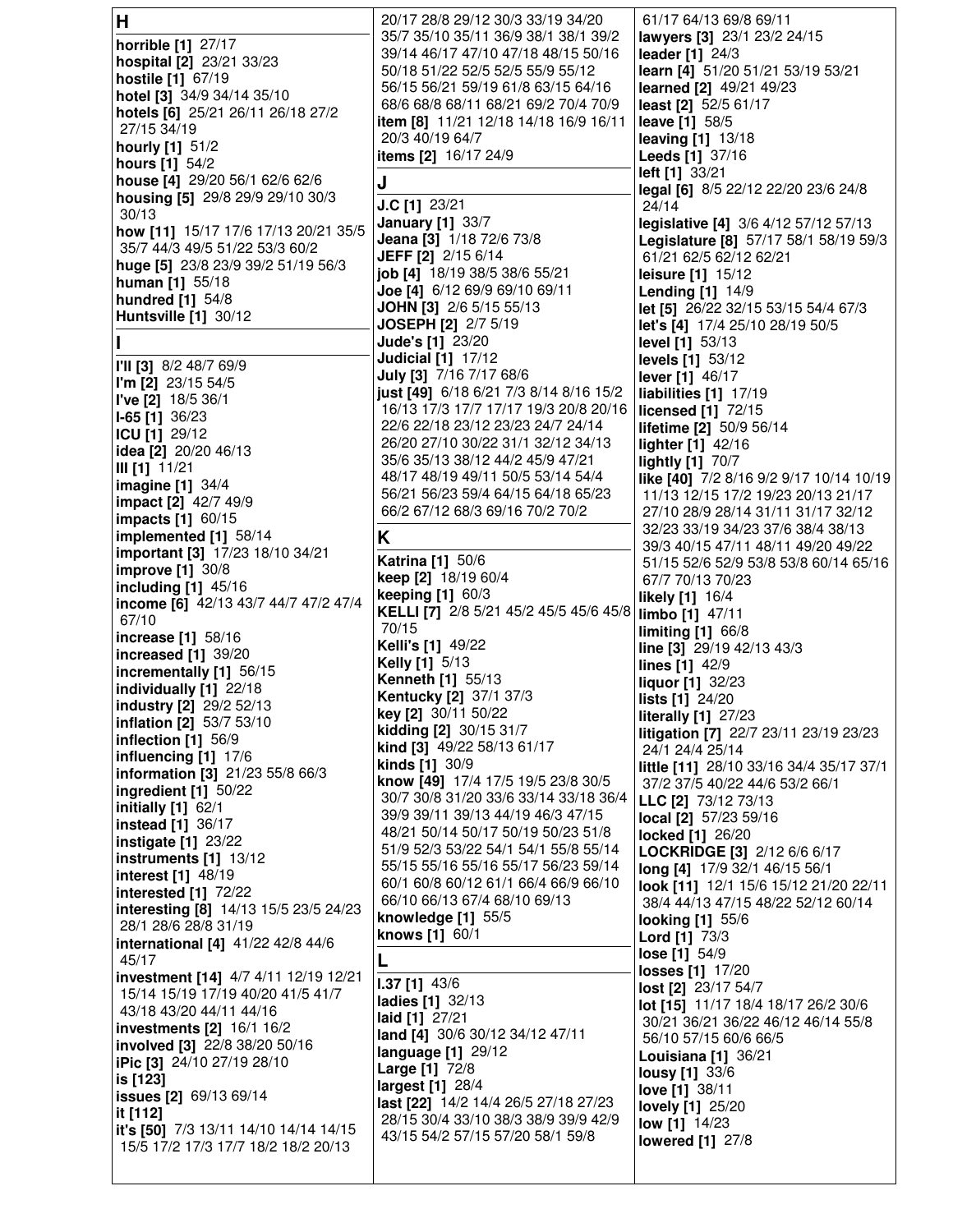|                                                                          | 58/16 62/3 62/8 63/1                                                   | N                                                                      |
|--------------------------------------------------------------------------|------------------------------------------------------------------------|------------------------------------------------------------------------|
| LUKE [5] 2/4 4/4 4/16 5/9 10/1                                           | mind [1] 18/19                                                         | name [2] 23/21 72/18                                                   |
| lunchroom [1] 70/3                                                       | Minnesota [1] 37/2                                                     | national [1] 35/1                                                      |
| Μ                                                                        | minutes [7] 11/19 11/22 12/2 15/20<br>24/13 55/4 70/3                  | nature [2] 49/5 55/18                                                  |
|                                                                          | MINUTES11 [1] 4/6                                                      | <b>NEAH [4]</b> 3/6 4/12 57/12 64/2                                    |
| <b>Mackey [1] 5/17</b>                                                   | <b>Missouri [1] 36/20</b>                                              | near [1] 49/16                                                         |
| made [4] 16/2 18/16 43/15 66/20                                          | Mobile [2] 22/13 33/12                                                 | nearly [1] 44/5                                                        |
| magnet [1] 27/7<br>mainly [1] 37/3                                       | MOBLEY [9] 2/14 6/10 7/13 7/14 8/9                                     | neat [1] 29/1<br>need [21] 5/7 7/7 7/17 8/7 9/7 9/9                    |
| make [10] 6/18 8/2 18/4 26/23 30/21                                      | 9/9 10/6 40/4 65/8                                                     | 10/17 12/1 19/8 19/14 19/15 21/6 21/8                                  |
| 33/5 35/18 37/11 47/22 55/10                                             | model [1] 45/13                                                        | 21/9 30/19 31/6 34/16 44/21 45/12                                      |
| makes [4] 7/5 28/15 46/13 52/13                                          | modifications [1] 59/21                                                | 65/5 70/1                                                              |
| making [1] 32/10                                                         | moment [1] 33/4<br>Monday [5] 58/2 58/5 58/6 59/4 59/8                 | needed [1] 64/18                                                       |
| man [2] 14/19 30/8                                                       |                                                                        | negotiation [1] 62/9                                                   |
| many [5] 14/18 14/18 24/18 36/13 60/2 money [15] 13/12 13/17 14/21 17/14 | 23/10 23/16 30/21 32/4 33/6 46/16                                      | neither [1] 72/19                                                      |
| MARC [8] 3/5 4/11 18/18 43/20 45/10<br>48/11 50/21 55/3                  | 47/12 53/2 53/4 61/9 61/20                                             | net [2] 17/21 18/15                                                    |
| March [11] 11/22 13/7 16/3 18/3 33/4                                     | Montgomery [5] 1/5 1/21 33/11 35/10                                    | Netflix [2] 28/13 28/16<br>network [1] 28/22                           |
| 42/5 47/1 47/3 48/21 55/4 56/11                                          | 37/14                                                                  | never [1] 50/9                                                         |
| March 10th [1] 11/22                                                     | month [5] 36/5 38/22 41/15 43/16                                       | new [8] 15/10 26/19 31/18 31/18 47/12                                  |
| March 31st [3] 13/7 16/3 18/3                                            | 48/23                                                                  | 50/6 50/16 53/22                                                       |
| market [7] 13/12 42/6 45/11 46/3                                         | monthly [2] 56/12 66/18<br>months [6] 14/2 14/4 19/4 22/8 33/6         | news [1] 40/22                                                         |
| 46/12 46/21 55/9                                                         | 47/16                                                                  | next [14] 7/3 7/9 12/18 24/19 30/12                                    |
| markets [6] 14/7 42/3 42/17 45/17                                        | Moody's [2] 15/8 15/8                                                  | 31/20 33/19 40/19 42/12 43/3 43/9                                      |
| 45/18 49/7<br>masked [1] 39/12                                           | more [13] 11/6 13/22 14/22 23/17                                       | 48/7 57/11 64/7                                                        |
| masks [1] 66/9                                                           | 30/18 32/9 35/20 39/15 51/10 53/16                                     | niche [2] 29/1 29/2<br>nickels [1] 24/6                                |
| materially [1] 67/13                                                     | 54/9 55/8 67/19                                                        | no [49] 5/14 5/18 6/7 6/13 7/5 8/19 9/3                                |
| materials [1] 66/11                                                      | most [4] 13/1 22/9 36/6 60/22                                          | 9/11 9/18 10/8 10/15 11/7 11/14 12/9                                   |
| MATRE [4] 2/7 5/19 12/8 55/2                                             | motion [10] 8/2 8/9 9/8 12/2 12/5                                      | 12/16 16/7 19/17 20/1 21/11 21/18                                      |
| matter [2] 25/22 33/15                                                   | 19/14 21/8 39/22 65/6 70/13<br>motor [1] 33/20                         | 27/20 31/9 32/1 35/4 35/5 38/19 40/6                                   |
| maturity $[1]$ 15/3                                                      | move [6] 11/21 16/9 20/3 27/12 39/4                                    | 40/9 40/16 43/5 43/22 48/1 48/1 50/3                                   |
| may [7] 1/23 33/5 44/11 67/6 72/8 73/2<br>73/13                          | 58/4                                                                   | 52/14 55/1 57/9 59/10 64/5 64/17 65/4                                  |
| May 4th [1] 44/11                                                        | moved [5] 12/3 39/23 58/3 65/7 68/7                                    | 65/10 65/17 66/12 68/1 70/17 71/1<br>73/8 73/12                        |
| maybe [6] 26/10 49/23 55/22 56/4 56/5 movement [2] 27/9 27/10            |                                                                        | nobody [6] 26/1 26/1 33/7 37/12 37/22                                  |
| 68/13                                                                    | movie [2] 28/5 28/16                                                   | 49/7                                                                   |
| MCCOY [5] 2/11 6/4 9/10 12/5 21/9                                        | movies [1] 29/3                                                        | <b>Nodding [1] 68/15</b>                                               |
| <b>MCMILLAN [2] 2/6 5/15</b>                                             | moving [1] 26/3<br>MR [9] 2/4 2/5 2/6 2/13 2/15 3/3 3/5                | nominate [1] 10/20                                                     |
| me [13] 7/5 13/2 18/5 18/10 21/22 23/9                                   | 11/6 64/13                                                             | nominated [1] 10/5                                                     |
| 25/11 25/18 31/8 31/21 53/15 64/22<br>67/3                               | Mr. [15] 10/4 10/20 10/22 13/23 15/21                                  | nomination [3] 10/18 10/22 11/5                                        |
| mean [14] 14/2 26/12 26/20 32/11                                         | 19/11 19/14 19/15 21/8 40/1 40/19                                      | nominations [3] 10/6 10/7 11/6<br>norm [1] 49/13                       |
| 32/15 35/13 37/22 49/6 49/19 50/4                                        | 44/23 48/10 65/20 70/14                                                | normally [1] 32/23                                                     |
| 53/7 55/12 56/11 61/5                                                    | Mr. Chairman [3] 15/21 19/11 48/10                                     | <b>North [1] 51/15</b>                                                 |
| meaning [2] 15/15 46/1                                                   | Mr. Cole [2] 19/14 70/14<br>Mr. Green [2] 13/23 40/19                  | not [39] 7/19 14/22 18/22 23/8 23/15                                   |
| means [3] 11/17 32/1 46/15                                               | Mr. Green's [1] 44/23                                                  | 26/4 27/16 27/17 29/14 31/4 32/7                                       |
| meant [1] 23/17                                                          | Mr. Twilley [1] 19/15                                                  | 35/12 36/3 38/10 41/1 41/2 47/14 50/3                                  |
| meantime [1] 66/15<br>medical [5] 30/17 38/7 38/19 38/20                 | Mr. Whaley [5] 10/4 10/20 10/22 21/8                                   | 51/21 52/2 52/3 52/6 53/18 53/19 54/3                                  |
| 39/19                                                                    | 40/1                                                                   | 54/5 56/22 56/23 57/19 58/11 58/21<br>59/12 61/6 62/18 63/8 63/8 63/13 |
| meet [1] 7/19                                                            | Mr. Yancey [1] 65/20                                                   | 68/13 69/10                                                            |
| meeting [12] 1/18 4/6 5/3 5/4 7/3 7/9                                    | <b>MRS [1] 2/12</b>                                                    | Notary [3] 1/19 72/7 73/9                                              |
| 11/22 28/15 69/8 71/6 72/10 72/14                                        | MS [11] 2/10 2/11 2/14 3/4 3/6 7/14                                    | <b>note</b> [1] $6/18$                                                 |
| meetings [3] 25/7 69/9 69/11                                             | 9/10 12/5 21/9 65/8 70/15<br>Ms. [8] 7/13 8/9 8/13 9/9 10/6 40/4       | noted [1] 16/3                                                         |
| member [1] 69/12                                                         | 57/12 65/9                                                             | nothing [2] 35/23 37/6                                                 |
| members [16] 2/3 8/22 9/14 10/11<br>11/10 12/12 19/20 20/5 21/8 21/14    | Ms. Crew [2] 8/13 65/9                                                 | notice [2] 22/14 22/14                                                 |
| 25/5 40/12 60/11 65/13 68/9 70/20                                        | Ms. Mobley [5] 7/13 8/9 9/9 10/6 40/4                                  | now [41] 8/2 9/7 19/2 20/12 20/15<br>21/5 24/12 25/2 25/14 26/14 27/22 |
| merit [1] 57/4                                                           | Ms. Neah [1] 57/12                                                     | 28/2 31/10 32/5 33/13 34/7 36/8 37/15                                  |
| message [1] 60/8                                                         | much [10] 17/14 20/13 27/6 29/14                                       | 39/1 47/10 47/16 48/15 51/1 51/6                                       |
| met [2] 57/18 66/18                                                      | 36/19 41/1 41/2 49/14 53/3 59/13<br>my [12] 6/22 26/6 29/11 29/12 38/5 | 51/12 51/17 52/11 52/11 52/22 53/16                                    |
| Michigan [2] 37/1 37/3                                                   | 38/11 39/16 44/18 55/19 70/3 72/13                                     | 54/1 54/15 60/7 60/21 60/23 61/2                                       |
| middle [1] 41/14                                                         | 72/18                                                                  | 62/14 63/10 63/19 68/19 70/5                                           |
| midwest [1] 37/7<br>might [4] 22/10 26/14 58/12 63/2                     | myself [3] 10/5 22/20 31/23                                            | number [6] 17/1 18/12 20/12 20/14                                      |
| million [8] 14/12 19/6 19/6 20/19                                        |                                                                        | 34/16 72/18<br>numbers [6] 13/14 17/11 18/5 32/6                       |
|                                                                          |                                                                        |                                                                        |
|                                                                          |                                                                        |                                                                        |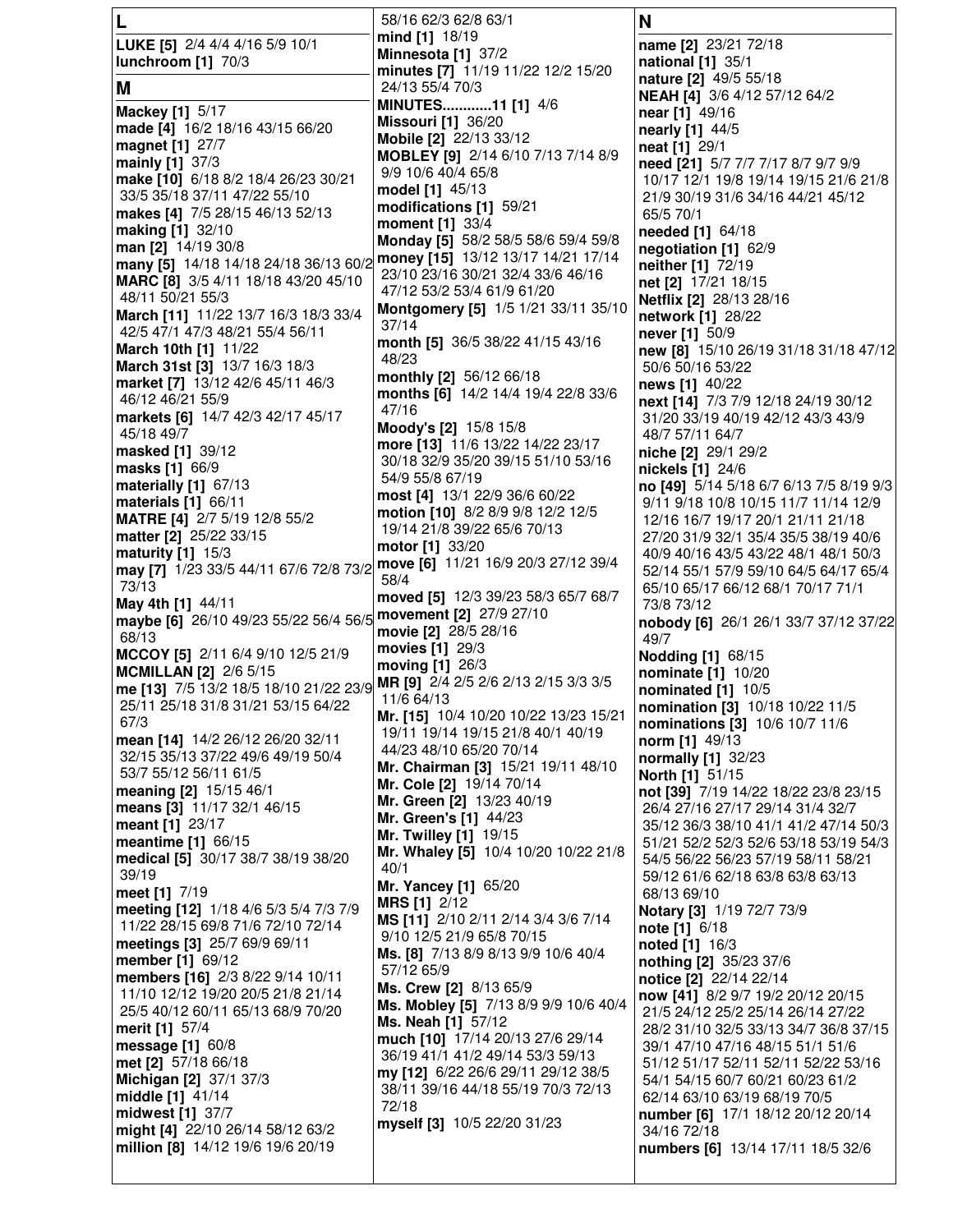| N                                                                       | over [26] 7/12 13/15 13/16 14/7 16/22                                     | plans [1] 70/6                                                         |
|-------------------------------------------------------------------------|---------------------------------------------------------------------------|------------------------------------------------------------------------|
| numbers [2] 38/23 39/1                                                  | 17/22 21/20 23/14 25/1 26/7 26/19                                         | play [5] 33/8 36/11 36/12 46/17 61/17                                  |
| numerous [1] 23/14                                                      | 33/17 34/12 37/5 38/21 44/6 47/1<br>50/16 50/18 57/2 58/14 58/17 61/8     | plowing [2] 46/23 47/12                                                |
| O                                                                       | 62/2 62/23 63/2                                                           | point [10] 13/3 17/7 33/10 36/17 46/4<br>49/12 50/19 50/21 53/23 60/3  |
|                                                                         | override [2] 59/7 63/4                                                    | pointed [1] 50/21                                                      |
| obviously [2] 16/21 57/16                                               | overriding [1] 59/11                                                      | points [3] 19/7 43/11 47/17                                            |
| occupancy [2] 25/22 25/23<br>October [3] 45/22 68/18 69/6               | own [1] 15/14                                                             | policy [3] 43/12 44/12 44/16                                           |
| off [5] 22/21 27/21 31/23 46/22 60/22                                   | P                                                                         | politics [3] 38/19 53/12 53/13                                         |
| office [5] 7/16 13/19 30/17 34/2 38/21                                  |                                                                           | pool [1] 33/20                                                         |
| officers [6] 6/23 7/15 8/10 8/17 9/20                                   | page [33] 12/23 13/5 13/6 13/8 13/11                                      | poor [1] 53/14                                                         |
| 9/23                                                                    | 13/20 14/11 14/17 14/20 14/22 16/12<br>16/16 16/18 17/4 17/10 17/16 17/22 | Poor's [2] 15/7 15/9                                                   |
| OFFICERS9 [1] 4/5                                                       | 17/23 18/1 18/2 19/3 20/11 22/5 22/6                                      | population [1] 55/22<br>portfolio [13] 13/5 13/6 31/3 41/20            |
| offices $[1]$ 34/5                                                      | 23/5 24/7 24/19 41/7 41/14 42/13 44/1                                     | 42/3 42/10 43/8 43/10 43/18 43/21                                      |
| officials [1] 59/18                                                     | 44/10 64/13                                                               | 45/16 45/20 47/2                                                       |
| offline [1] 22/22                                                       | pages [3] 13/9 15/13 72/12                                                | portion [1] 73/12                                                      |
| oh [2] 21/22 26/3<br>Ohio [1] 37/3                                      | paid [4] 23/10 24/9 30/15 47/14                                           | position [2] 26/18 60/10                                               |
| okay [30] 7/22 9/6 11/5 16/8 19/12                                      | pandemic [4] 25/20 27/12 48/16 51/22                                      | positions [1] 47/2                                                     |
| 21/4 21/20 39/17 41/3 43/23 44/1                                        | paper [1] 16/22                                                           | positive [1] 66/13                                                     |
| 44/22 48/8 50/7 50/7 51/7 52/5 52/9                                     | papers [1] 29/20                                                          | possible [2] 59/9 63/20                                                |
| 52/11 52/15 53/1 53/13 53/17 57/5                                       | Pardons [1] 33/17<br>parking [2] 30/19 33/19                              | pot [1] 30/8                                                           |
| 57/10 63/17 64/2 64/19 67/22 69/5                                       | Parole [1] 33/18                                                          | potential [1] 59/11<br>potentially [1] 59/6                            |
| old [1] 33/17                                                           | part [7] 8/16 23/6 23/6 23/12 28/2                                        | precipitous [2] 42/5 42/18                                             |
| <b>Once [1] 5/3</b>                                                     | 42/19 63/5                                                                | prediction [1] 55/10                                                   |
| one [26] 9/9 14/3 22/10 24/10 28/2<br>29/5 30/12 30/13 30/18 31/5 32/18 | participate [1] 59/18                                                     | prefer [1] 7/4                                                         |
| 34/6 35/14 36/12 37/16 38/12 39/13                                      | particular [4] 13/13 51/10 51/18 61/5                                     | <b>Preferred [1] 42/23</b>                                             |
| 46/3 46/15 59/15 66/12 68/11 68/18                                      | parties [1] 72/21                                                         | present [3] 3/1 6/1 6/18                                               |
| 69/5 69/8 70/3                                                          | parts [1] 27/5                                                            | presentations [1] 25/5                                                 |
| ones [3] 25/1 55/14 55/15                                               | <b>pass</b> [1] $7/23$<br>passed [4] 50/8 58/19 59/15 62/23               | presidential [4] 34/18 35/4 35/9 35/18                                 |
| only [9] 17/12 18/9 26/20 29/23 32/15                                   | past [2] 22/8 68/10                                                       | press [1] 62/11<br>pretty [8] 26/3 26/17 27/6 28/12 41/10              |
| 34/6 38/10 59/15 62/2                                                   | pay [5] 24/15 32/8 38/15 39/15 62/19                                      | 59/13 59/19 63/16                                                      |
| Opelika [3] 29/17 30/1 35/12                                            | payable [3] 20/5 21/7 64/22                                               | previous [2] 14/5 26/9                                                 |
| opened [1] 51/5<br>opening [2] 51/12 70/8                               | payable to [1] 64/22                                                      | principally [1] 36/23                                                  |
| opportunity [2] 34/9 47/6                                               | paying [1] 20/18                                                          | private [4] 42/22 43/1 44/7 44/8                                       |
| opposed [11] 9/1 9/16 10/13 11/12                                       | payment [1] 24/2                                                          | proactive $[1]$ 45/21                                                  |
| 12/14 13/18 19/22 21/16 40/14 65/15                                     | payments [3] 23/7 23/8 66/20<br>payroll [1] 66/17                         | probably [10] 14/2 15/16 23/17 27/21                                   |
| 70/22                                                                   | payrolls [1] 66/18                                                        | 34/8 50/10 55/7 55/23 57/21 67/18<br>problem [8] 26/15 31/4 33/2 33/13 |
| option [1] 30/18                                                        | PEEHIP [7] 5/4 17/3 20/14 58/9 60/20                                      | 33/14 52/10 63/3 69/15                                                 |
| options [2] 13/21 42/2                                                  | 60/20 66/2                                                                | problems $[1]$ 24/16                                                   |
| options around [1] 42/2<br><b>ORDER [2] 4/3 5/1</b>                     | PEGGY [2] 2/14 6/10                                                       | Professional [1] 72/6                                                  |
| <b>ORDER/ROLL [2] 4/3 5/1</b>                                           | Penney's [1] 23/21                                                        | program [6] 13/13 14/10 14/12 14/13                                    |
| organization [2] 35/1 35/3                                              | pension [3] 24/22 25/6 67/16                                              | 17/15 37/9                                                             |
| other [25] 10/6 10/7 15/20 21/22 25/6                                   | people [16] 17/8 20/17 21/1 25/4 26/7                                     | projects [1] 35/22                                                     |
| 25/6 25/7 27/5 27/8 27/18 30/18 31/16                                   | 26/10 26/13 27/21 32/14 49/8 51/14<br>52/1 55/20 64/17 66/5 70/4          | <b>proper</b> [1] 8/5                                                  |
| 34/21 38/12 38/17 40/8 50/18 51/13                                      | perceive [1] 31/10                                                        | property [1] 35/17<br>proration [1] 58/18                              |
| 55/18 57/7 58/13 59/10 62/3 67/20                                       | performance [4] 4/11 40/20 41/5 42/8                                      | protection [1] 46/2                                                    |
| 67/23<br>otherwise [2] 13/3 67/2                                        | performed [1] 42/19                                                       | provide [1] 41/9                                                       |
| our [29] 5/3 7/18 14/21 16/1 21/21                                      | period [3] 13/17 13/22 18/14                                              | provided $[1]$ 24/18                                                   |
| 21/22 21/23 23/6 27/19 28/10 30/5                                       | person [2] 32/18 38/18                                                    | <b>Public [3] 1/19 72/7 73/9</b>                                       |
| 31/7 36/5 37/9 37/16 42/3 43/4 47/17                                    | personally [1] 23/9                                                       | purpose [1] 35/21                                                      |
| 47/22 50/9 52/19 53/15 53/16 56/14                                      | perspective [1] 40/23                                                     | put [9] 8/16 28/3 30/16 30/17 32/4                                     |
| 57/12 60/7 67/9 69/8 73/3                                               | phenomenally [1] 26/12<br>pick [1] 15/11                                  | 45/18 45/23 46/11 62/1<br>puts [4] 7/21 13/21 42/4 46/16               |
| ourselves [1] 41/4                                                      | picking [1] 41/14                                                         | putting [1] 13/17                                                      |
| out [38] 19/6 19/7 20/18 24/2 24/17                                     | pie [1] 44/2                                                              |                                                                        |
| 24/22 25/11 25/16 27/1 28/9 29/22<br>33/10 36/20 36/21 37/6 42/2 44/13  | piece [1] 16/21                                                           | Q                                                                      |
| 45/23 46/7 46/11 46/16 47/5 48/19                                       | pinup [1] 55/18                                                           | quarantine [1] 39/13                                                   |
| 49/13 50/21 51/16 52/23 53/1 53/4                                       | place [4] 12/22 13/15 14/7 67/21                                          | quarter [7] 41/16 48/19 48/21 49/2                                     |
| 54/2 55/21 58/8 58/20 61/17 66/6 66/7                                   | placements [2] 42/23 44/8                                                 | 49/3 55/7 56/5<br>question [12] 45/3 45/5 45/10 45/15                  |
| 69/18 70/9                                                              | plaintiff [1] 23/1<br>plan [2] 43/11 58/4                                 | 47/20 48/5 49/17 49/22 52/22 54/13                                     |
| outcome [1] 59/14                                                       | planned [1] 43/12                                                         | 58/22 67/6                                                             |
| outside [4] 33/8 34/4 37/17 66/8                                        |                                                                           |                                                                        |
|                                                                         |                                                                           |                                                                        |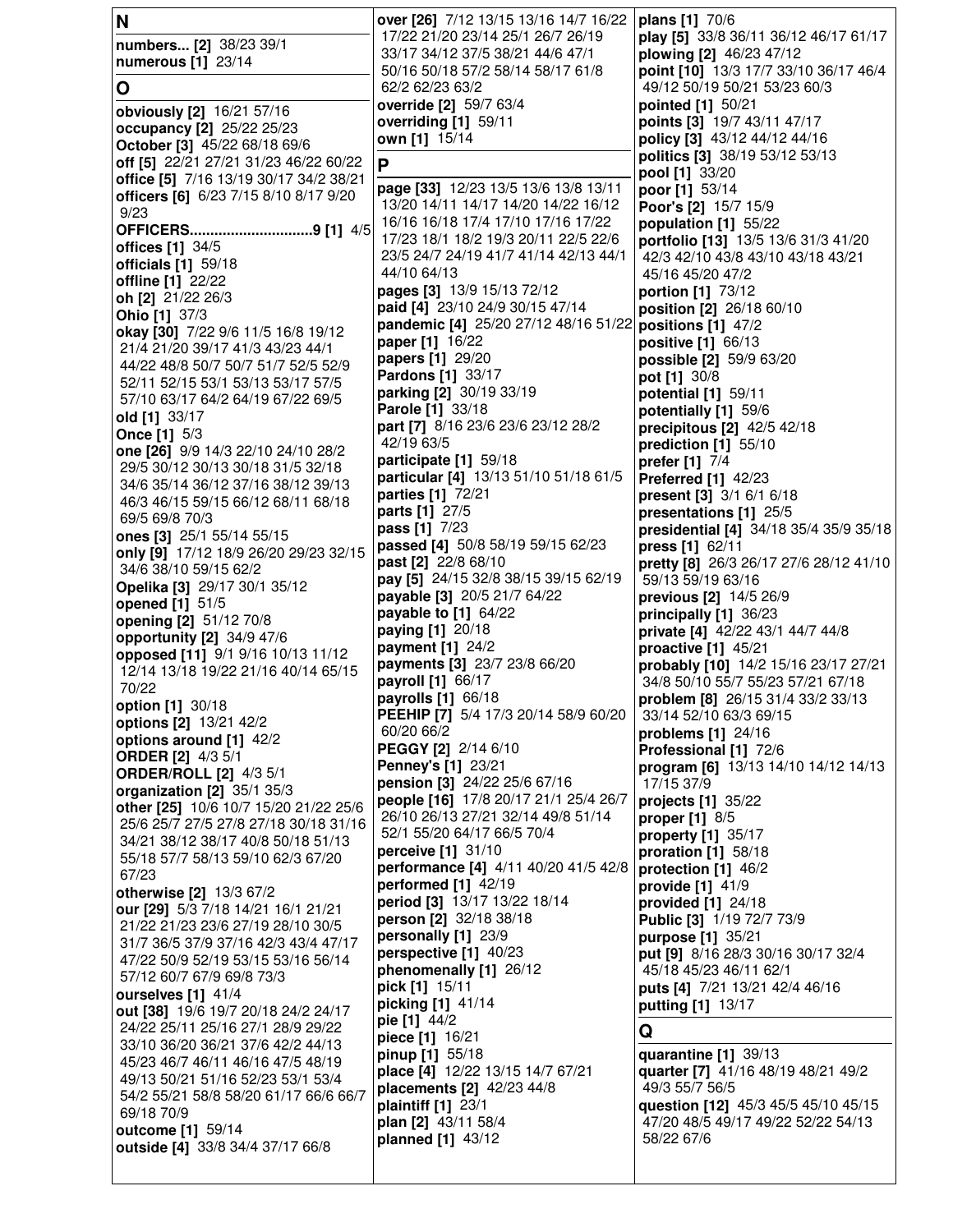| Q                                                                               | resolve [1] 52/2                                                            | 70/20                                                       |
|---------------------------------------------------------------------------------|-----------------------------------------------------------------------------|-------------------------------------------------------------|
| questions [17] 16/5 19/16 21/10 22/20                                           | resolved $[1]$ 51/23                                                        | says [4] 53/13 54/3 55/13 69/23                             |
| 40/4 43/17 43/19 44/20 44/23 57/8                                               | response [32] 5/14 5/18 6/7 6/13 8/19                                       | scared [1] 55/23                                            |
| 61/3 61/4 64/3 65/2 67/23 70/16 72/11                                           | 9/3 9/11 9/18 10/8 10/15 11/7 11/14                                         | scenario [1] 57/3                                           |
| quick [1] 25/17                                                                 | 12/9 12/16 16/7 19/17 20/1 21/11<br>21/18 40/6 40/9 40/16 43/22 55/1 57/9   | scenes [1] 62/9<br>scope [2] 34/6 60/2                      |
| quickly [1] 13/9                                                                | 64/5 65/4 65/10 65/17 68/1 70/17 71/1                                       | SCOTT [2] 3/6 57/12                                         |
| quiet [1] 14/15                                                                 | responsibility [1] 62/13                                                    | SCOTT57 [1] 4/12                                            |
| quite [1] 47/18                                                                 | responsible [1] 17/13                                                       | scuffles [1] 62/10                                          |
| R                                                                               | rest [1] 22/16                                                              | season [1] 33/1                                             |
|                                                                                 | results [1] 72/23                                                           | <b>seats</b> [1] 52/13                                      |
| <b>Raising [1] 5/22</b><br>ramifications [1] 51/19                              | retail [1] 37/16                                                            | second [18] 8/7 8/12 8/13 9/9 10/3                          |
| range [1] 19/1                                                                  | retired [4] 20/5 20/15 21/2 21/7                                            | 10/5 11/3 11/5 12/6 12/8 19/15 21/9                         |
| ratcheting [1] 26/16                                                            | retirees [2] 20/12 20/16                                                    | 40/2 40/3 48/22 56/4 65/9 70/14                             |
| rate [3] 52/19 52/21 60/15                                                      | retirement [17] 1/1 1/2 1/17 1/20 4/9                                       | SECRETARY [7] 3/2 4/8 12/19 16/10                           |
| rates [2] 58/10 72/23                                                           | 20/4 20/6 21/7 25/3 41/17 63/9 64/21                                        | 16/12 17/17 19/10                                           |
| rating [1] 15/6                                                                 | 66/1 66/3 66/18 67/9 72/9                                                   | SECRETARY/TREASURER [4] 3/2 4/8                             |
| reach [1] 69/18                                                                 | return [6] 42/14 43/5 43/6 43/10 43/11                                      | 16/10 16/12                                                 |
| read [1] 22/19                                                                  | 48/23                                                                       | Secretary/Treasurer's [2] 17/17 19/10                       |
| reading [1] 55/4                                                                | revenue [3] 27/20 32/11 32/21<br><b>Review [1] 39/19</b>                    | section [1] 43/9<br>sector [3] 29/8 29/9 29/10              |
| ready $[1] 61/6$                                                                | richest [1] 28/7                                                            | securities [6] 4/14 14/9 23/11 64/9                         |
| real [16] 25/8 25/11 25/16 28/23 31/2                                           | <b>RICKY [3]</b> 2/5 5/11 11/18                                             | 64/11 65/1                                                  |
| 31/8 32/3 33/11 43/3 44/8 53/18 53/19                                           | right [32] 6/16 8/14 9/21 11/4 13/4                                         | security [1] 26/23                                          |
| 55/23 63/12 63/15 70/1                                                          | 15/11 19/1 21/5 25/14 25/21 33/13                                           | see [17] 13/13 13/21 14/11 15/6 18/14                       |
| really [21] 11/16 14/15 17/7 18/4 18/9<br>32/4 33/4 34/6 35/23 42/20 47/11 49/8 | 33/19 34/6 44/9 44/14 45/5 47/10                                            | 19/5 20/9 24/23 25/10 25/13 29/15                           |
| 50/3 53/14 55/17 56/9 63/9 63/13 69/7                                           | 53/16 54/15 60/7 60/21 60/23 61/1                                           | 37/15 44/3 44/13 45/11 48/23 51/22                          |
| 69/21 69/21                                                                     | 61/10 61/14 62/14 63/10 63/19 64/1                                          | seem [1] 33/13                                              |
| reason [3] 38/14 48/15 61/6                                                     | 68/19 70/12 70/15                                                           | seen [5] 42/18 47/13 48/13 56/13                            |
| reasonable [1] 39/14                                                            | righted [1] 56/6                                                            | 56/17                                                       |
| rebalance $[1]$ 45/12                                                           | rights [1] 73/12                                                            | sell [1] 32/22                                              |
| recall [1] 42/1                                                                 | risk $[1]$ 51/13                                                            | selling [4] 29/15 29/16 42/4 42/4                           |
| receivables [1] 17/18                                                           | rock [1] $28/12$<br>roll [6] 4/3 5/1 5/7 16/22 28/12 57/2                   | <b>sells</b> [1] 46/22<br><b>Senate [1] 61/22</b>           |
| recession [3] 55/7 56/5 63/22                                                   | rolled [1] 42/2                                                             | send [1] 54/10                                              |
| recovery [2] 56/20 56/22                                                        | rolling [3] 39/1 45/23 58/12                                                | sense [3] 37/11 46/14 56/2                                  |
| <b>reduce</b> [1] 31/6<br>reduced [1] 72/12                                     | rolling reserve [1] 58/12                                                   | sent [2] 18/17 58/20                                        |
| reference [2] 17/8 49/12                                                        | room [1] 1/20                                                               | September [5] 7/10 7/11 7/20 18/8                           |
| reforms [1] 60/12                                                               | rooms [1] 34/14                                                             | 18/11                                                       |
| regular [1] 28/18                                                               | Ross [1] 35/11                                                              | September 15th [1] 7/11                                     |
| related [4] 61/16 62/16 62/18 63/10                                             | rotating [1] 66/6                                                           | September 30th [2] 18/8 18/11                               |
| relative [5] 13/17 20/9 34/10 72/20                                             | roughly [2] 13/16 19/5                                                      | service [1] 69/19                                           |
| 72/21                                                                           | <b>routine</b> [1] 59/19<br><b>RSA [7]</b> 3/2 3/4 3/5 18/10 59/16 60/7     | services [1] 15/7<br>session [2] 59/9 60/17                 |
| relatively [2] 49/16 55/6                                                       | 60/21                                                                       | sessions [1] 60/1                                           |
| release [1] 62/11                                                               | run [2] 13/8 44/12                                                          | set [2] 38/16 44/15                                         |
| religious [1] 39/7                                                              | running [2] 25/13 25/21                                                     | several [1] 68/9                                            |
| remember [2] 24/10 67/15<br>remotely $[1]$ 66/5                                 | <b>RUSSELL [3] 2/13 6/8 10/22</b>                                           | shall [1] 67/19                                             |
| rent [1] 31/7                                                                   |                                                                             | shallow [1] 55/6                                            |
| repeat [1] 48/12                                                                | S                                                                           | shape [2] 58/11 60/20                                       |
| report [21] 4/7 4/8 4/11 12/18 12/21                                            | said [8] 14/3 31/6 31/7 48/12 51/11                                         | she [7] 6/18 22/13 58/23 59/1 62/1                          |
| 15/18 16/1 16/10 16/11 17/17 18/17                                              | 62/11 62/20 72/14                                                           | 62/20 63/2                                                  |
| 19/10 19/13 21/5 39/18 40/20 41/5                                               | Saint [1] 23/20<br><b>salaries [2]</b> 67/8 67/16                           | sheet [1] 16/14<br>shields [1] 66/10                        |
| 41/7 41/8 44/18 44/23                                                           | sales [1] 30/8                                                              | ship [1] 56/6                                               |
| reported [2] 1/18 72/9                                                          | same [5] 5/6 31/14 60/19 64/14 64/16                                        | <b>SHOMAKER [3] 2/8 5/21 70/15</b>                          |
| Reporter [4] 1/19 72/7 72/17 73/9                                               | sanitizer [1] 66/11                                                         | shopping [2] 37/18 37/21                                    |
| <b>REPORTER'S [1] 71/8</b><br><b>Reporting [3] 72/16 73/12 73/13</b>            | <b>Saturday [1] 58/7</b>                                                    | shore [1] 63/22                                             |
| reports [2] 21/21 40/8                                                          | saw [6] 49/7 56/11 61/17 62/10 63/21                                        | short [1] 46/16                                             |
| reproduced [1] 73/13                                                            | 67/6                                                                        | shortly [1] 57/17                                           |
| reputation [1] 25/1                                                             | say [25] 6/21 8/21 9/13 10/10 11/9                                          | shot [1] 49/6                                               |
| request [2] 39/14 39/16                                                         | 12/11 19/19 21/13 22/21 25/2 28/19                                          | should [1] 41/9                                             |
| requested $[1]$ 58/10                                                           | 35/2 35/7 36/1 38/11 40/11 50/14 52/9<br>52/11 54/14 65/12 67/19 67/19 69/9 | show [4] 13/9 18/1 20/12 28/17<br>showed [3] 15/2 17/3 18/5 |
| <b>reserve</b> [1] 58/12                                                        | 70/19                                                                       | showing [3] 17/18 29/2 39/8                                 |
| reserved $[1]$ 73/12                                                            | saying [11] 8/22 9/14 10/11 11/10                                           | shows [2] 17/20 24/7                                        |
| <b>RESOLUTION [4] 4/13 64/8 64/10</b><br>64/23                                  | 12/12 19/20 21/14 40/12 53/1 65/13                                          | sick [1] 38/13                                              |
|                                                                                 |                                                                             |                                                             |
|                                                                                 |                                                                             |                                                             |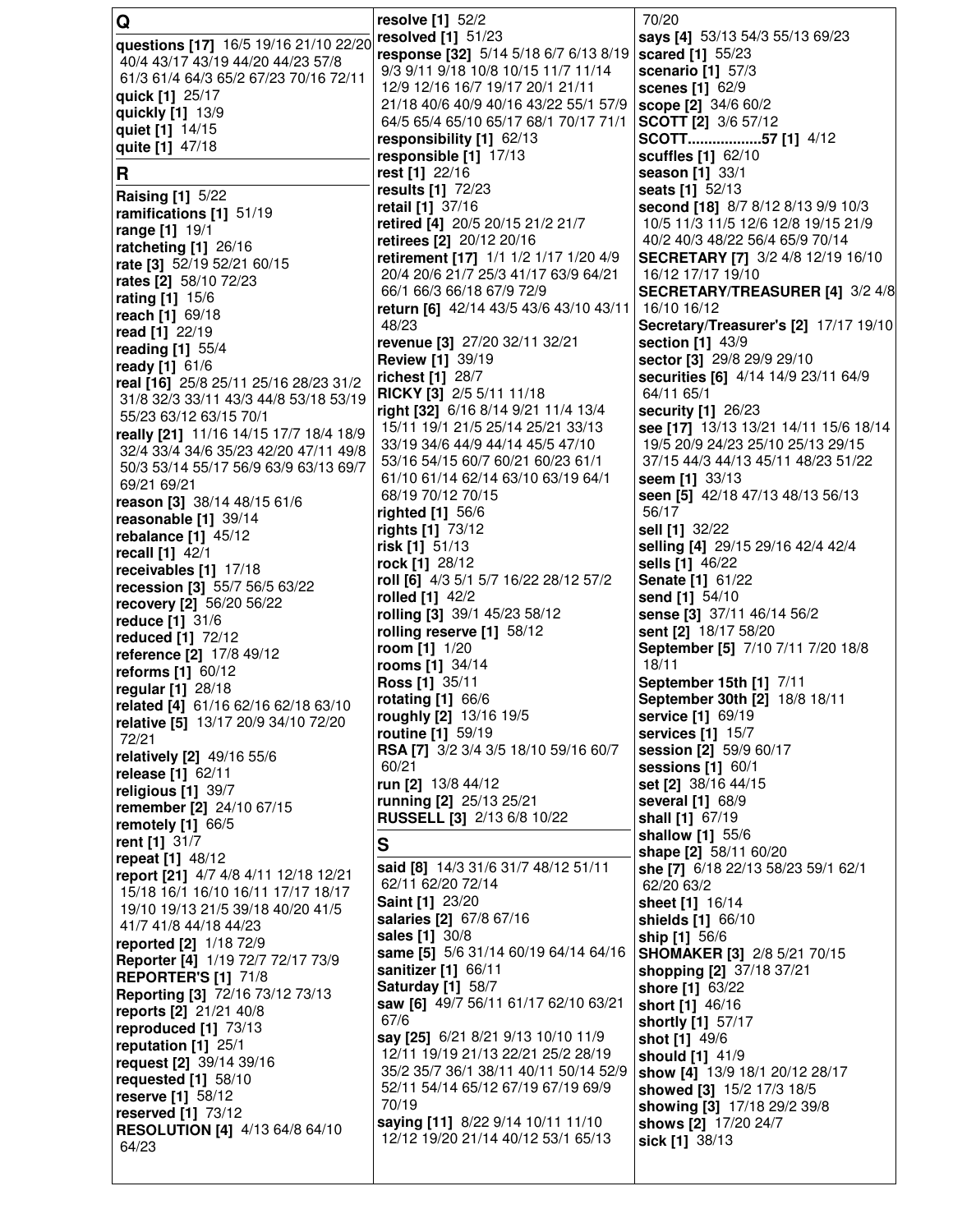**S side [7]** 17/13 18/21 23/3 63/9 66/1 66/3 66/22 **sign [13]** 9/2 9/17 10/14 11/13 12/15 19/23 21/17 40/15 58/23 59/1 61/7 65/16 70/23 **signed [2]** 29/20 58/22 **similar [1]** 63/21 **simple [1]** 50/5 **simply [1]** 37/23 **since [7]** 7/15 16/4 38/6 41/16 45/21 48/13 57/15 **sine [1]** 59/13 **sir [2]** 57/6 65/21 **sitting [1]** 46/9 **situation [1]** 50/2 **six [5]** 19/4 22/8 27/18 29/9 47/15 **size [1]** 20/22 **slip [1]** 22/16 **slug [1]** 42/6 **small [2]** 54/8 67/11 **so [107] sold [3]** 30/14 46/5 46/7 **solid [1]** 37/7 **solve [1]** 52/11 **some [17]** 15/20 18/17 24/23 31/15 43/15 45/18 46/20 58/13 58/22 59/23 60/10 61/18 62/9 63/1 67/7 69/13 70/5 **somebody [1]** 62/17 **something [5]** 6/22 23/13 31/17 35/14 53/21 **sometime [1]** 49/16 **sometimes [3]** 14/14 14/15 24/23 **sort [9]** 14/13 15/5 17/2 28/8 36/15 38/6 47/7 47/10 55/10 **sounds [1]** 36/4 **South [2]** 1/4 1/21 **southeastern [1]** 34/23 **space [1]** 34/2 **spaced [1]** 66/7 **Spanish [1]** 50/11 **speak [1]** 11/17 **special [2]** 35/22 59/23 **specific [3]** 15/14 20/18 52/10 **spend [1]** 19/8 **spent [1]** 19/5 **spirits [2]** 55/19 56/3 **spread [3]** 45/18 46/1 46/11 **spreading [1]** 52/6 **spreads [2]** 47/5 47/13 **spring [1]** 57/18 **staff [7]** 13/23 22/12 25/4 25/9 26/12 26/14 66/14 **stagger [1]** 31/14 **stand [1]** 16/14 **Standard [2]** 15/7 15/9 **standpoint [1]** 56/9 **start [5]** 9/23 22/6 27/22 53/2 56/7 **started [4]** 5/3 13/13 14/10 61/23 **starting [3]** 27/23 28/11 33/15 **starts [2]** 20/7 41/7 **state [15]** 17/14 24/17 24/22 25/16 30/7 30/22 34/22 34/23 36/5 51/11 55/5 61/13 63/20 72/3 72/7 **statement [1]** 44/17 **statements [1]** 72/11 **states [2]** 27/8 51/14 **staying [1]** 58/7 **STIF [1]** 47/17 **still [12]** 27/6 29/6 29/15 29/16 34/12 46/9 52/4 54/16 63/1 68/19 69/23 70/9 **stipend [2]** 39/4 39/20 **stock [1]** 18/21 **stockholder [1]** 23/23 **stocks [1]** 47/12 **stop [2]** 13/2 25/18 **store [1]** 32/15 **stores [1]** 32/12 **straight [1]** 36/23 **streaming [1]** 47/23 **street [4]** 1/4 1/21 14/16 64/16 **strict [1]** 63/15 **study [1]** 31/19 **stuff [1]** 50/18 **such [1]** 72/21 **suite [3]** 34/19 35/4 35/5 **suites [1]** 35/19 **summary [1]** 16/1 **supervision [1]** 72/13 **supplement [5]** 13/7 13/11 16/16 22/5 64/14 **supplemental [2]** 21/21 66/19 **supposed [2]** 66/17 66/21 **sure [3]** 26/23 47/22 54/6 **surviving [1]** 27/16 **SUSAN [7]** 2/9 2/12 5/23 6/6 6/17 68/13 69/1 **swoosh [3]** 56/20 56/22 57/4 **system [4]** 1/2 1/17 67/10 72/10 **systems [5]** 1/1 1/20 23/7 25/4 41/17 **T table [1]** 60/22 **tabled [1]** 57/22 **take [9]** 7/16 12/22 34/8 35/16 50/5 52/8 54/10 62/13 70/7 **takes [1]** 25/11 **taking [1]** 60/19 **talk [6]** 16/17 22/17 22/23 24/13 44/20 63/19 **talked [3]** 14/18 36/1 66/1 **talking [1]** 51/1 **Teachers [1]** 17/11 **TEACHERS' [5]** 1/2 1/17 17/13 24/18 72/9 **teens [1]** 14/23 **tell [5]** 18/3 39/1 50/13 53/15 69/22 **telling [1]** 20/13 **tells [1]** 31/21 **tenant [2]** 15/10 31/6 **Tennessee [2]** 37/1 37/4 **tension [1]** 61/18 **terrible [1]** 58/11 **tested [1]** 66/12 **text [1]** 70/2 **than [18]** 14/4 23/17 25/3 26/9 35/12 36/11 39/15 41/17 45/13 46/8 48/15 49/3 52/19 53/17 55/18 56/10 56/17 67/20 **thank [12]** 11/15 15/22 40/18 45/7 48/2 48/9 54/21 57/5 57/10 64/2 69/19 71/3 **Thanks [1]** 64/6 **that [177] that's [36]** 14/6 15/16 16/12 17/17 17/23 18/9 18/20 22/15 23/4 24/1 24/5 24/11 24/12 24/19 26/8 26/14 27/13 32/1 32/14 32/16 33/5 34/5 35/5 35/20 37/16 38/12 39/16 42/7 45/14 46/13 52/3 54/6 54/11 57/3 64/12 64/14 **theater [2]** 27/19 28/18 **theaters [4]** 28/5 28/5 28/20 29/6 **their [13]** 21/2 28/17 28/21 29/3 33/3 33/5 34/11 38/14 39/4 55/21 56/1 67/15 67/16 **them [21]** 11/23 12/1 14/3 15/10 16/20 22/19 26/19 28/19 34/15 38/11 38/15 39/13 39/15 51/15 54/5 54/10 54/12 58/22 60/6 60/18 67/11 **then [10]** 15/4 16/4 28/21 47/6 51/11 53/11 57/1 57/1 57/19 62/8 **therapeutics [1]** 49/15 **there [47]** 13/21 14/1 15/5 20/10 26/21 27/16 28/12 29/1 30/10 30/13 30/17 30/21 31/4 31/9 31/10 33/12 33/21 34/10 34/12 34/13 35/2 35/18 35/23 38/19 42/8 42/20 43/5 44/20 45/23 48/14 49/20 50/19 51/23 52/14 55/21 58/15 58/22 59/10 59/14 61/5 61/18 62/1 62/8 63/1 63/18 65/2 70/9 **there's [4]** 38/20 55/13 56/23 64/17 **therefore [1]** 24/1 **thereof [1]** 72/23 **thereto [1]** 72/12 **these [8]** 17/2 20/16 21/1 30/6 39/8 51/4 54/10 67/7 **they [65]** 16/3 21/1 23/3 23/8 26/7 27/22 27/22 28/18 29/4 29/4 30/15 30/16 30/17 30/19 32/4 32/7 32/14 33/5 35/13 36/7 36/14 36/14 37/4 37/23 38/15 38/16 38/21 39/5 39/6 39/6 39/7 39/11 39/12 42/3 47/8 51/1 51/4 51/6 52/12 53/15 53/16 55/15 55/16 56/1 57/18 57/21 58/6 58/6 58/8 58/18 58/20 59/6 59/7 59/12 61/22 62/1 62/7 62/12 62/21 62/22 62/23 63/3 67/3 68/7 70/8 **thing [20]** 14/8 20/21 27/8 28/10 29/22 30/4 32/17 33/10 34/17 35/23 37/10 37/16 38/3 49/5 50/12 50/20 53/22 54/1 59/19 64/14 **things [20]** 15/20 17/2 17/7 17/20 25/7 28/2 28/9 28/14 29/15 29/17 29/18 30/6 30/10 31/11 52/8 53/19 58/13 67/1 68/4 70/8 **think [37]** 7/10 8/4 8/5 16/2 26/17 27/4 29/14 29/21 30/20 30/23 31/5 31/22 36/16 39/14 46/13 47/1 49/4 56/8 57/2 57/4 57/17 58/15 59/1 60/21 62/22 67/18 68/4 68/6 68/7 68/10 68/12 69/12 69/14 69/20 69/20 69/23 70/9 **third [1]** 14/8 **this [66]** 9/22 10/17 13/1 16/6 16/13 18/1 19/13 20/21 24/6 25/20 27/23 28/9 30/4 30/16 33/3 35/7 35/13 35/17 36/4 36/8 37/10 38/5 38/6 38/17 38/18 39/21 40/5 41/8 43/20 44/10 44/11 45/1 45/2 45/5 45/6 45/11 48/12 49/2 49/5 49/12 49/21 50/9 50/12 50/18 50/20 51/20 51/22 52/9 52/17 52/19 56/3 56/4 60/3 60/15 61/5 64/4 65/3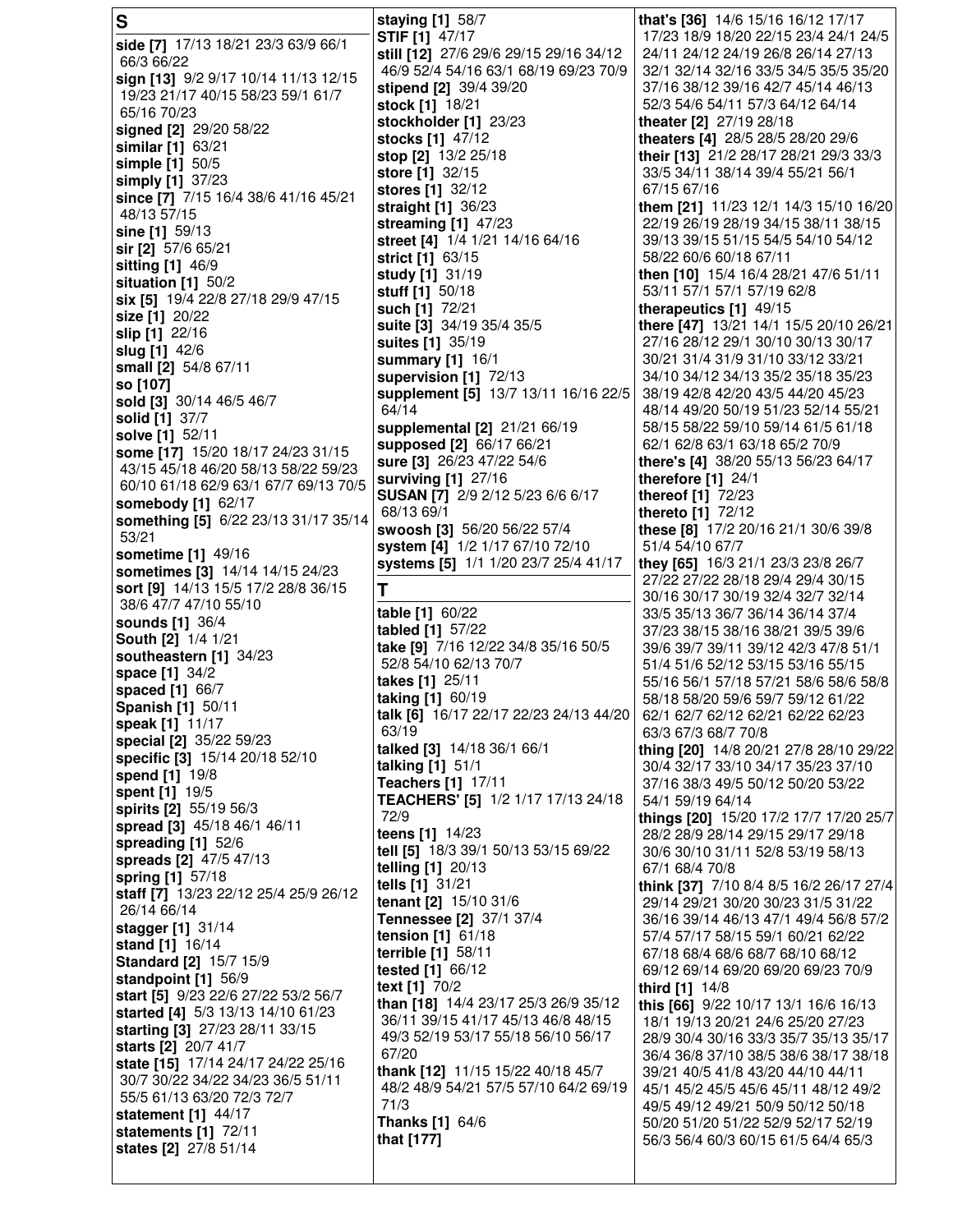| Т                                                                         | true [3] 14/6 36/17 72/14                                                | vibes [1] 51/23                                                            |
|---------------------------------------------------------------------------|--------------------------------------------------------------------------|----------------------------------------------------------------------------|
| this [9] 67/6 68/6 69/7 69/9 70/1                                         | trustee [2] 68/5 68/8                                                    | vice [1] 10/18                                                             |
| 70/11 70/12 73/2 73/12                                                    | try [2] 31/14 53/20<br>trying [2] 29/11 49/11                            | vice-chair $[1]$ 10/18<br>victory [1] 22/12                                |
| those [13] 13/8 16/2 16/16 23/6 23/19                                     | Tuesday [3] 38/22 39/9 39/11                                             | Video [2] 73/12 73/13                                                      |
| 24/14 29/7 29/18 29/21 29/22 30/10                                        | turn [1] $22/5$                                                          | view [1] 36/17                                                             |
| 43/1 53/14                                                                | twenties $[1]$ 15/1                                                      | virtual [6] 68/6 68/8 68/12 69/3 69/5                                      |
| though [2] 62/20 70/8<br>thought [4] 5/4 31/1 47/5 63/1                   | TWILLEY [4] 2/13 6/8 10/23 19/15                                         | 69/6                                                                       |
| thousand $[1]$ 54/8                                                       | <b>Twitter [1] 54/2</b>                                                  | virus [2] 63/16 70/2                                                       |
| three [14] 8/16 13/8 14/2 14/4 26/9                                       | two [23] 7/1 16/17 25/22 26/9 27/11                                      | visitors $[1]$ 66/8                                                        |
| 31/22 32/2 32/8 38/20 48/23 51/14                                         | 28/2 29/6 29/7 29/21 29/23 31/20 32/2                                    | volatile [1] 55/9                                                          |
| 53/6 56/5 64/16                                                           | 36/12 39/10 42/9 43/2 46/16 53/6 55/7                                    | volatility [2] 14/16 45/10                                                 |
| three-month [1] 48/23                                                     | 55/14 58/3 58/8 69/11<br>two-quarter $[1]$ 55/7                          | vote [1] 11/16                                                             |
| three-quarter [1] 56/5                                                    | type [2] 6/17 49/13                                                      | W                                                                          |
| through [13] 13/1 13/4 13/8 15/13                                         | types [1] 55/14                                                          | wait [3] 7/2 7/8 7/10                                                      |
| 18/7 20/8 25/13 34/15 38/18 38/22<br>39/12 48/21 58/7                     | typewritten [1] 72/12                                                    | walk [1] 27/1                                                              |
| throw [2] 53/12 53/12                                                     | U                                                                        | <b>Walker</b> [1] 59/17                                                    |
| Thursday [2] 1/23 72/8                                                    |                                                                          | Wall [1] 64/16                                                             |
| tied [1] 63/15                                                            | <b>UAB</b> [1] 67/7<br>ugly [1] 18/15                                    | want [18] 6/21 7/8 13/2 16/21 22/10<br>22/23 25/18 28/18 29/5 30/16 31/13  |
| Tier [3] 17/6 59/21 59/21                                                 | ultimately [1] 62/22                                                     | 35/16 36/7 36/8 38/3 60/9 60/11 69/18                                      |
| tighten $[1]$ 47/13                                                       | uncontested $[1]$ 57/23                                                  | wanted [1] 47/21                                                           |
| time [28] 9/22 10/17 13/17 13/19 13/23                                    | under [4] 34/6 42/22 62/14 72/12                                         | wants [1] 33/7                                                             |
| 15/12 16/6 17/9 19/13 31/14 32/1 39/5                                     | underexposed [1] 42/20                                                   | war [1] $50/17$                                                            |
| 39/21 40/5 43/20 45/1 45/11 55/5 58/2<br>58/14 61/5 64/4 64/16 65/3 68/11 | understand [3] 36/9 50/4 61/12                                           | Ward [2] 6/12 69/9                                                         |
| 69/16 70/11 70/12                                                         | unemployment [3] 52/18 52/20 56/12                                       | was [52] 1/22 6/18 6/22 14/19 14/20                                        |
| times [6] 13/1 14/19 23/14 26/2 32/8                                      | unfolded $[1]$ 49/5                                                      | 15/3 18/6 18/8 18/18 20/13 22/11                                           |
| 39/8                                                                      | Union [2] 1/4 1/21<br><b>unique [1]</b> $50/12$                          | 23/10 24/3 26/5 27/20 29/9 30/5 31/1<br>33/3 33/22 38/12 39/15 41/20 42/10 |
| <b>Title [1] 64/8</b>                                                     | universities $[1]$ 67/8                                                  | 42/14 42/15 43/10 43/11 44/11 47/6                                         |
| TITLES [3] 4/14 64/11 64/23                                               | university $[1]$ 67/20                                                   | 48/15 49/1 49/2 49/6 49/9 49/11 49/12                                      |
| <b>TJ</b> [1] $30/5$                                                      | unless [1] 19/8                                                          | 49/20 50/15 50/15 51/10 55/3 58/4                                          |
| today [7] 7/2 7/6 7/19 8/11 46/8 55/11<br>59/12                           | until [6] 7/20 36/8 46/18 51/22 52/16                                    | 58/15 59/15 59/15 59/16 61/18 62/8                                         |
| together [1] 43/2                                                         | 57/19                                                                    | 62/22 63/5 69/11                                                           |
| told [2] 23/14 28/11                                                      | up [32] 7/4 14/8 18/6 18/17 18/23                                        | Washington [1] 27/13                                                       |
| tone [1] 29/12                                                            | 26/16 26/20 27/22 27/23 30/9 34/15<br>36/23 39/8 39/12 41/4 42/15 42/23  | watch [2] 28/21 29/11<br>water [3] 24/11 27/11 31/3                        |
| too [4] 11/17 54/6 60/21 68/7                                             | 43/1 43/2 43/15 46/17 47/13 49/15                                        | wave [1] 56/4                                                              |
| took [1] 37/18                                                            | 51/5 54/11 57/1 57/1 58/6 60/4 63/23                                     | way [14] 5/6 7/23 13/14 16/15 16/20                                        |
| top [2] 51/12 70/14                                                       | 70/5 70/8                                                                | 18/13 27/17 27/17 30/2 32/16 46/16                                         |
| tornado [1] 50/7<br>total [4] 42/9 43/6 43/11 58/16                       | update [11] 4/10 4/12 22/1 22/2 22/4                                     | 49/12 63/7 67/1                                                            |
| totally [2] 24/5 26/8                                                     | 25/12 25/17 57/12 57/13 57/16 64/15                                      | wayside [1] 59/22                                                          |
| touch [1] 60/4                                                            | updated [1] 64/18                                                        | we [227]                                                                   |
| tough [1] 69/16                                                           | us [5] 23/4 46/20 53/6 60/19 63/6<br>use [7] 15/8 15/10 23/3 61/15 61/20 | We're [1] 48/1<br>we've [7] 14/1 22/7 45/21 46/23 47/1                     |
| tourism [4] 27/7 32/2 32/3 36/2                                           | 62/15 62/17                                                              | 64/14 66/15                                                                |
| tourist [1] 33/1                                                          | used [5] 22/21 26/13 34/10 34/18                                         | week [8] 27/23 28/1 30/4 36/11 45/22                                       |
| tourists [3] 32/3 32/7 32/8                                               | 64/15                                                                    | 51/5 57/20 61/17                                                           |
| town [1] 31/11<br>traffic [3] 36/20 36/21 36/22                           | using [1] 32/19                                                          | weekend [2] 26/5 36/12                                                     |
| Trail [5] 30/5 33/3 36/2 36/6 36/11                                       | usual [1] 72/23                                                          | weekly [2] 56/12 66/19                                                     |
| transcends [1] 30/22                                                      | usually [4] 6/23 16/17 23/15 68/5                                        | weeks [8] 18/18 25/23 26/9 27/11                                           |
| transcript [1] 72/14                                                      | utilities [1] 26/22                                                      | 27/18 29/10 39/10 41/4                                                     |
| transcription [1] 72/13                                                   | V                                                                        | weighting $[1]$ 42/15<br>well [19] 5/5 11/18 15/7 17/11 26/3               |
| TRANSFER [4] 4/13 64/8 64/10 64/23                                        | vaccine [2] 49/15 50/23                                                  | 34/3 35/9 38/2 41/3 42/20 46/15 49/19                                      |
| travel [5] 24/17 24/22 25/16 26/2 27/7                                    | valued [1] 43/4                                                          | 52/2 53/3 54/5 54/6 66/23 69/3 69/5                                        |
| traveling [1] 26/1<br>treasurer [6] 3/2 4/8 12/20 16/10                   | VAN [4] 2/7 5/19 12/8 55/2                                               | went [7] 5/5 24/11 31/8 48/18 48/18                                        |
| 16/12 34/22                                                               | various [1] 23/7                                                         | 50/11 68/11                                                                |
| Treasurer's [3] 13/19 17/17 19/10                                         | Vaughn [2] 22/11 22/11                                                   | were [19] 16/2 23/12 25/21 25/23                                           |
| treasurers [2] 34/22 35/1                                                 | version [1] 62/7<br>versus [4] 41/20 41/22 42/11 43/12                   | 27/10 28/11 29/18 34/22 35/2 42/20<br>46/12 47/3 47/16 48/20 55/6 58/9     |
| treasuries [1] 42/17                                                      | very [17] 13/9 14/1 14/15 16/4 20/13                                     | 58/10 60/3 72/12                                                           |
| treasury [2] 42/17 42/18                                                  | 25/17 28/6 38/13 38/15 39/7 39/14                                        | weren't [1] 47/22                                                          |
| trend [1] 17/4                                                            | 49/7 49/14 50/12 55/9 64/12 66/23                                        | WHALEY [8] 2/5 5/11 10/4 10/20                                             |
| trends [1] 16/19<br>TRS [5] 5/3 21/21 48/14 58/9 71/5                     | veto [5] 59/5 59/7 59/11 63/2 63/4                                       | 10/22 11/6 21/8 40/1                                                       |
| TRS's [1] 45/20                                                           | VI [1] 20/3                                                              | what [26] 8/13 13/21 17/2 18/22 20/9                                       |
|                                                                           |                                                                          |                                                                            |
|                                                                           |                                                                          |                                                                            |